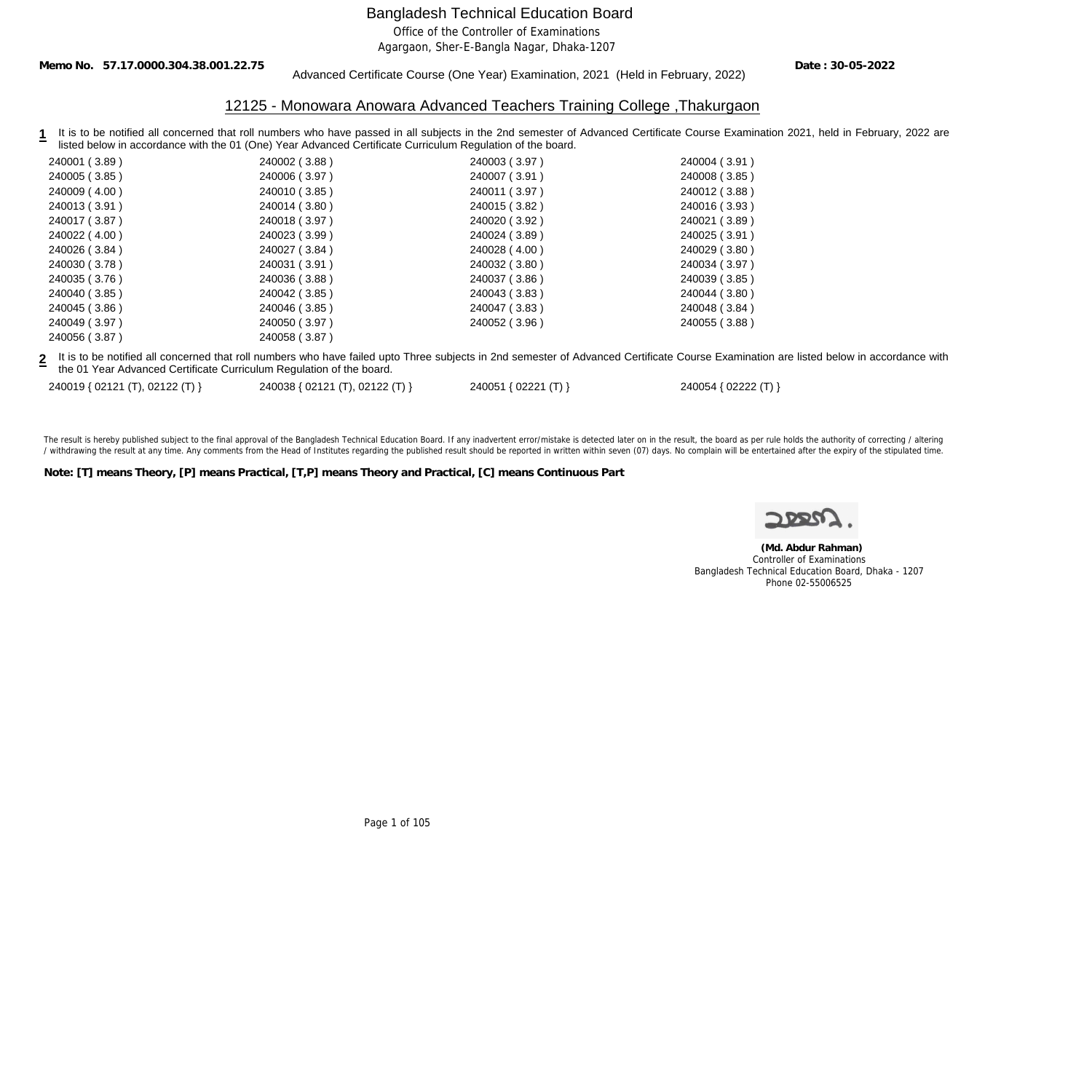Copy of the published result is hereby sent for information and necessary action please:

- 1. Secretary, Bangladesh Technical Education Board, Agargaon, Dhaka
- 2. Director (Curriculum), Bangladesh Technical Education Board, Agargaon, Dhaka

3-45. Principal/Director,

46-49. Deputy Controller of Examination, Dip. / VOC / BMT / Certi. / Conf., Bangladesh Technical Education Board, Agargaon, Dhaka

\_\_\_\_\_\_\_\_\_\_\_\_\_\_\_\_\_\_\_\_\_\_\_\_\_\_\_\_\_\_\_\_\_\_\_\_\_\_\_\_\_\_\_\_\_\_\_\_\_\_\_\_\_\_\_\_\_\_\_\_\_\_\_\_\_\_\_\_\_\_\_\_\_\_\_\_\_\_\_\_\_\_\_\_\_\_\_\_\_\_\_\_\_\_\_\_\_

50. Personal Officer, Chairman, Bangladesh Technical Education Board, Agargaon, Dhaka

Office file.

**(Md. Nowsad Ali)** Officer In-charge Short Course Examination Section. Bngladesh Technical Education Board, Dhaka Phone: 01531972022

Page 2 of 105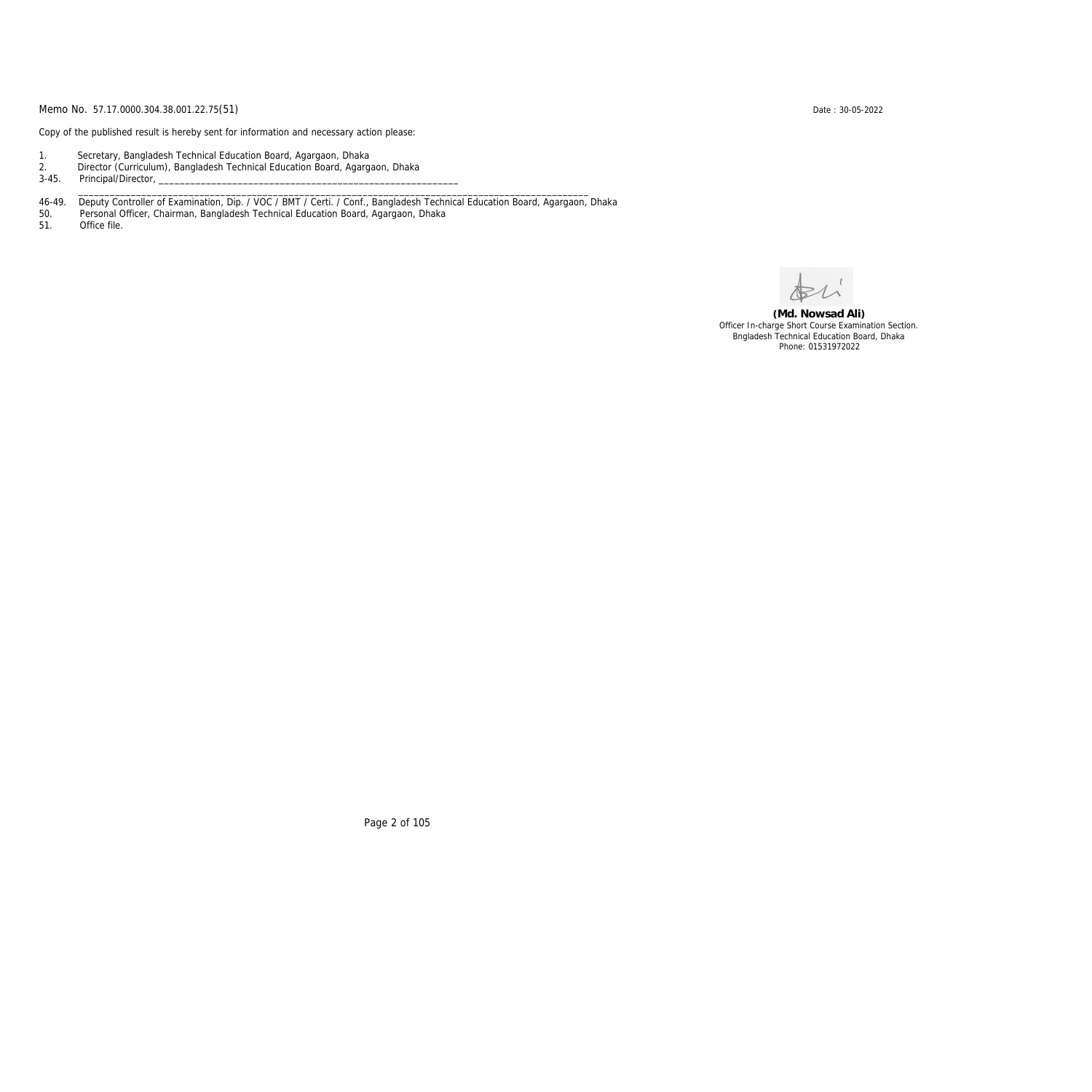Office of the Controller of Examinations

Agargaon, Sher-E-Bangla Nagar, Dhaka-1207

**Memo No. 57.17.0000.304.38.001.22.75**

#### Advanced Certificate Course (One Year) Examination, 2021 (Held in February, 2022)

**Date : 30-05-2022**

#### 13222 - Anowara Advanced Teachers Training College ,Dinajpur

1 It is to be notified all concerned that roll numbers who have passed in all subjects in the 2nd semester of Advanced Certificate Course Examination 2021, held in February, 2022 are listed below in accordance with the 01 (One) Year Advanced Certificate Curriculum Regulation of the board.

| 240060 (3.90) | 240062 (3.92) | 240063 (3.86) | 240065 (3.85) |
|---------------|---------------|---------------|---------------|
| 240066 (3.81) | 240067 (3.94) | 240068 (3.88) | 240069 (3.93) |
| 240070 (3.86) | 240071 (3.84) | 240072 (3.94) | 240074 (3.94) |
| 240075 (3.87) | 240076 (3.83) | 240077 (3.86) | 240078 (3.90) |
| 240079 (3.92) | 240080 (3.94) | 240081 (3.93) | 240082 (3.90) |
| 240085 (3.83) | 240086 (3.92) | 240087 (3.85) | 240088 (3.97) |
| 240089 (3.87) | 240090 (3.86) | 240091 (3.90) | 240092 (3.90) |
| 240093 (3.87) | 240094 (3.90) | 240095 (3.88) | 240097 (3.93) |
| 240098 (3.90) | 240099 (3.84) | 240100 (3.87) | 240101 (3.92) |
| 240102 (3.93) | 240103 (3.93) | 240104 (3.86) | 240106 (3.93) |
| 240116 (3.93) |               |               |               |

**2** It is to be notified all concerned that roll numbers who have failed upto Three subjects in 2nd semester of Advanced Certificate Course Examination are listed below in accordance with the 01 Year Advanced Certificate Curriculum Regulation of the board.

| 240059 { 02121 (T), 02122 (T) } | 240061 { 02122 (T) }                 | 240064 { 02122 (T) }            | 240073 { 02122 (T) }            |
|---------------------------------|--------------------------------------|---------------------------------|---------------------------------|
| 240083 { 02121 (T), 02122 (T) } | 240084 { 02121 (T), 02122 (T) }      | 240096 { 02122 (T) }            | 240105 { 02121 (T), 02122 (T) } |
| 240109 { 02222 (T), 02223 (T) } | 240110 { 02222 (T), 02223 (T) }      | 240111 { 02221 (T), 02222 (T) } | 240112 { 02222 (T) }            |
| 240113 { 02222 (T) }            | 240114 { 02221 (T), 02222 (T), 02223 | 240115 { 02222 (T), 02223 (T) } |                                 |
|                                 | (T)                                  |                                 |                                 |

The result is hereby published subject to the final approval of the Bangladesh Technical Education Board. If any inadvertent error/mistake is detected later on in the result, the board as per rule holds the authority of co / withdrawing the result at any time. Any comments from the Head of Institutes regarding the published result should be reported in written within seven (07) days. No complain will be entertained after the expiry of the st

**Note: [T] means Theory, [P] means Practical, [T,P] means Theory and Practical, [C] means Continuous Part**



 **(Md. Abdur Rahman)** Controller of Examinations Bangladesh Technical Education Board, Dhaka - 1207 Phone 02-55006525

Page 3 of 105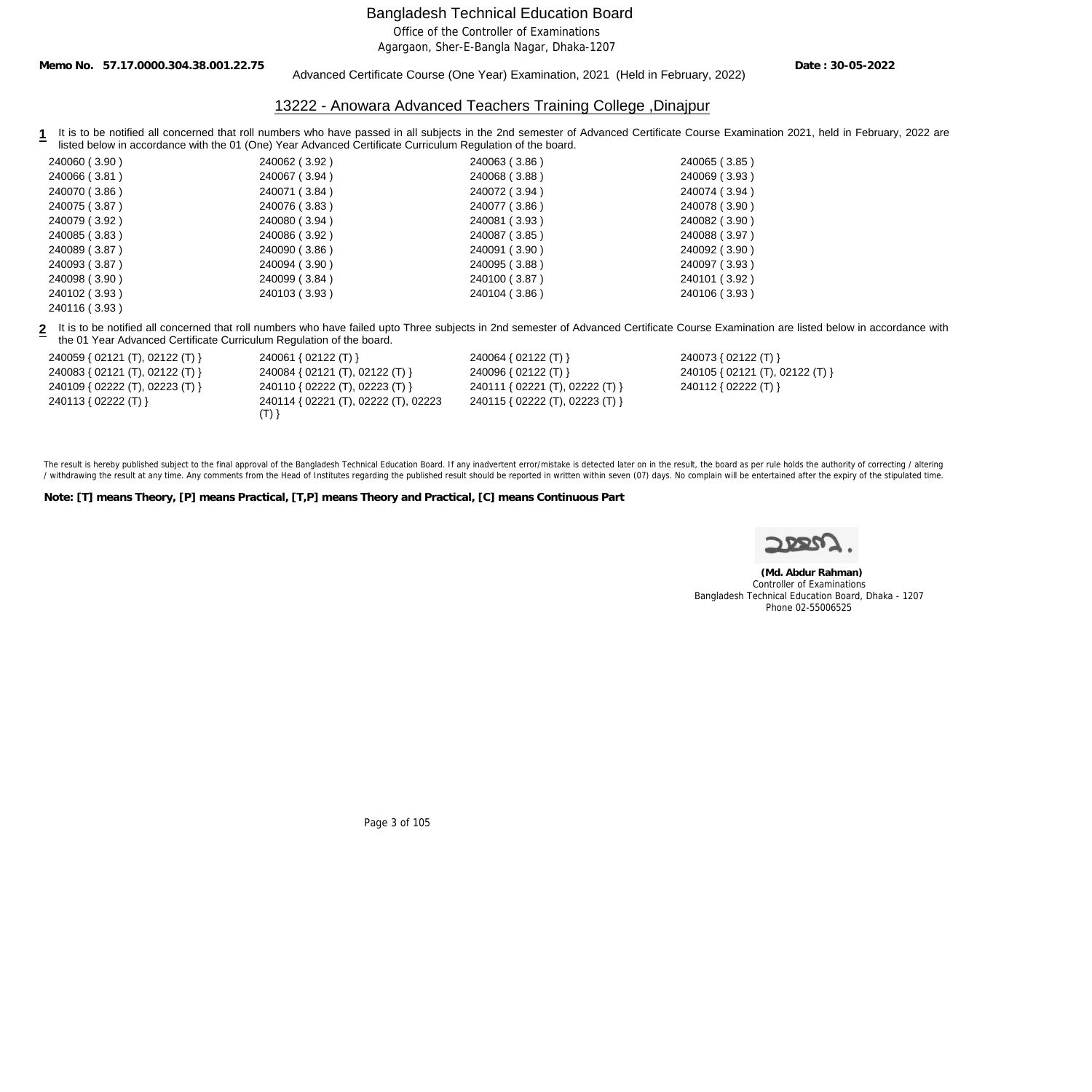Copy of the published result is hereby sent for information and necessary action please:

- 1. Secretary, Bangladesh Technical Education Board, Agargaon, Dhaka
- 2. Director (Curriculum), Bangladesh Technical Education Board, Agargaon, Dhaka
- 3-45. Principal/Director,
- 46-49. Deputy Controller of Examination, Dip. / VOC / BMT / Certi. / Conf., Bangladesh Technical Education Board, Agargaon, Dhaka

\_\_\_\_\_\_\_\_\_\_\_\_\_\_\_\_\_\_\_\_\_\_\_\_\_\_\_\_\_\_\_\_\_\_\_\_\_\_\_\_\_\_\_\_\_\_\_\_\_\_\_\_\_\_\_\_\_\_\_\_\_\_\_\_\_\_\_\_\_\_\_\_\_\_\_\_\_\_\_\_\_\_\_\_\_\_\_\_\_\_\_\_\_\_\_\_\_

50. Personal Officer, Chairman, Bangladesh Technical Education Board, Agargaon, Dhaka

Office file.

**(Md. Nowsad Ali)** Officer In-charge Short Course Examination Section. Bngladesh Technical Education Board, Dhaka Phone: 01531972022

Page 4 of 105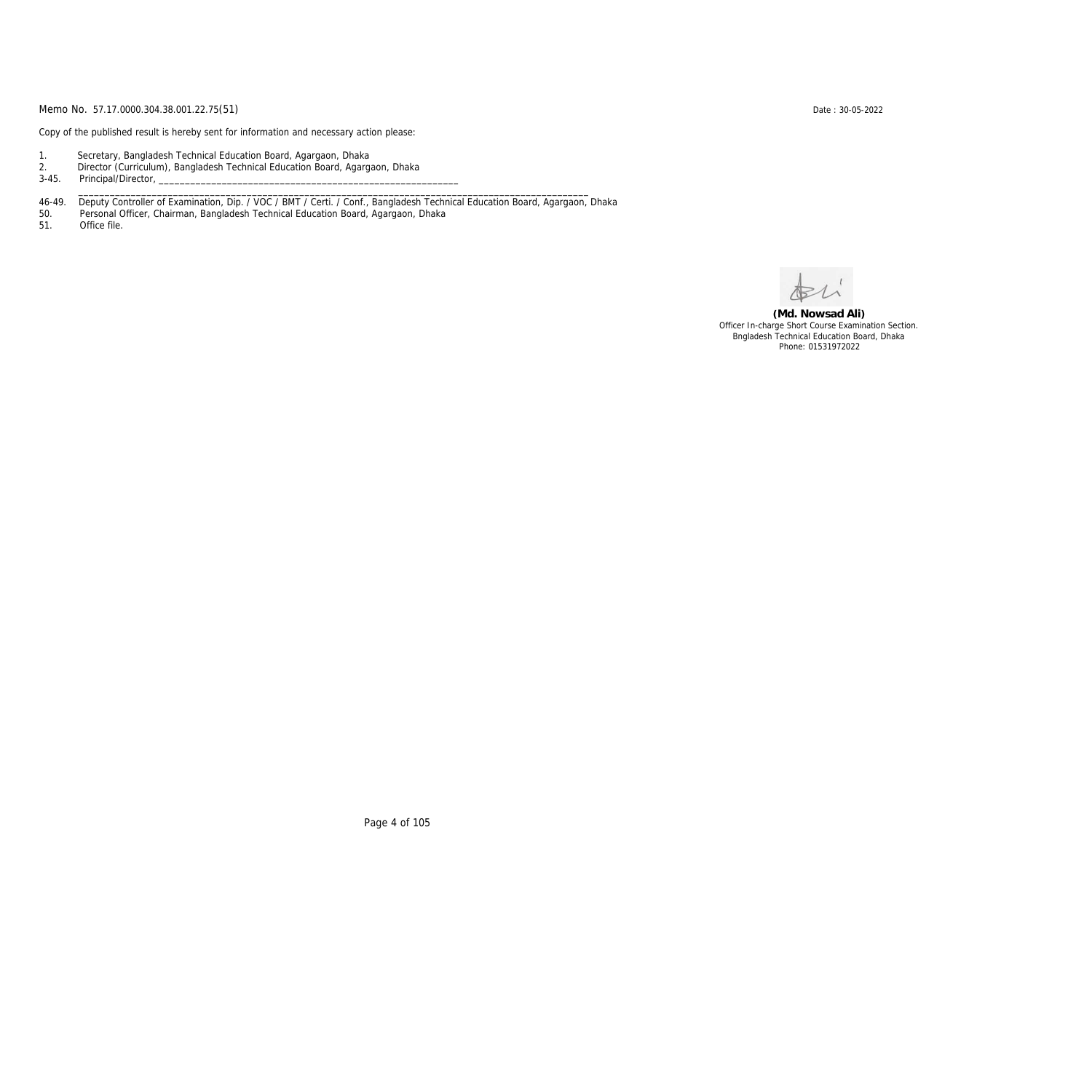Office of the Controller of Examinations

Agargaon, Sher-E-Bangla Nagar, Dhaka-1207

**Memo No. 57.17.0000.304.38.001.22.75**

Advanced Certificate Course (One Year) Examination, 2021 (Held in February, 2022)

**Date : 30-05-2022**

#### 13233 - Dinajpur Charukala Institute & Academy ,Dinajpur

**1** It is to be notified all concerned that roll numbers who have passed in all subjects in the 2nd semester of Advanced Certificate Course Examination 2021, held in February, 2022 are listed below in accordance with the 01 (One) Year Advanced Certificate Curriculum Regulation of the board.

| 240124 (3.83) | 240125 (3.91) | 240126 (3.85) | 240127 (3.83) |
|---------------|---------------|---------------|---------------|
| 240128 (3.87) | 240129 (3.92) | 240130 (3.88) | 240134 (3.85) |
| 240135 (3.87) | 240137 (3.90) | 240138 (3.87) | 240139 (3.94) |
| 240141 (3.89) | 240144 (3.83) | 240148 (3.90) | 240150 (3.83) |
| 240151 (3.92) | 240152 (3.95) | 240153 (3.86) | 240154 (3.83) |
| 240155 (3.90) | 240156 (3.87) | 240160 (3.85) | 240161 (3.89) |
| 240163 (3.84) | 240164 (3.91) | 240166 (3.82) | 240167 (3.82) |

**2** It is to be notified all concerned that roll numbers who have failed upto Three subjects in 2nd semester of Advanced Certificate Course Examination are listed below in accordance with the 01 Year Advanced Certificate Curriculum Regulation of the board.

| 240119 { 02122 (T) } | 240132 { 02122 (T) }            | 240136 { 02121 (T) } | 240143 { 02122 (T) } |
|----------------------|---------------------------------|----------------------|----------------------|
| 240145 { 02122 (T) } | 240158 { 02121 (T), 02122 (T) } |                      |                      |

4 It is to be notified all concerned that roll numbers who have failed in respective subjects with continuous assesment part in 2nd semester of Advanced Certificate Course Examination are listed below in accordance with the 01 Year Advanced Certificate Curriculum Regulation of the board.

240121 { 02121 (T,C), 02122 (T,C), 02123 (P,C), 02124 (P,C), 02125 (P,C), 02126 (P,C), 02127 (P,C), 02128 (P,C), 02129 (P,C), 02199 (P) }

240140 { 02121 (T,C), 02122 (T,C), 02123 (P,C), 02124 (P,C), 02125 (P,C), 02126 (P,C), 02127 (P,C), 02128 (P,C), 02129 (P,C), 02199 (P) }

240147 { 02121 (T,C), 02122 (T,C), 02123 (P,C), 02124 (P,C), 02125 (P,C), 02126 (P,C), 02127 (P,C), 02128 (P,C), 02129 (P,C), 02199 (P) }

The result is hereby published subject to the final approval of the Bangladesh Technical Education Board. If any inadvertent error/mistake is detected later on in the result, the board as per rule holds the authority of co / withdrawing the result at any time. Any comments from the Head of Institutes regarding the published result should be reported in written within seven (07) days. No complain will be entertained after the expiry of the st

**Note: [T] means Theory, [P] means Practical, [T,P] means Theory and Practical, [C] means Continuous Part**

 **(Md. Abdur Rahman)** Controller of Examinations Bangladesh Technical Education Board, Dhaka - 1207 Phone 02-55006525

Page 5 of 105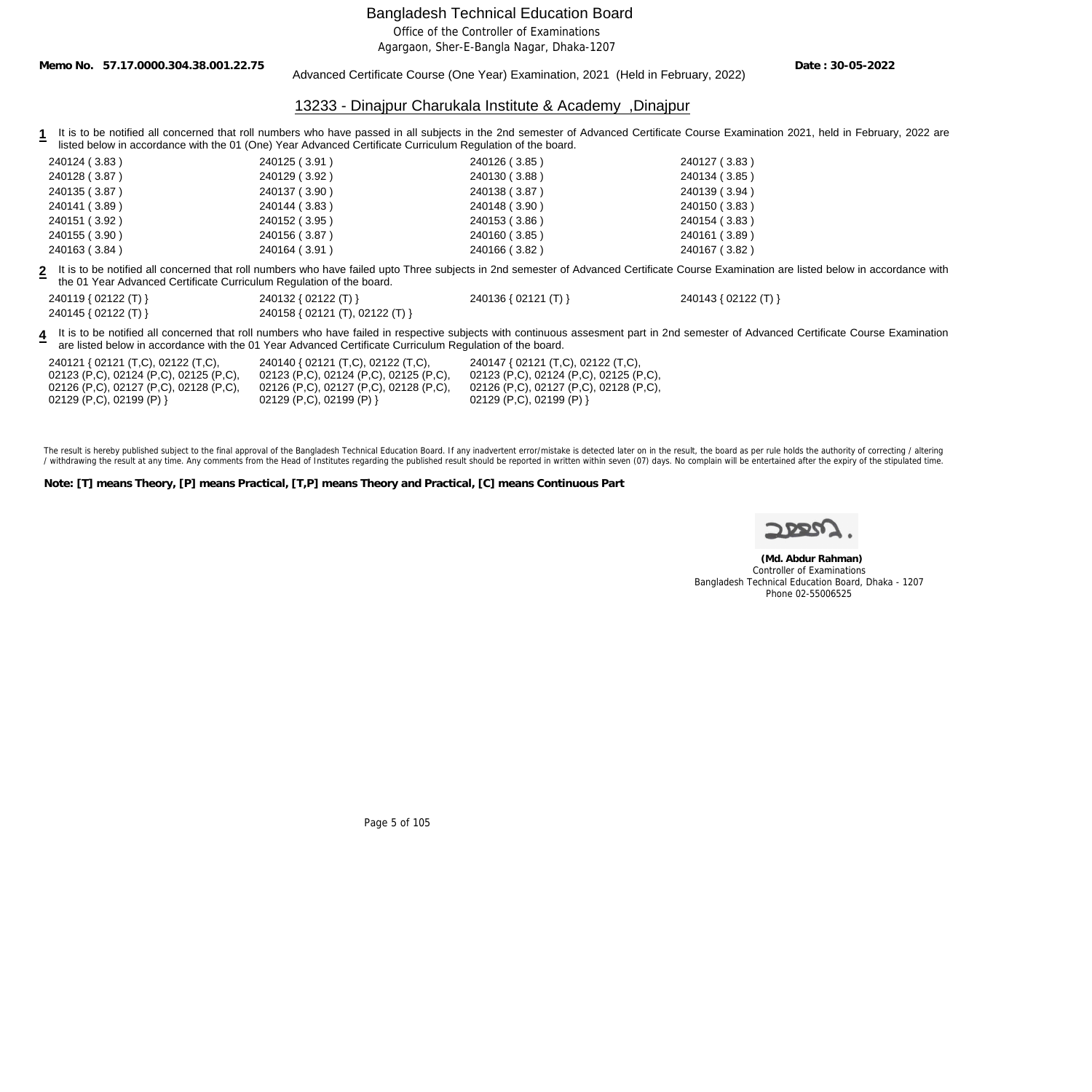Copy of the published result is hereby sent for information and necessary action please:

- 1. Secretary, Bangladesh Technical Education Board, Agargaon, Dhaka
- 2. Director (Curriculum), Bangladesh Technical Education Board, Agargaon, Dhaka

3-45. Principal/Director,

46-49. Deputy Controller of Examination, Dip. / VOC / BMT / Certi. / Conf., Bangladesh Technical Education Board, Agargaon, Dhaka

\_\_\_\_\_\_\_\_\_\_\_\_\_\_\_\_\_\_\_\_\_\_\_\_\_\_\_\_\_\_\_\_\_\_\_\_\_\_\_\_\_\_\_\_\_\_\_\_\_\_\_\_\_\_\_\_\_\_\_\_\_\_\_\_\_\_\_\_\_\_\_\_\_\_\_\_\_\_\_\_\_\_\_\_\_\_\_\_\_\_\_\_\_\_\_\_\_

50. Personal Officer, Chairman, Bangladesh Technical Education Board, Agargaon, Dhaka

Office file.

**(Md. Nowsad Ali)** Officer In-charge Short Course Examination Section. Bngladesh Technical Education Board, Dhaka Phone: 01531972022

Page 6 of 105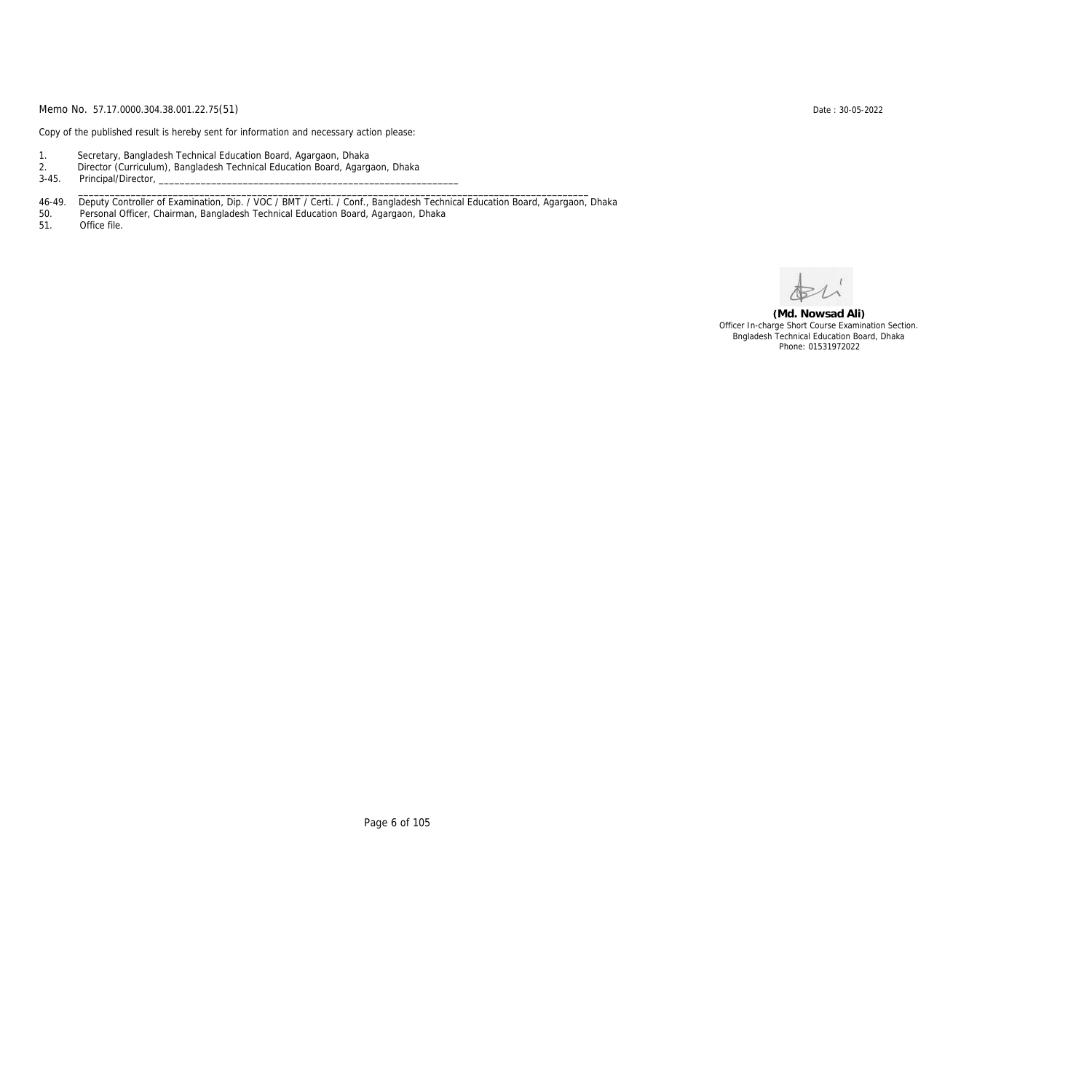Office of the Controller of Examinations

Agargaon, Sher-E-Bangla Nagar, Dhaka-1207

**Memo No. 57.17.0000.304.38.001.22.75**

Advanced Certificate Course (One Year) Examination, 2021 (Held in February, 2022)

**Date : 30-05-2022**

## 16176 - Image Advance Teachers Training College ,Rangpur

1 It is to be notified all concerned that roll numbers who have passed in all subjects in the 2nd semester of Advanced Certificate Course Examination 2021, held in February, 2022 are listed below in accordance with the 01 (One) Year Advanced Certificate Curriculum Regulation of the board.

| 240168 (3.75) | 240172 (3.79) | 240173 (3.99) | 240176 (3.71) |
|---------------|---------------|---------------|---------------|
| 240177 (3.82) | 240178 (3.73) | 240180 (3.91) | 240182 (3.92) |
| 240183 (3.83) | 240184 (3.68) | 240186 (3.87) | 240187 (3.57) |
| 240188 (3.65) | 240191 (3.77) | 240192 (3.76) | 240193 (3.84) |
| 240197 (3.77) | 240199 (3.95) | 240201 (3.94) | 240202 (3.95) |
| 240203 (3.73) | 240204 (3.61) | 240205 (3.89) | 240213 (3.97) |
| 240216 (3.85) |               |               |               |

**2** It is to be notified all concerned that roll numbers who have failed upto Three subjects in 2nd semester of Advanced Certificate Course Examination are listed below in accordance with the 01 Year Advanced Certificate Curriculum Regulation of the board.

| 240170 { 02121 (T) } | 240174 { 02121 (T) } | 240175 { $02121$ (T) } | 240194 { 02121 (T) } |
|----------------------|----------------------|------------------------|----------------------|
| 240195 { 02121 (T) } | 240196 { 02121 (T) } | 240207 { 02121 (T) }   | 240210 { 02121 (T) } |
| 240217 { 02121 (T) } |                      |                        |                      |

The result is hereby published subject to the final approval of the Bangladesh Technical Education Board. If any inadvertent error/mistake is detected later on in the result, the board as per rule holds the authority of co / withdrawing the result at any time. Any comments from the Head of Institutes regarding the published result should be reported in written within seven (07) days. No complain will be entertained after the expiry of the st

**Note: [T] means Theory, [P] means Practical, [T,P] means Theory and Practical, [C] means Continuous Part**

 **(Md. Abdur Rahman)** Controller of Examinations Bangladesh Technical Education Board, Dhaka - 1207 Phone 02-55006525

Page 7 of 105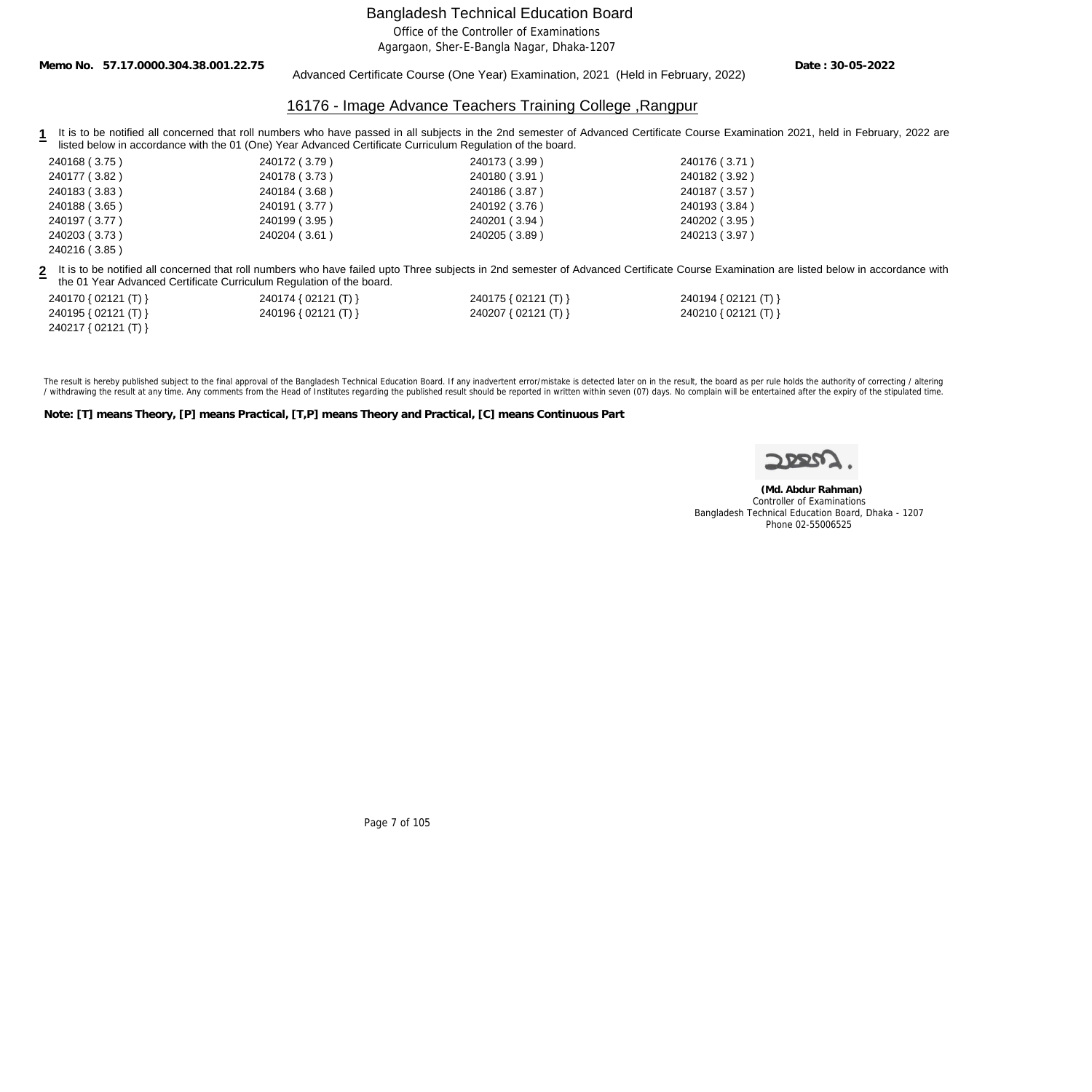Copy of the published result is hereby sent for information and necessary action please:

- 1. Secretary, Bangladesh Technical Education Board, Agargaon, Dhaka
- 2. Director (Curriculum), Bangladesh Technical Education Board, Agargaon, Dhaka

3-45. Principal/Director,

46-49. Deputy Controller of Examination, Dip. / VOC / BMT / Certi. / Conf., Bangladesh Technical Education Board, Agargaon, Dhaka

\_\_\_\_\_\_\_\_\_\_\_\_\_\_\_\_\_\_\_\_\_\_\_\_\_\_\_\_\_\_\_\_\_\_\_\_\_\_\_\_\_\_\_\_\_\_\_\_\_\_\_\_\_\_\_\_\_\_\_\_\_\_\_\_\_\_\_\_\_\_\_\_\_\_\_\_\_\_\_\_\_\_\_\_\_\_\_\_\_\_\_\_\_\_\_\_\_

50. Personal Officer, Chairman, Bangladesh Technical Education Board, Agargaon, Dhaka

Office file.

**(Md. Nowsad Ali)** Officer In-charge Short Course Examination Section. Bngladesh Technical Education Board, Dhaka Phone: 01531972022

Page 8 of 105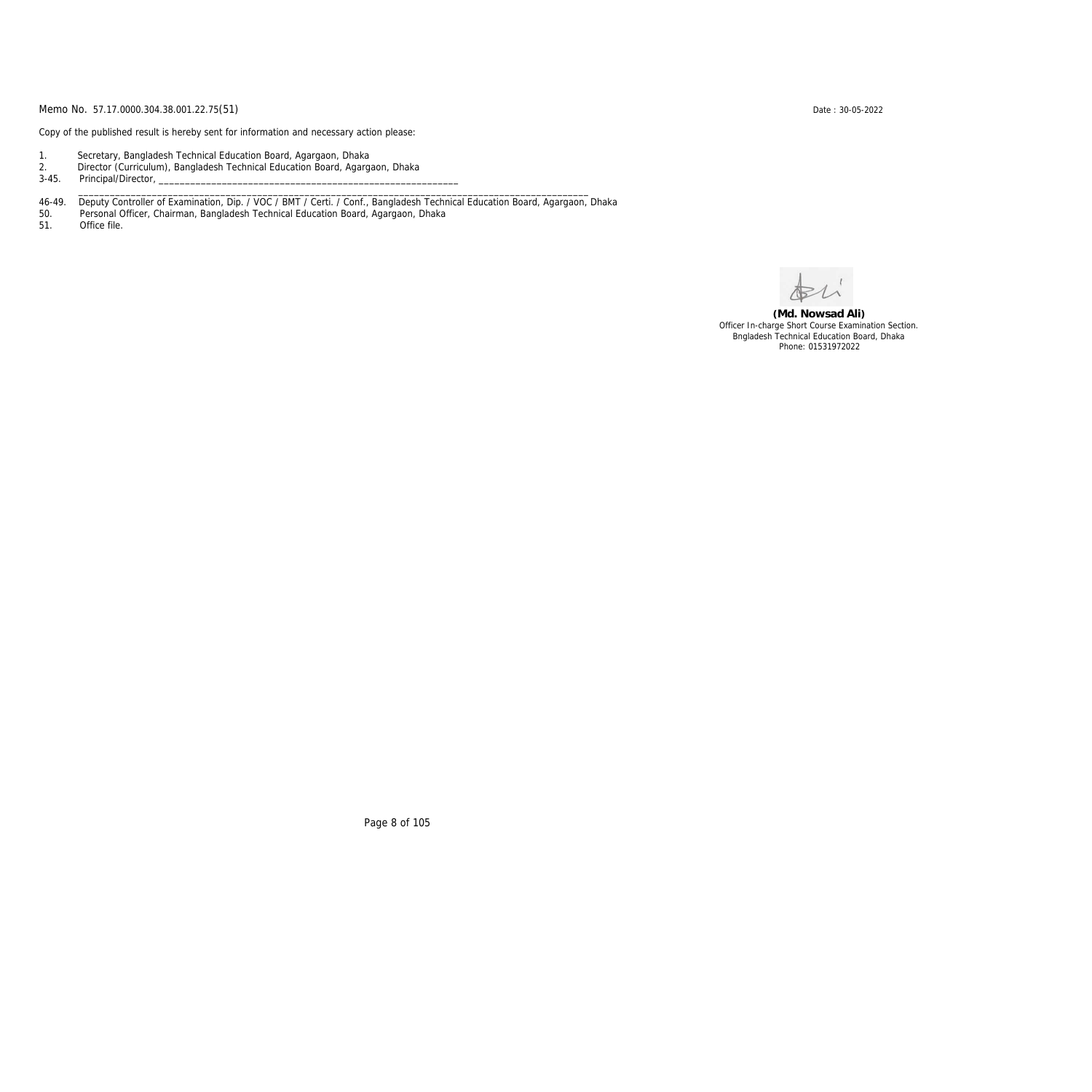Office of the Controller of Examinations

Agargaon, Sher-E-Bangla Nagar, Dhaka-1207

**Memo No. 57.17.0000.304.38.001.22.75**

Advanced Certificate Course (One Year) Examination, 2021 (Held in February, 2022)

**Date : 30-05-2022**

#### 16177 - Upma Institute of Science And Technology (UIST) ,Rangpur

1 It is to be notified all concerned that roll numbers who have passed in all subjects in the 2nd semester of Advanced Certificate Course Examination 2021, held in February, 2022 are listed below in accordance with the 01 (One) Year Advanced Certificate Curriculum Regulation of the board.

| 240222 (3.89) | 240230 (3.70) | 240231 (3.65) | 240232 (3.79) |
|---------------|---------------|---------------|---------------|
| 240233 (3.72) | 240234 (3.74) | 240238 (3.70) | 240239 (3.52) |
| 240243 (3.59) | 240246 (3.36) | 240247 (3.88) | 240248 (3.82) |
| 240249 (3.79) | 240250 (3.75) | 240251 (3.51) | 240252 (3.50) |

**2** It is to be notified all concerned that roll numbers who have failed upto Three subjects in 2nd semester of Advanced Certificate Course Examination are listed below in accordance with the 01 Year Advanced Certificate Curriculum Regulation of the board.

240242 { 02121 (T) } 240244 { 02121 (T) } 240269 { 02221 (T), 02222 (T) }

3 It is to be notified all concerned that roll numbers who have failed in four or more subjects in 2nd semester of Advanced Certificate Course Examination are listed below in accordance with the 01 Year Advanced Certificate Curriculum Regulation of the board.

240224 { 02121 (T), 02122 (T), 02123 (P), 02124 (P), 02125 (P), 02126 (P), 02127 (P), 02128 (P), 02129 (P), 02199  $(P)$ }

The result is hereby published subject to the final approval of the Bangladesh Technical Education Board. If any inadvertent error/mistake is detected later on in the result, the board as per rule holds the authority of co / withdrawing the result at any time. Any comments from the Head of Institutes regarding the published result should be reported in written within seven (07) days. No complain will be entertained after the expiry of the st

**Note: [T] means Theory, [P] means Practical, [T,P] means Theory and Practical, [C] means Continuous Part**

 **(Md. Abdur Rahman)** Controller of Examinations Bangladesh Technical Education Board, Dhaka - 1207 Phone 02-55006525

Page 9 of 105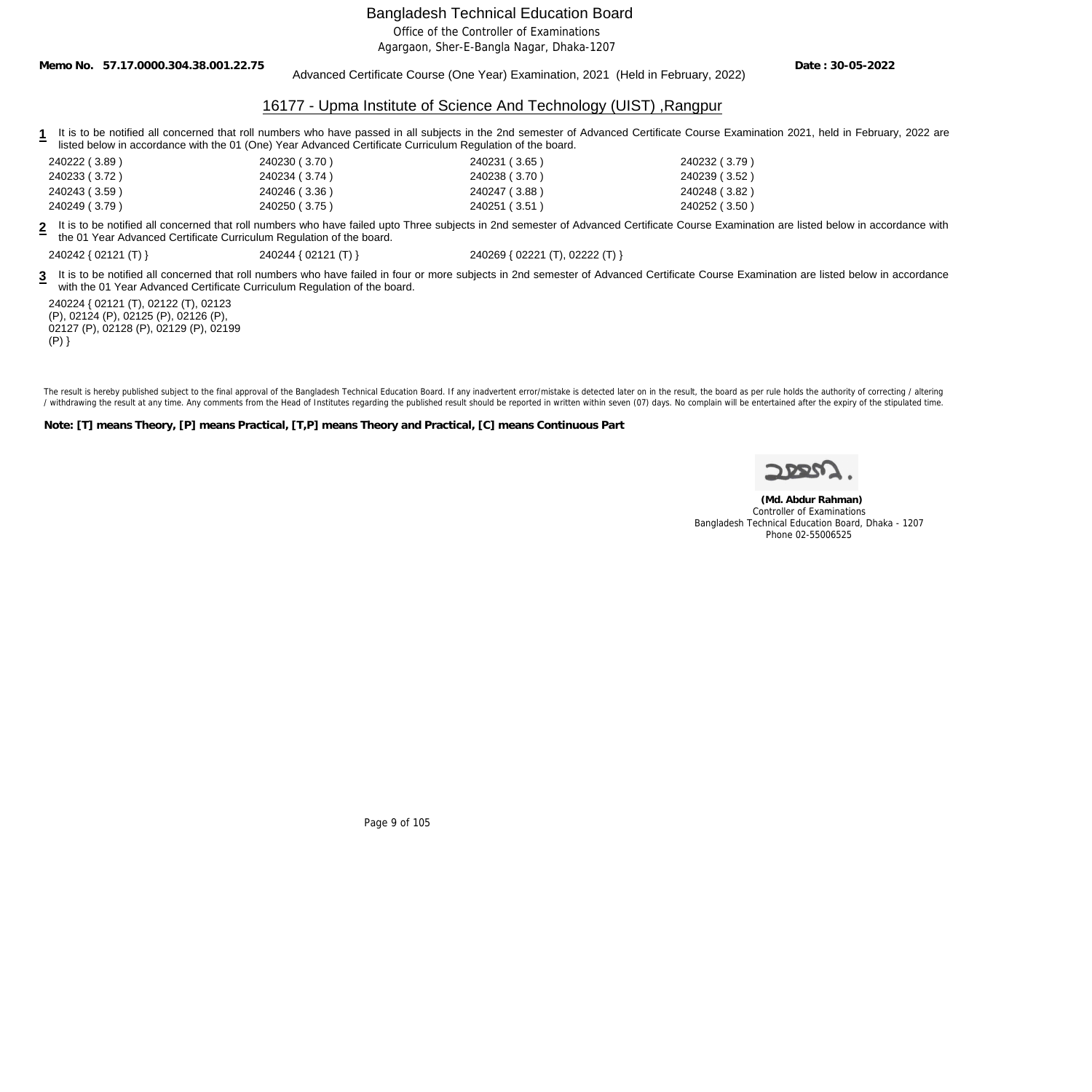Copy of the published result is hereby sent for information and necessary action please:

- 1. Secretary, Bangladesh Technical Education Board, Agargaon, Dhaka
- 2. Director (Curriculum), Bangladesh Technical Education Board, Agargaon, Dhaka

3-45. Principal/Director,

46-49. Deputy Controller of Examination, Dip. / VOC / BMT / Certi. / Conf., Bangladesh Technical Education Board, Agargaon, Dhaka

\_\_\_\_\_\_\_\_\_\_\_\_\_\_\_\_\_\_\_\_\_\_\_\_\_\_\_\_\_\_\_\_\_\_\_\_\_\_\_\_\_\_\_\_\_\_\_\_\_\_\_\_\_\_\_\_\_\_\_\_\_\_\_\_\_\_\_\_\_\_\_\_\_\_\_\_\_\_\_\_\_\_\_\_\_\_\_\_\_\_\_\_\_\_\_\_\_

50. Personal Officer, Chairman, Bangladesh Technical Education Board, Agargaon, Dhaka

Office file.

**(Md. Nowsad Ali)** Officer In-charge Short Course Examination Section. Bngladesh Technical Education Board, Dhaka Phone: 01531972022

Page 10 of 105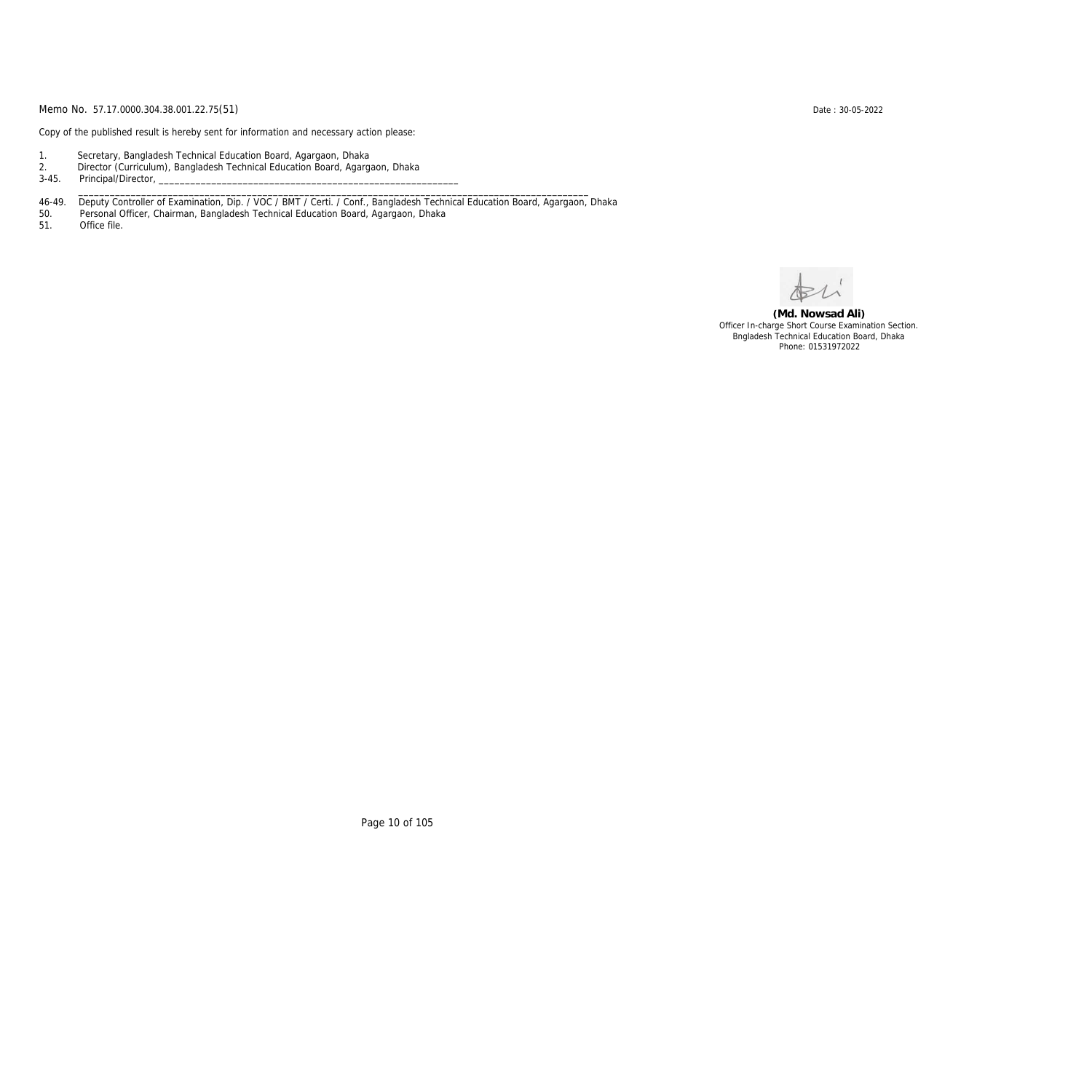Office of the Controller of Examinations

Agargaon, Sher-E-Bangla Nagar, Dhaka-1207

**Memo No. 57.17.0000.304.38.001.22.75**

Advanced Certificate Course (One Year) Examination, 2021 (Held in February, 2022)

**Date : 30-05-2022**

#### 17164 - Nurul Haque Sarker Computer Institute ,Kurigram

1 It is to be notified all concerned that roll numbers who have passed in all subjects in the 2nd semester of Advanced Certificate Course Examination 2021, held in February, 2022 are listed below in accordance with the 01 (One) Year Advanced Certificate Curriculum Regulation of the board.

| 240276 (3.90) | 240277 (3.97) | 240281 (3.90) | 240285 (3.90) |
|---------------|---------------|---------------|---------------|
| 240287 (3.93) | 240288 (3.90) | 240291 (3.90) | 240292 (3.90) |
| 240294 (3.93) | 240295 (3.97) | 240296 (3.93) | 240297 (3.93) |
| 240298 (3.90) | 240299 (3.97) | 240300 (3.90) | 240302 (3.90) |
| 240304 (3.90) | 240305 (3.93) | 240306 (3.97) | 240307 (3.93) |
| 240308 (3.93) | 240309 (3.93) | 240310 (4.00) | 240311 (3.90) |
| 240312 (3.90) | 240313 (3.90) | 240314 (3.97) | 240315 (3.93) |
| 240316 (3.90) | 240317 (3.93) | 240318 (3.93) | 240319 (3.97) |
| 240320 (3.90) |               |               |               |

**2** It is to be notified all concerned that roll numbers who have failed upto Three subjects in 2nd semester of Advanced Certificate Course Examination are listed below in accordance with the 01 Year Advanced Certificate Curriculum Regulation of the board.

| 240274 { 02121 (T) }                 | 240278 { 02121 (T) }   | 240279 { 02121 (T) }                 | 240282 { $02121$ (T) }               |
|--------------------------------------|------------------------|--------------------------------------|--------------------------------------|
| 240293 { 02121 (T) }                 | 240303 { $02121$ (T) } | 240326 { 02221 (T), 02222 (T), 02225 | 240327 { 02221 (T), 02222 (T), 02223 |
|                                      |                        |                                      |                                      |
| 240332 { 02221 (T), 02222 (T), 02225 | 240335 { 02221 (T) }   | 240339 { 02221 (T), 02222 (T), 02225 |                                      |
|                                      |                        |                                      |                                      |

3 It is to be notified all concerned that roll numbers who have failed in four or more subjects in 2nd semester of Advanced Certificate Course Examination are listed below in accordance with the 01 Year Advanced Certificate Curriculum Regulation of the board.

| 240329 { 02221 (T), 02222 (T), 02224  | 240334 { 02221 (T), 02222 (T), 02223 | 240336 { 02221 (T), 02222 (T), 02223 | 240337 { 02221 (T), 02222 (T), 02223 |
|---------------------------------------|--------------------------------------|--------------------------------------|--------------------------------------|
| (T), 02225 (T)                        | (T), 02224 (T), 02225 (T)            | (T), 02225 (T)                       | (T), 02225 (T)                       |
| $0.10338$ J 00001 (T) 00000 (T) 00001 |                                      |                                      |                                      |

240338 { 02221 (T), 02222 (T), 02224 (T), 02225 (T) }

**4** It is to be notified all concerned that roll numbers who have failed in respective subjects with continuous assesment part in 2nd semester of Advanced Certificate Course Examination are listed below in accordance with the 01 Year Advanced Certificate Curriculum Regulation of the board.

| 240275 { 02121 (T,C), 02122 (T,C),                    | 240283 { 02121 (T,C), 02122 (T,C),                    | 240284 { 02121 (T,C), 02122 (T,C),                    | 240286 { 02121 (T,C), 02122 (T,C),                    |
|-------------------------------------------------------|-------------------------------------------------------|-------------------------------------------------------|-------------------------------------------------------|
| 02123 (P,C), 02124 (P,C), 02125 (P,C),                | 02123 (P,C), 02124 (P,C), 02125 (P,C),                | 02123 (P,C), 02124 (P,C), 02125 (P,C),                | 02123 (P,C), 02124 (P,C), 02125 (P,C),                |
| 02126 (P,C), 02127 (P,C), 02128 (P,C),                | 02126 (P,C), 02127 (P,C), 02128 (P,C),                | 02126 (P,C), 02127 (P,C), 02128 (P,C),                | 02126 (P,C), 02127 (P,C), 02128 (P,C),                |
| 02129 (P,C), 02199 (P) }                              | 02129 (P,C), 02199 (P) }                              | 02129 (P,C), 02199 (P) }                              | 02129 (P,C), 02199 (P) }                              |
| 240289 { 02121 (T,C) }                                | 240290 { 02121 (T,C) }                                | 240301 { 02121 (T,C), 02122 (T,C),                    | 240323 { 02121 (T,C), 02122 (T,C),                    |
|                                                       |                                                       | 02123 (P,C), 02124 (P,C), 02125 (P,C),                | 02123 (P,C), 02124 (P,C), 02125 (P,C),                |
|                                                       |                                                       | 02126 (P,C), 02127 (P,C), 02128 (P,C),                | 02126 (P,C), 02127 (P,C), 02128 (P,C),                |
|                                                       |                                                       | 02129 (P,C), 02199 (P) }                              | 02129 (P,C), 02199 (P) }                              |
| 240324 { 02221 (T,P,C), 02222                         | 240325 { 02221 (T, P, C), 02222 (T),                  | 240328 { 02221 (T, P, C), 02222 (T),                  | 240330 { 02221 (T, P, C), 02222                       |
| $(T, P, C)$ , 02223 $(T, P, C)$ , 02224 $(T, P, C)$ , | 02223 (T), 02224 (T), 02225 (T) }                     | 02223 (T), 02225 (T) }                                | $(T, P, C)$ , 02223 $(T, P, C)$ , 02224 $(T, P, C)$ , |
| $02225$ (T,C) }                                       |                                                       |                                                       | 02225 $(T, C)$ }                                      |
| 240331 { 02221 (T, P, C), 02222                       | 240333 { 02221 (T, P, C), 02222                       | 240340 { 02221 (T,P,C), 02222                         |                                                       |
| $(T, P, C)$ , 02223 $(T, P, C)$ , 02224 $(T, P, C)$ , | $(T, P, C)$ , 02223 $(T, P, C)$ , 02224 $(T, P, C)$ , | $(T, P, C)$ , 02223 $(T, P, C)$ , 02224 $(T, P, C)$ , |                                                       |
| $02225$ (T,C) }                                       | 02225(T,C)                                            | $02225$ (T,C) }                                       |                                                       |

The result is hereby published subject to the final approval of the Bangladesh Technical Education Board. If any inadvertent error/mistake is detected later on in the result, the board as per rule holds the authority of co / withdrawing the result at any time. Any comments from the Head of Institutes regarding the published result should be reported in written within seven (07) days. No complain will be entertained after the expiry of the st

**Note: [T] means Theory, [P] means Practical, [T,P] means Theory and Practical, [C] means Continuous Part**

Page 11 of 105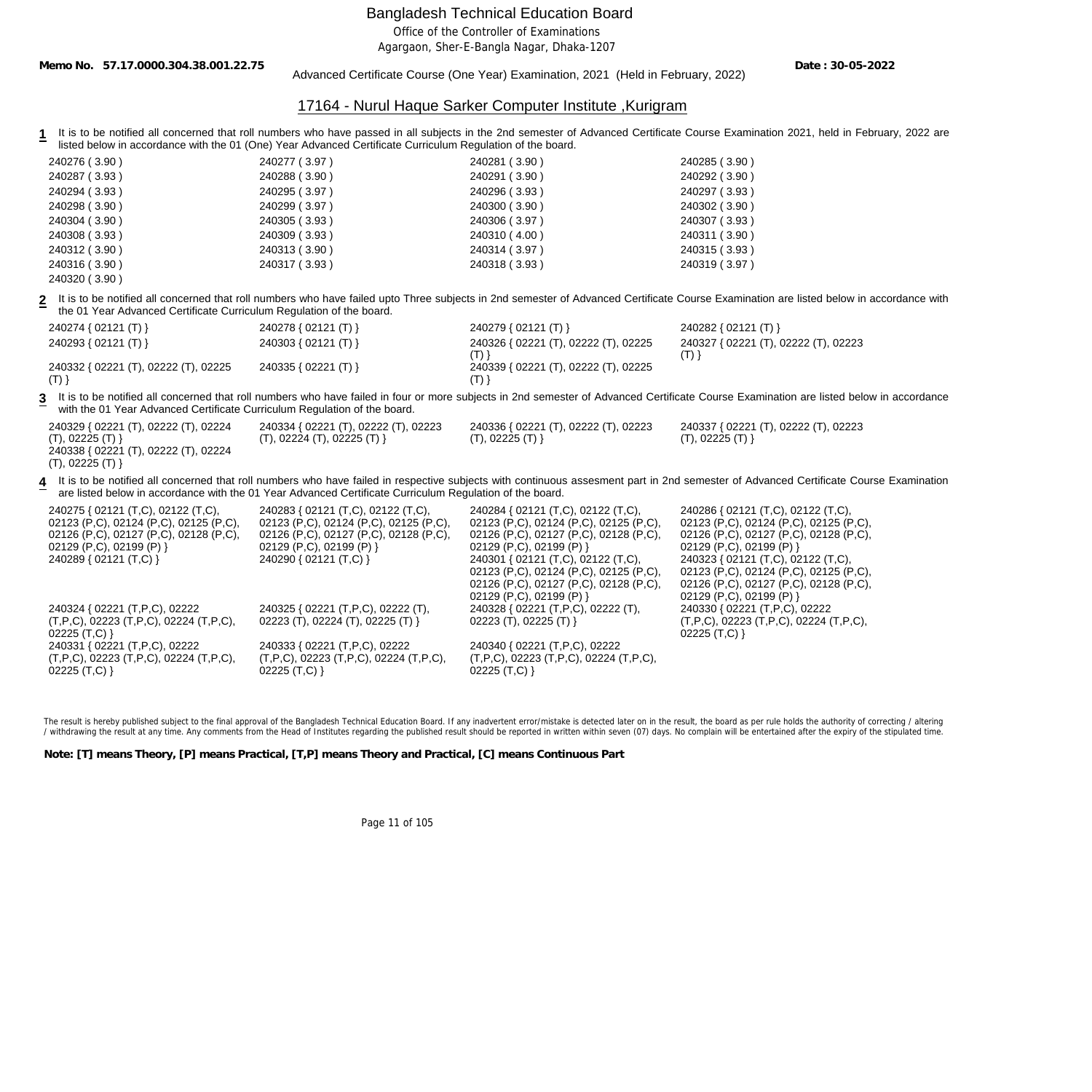

 **(Md. Abdur Rahman)** Controller of Examinations Bangladesh Technical Education Board, Dhaka - 1207 Phone 02-55006525

Memo No. 57.17.0000.304.38.001.22.75(51) Date: 30-05-2022

Copy of the published result is hereby sent for information and necessary action please:

- 1. Secretary, Bangladesh Technical Education Board, Agargaon, Dhaka
- 2. Director (Curriculum), Bangladesh Technical Education Board, Agargaon, Dhaka
- 3-45. Principal/Director,
- 46-49. Deputy Controller of Examination, Dip. / VOC / BMT / Certi. / Conf., Bangladesh Technical Education Board, Agargaon, Dhaka

\_\_\_\_\_\_\_\_\_\_\_\_\_\_\_\_\_\_\_\_\_\_\_\_\_\_\_\_\_\_\_\_\_\_\_\_\_\_\_\_\_\_\_\_\_\_\_\_\_\_\_\_\_\_\_\_\_\_\_\_\_\_\_\_\_\_\_\_\_\_\_\_\_\_\_\_\_\_\_\_\_\_\_\_\_\_\_\_\_\_\_\_\_\_\_\_\_

- 50. Personal Officer, Chairman, Bangladesh Technical Education Board, Agargaon, Dhaka<br>51. Office file.
- Office file.

**(Md. Nowsad Ali)** Officer In-charge Short Course Examination Section. Bngladesh Technical Education Board, Dhaka Phone: 01531972022

Page 12 of 105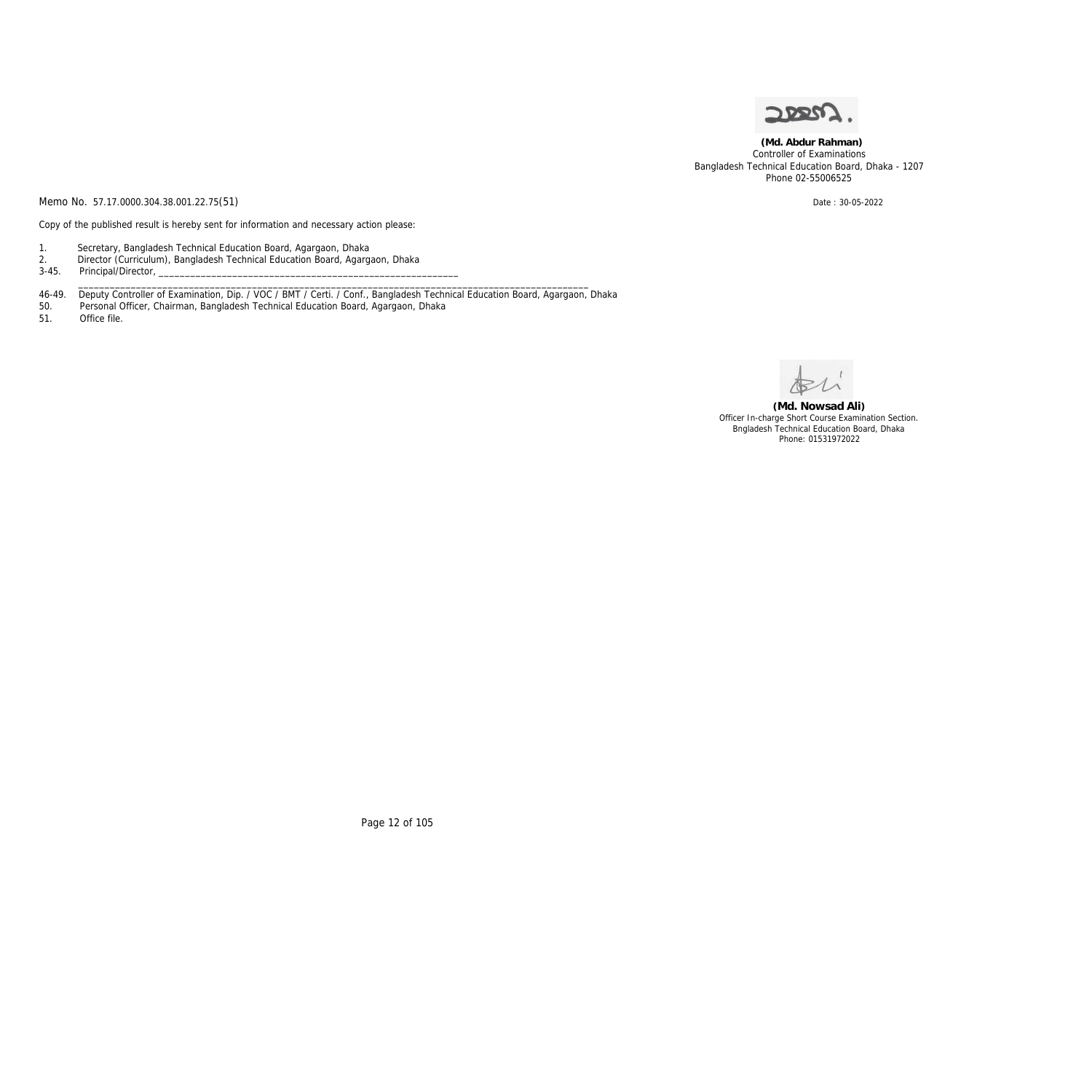Office of the Controller of Examinations

Agargaon, Sher-E-Bangla Nagar, Dhaka-1207

**Memo No. 57.17.0000.304.38.001.22.75**

#### Advanced Certificate Course (One Year) Examination, 2021 (Held in February, 2022)

**Date : 30-05-2022**

#### 18177 - Wacta Technical Institute ,Gaibandha

- 1 It is to be notified all concerned that roll numbers who have passed in all subjects in the 2nd semester of Advanced Certificate Course Examination 2021, held in February, 2022 are listed below in accordance with the 01 (One) Year Advanced Certificate Curriculum Regulation of the board.
- 240346 ( 3.93 ) 240355 ( 3.97 ) 240357 ( 3.90 ) 240358 ( 3.80 ) 240359 ( 3.93 ) 240361 ( 3.92 ) 240363 ( 3.92 ) 240364 ( 3.93 ) 240366 ( 3.93 ) 240368 ( 3.90 ) 240369 ( 3.97 ) 240370 ( 3.93 ) 240372 ( 3.86 ) 240374 ( 3.93 ) 240375 ( 3.90 ) 240377 ( 3.93 ) 240378 ( 3.93 ) 240380 ( 3.93 ) 240381 ( 3.97 ) 240382 ( 3.86 ) 240385 ( 3.83 ) 240386 ( 3.83 ) 240388 ( 3.93 ) 240389 ( 3.93 )

**2** It is to be notified all concerned that roll numbers who have failed upto Three subjects in 2nd semester of Advanced Certificate Course Examination are listed below in accordance with the 01 Year Advanced Certificate Curriculum Regulation of the board.

| 240347 { 02121 (T), 02122 (T) } | 240367 { 02122 (T) }            | 240371 { 02122 (T) }            |
|---------------------------------|---------------------------------|---------------------------------|
| 240379 { 02122 (T) }            | 240383 { 02121 (T), 02122 (T) } | 240387 { 02121 (T), 02122 (T) } |

240347 { 02121 (T), 02122 (T) } 240367 { 02122 (T) } 240371 { 02122 (T) } 240373 { 02122 (T) }

The result is hereby published subject to the final approval of the Bangladesh Technical Education Board. If any inadvertent error/mistake is detected later on in the result, the board as per rule holds the authority of co / withdrawing the result at any time. Any comments from the Head of Institutes regarding the published result should be reported in written within seven (07) days. No complain will be entertained after the expiry of the st

**Note: [T] means Theory, [P] means Practical, [T,P] means Theory and Practical, [C] means Continuous Part**



 **(Md. Abdur Rahman)** Controller of Examinations Bangladesh Technical Education Board, Dhaka - 1207

Memo No. 57.17.0000.304.38.001.22.75(51) Date : 30-05-2022

Copy of the published result is hereby sent for information and necessary action please:

1. Secretary, Bangladesh Technical Education Board, Agargaon, Dhaka

2. Director (Curriculum), Bangladesh Technical Education Board, Agargaon, Dhaka

3-45. Principal/Director,

46-49. Deputy Controller of Examination, Dip. / VOC / BMT / Certi. / Conf., Bangladesh Technical Education Board, Agargaon, Dhaka

\_\_\_\_\_\_\_\_\_\_\_\_\_\_\_\_\_\_\_\_\_\_\_\_\_\_\_\_\_\_\_\_\_\_\_\_\_\_\_\_\_\_\_\_\_\_\_\_\_\_\_\_\_\_\_\_\_\_\_\_\_\_\_\_\_\_\_\_\_\_\_\_\_\_\_\_\_\_\_\_\_\_\_\_\_\_\_\_\_\_\_\_\_\_\_\_\_

- 50. Personal Officer, Chairman, Bangladesh Technical Education Board, Agargaon, Dhaka
- 51. Office file.



**(Md. Nowsad Ali)** Officer In-charge Short Course Examination Section. Bngladesh Technical Education Board, Dhaka Phone: 01531972022

Page 13 of 105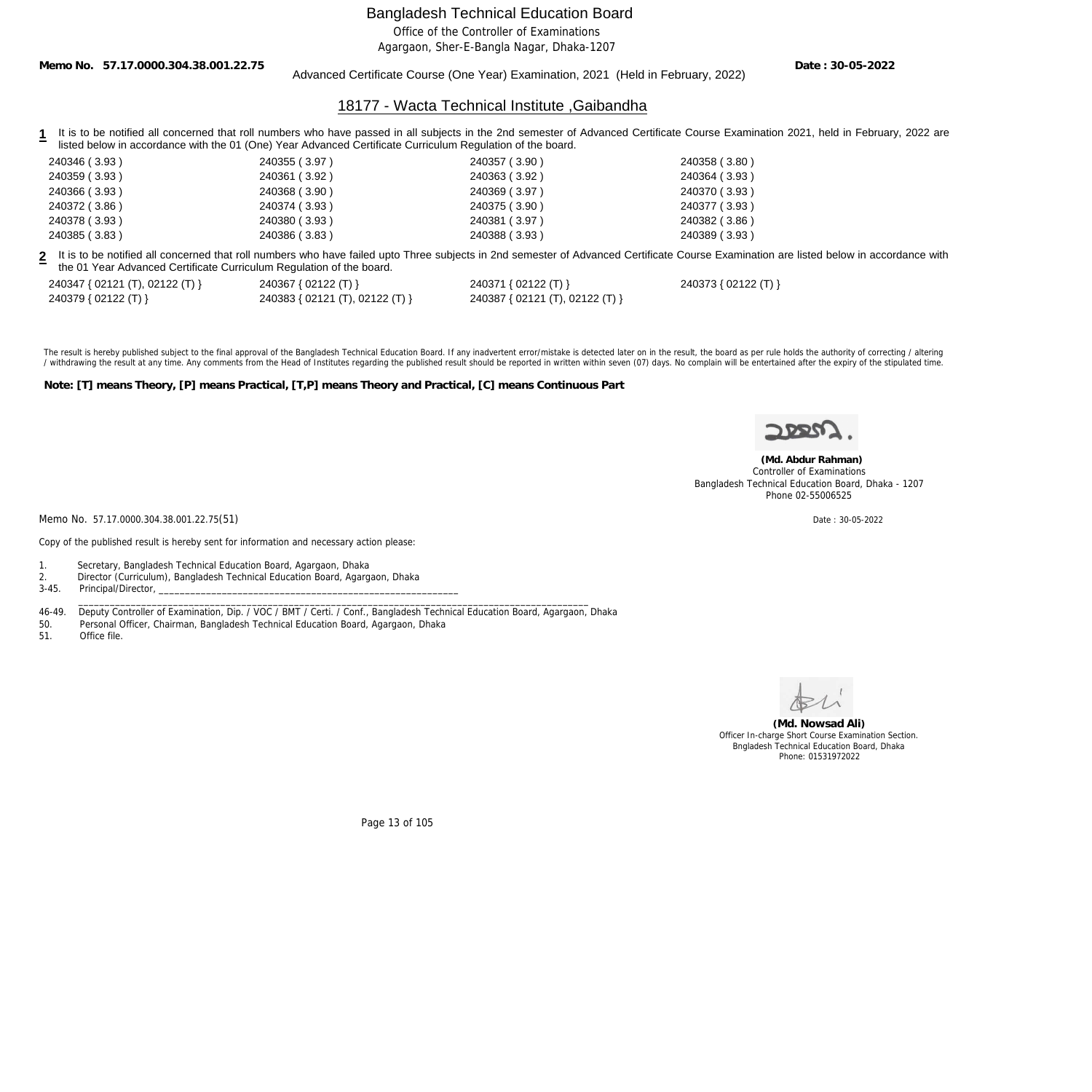Office of the Controller of Examinations

Agargaon, Sher-E-Bangla Nagar, Dhaka-1207

**Memo No. 57.17.0000.304.38.001.22.75**

#### Advanced Certificate Course (One Year) Examination, 2021 (Held in February, 2022)

**Date : 30-05-2022**

#### 19043 - IDA Technical Training Institute ,Joypurhat

1 It is to be notified all concerned that roll numbers who have passed in all subjects in the 2nd semester of Advanced Certificate Course Examination 2021, held in February, 2022 are listed below in accordance with the 01 (One) Year Advanced Certificate Curriculum Regulation of the board.

| 240391 (3.99) | 240392 (3.99) | 240393 (3.99) | 240394 (3.99) |
|---------------|---------------|---------------|---------------|
| 240395 (3.99) | 240396 (3.92) | 240397 (4.00) | 240398 (3.99) |
| 240399 (3.89) | 240400 (3.99) | 240401 (3.99) | 240402 (3.96) |
| 240403 (4.00) | 240404 (3.99) | 240405 (4.00) | 240406 (3.96) |
| 240407 (3.96) | 240408 (3.99) | 240409 (4.00) | 240410 (4.00) |
| 240411 (3.99) | 240412 (3.94) | 240413 (3.99) | 240414 (3.96) |
| 240416 (3.96) | 240417 (3.99) | 240418 (3.99) | 240419 (3.99) |
| 240420 (3.99) | 240421 (3.94) | 240422 (3.96) | 240423 (3.94) |
| 240424 (4.00) | 240425 (4.00) | 240426 (3.99) |               |
|               |               |               |               |

**4** It is to be notified all concerned that roll numbers who have failed in respective subjects with continuous assesment part in 2nd semester of Advanced Certificate Course Examination are listed below in accordance with the 01 Year Advanced Certificate Curriculum Regulation of the board.

240415 { 02121 (T,C), 02122 (T,C), 02123 (P,C), 02124 (P,C), 02125 (P,C), 02126 (P,C), 02127 (P,C), 02128 (P,C), 02129 (P,C), 02199 (P) }

The result is hereby published subject to the final approval of the Bangladesh Technical Education Board. If any inadvertent error/mistake is detected later on in the result, the board as per rule holds the authority of co / withdrawing the result at any time. Any comments from the Head of Institutes regarding the published result should be reported in written within seven (07) days. No complain will be entertained after the expiry of the st

**Note: [T] means Theory, [P] means Practical, [T,P] means Theory and Practical, [C] means Continuous Part**

 **(Md. Abdur Rahman)** Controller of Examinations Bangladesh Technical Education Board, Dhaka - 1207 Phone 02-55006525

Page 14 of 105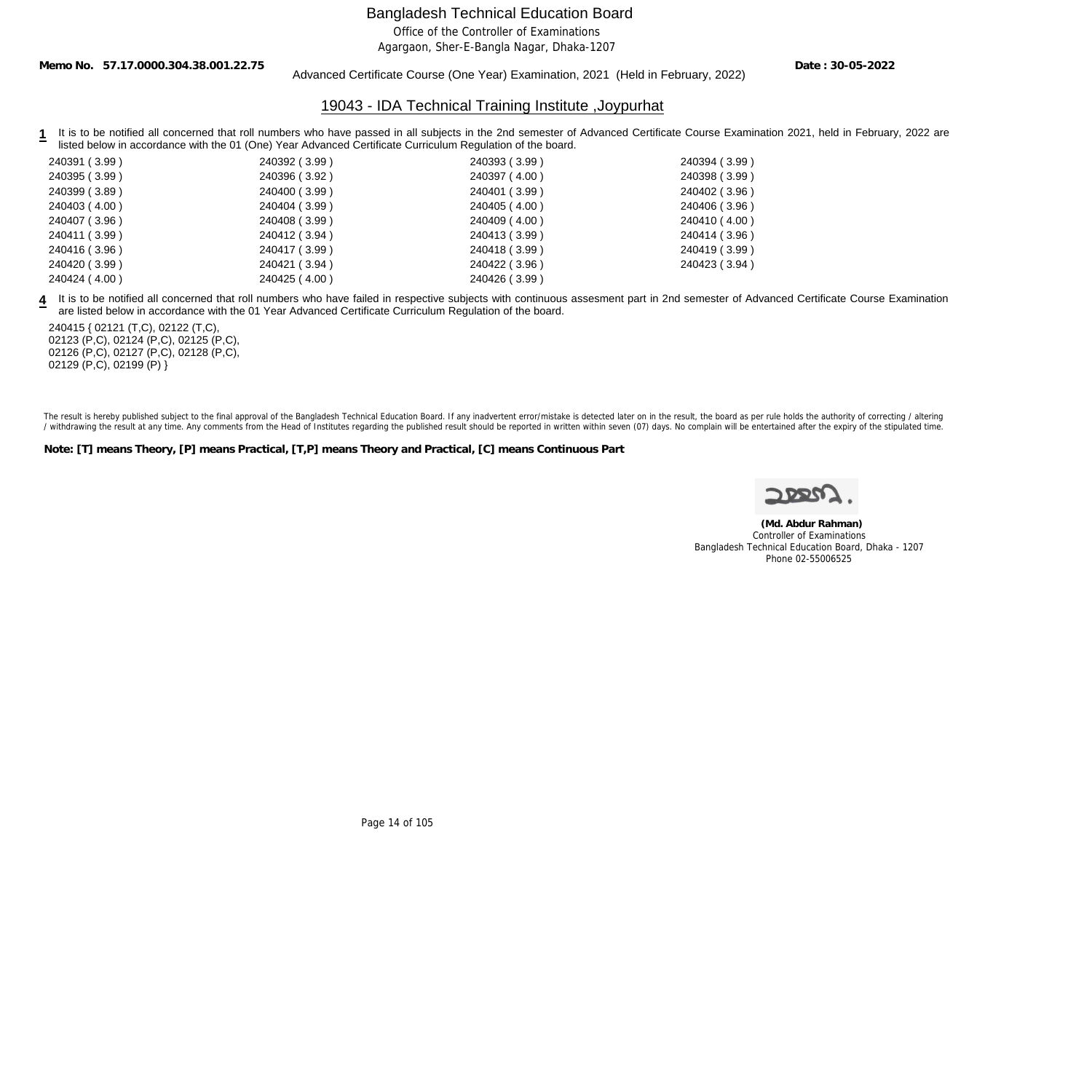Copy of the published result is hereby sent for information and necessary action please:

- 1. Secretary, Bangladesh Technical Education Board, Agargaon, Dhaka
- 2. Director (Curriculum), Bangladesh Technical Education Board, Agargaon, Dhaka

3-45. Principal/Director,

46-49. Deputy Controller of Examination, Dip. / VOC / BMT / Certi. / Conf., Bangladesh Technical Education Board, Agargaon, Dhaka

\_\_\_\_\_\_\_\_\_\_\_\_\_\_\_\_\_\_\_\_\_\_\_\_\_\_\_\_\_\_\_\_\_\_\_\_\_\_\_\_\_\_\_\_\_\_\_\_\_\_\_\_\_\_\_\_\_\_\_\_\_\_\_\_\_\_\_\_\_\_\_\_\_\_\_\_\_\_\_\_\_\_\_\_\_\_\_\_\_\_\_\_\_\_\_\_\_

50. Personal Officer, Chairman, Bangladesh Technical Education Board, Agargaon, Dhaka

Office file.

**(Md. Nowsad Ali)** Officer In-charge Short Course Examination Section. Bngladesh Technical Education Board, Dhaka Phone: 01531972022

Page 15 of 105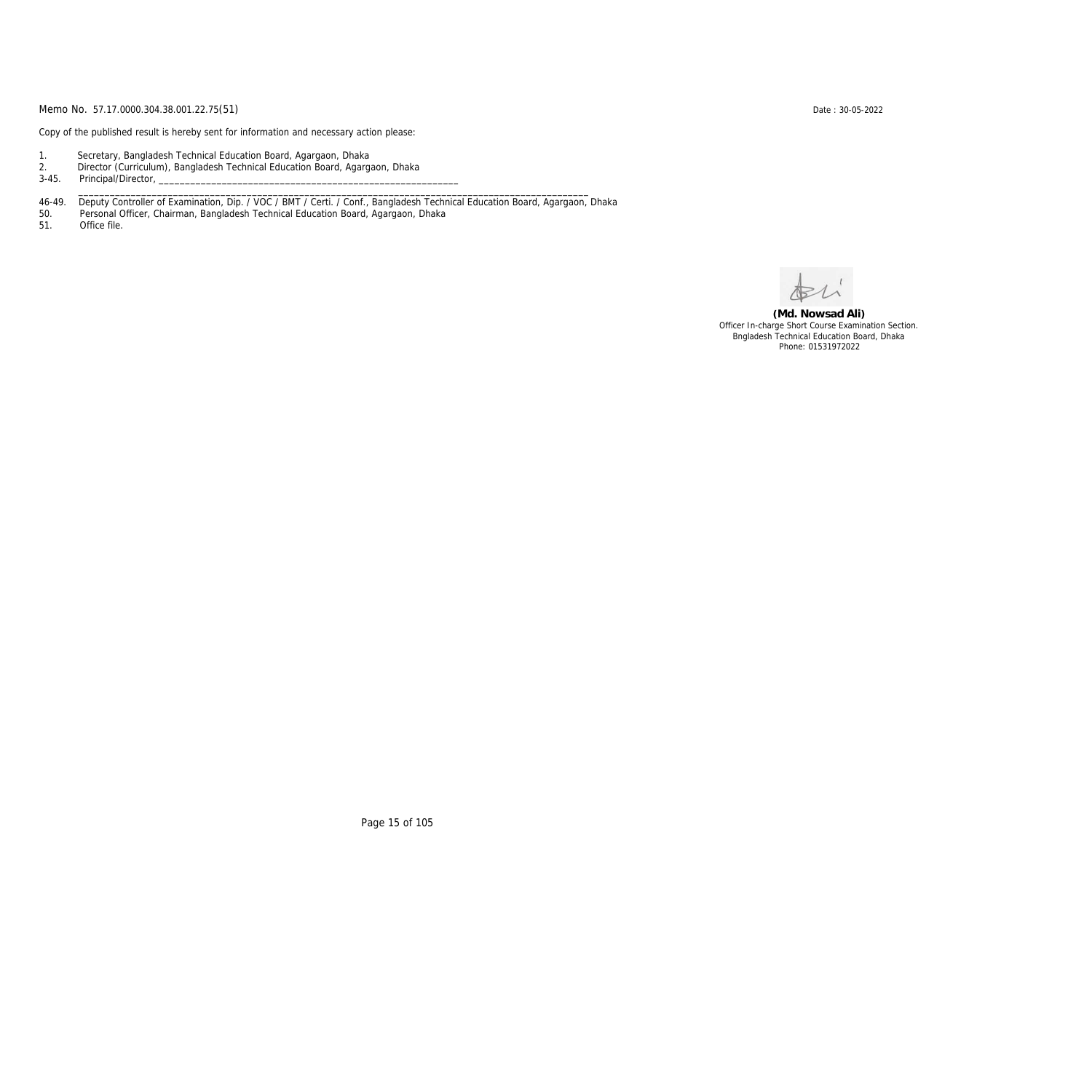Office of the Controller of Examinations

Agargaon, Sher-E-Bangla Nagar, Dhaka-1207

**Memo No. 57.17.0000.304.38.001.22.75**

Advanced Certificate Course (One Year) Examination, 2021 (Held in February, 2022)

**Date : 30-05-2022**

#### 20092 - Bangladesh Institute Of Information Technology ,Bogra

1 It is to be notified all concerned that roll numbers who have passed in all subjects in the 2nd semester of Advanced Certificate Course Examination 2021, held in February, 2022 are listed below in accordance with the 01 (One) Year Advanced Certificate Curriculum Regulation of the board.

| 240427 (3.87) | 240428 (3.90) | 240429 (3.90) | 240430 (3.51) |
|---------------|---------------|---------------|---------------|
| 240431 (3.38) | 240435 (3.28) | 240438 (3.41) | 240440 (3.39) |
| 240441 (3.34) | 240442 (3.34) | 240443 (3.22) | 240444 (3.25) |
| 240446(2.96)  | 240450 (3.36) | 240453 (3.39) | 240455 (3.25) |
| 240457 (3.32) | 240458 (3.34) | 240464 (3.23) | 240465 (3.41) |
| 240467 (3.24) | 240468 (3.18) | 240469 (2.96) | 240472 (3.36) |
| 240473 (3.29) | 240474 (3.25) | 240475 (3.37) |               |

**2** It is to be notified all concerned that roll numbers who have failed upto Three subjects in 2nd semester of Advanced Certificate Course Examination are listed below in accordance with the 01 Year Advanced Certificate Curriculum Regulation of the board.

| 240432 { 02121 (T), 02122 (T) } | 240433 { 02121 (T), 02122 (T) } | 240434 { 02121 (T) } | 240436 { 02121 (T), 02122 (T) } |
|---------------------------------|---------------------------------|----------------------|---------------------------------|
| 240437 { 02121 (T), 02122 (T) } | 240456 { 02121 (T) }            | 240460 { 02121 (T) } | 240462 { 02122 (T) }            |
| 240466 { $02121$ (T) }          | 240470 { 02121 (T) }            | 240471 { 02121 (T) } |                                 |

**3** It is to be notified all concerned that roll numbers who have failed in four or more subjects in 2nd semester of Advanced Certificate Course Examination are listed below in accordance with the 01 Year Advanced Certificate Curriculum Regulation of the board.

| 240439 { 02121 (T), 02122 (T), 02123   | 240445 { 02121 (T), 02122 (T), 02123   | 240447 { 02121 (T), 02122 (T), 02123   | 240448 { 02121 (T), 02122 (T), 02123   |
|----------------------------------------|----------------------------------------|----------------------------------------|----------------------------------------|
| (P), 02124 (P), 02125 (P), 02126 (P),  | (P), 02124 (P), 02125 (P), 02126 (P),  | (P), 02124 (P), 02125 (P), 02126 (P),  | (P), 02124 (P), 02125 (P), 02126 (P),  |
| 02127 (P), 02128 (P), 02129 (P), 02199 | 02127 (P), 02128 (P), 02129 (P), 02199 | 02127 (P), 02128 (P), 02129 (P), 02199 | 02127 (P), 02128 (P), 02129 (P), 02199 |
|                                        |                                        |                                        |                                        |
| 240449 { 02121 (T), 02122 (T), 02123   | 240451 { 02121 (T), 02122 (T), 02123   | 240452 { 02121 (T), 02122 (T), 02123   | 240454 { 02121 (T), 02122 (T), 02123   |
| (P), 02124 (P), 02125 (P), 02126 (P),  | (P), 02124 (P), 02125 (P), 02126 (P),  | (P), 02124 (P), 02125 (P), 02126 (P),  | (P), 02124 (P), 02125 (P), 02126 (P),  |
| 02127 (P), 02128 (P), 02129 (P), 02199 | 02127 (P), 02128 (P), 02129 (P), 02199 | 02127 (P), 02128 (P), 02129 (P), 02199 | 02127 (P), 02128 (P), 02129 (P), 02199 |
|                                        |                                        | Ρ۱                                     |                                        |
| 240459 { 02123 (P), 02124 (P), 02125   | 240461 { 02121 (T), 02122 (T), 02123   | 240463 { 02121 (T), 02122 (T), 02123   | 240476 { 02121 (T), 02122 (T), 02123   |
| (P), 02126 (P), 02127 (P), 02128 (P),  | (P), 02124 (P), 02125 (P), 02126 (P),  | (P), 02124 (P), 02125 (P), 02126 (P),  | (P), 02124 (P), 02125 (P), 02126 (P),  |
| 02129 (P), 02199 (P) }                 | 02127 (P), 02128 (P), 02129 (P), 02199 | 02127 (P), 02128 (P), 02129 (P), 02199 | 02127 (P), 02128 (P), 02129 (P), 02199 |
|                                        |                                        |                                        |                                        |

The result is hereby published subject to the final approval of the Bangladesh Technical Education Board. If any inadvertent error/mistake is detected later on in the result, the board as per rule holds the authority of co / withdrawing the result at any time. Any comments from the Head of Institutes regarding the published result should be reported in written within seven (07) days. No complain will be entertained after the expiry of the st

**Note: [T] means Theory, [P] means Practical, [T,P] means Theory and Practical, [C] means Continuous Part**

 **(Md. Abdur Rahman)** Controller of Examinations Bangladesh Technical Education Board, Dhaka - 1207 Phone 02-55006525

Page 16 of 105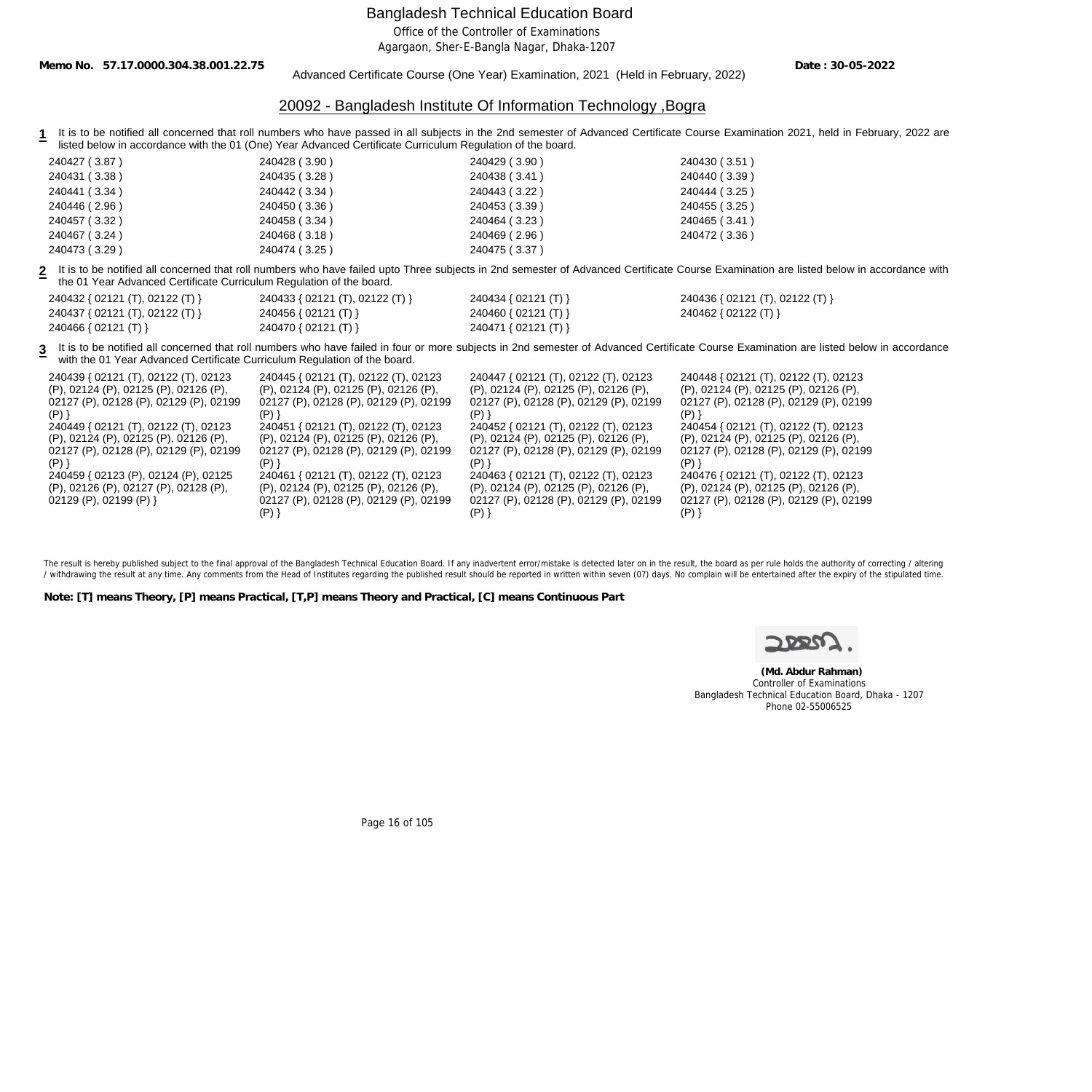Copy of the published result is hereby sent for information and necessary action please:

- 1. Secretary, Bangladesh Technical Education Board, Agargaon, Dhaka
- 2. Director (Curriculum), Bangladesh Technical Education Board, Agargaon, Dhaka

3-45. Principal/Director,

46-49. Deputy Controller of Examination, Dip. / VOC / BMT / Certi. / Conf., Bangladesh Technical Education Board, Agargaon, Dhaka

\_\_\_\_\_\_\_\_\_\_\_\_\_\_\_\_\_\_\_\_\_\_\_\_\_\_\_\_\_\_\_\_\_\_\_\_\_\_\_\_\_\_\_\_\_\_\_\_\_\_\_\_\_\_\_\_\_\_\_\_\_\_\_\_\_\_\_\_\_\_\_\_\_\_\_\_\_\_\_\_\_\_\_\_\_\_\_\_\_\_\_\_\_\_\_\_\_

50. Personal Officer, Chairman, Bangladesh Technical Education Board, Agargaon, Dhaka

Office file.

**(Md. Nowsad Ali)** Officer In-charge Short Course Examination Section. Bngladesh Technical Education Board, Dhaka Phone: 01531972022

Page 17 of 105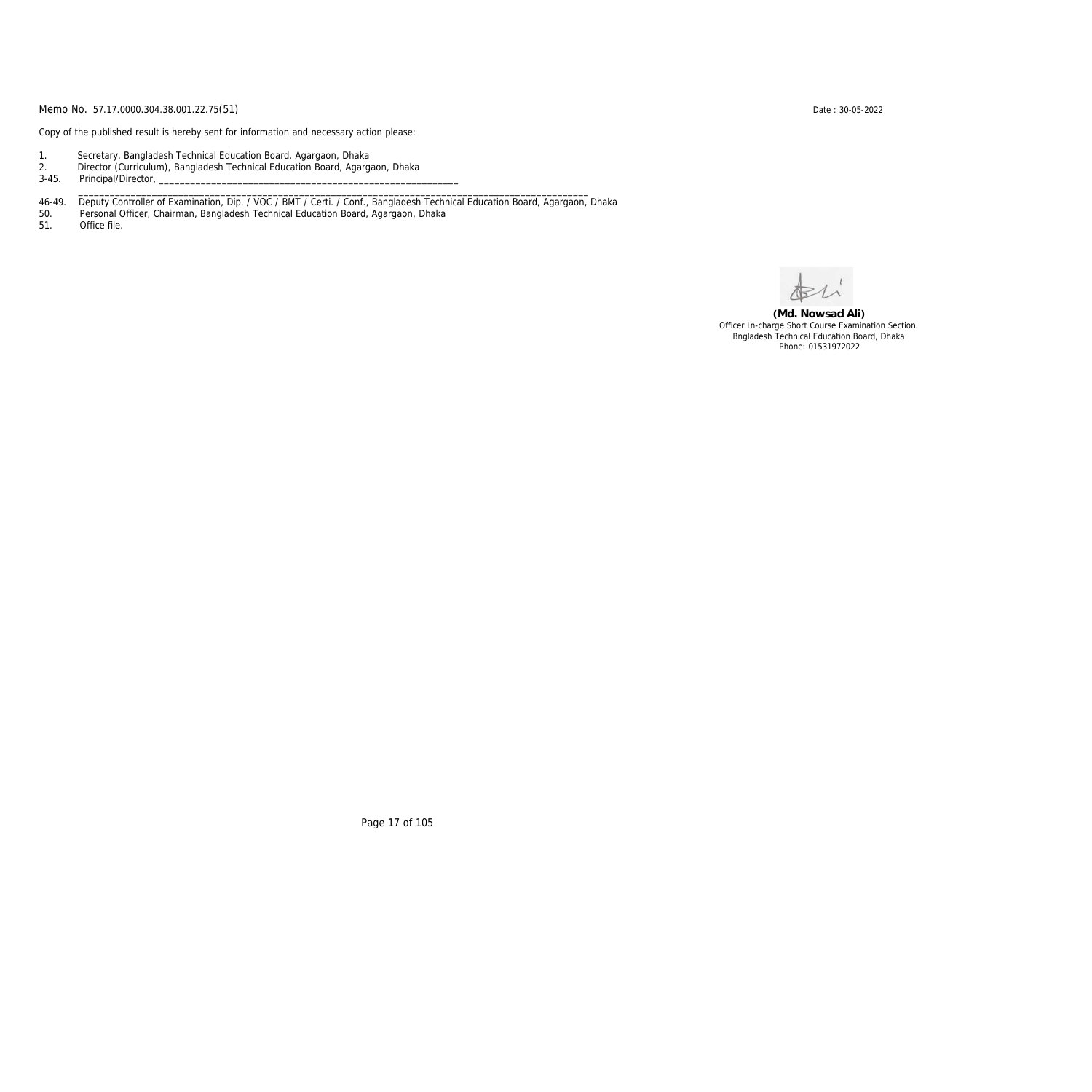Office of the Controller of Examinations

Agargaon, Sher-E-Bangla Nagar, Dhaka-1207

**Memo No. 57.17.0000.304.38.001.22.75**

Advanced Certificate Course (One Year) Examination, 2021 (Held in February, 2022)

**Date : 30-05-2022**

#### 20116 - Cybertech Computer Proshikkon Kendro ,Bogra

**1** It is to be notified all concerned that roll numbers who have passed in all subjects in the 2nd semester of Advanced Certificate Course Examination 2021, held in February, 2022 are listed below in accordance with the 01 (One) Year Advanced Certificate Curriculum Regulation of the board.

| 240477 (3.87) | 240478 (3.92) | 240479 (3.85) | 240492 (3.92) |
|---------------|---------------|---------------|---------------|
| 240495 (3.89) | 240496 (3.95) | 240498 (3.93) | 240500 (3.89) |
| 240501 (3.95) | 240503 (3.85) | 240506 (3.96) | 240509 (3.85) |
| 240511 (3.92) | 240514 (3.85) | 240515 (3.92) | 240516 (3.92) |
| 240517 (3.91) | 240518 (3.92) | 240520 (3.88) | 240521 (3.96) |
| 240522 (3.88) | 240538 (3.98) |               |               |

**2** It is to be notified all concerned that roll numbers who have failed upto Three subjects in 2nd semester of Advanced Certificate Course Examination are listed below in accordance with the 01 Year Advanced Certificate Curriculum Regulation of the board.

| 240480 { 02121 (T), 02122 (T) }             | 240483 { 02121 (T), 02122 (T) }                 | 240484 { 02121 (T), 02122 (T) }      | 240485 { 02121 (T), 02122 (T) }             |
|---------------------------------------------|-------------------------------------------------|--------------------------------------|---------------------------------------------|
| 240487 { 02121 (T) }                        | 240488 { 02121 (T) }                            | 240490 { 02121 (T), 02122 (T) }      | 240491 { 02121 (T), 02122 (T) }             |
| 240493 { 02122 (T) }                        | 240494 { 02121 (T), 02122 (T) }                 | 240497 { 02121 (T), 02122 (T) }      | 240499 { 02121 (T) }                        |
| 240502 { 02121 (T), 02122 (T) }             | 240504 { 02121 (T), 02122 (T) }                 | 240505 { 02121 (T), 02122 (T) }      | 240507 { 02121 (T), 02122 (T) }             |
| 240508 { 02121 (T) }                        | 240510 { 02121 (T), 02122 (T) }                 | 240512 { $02121$ (T) }               | 240513 { 02121 (T) }                        |
| 240519 { 02121 (T) }                        | 240524 { 02121 (T), 02122 (T) }                 | 240525 { 02121 (T), 02122 (T) }      | 240526 { 02121 (T), 02122 (T) }             |
| 240536 { 02221 (T), 02223 (T), 02225<br>(T) | 240542 { 02221 (T), 02222 (T), 02223<br>$(T)$ } | 240545 { 02221 (T), 02225 (T) }      | 240553 { 02221 (T), 02222 (T), 02223<br>(T) |
| 240554 { 02221 (T), 02222 (T), 02225        | 240555 { 02221 (T) }                            | 240558 { 02221 (T), 02222 (T), 02225 | 240560 { 02221 (T), 02222 (T) }             |
| (T)                                         |                                                 | ( I ) }                              |                                             |
| 240561 { 02221 (T), 02222 (T), 02223        |                                                 |                                      |                                             |
| (T)                                         |                                                 |                                      |                                             |

**3** It is to be notified all concerned that roll numbers who have failed in four or more subjects in 2nd semester of Advanced Certificate Course Examination are listed below in accordance with the 01 Year Advanced Certificate Curriculum Regulation of the board.

| 240527 { 02221 (T), 02222 (T), 02223 | 240529 { 02221 (T), 02222 (T), 02223 |
|--------------------------------------|--------------------------------------|
| (T), 02224 (T), 02225 (T)            | (T), 02224 (T), 02225 (T)            |
| 240532 { 02221 (T), 02222 (T), 02223 | 240533 { 02221 (T), 02222 (T), 02223 |
| (T), 02224 (T), 02225 (T)            | (T), 02224 (T), 02225 (T)            |
| 240537 { 02221 (T), 02222 (T), 02223 | 240539 { 02221 (T), 02222 (T), 02223 |
| (T), 02224 (T), 02225 (T)            | (T), 02224 (T), 02225 (T)            |
| 240543 { 02221 (T), 02222 (T), 02223 | 240544 { 02221 (T), 02222 (T), 02223 |
| (T), 02224 (T), 02225 (T)            | (T), 02224 (T), 02225 (T)            |
| 240548 { 02221 (T), 02222 (T), 02223 | 240549 { 02221 (T), 02222 (T), 02223 |
| (T), 02225 (T)                       | (T), 02224 (T), 02225 (T)            |
| 240552 { 02221 (T), 02222 (T), 02223 | 240556 { 02221 (T), 02222 (T), 02223 |
| (T), 02224 (T), 02225 (T)            | (T), 02224 (T), 02225 (T)            |

240530 { 02221 (T), 02222 (T), 02223 (T), 02224 (T), 02225 (T) } 240531 { 02221 (T), 02222 (T), 02223 (T), 02225 (T) } 240534 { 02221 (T), 02222 (T), 02223 (T), 02224 (T), 02225 (T) } 240535 { 02221 (T), 02222 (T), 02223  $(T), 02224 (T), 02225 (T)$ 240540 { 02221 (T), 02222 (T), 02223 (T), 02224 (T), 02225 (T) } 240541 { 02221 (T), 02222 (T), 02223 (T), 02224 (T), 02225 (T) } 240546 { 02221 (T), 02222 (T), 02223 (T), 02224 (T), 02225 (T) } 240547 { 02221 (T), 02222 (T), 02223 (T), 02224 (T), 02225 (T) } 240550 { 02221 (T), 02222 (T), 02223 (T), 02224 (T), 02225 (T) } 240551 { 02221 (T), 02222 (T), 02223 (T), 02224 (T), 02225 (T) } 240557 { 02221 (T), 02222 (T), 02223 (T), 02224 (T), 02225 (T) } 240559 { 02221 (T), 02222 (T), 02223 (T), 02224 (T), 02225 (T) }

The result is hereby published subject to the final approval of the Bangladesh Technical Education Board. If any inadvertent error/mistake is detected later on in the result, the board as per rule holds the authority of co / withdrawing the result at any time. Any comments from the Head of Institutes regarding the published result should be reported in written within seven (07) days. No complain will be entertained after the expiry of the st

**Note: [T] means Theory, [P] means Practical, [T,P] means Theory and Practical, [C] means Continuous Part**



Page 18 of 105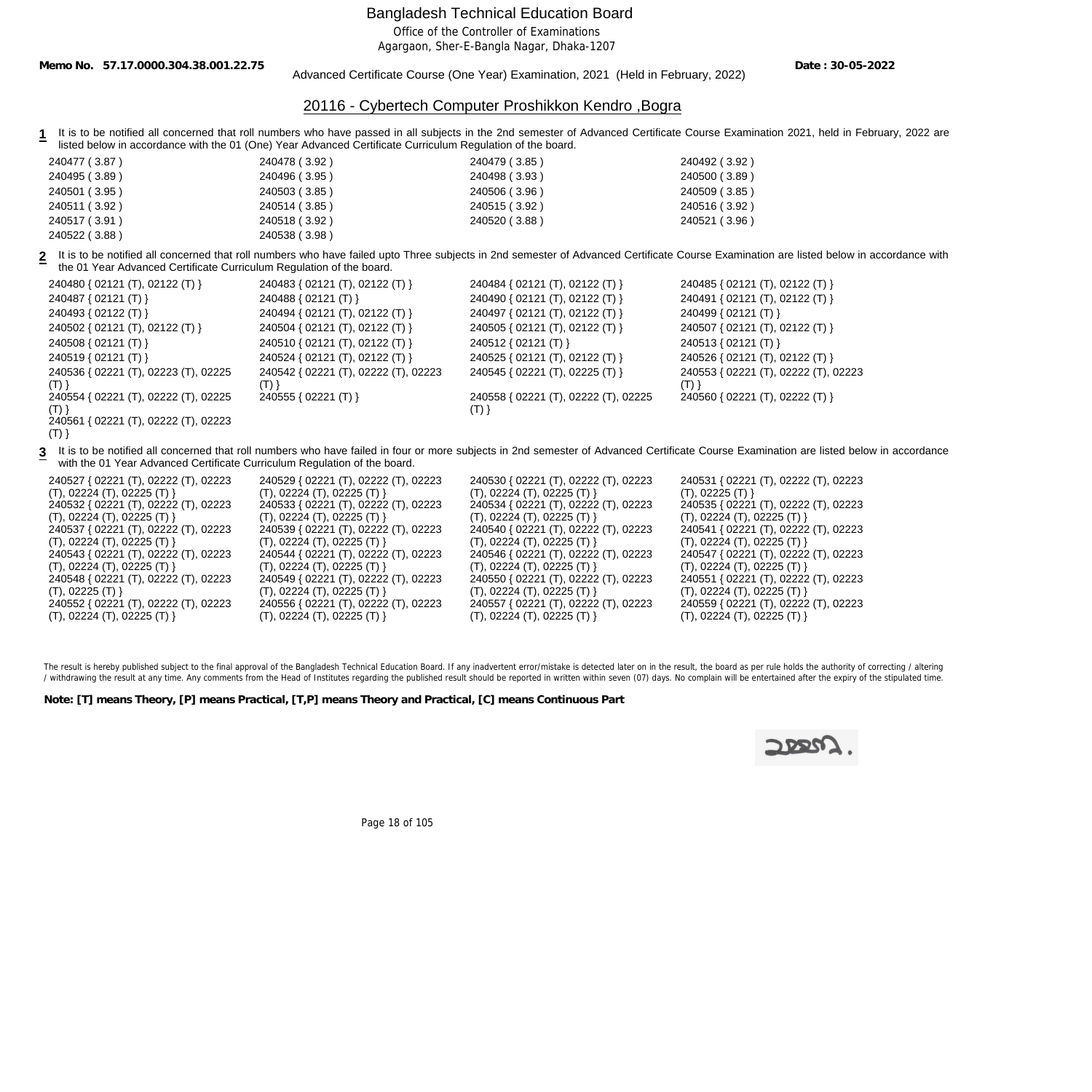**(Md. Abdur Rahman)** Controller of Examinations Bangladesh Technical Education Board, Dhaka - 1207 Phone 02-55006525

Memo No. 57.17.0000.304.38.001.22.75(51) Date: 30-05-2022

Copy of the published result is hereby sent for information and necessary action please:

- 1. Secretary, Bangladesh Technical Education Board, Agargaon, Dhaka
- 2. Director (Curriculum), Bangladesh Technical Education Board, Agargaon, Dhaka
- 3-45. Principal/Director, \_\_\_\_\_\_\_\_\_\_\_\_\_\_\_\_\_\_\_\_\_\_\_\_\_\_\_\_\_\_\_\_\_\_\_\_\_\_\_\_\_\_\_\_\_\_\_\_\_\_\_\_\_\_\_\_\_\_\_\_\_\_\_\_\_\_\_\_\_\_\_\_\_\_\_\_\_\_\_\_\_\_\_\_\_\_\_\_\_\_\_\_\_\_\_\_\_

46-49. Deputy Controller of Examination, Dip. / VOC / BMT / Certi. / Conf., Bangladesh Technical Education Board, Agargaon, Dhaka

- 50. Personal Officer, Chairman, Bangladesh Technical Education Board, Agargaon, Dhaka
- 51. Office file.

**(Md. Nowsad Ali)** Officer In-charge Short Course Examination Section. Bngladesh Technical Education Board, Dhaka Phone: 01531972022

Page 19 of 105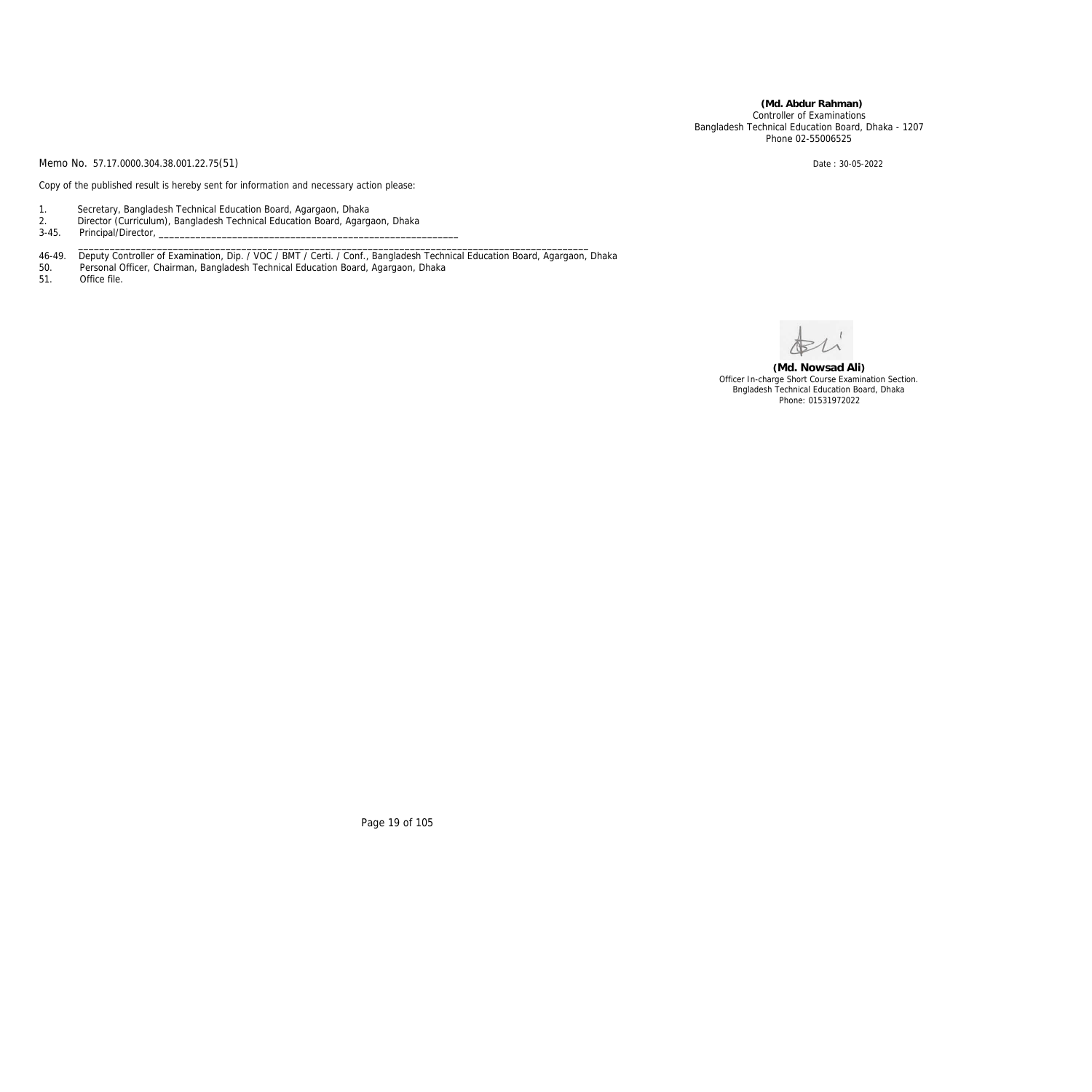Office of the Controller of Examinations

Agargaon, Sher-E-Bangla Nagar, Dhaka-1207

**Memo No. 57.17.0000.304.38.001.22.75**

#### Advanced Certificate Course (One Year) Examination, 2021 (Held in February, 2022)

**Date : 30-05-2022**

#### 20264 - SAIC Advanced Teachers Training College, Bogra ,Bogra

1 It is to be notified all concerned that roll numbers who have passed in all subjects in the 2nd semester of Advanced Certificate Course Examination 2021, held in February, 2022 are listed below in accordance with the 01 (One) Year Advanced Certificate Curriculum Regulation of the board.

| 240563 (3.90) | 240564 (3.81) | 240565 (3.86) | 240566 (3.83) |
|---------------|---------------|---------------|---------------|
| 240567 (3.84) | 240568 (3.93) | 240571 (3.90) | 240573 (3.95) |
| 240574 (3.93) | 240575 (3.93) | 240576 (3.86) | 240577 (3.83) |
| 240578 (3.93) | 240580 (3.84) | 240581 (3.90) | 240583 (3.93) |
| 240585 (3.83) | 240586 (3.84) | 240587 (3.74) | 240588 (3.83) |
| 240589 (3.87) | 240590 (3.89) | 240591 (3.78) | 240592 (3.92) |
| 240593 (3.89) | 240595 (3.87) | 240596 (3.86) | 240597 (3.87) |
| 240598 (3.88) | 240599 (3.97) | 240600 (3.83) | 240602 (3.90) |
| 240603 (3.93) | 240604 (3.88) | 240605 (3.81) | 240606 (3.86) |
| 240608 (3.86) | 240609 (3.90) | 240611 (3.85) |               |

**2** It is to be notified all concerned that roll numbers who have failed upto Three subjects in 2nd semester of Advanced Certificate Course Examination are listed below in accordance with the 01 Year Advanced Certificate Curriculum Regulation of the board.

240579 { 02121 (T) } 240601 { 02121 (T) } 240607 { 02121 (T) } 240610 { 02121 (T), 02122 (T) }

The result is hereby published subject to the final approval of the Bangladesh Technical Education Board. If any inadvertent error/mistake is detected later on in the result, the board as per rule holds the authority of co / withdrawing the result at any time. Any comments from the Head of Institutes regarding the published result should be reported in written within seven (07) days. No complain will be entertained after the expiry of the st

**Note: [T] means Theory, [P] means Practical, [T,P] means Theory and Practical, [C] means Continuous Part**

 **(Md. Abdur Rahman)** Controller of Examinations Bangladesh Technical Education Board, Dhaka - 1207 Phone 02-55006525

Page 20 of 105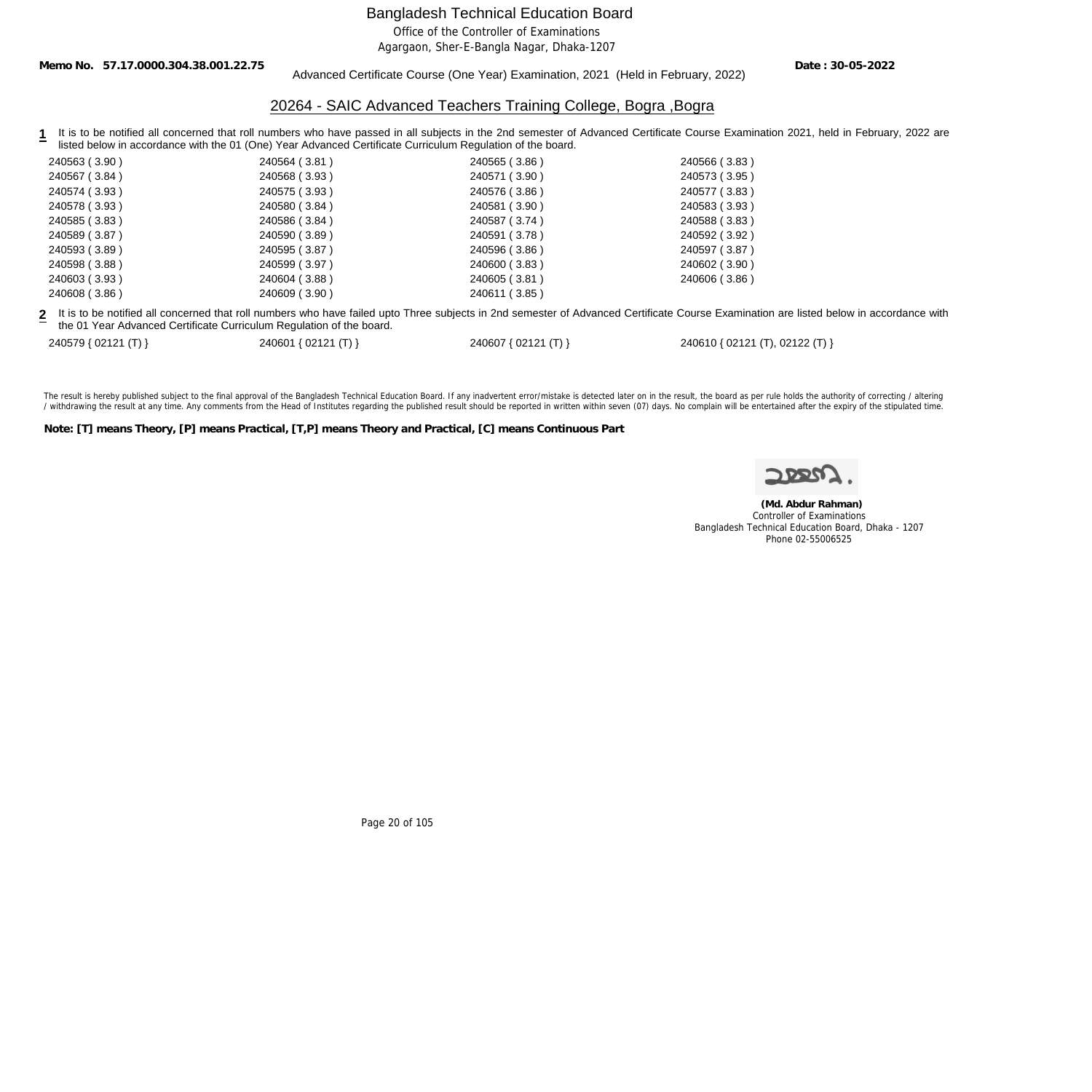Copy of the published result is hereby sent for information and necessary action please:

- 1. Secretary, Bangladesh Technical Education Board, Agargaon, Dhaka
- 2. Director (Curriculum), Bangladesh Technical Education Board, Agargaon, Dhaka

3-45. Principal/Director,

46-49. Deputy Controller of Examination, Dip. / VOC / BMT / Certi. / Conf., Bangladesh Technical Education Board, Agargaon, Dhaka

\_\_\_\_\_\_\_\_\_\_\_\_\_\_\_\_\_\_\_\_\_\_\_\_\_\_\_\_\_\_\_\_\_\_\_\_\_\_\_\_\_\_\_\_\_\_\_\_\_\_\_\_\_\_\_\_\_\_\_\_\_\_\_\_\_\_\_\_\_\_\_\_\_\_\_\_\_\_\_\_\_\_\_\_\_\_\_\_\_\_\_\_\_\_\_\_\_

50. Personal Officer, Chairman, Bangladesh Technical Education Board, Agargaon, Dhaka

Office file.

**(Md. Nowsad Ali)** Officer In-charge Short Course Examination Section. Bngladesh Technical Education Board, Dhaka Phone: 01531972022

Page 21 of 105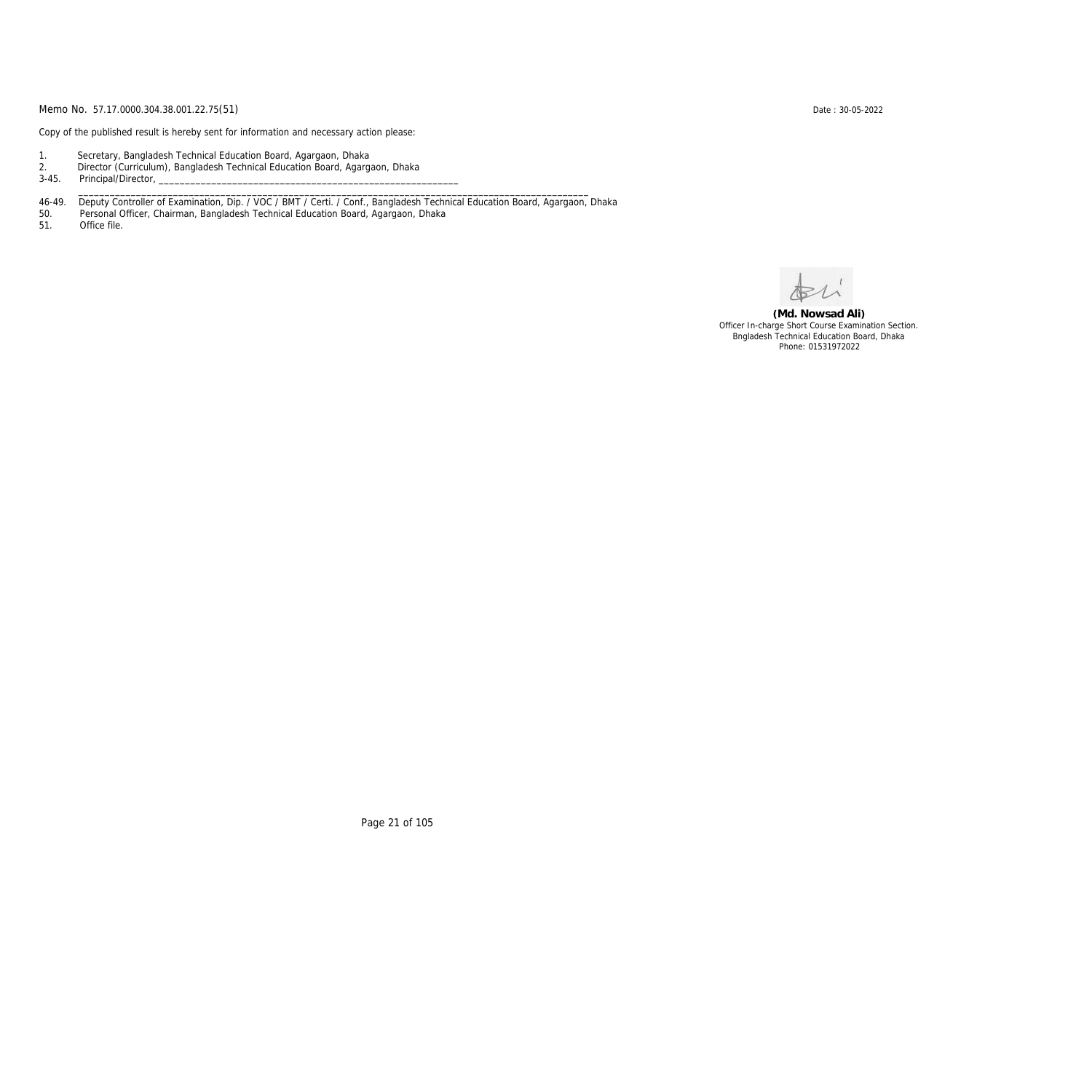Office of the Controller of Examinations

Agargaon, Sher-E-Bangla Nagar, Dhaka-1207

**Memo No. 57.17.0000.304.38.001.22.75**

Advanced Certificate Course (One Year) Examination, 2021 (Held in February, 2022)

**Date : 30-05-2022**

#### 20270 - Academic and Professional Institute (AP) ,Bogra

- 1 It is to be notified all concerned that roll numbers who have passed in all subjects in the 2nd semester of Advanced Certificate Course Examination 2021, held in February, 2022 are listed below in accordance with the 01 (One) Year Advanced Certificate Curriculum Regulation of the board.
- 240612 ( 3.83 ) 240614 ( 3.86 ) 240618 ( 3.93 ) 240619 ( 3.86 )
- 240620 ( 3.97 ) 240621 ( 3.86 ) 240623 ( 3.79 ) 240629 ( 3.93 )

**2** It is to be notified all concerned that roll numbers who have failed upto Three subjects in 2nd semester of Advanced Certificate Course Examination are listed below in accordance with the 01 Year Advanced Certificate Curriculum Regulation of the board.

240613 { 02121 (T) }

4 It is to be notified all concerned that roll numbers who have failed in respective subjects with continuous assesment part in 2nd semester of Advanced Certificate Course Examination are listed below in accordance with the 01 Year Advanced Certificate Curriculum Regulation of the board.

240622 { 02121 (T,C), 02122 (T,C), 02123 (P,C), 02124 (P,C), 02125 (P,C), 02126 (P,C), 02127 (P,C), 02128 (P,C), 02129 (P,C), 02199 (P) }

The result is hereby published subject to the final approval of the Bangladesh Technical Education Board. If any inadvertent error/mistake is detected later on in the result, the board as per rule holds the authority of co / withdrawing the result at any time. Any comments from the Head of Institutes regarding the published result should be reported in written within seven (07) days. No complain will be entertained after the expiry of the st

**Note: [T] means Theory, [P] means Practical, [T,P] means Theory and Practical, [C] means Continuous Part**



 **(Md. Abdur Rahman)** Controller of Examinations Bangladesh Technical Education Board, Dhaka - 1207 Phone 02-55006525

Memo No. 57.17.0000.304.38.001.22.75(51) Date : 30-05-2022

Copy of the published result is hereby sent for information and necessary action please:

- 1. Secretary, Bangladesh Technical Education Board, Agargaon, Dhaka
- 2. Director (Curriculum), Bangladesh Technical Education Board, Agargaon, Dhaka
- 3-45. Principal/Director, \_\_\_\_\_\_\_\_\_\_\_\_\_\_\_\_\_\_\_\_\_\_\_\_\_\_\_\_\_\_\_\_\_\_\_\_\_\_\_\_\_\_\_\_\_\_\_\_\_\_\_\_\_\_\_\_\_\_\_\_\_\_\_\_\_\_\_\_\_\_\_\_\_\_\_\_\_\_\_\_\_\_\_\_\_\_\_\_\_\_\_\_\_\_\_\_\_

46-49. Deputy Controller of Examination, Dip. / VOC / BMT / Certi. / Conf., Bangladesh Technical Education Board, Agargaon, Dhaka

50. Personal Officer, Chairman, Bangladesh Technical Education Board, Agargaon, Dhaka

51. Office file.



**(Md. Nowsad Ali)** Officer In-charge Short Course Examination Section. Bngladesh Technical Education Board, Dhaka Phone: 01531972022

Page 22 of 105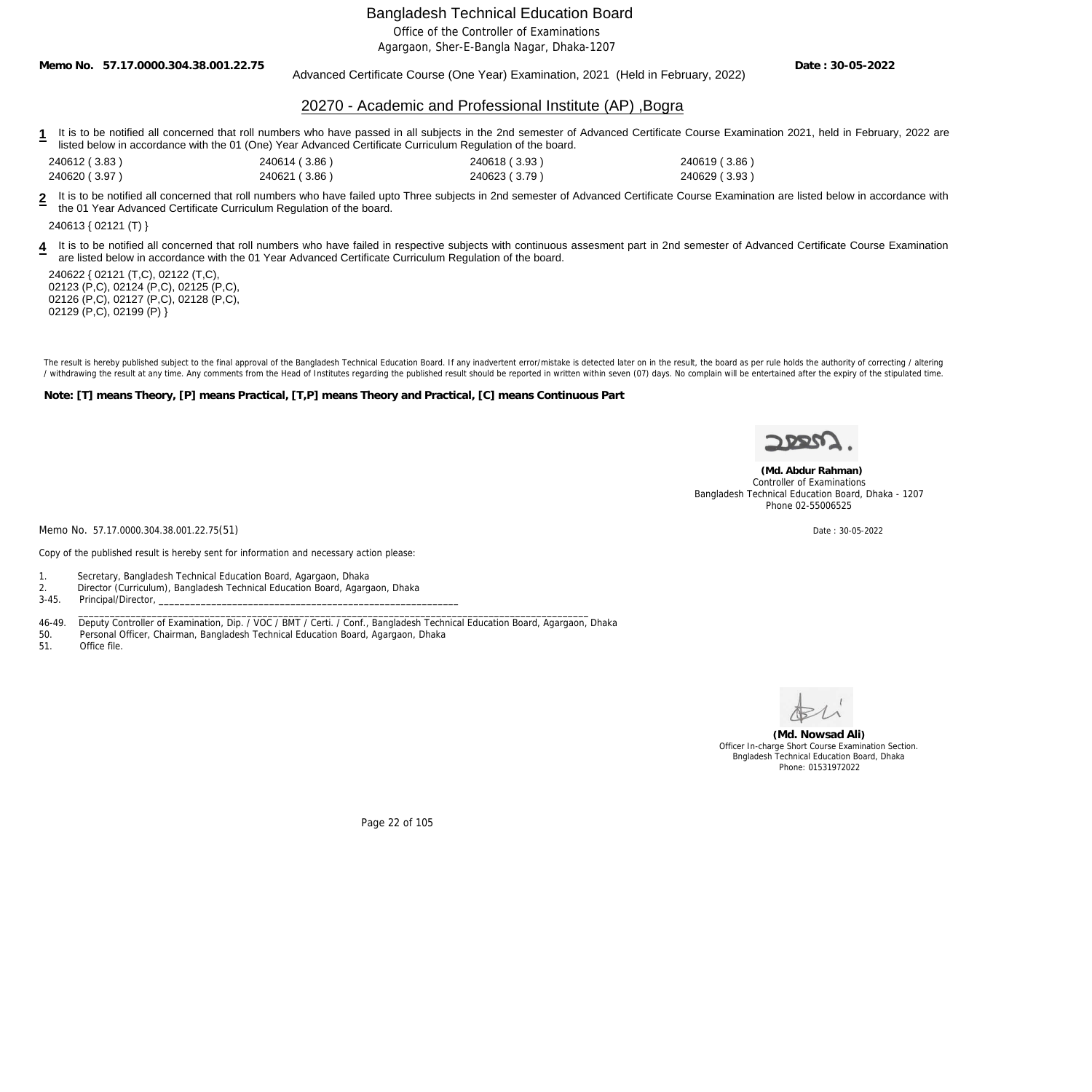Office of the Controller of Examinations

Agargaon, Sher-E-Bangla Nagar, Dhaka-1207

**Memo No. 57.17.0000.304.38.001.22.75**

Advanced Certificate Course (One Year) Examination, 2021 (Held in February, 2022)

**Date : 30-05-2022**

### 20271 - Cybertech Computer Education, Bogra ,Bogra

- 1 It is to be notified all concerned that roll numbers who have passed in all subjects in the 2nd semester of Advanced Certificate Course Examination 2021, held in February, 2022 are listed below in accordance with the 01 (One) Year Advanced Certificate Curriculum Regulation of the board.
- 240632 ( 3.88 ) 240633 ( 3.88 ) 240638 ( 3.85 ) 240643 ( 3.85 ) 240644 ( 3.92 ) 240646 ( 3.92 ) 240650 ( 3.88 ) 240656 ( 3.89 ) 240660 ( 3.86 ) 240666 ( 3.92 ) 240667 ( 3.85 ) 240670 ( 3.89 ) 240671 ( 3.88 ) 240672 ( 3.85 ) 240673 ( 3.95 ) 240675 ( 3.95 ) 240676 ( 3.92 ) 240677 ( 3.85 ) 240678 ( 3.95 ) 240679 ( 3.99 )

**2** It is to be notified all concerned that roll numbers who have failed upto Three subjects in 2nd semester of Advanced Certificate Course Examination are listed below in accordance with the 01 Year Advanced Certificate Curriculum Regulation of the board.

| 240634 { 02121 (T), 02122 (T) }     | 2406 |
|-------------------------------------|------|
| $240639 \{ 02121 (T) \}$            | 2406 |
| 240659 { $02121$ (T), $02122$ (T) } | 2406 |
| 240664 { 02121 (T) }                | 2406 |

240680 ( 3.96 )

240634 { 02121 (T), 02122 (T) } 240635 { 02121 (T), 02122 (T) } 240636 { 02121 (T), 02122 (T) } 240637 { 02121 (T), 02122 (T) }

240639 { 02121 (T) } 240640 { 02121 (T), 02122 (T) } 240645 { 02121 (T) } 240652 { 02121 (T), 02122 (T) } 240659 { 02121 (T), 02122 (T) } 240661 { 02121 (T), 02122 (T) } 240662 { 02121 (T) } 240663 { 02121 (T) } 240664 { 02121 (T) } 240665 { 02121 (T) } 240668 { 02121 (T), 02122 (T) } 240674 { 02121 (T), 02122 (T) }

The result is hereby published subject to the final approval of the Bangladesh Technical Education Board. If any inadvertent error/mistake is detected later on in the result, the board as per rule holds the authority of co / withdrawing the result at any time. Any comments from the Head of Institutes regarding the published result should be reported in written within seven (07) days. No complain will be entertained after the expiry of the st

**Note: [T] means Theory, [P] means Practical, [T,P] means Theory and Practical, [C] means Continuous Part**

 **(Md. Abdur Rahman)** Controller of Examinations Bangladesh Technical Education Board, Dhaka - 1207 Phone 02-55006525

Page 23 of 105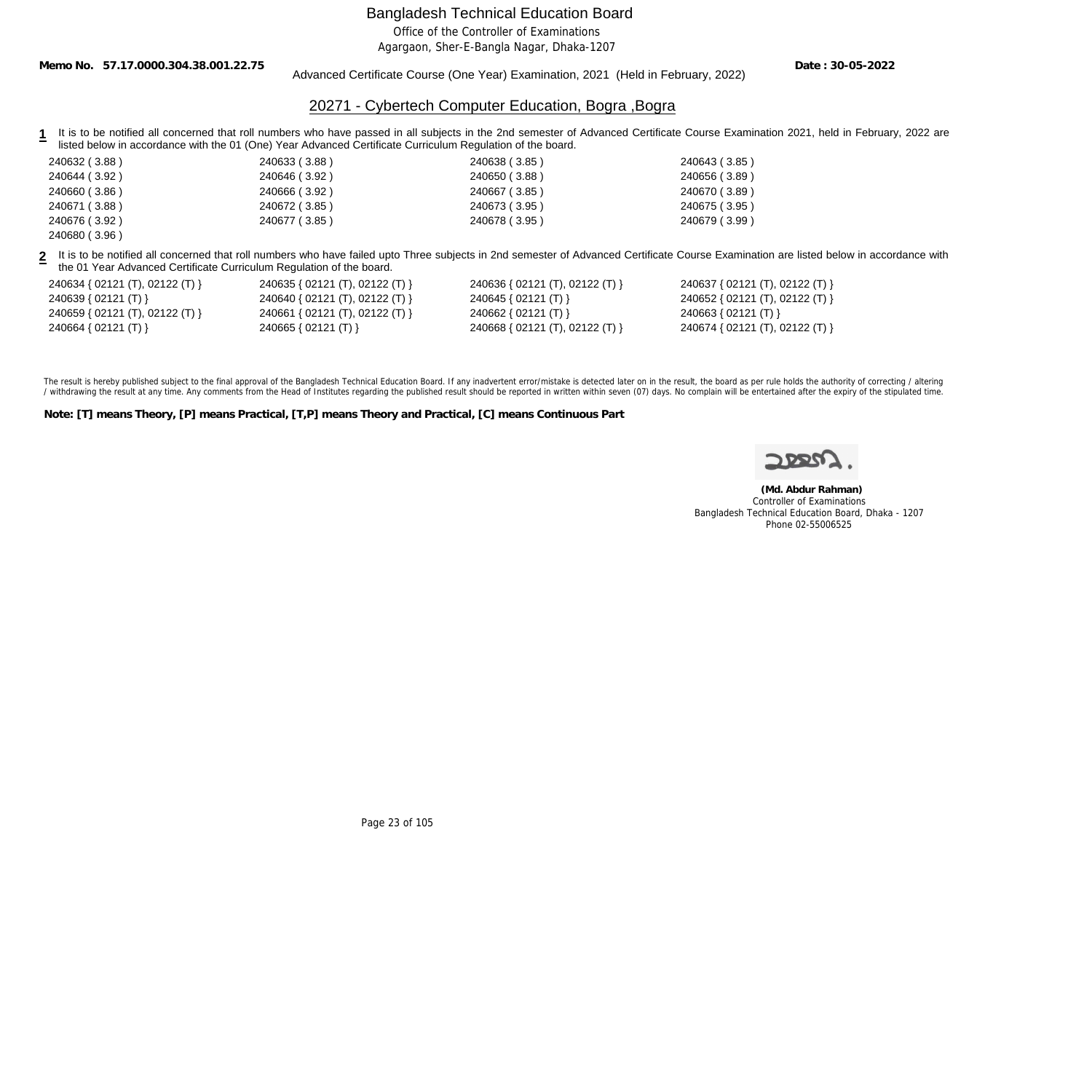Copy of the published result is hereby sent for information and necessary action please:

- 1. Secretary, Bangladesh Technical Education Board, Agargaon, Dhaka
- 2. Director (Curriculum), Bangladesh Technical Education Board, Agargaon, Dhaka

3-45. Principal/Director,

46-49. Deputy Controller of Examination, Dip. / VOC / BMT / Certi. / Conf., Bangladesh Technical Education Board, Agargaon, Dhaka

\_\_\_\_\_\_\_\_\_\_\_\_\_\_\_\_\_\_\_\_\_\_\_\_\_\_\_\_\_\_\_\_\_\_\_\_\_\_\_\_\_\_\_\_\_\_\_\_\_\_\_\_\_\_\_\_\_\_\_\_\_\_\_\_\_\_\_\_\_\_\_\_\_\_\_\_\_\_\_\_\_\_\_\_\_\_\_\_\_\_\_\_\_\_\_\_\_

50. Personal Officer, Chairman, Bangladesh Technical Education Board, Agargaon, Dhaka

Office file.

**(Md. Nowsad Ali)** Officer In-charge Short Course Examination Section. Bngladesh Technical Education Board, Dhaka Phone: 01531972022

Page 24 of 105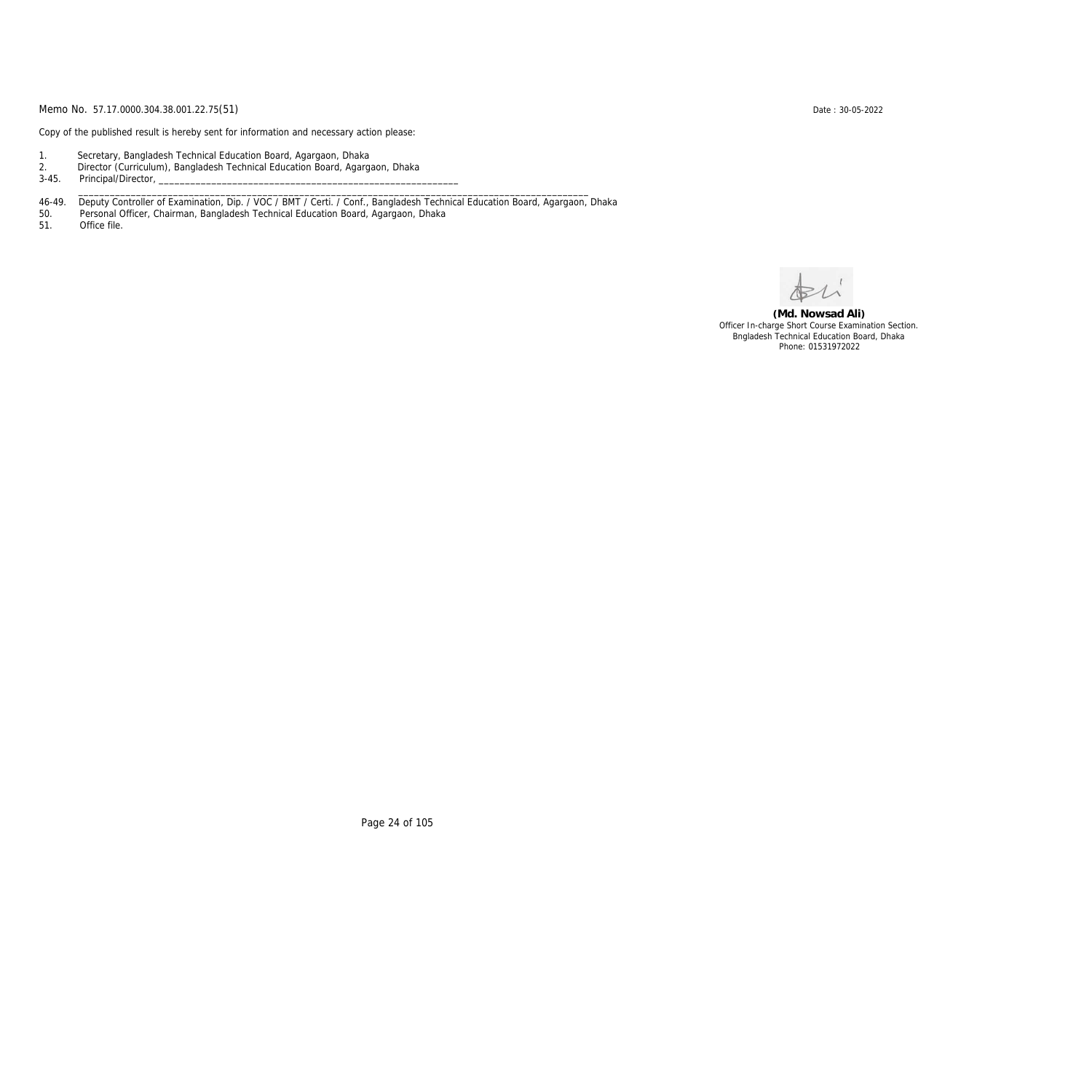Office of the Controller of Examinations

Agargaon, Sher-E-Bangla Nagar, Dhaka-1207

**Memo No. 57.17.0000.304.38.001.22.75**

#### Advanced Certificate Course (One Year) Examination, 2021 (Held in February, 2022)

**Date : 30-05-2022**

### 20283 - Bogra Charukola (Fine Arts) Institute ,Bogra

1 It is to be notified all concerned that roll numbers who have passed in all subjects in the 2nd semester of Advanced Certificate Course Examination 2021, held in February, 2022 are listed below in accordance with the 01 (One) Year Advanced Certificate Curriculum Regulation of the board.

| 240681 (3.67) | 240682 (3.43) | 240683 (3.46) | 240686 (3.31) |
|---------------|---------------|---------------|---------------|
| 240688 (3.58) | 240690 (3.64) | 240692 (3.67) | 240693 (3.57) |
| 240695 (3.64) | 240696 (3.57) | 240698 (3.60) | 240699 (3.57) |
| 240700 (3.72) | 240702 (3.57) | 240703 (3.38) | 240704 (3.57) |
| 240705 (3.45) | 240708 (3.42) | 240709 (3.35) |               |

**2** It is to be notified all concerned that roll numbers who have failed upto Three subjects in 2nd semester of Advanced Certificate Course Examination are listed below in accordance with the 01 Year Advanced Certificate Curriculum Regulation of the board.

240701 { 02121 (T) }

4 It is to be notified all concerned that roll numbers who have failed in respective subjects with continuous assesment part in 2nd semester of Advanced Certificate Course Examination are listed below in accordance with the 01 Year Advanced Certificate Curriculum Regulation of the board.

240697 { 02121 (T,C), 02122 (T,C), 02123 (P,C), 02124 (P,C), 02125 (P,C), 02126 (P,C), 02127 (P,C), 02128 (P,C), 02129 (P,C), 02199 (P) }

The result is hereby published subject to the final approval of the Bangladesh Technical Education Board. If any inadvertent error/mistake is detected later on in the result, the board as per rule holds the authority of co / withdrawing the result at any time. Any comments from the Head of Institutes regarding the published result should be reported in written within seven (07) days. No complain will be entertained after the expiry of the st

**Note: [T] means Theory, [P] means Practical, [T,P] means Theory and Practical, [C] means Continuous Part**

 **(Md. Abdur Rahman)** Controller of Examinations Bangladesh Technical Education Board, Dhaka - 1207 Phone 02-55006525

Page 25 of 105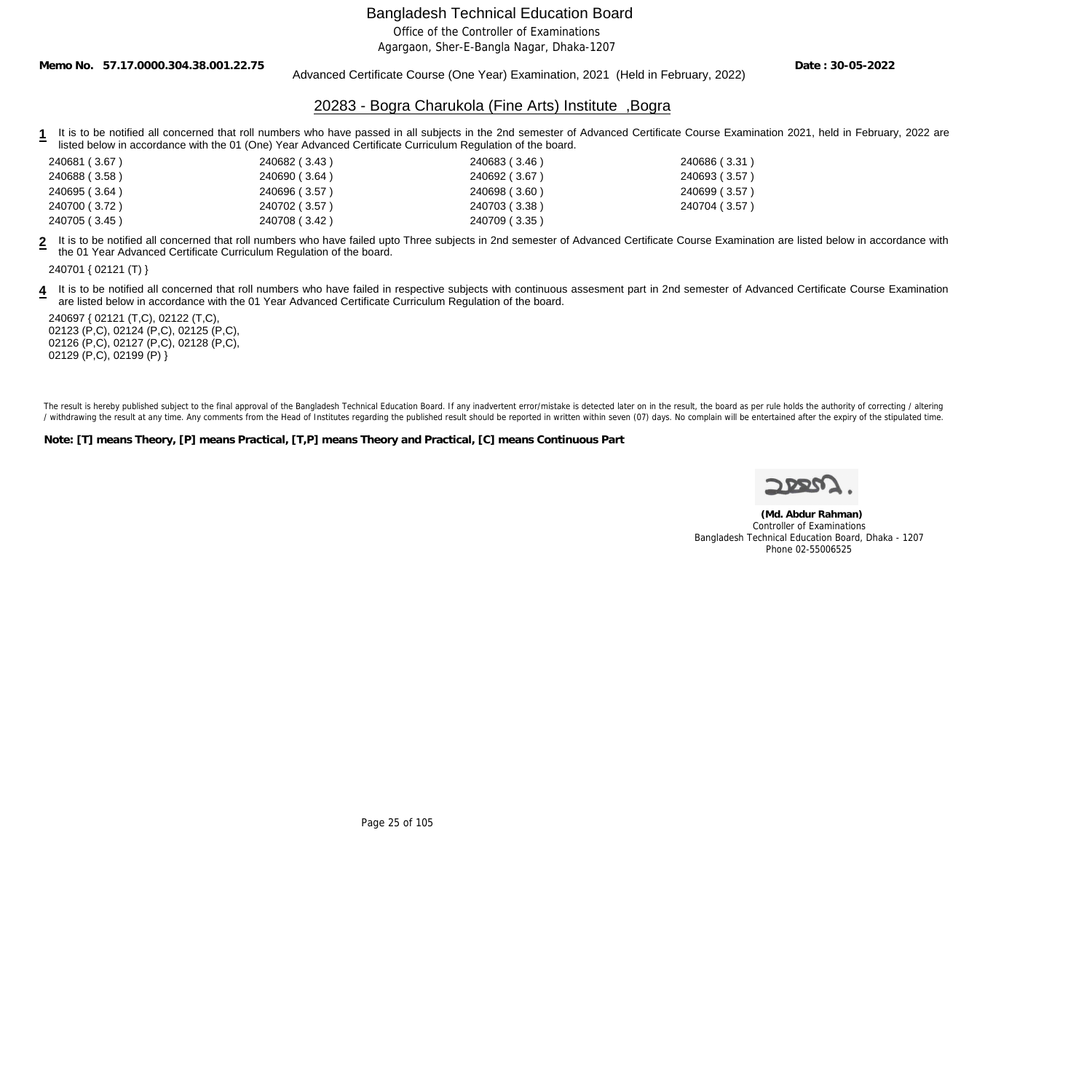Copy of the published result is hereby sent for information and necessary action please:

- 1. Secretary, Bangladesh Technical Education Board, Agargaon, Dhaka
- 2. Director (Curriculum), Bangladesh Technical Education Board, Agargaon, Dhaka

3-45. Principal/Director,

46-49. Deputy Controller of Examination, Dip. / VOC / BMT / Certi. / Conf., Bangladesh Technical Education Board, Agargaon, Dhaka

\_\_\_\_\_\_\_\_\_\_\_\_\_\_\_\_\_\_\_\_\_\_\_\_\_\_\_\_\_\_\_\_\_\_\_\_\_\_\_\_\_\_\_\_\_\_\_\_\_\_\_\_\_\_\_\_\_\_\_\_\_\_\_\_\_\_\_\_\_\_\_\_\_\_\_\_\_\_\_\_\_\_\_\_\_\_\_\_\_\_\_\_\_\_\_\_\_

50. Personal Officer, Chairman, Bangladesh Technical Education Board, Agargaon, Dhaka

Office file.

**(Md. Nowsad Ali)** Officer In-charge Short Course Examination Section. Bngladesh Technical Education Board, Dhaka Phone: 01531972022

Page 26 of 105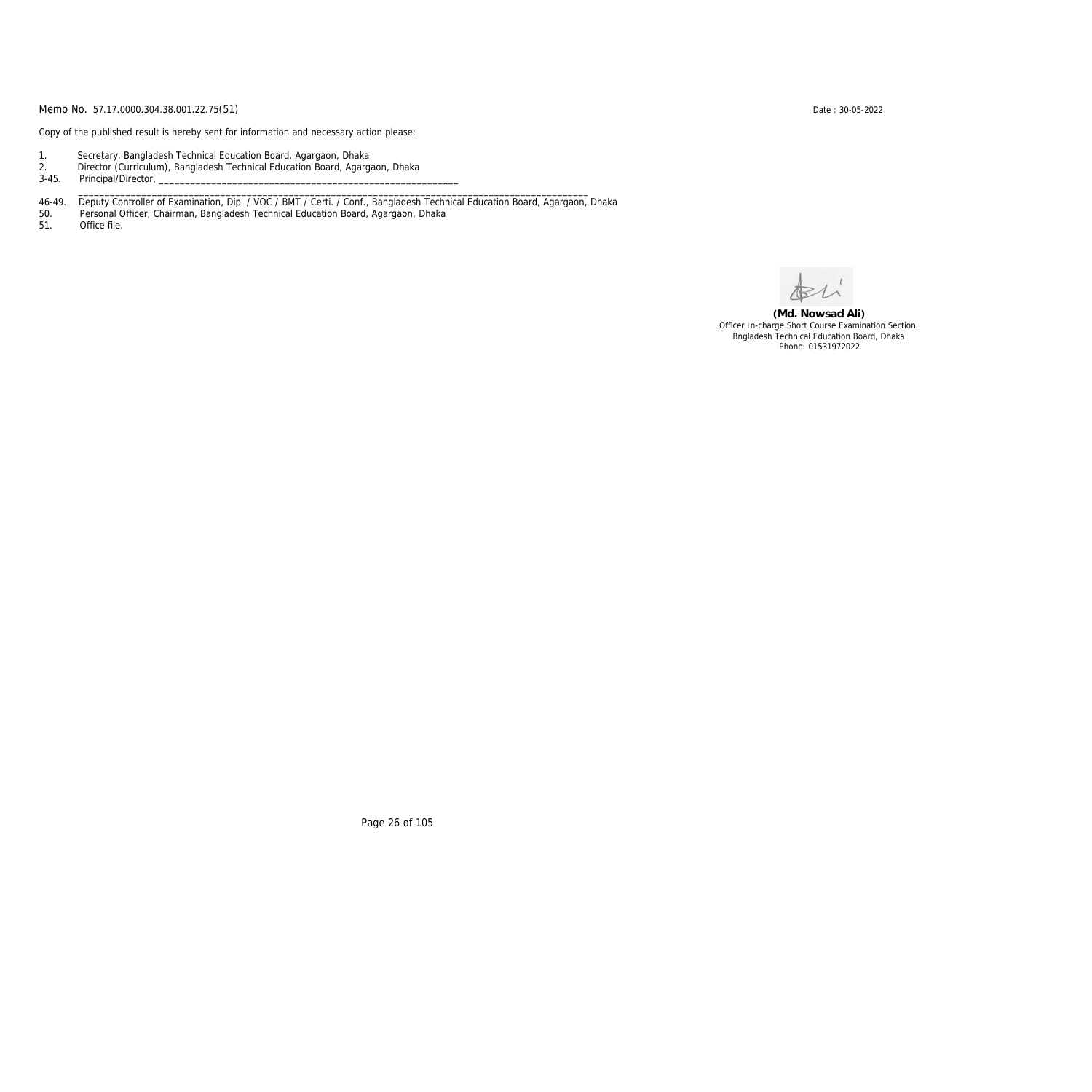Office of the Controller of Examinations

Agargaon, Sher-E-Bangla Nagar, Dhaka-1207

**Memo No. 57.17.0000.304.38.001.22.75**

#### Advanced Certificate Course (One Year) Examination, 2021 (Held in February, 2022)

**Date : 30-05-2022**

#### 20284 - Bogra Charukala Institute & Professional Academi ,Bogra

**1** It is to be notified all concerned that roll numbers who have passed in all subjects in the 2nd semester of Advanced Certificate Course Examination 2021, held in February, 2022 are listed below in accordance with the 01 (One) Year Advanced Certificate Curriculum Regulation of the board.

| 240712 (3.92) | 240713 (3.87) | 240714 (3.86) | 240715 (3.87) |
|---------------|---------------|---------------|---------------|
| 240718 (3.97) | 240722 (3.95) | 240723 (3.93) | 240724 (3.92) |
| 240725 (3.90) | 240727 (3.91) | 240728 (3.91) | 240729 (3.93) |
| 240730 (3.92) | 240731 (3.97) | 240732 (3.95) | 240737 (3.90) |
| 240738 (3.97) | 240739 (3.94) | 240740 (3.84) | 240742 (3.85) |
| 240745 (3.83) | 240747 (3.86) | 240751 (3.94) | 240752 (3.92) |
| 240753 (3.92) |               |               |               |

**2** It is to be notified all concerned that roll numbers who have failed upto Three subjects in 2nd semester of Advanced Certificate Course Examination are listed below in accordance with the 01 Year Advanced Certificate Curriculum Regulation of the board.

104151 { 02122 (T) } 240720 { 02121 (T) } 240735 { 02121 (T) } 240743 { 02121 (T) }

| 104151 { 02122 (T) }            |  |
|---------------------------------|--|
| 240748 { 02121 (T), 02122 (T) } |  |

4 It is to be notified all concerned that roll numbers who have failed in respective subjects with continuous assesment part in 2nd semester of Advanced Certificate Course Examination are listed below in accordance with the 01 Year Advanced Certificate Curriculum Regulation of the board.

240716 { 02121 (T,C), 02122 (T,C), 02123 (P,C), 02124 (P,C), 02125 (P,C), 02126 (P,C), 02127 (P,C), 02128 (P,C), 02129 (P,C), 02199 (P) }

240721 { 02121 (T,C), 02122 (T,C), 02123 (P,C), 02124 (P,C), 02125 (P,C), 02126 (P,C), 02127 (P,C), 02128 (P,C), 02129 (P,C), 02199 (P) }

240750 { 02121 (T,C), 02122 (T,C), 02123 (P,C), 02124 (P,C), 02125 (P,C), 02126 (P,C), 02127 (P,C), 02128 (P,C), 02129 (P,C), 02199 (P) }

The result is hereby published subject to the final approval of the Bangladesh Technical Education Board. If any inadvertent error/mistake is detected later on in the result, the board as per rule holds the authority of co / withdrawing the result at any time. Any comments from the Head of Institutes regarding the published result should be reported in written within seven (07) days. No complain will be entertained after the expiry of the st

**Note: [T] means Theory, [P] means Practical, [T,P] means Theory and Practical, [C] means Continuous Part**

 **(Md. Abdur Rahman)** Controller of Examinations Bangladesh Technical Education Board, Dhaka - 1207 Phone 02-55006525

Page 27 of 105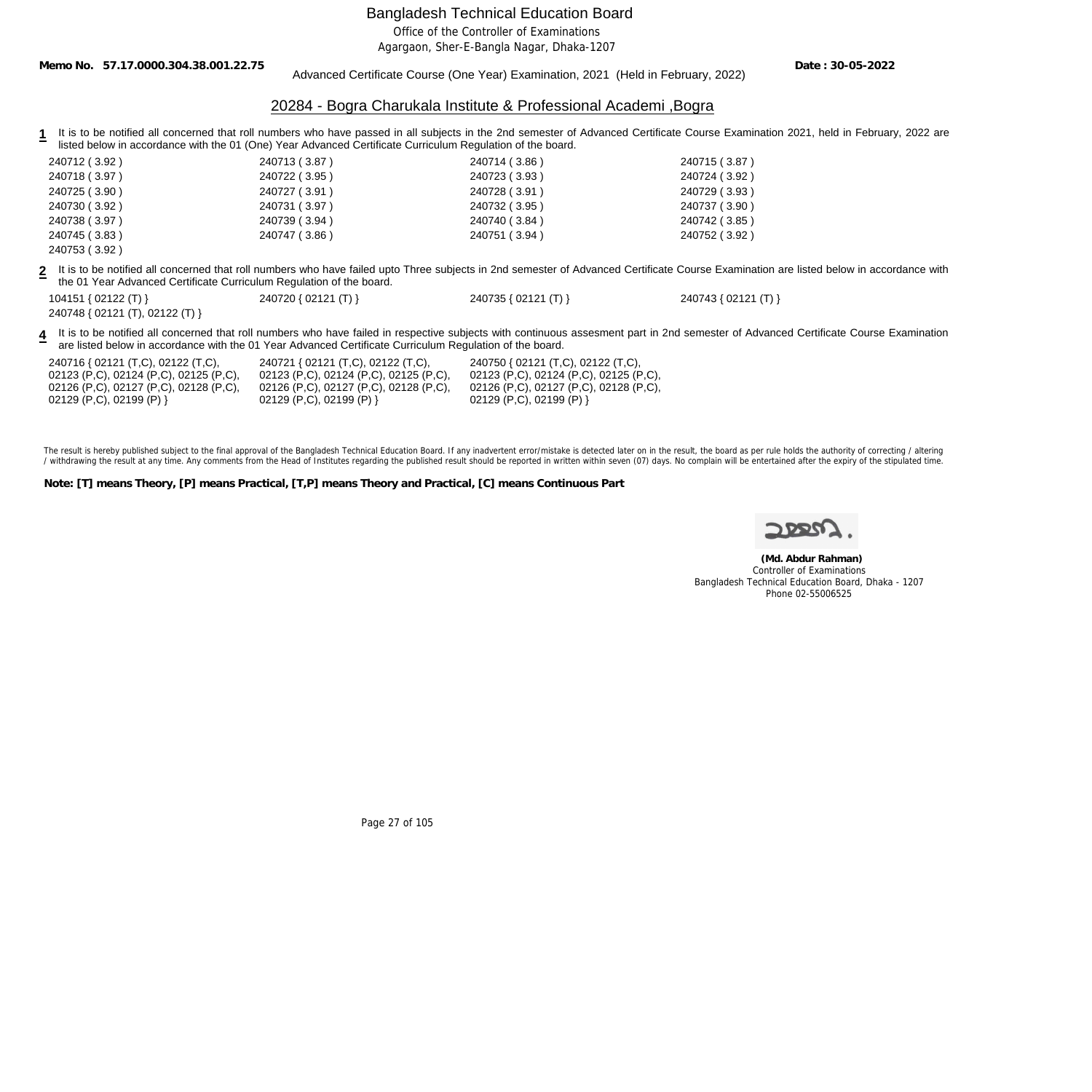Copy of the published result is hereby sent for information and necessary action please:

- 1. Secretary, Bangladesh Technical Education Board, Agargaon, Dhaka
- 2. Director (Curriculum), Bangladesh Technical Education Board, Agargaon, Dhaka

3-45. Principal/Director,

46-49. Deputy Controller of Examination, Dip. / VOC / BMT / Certi. / Conf., Bangladesh Technical Education Board, Agargaon, Dhaka

\_\_\_\_\_\_\_\_\_\_\_\_\_\_\_\_\_\_\_\_\_\_\_\_\_\_\_\_\_\_\_\_\_\_\_\_\_\_\_\_\_\_\_\_\_\_\_\_\_\_\_\_\_\_\_\_\_\_\_\_\_\_\_\_\_\_\_\_\_\_\_\_\_\_\_\_\_\_\_\_\_\_\_\_\_\_\_\_\_\_\_\_\_\_\_\_\_

50. Personal Officer, Chairman, Bangladesh Technical Education Board, Agargaon, Dhaka

Office file.

**(Md. Nowsad Ali)** Officer In-charge Short Course Examination Section. Bngladesh Technical Education Board, Dhaka Phone: 01531972022

Page 28 of 105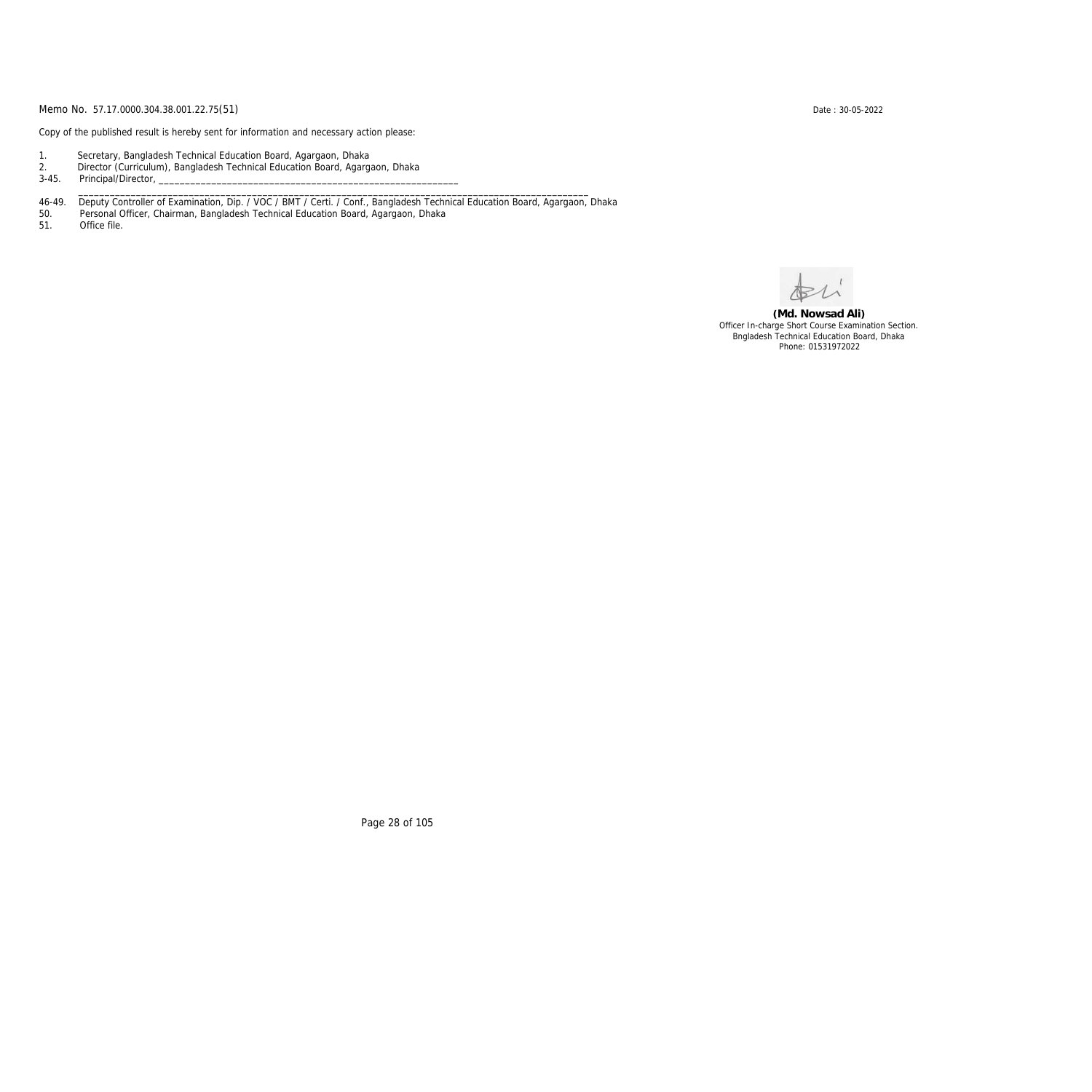Office of the Controller of Examinations

Agargaon, Sher-E-Bangla Nagar, Dhaka-1207

**Memo No. 57.17.0000.304.38.001.22.75**

 $02225$  (T,C) }

Advanced Certificate Course (One Year) Examination, 2021 (Held in February, 2022)

**Date : 30-05-2022**

## 23147 - Bandhu Computer Training Center ,Rajshahi

1 It is to be notified all concerned that roll numbers who have passed in all subjects in the 2nd semester of Advanced Certificate Course Examination 2021, held in February, 2022 are listed below in accordance with the 01 (One) Year Advanced Certificate Curriculum Regulation of the board.

| 240754 (3.97)                                                                                                                                                                                                        | 240755 (3.93)                                                                                                                              | 240756 (3.90)                                                                                             | 240757 (3.90)                                                                                                                                                                           |
|----------------------------------------------------------------------------------------------------------------------------------------------------------------------------------------------------------------------|--------------------------------------------------------------------------------------------------------------------------------------------|-----------------------------------------------------------------------------------------------------------|-----------------------------------------------------------------------------------------------------------------------------------------------------------------------------------------|
| 240758 (3.86)                                                                                                                                                                                                        | 240759 (3.93)                                                                                                                              | 240760 (3.97)                                                                                             | 240761 (3.90)                                                                                                                                                                           |
| 240762 (3.93)                                                                                                                                                                                                        | 240763 (3.97)                                                                                                                              | 240764 (3.94)                                                                                             | 240765 (4.00)                                                                                                                                                                           |
| 240767 (3.97)                                                                                                                                                                                                        | 240768 (3.99)                                                                                                                              | 240769 (3.90)                                                                                             | 240770 (3.89)                                                                                                                                                                           |
| 240771 (3.93)                                                                                                                                                                                                        | 240772 (3.90)                                                                                                                              | 240773 (3.86)                                                                                             | 240774 (3.86)                                                                                                                                                                           |
| 240775 (3.93)                                                                                                                                                                                                        | 240776 (3.93)                                                                                                                              | 240777 (3.86)                                                                                             | 240778 (3.93)                                                                                                                                                                           |
| 240779 (3.90)                                                                                                                                                                                                        | 240780 (3.93)                                                                                                                              | 240781 (3.97)                                                                                             | 240783 (3.97)                                                                                                                                                                           |
| the 01 Year Advanced Certificate Curriculum Regulation of the board.                                                                                                                                                 |                                                                                                                                            |                                                                                                           | It is to be notified all concerned that roll numbers who have failed upto Three subjects in 2nd semester of Advanced Certificate Course Examination are listed below in accordance with |
| 240789 { 02221 (T), 02222 (T), 02223<br>$(T)$ }<br>240795 { 02221 (T), 02222 (T), 02223<br>$(T)$ }                                                                                                                   | 240790 { 02222 (T) }                                                                                                                       | 240792 { 02221 (T) }                                                                                      | 240793 { 02221 (T), 02222 (T), 02223<br>$(T)$ }                                                                                                                                         |
| with the 01 Year Advanced Certificate Curriculum Regulation of the board.                                                                                                                                            |                                                                                                                                            |                                                                                                           | It is to be notified all concerned that roll numbers who have failed in four or more subjects in 2nd semester of Advanced Certificate Course Examination are listed below in accordance |
| 240784 { 02221 (T), 02222 (T), 02223<br>(T), 02225 (T)                                                                                                                                                               | 240794 { 02221 (T), 02222 (T), 02223<br>(T), 02225 (T)                                                                                     |                                                                                                           |                                                                                                                                                                                         |
|                                                                                                                                                                                                                      | are listed below in accordance with the 01 Year Advanced Certificate Curriculum Regulation of the board.                                   |                                                                                                           | It is to be notified all concerned that roll numbers who have failed in respective subjects with continuous assesment part in 2nd semester of Advanced Certificate Course Examination   |
| 240766 { 02121 (T,C), 02122 (T,C),<br>02123 (P,C), 02124 (P,C), 02125 (P,C),<br>02126 (P,C), 02127 (P,C), 02128 (P,C),<br>02129 $(P,C)$ }<br>240787 { 02221 (T,P,C), 02222<br>(T,P,C), 02223 (T,P,C), 02224 (T,P,C), | 240782 { 02121 (T,C), 02122 (T,C),<br>02123 (P,C), 02124 (P,C), 02125 (P,C),<br>02126 (P,C), 02127 (P,C), 02128 (P,C),<br>02129 $(P, C)$ } | 240785 { 02221 (T,P,C), 02222<br>$(T, P, C)$ , 02223 $(T, P, C)$ , 02224 $(T, P, C)$ ,<br>$02225$ (T,C) } | 240786 { 02221 (T, P, C), 02222<br>$(T, P, C)$ , 02223 $(T, P, C)$ , 02224 $(T)$ ,<br>$02225$ (T,C) }                                                                                   |

The result is hereby published subject to the final approval of the Bangladesh Technical Education Board. If any inadvertent error/mistake is detected later on in the result, the board as per rule holds the authority of co / withdrawing the result at any time. Any comments from the Head of Institutes regarding the published result should be reported in written within seven (07) days. No complain will be entertained after the expiry of the st

**Note: [T] means Theory, [P] means Practical, [T,P] means Theory and Practical, [C] means Continuous Part**

 **(Md. Abdur Rahman)** Controller of Examinations Bangladesh Technical Education Board, Dhaka - 1207 Phone 02-55006525

Page 29 of 105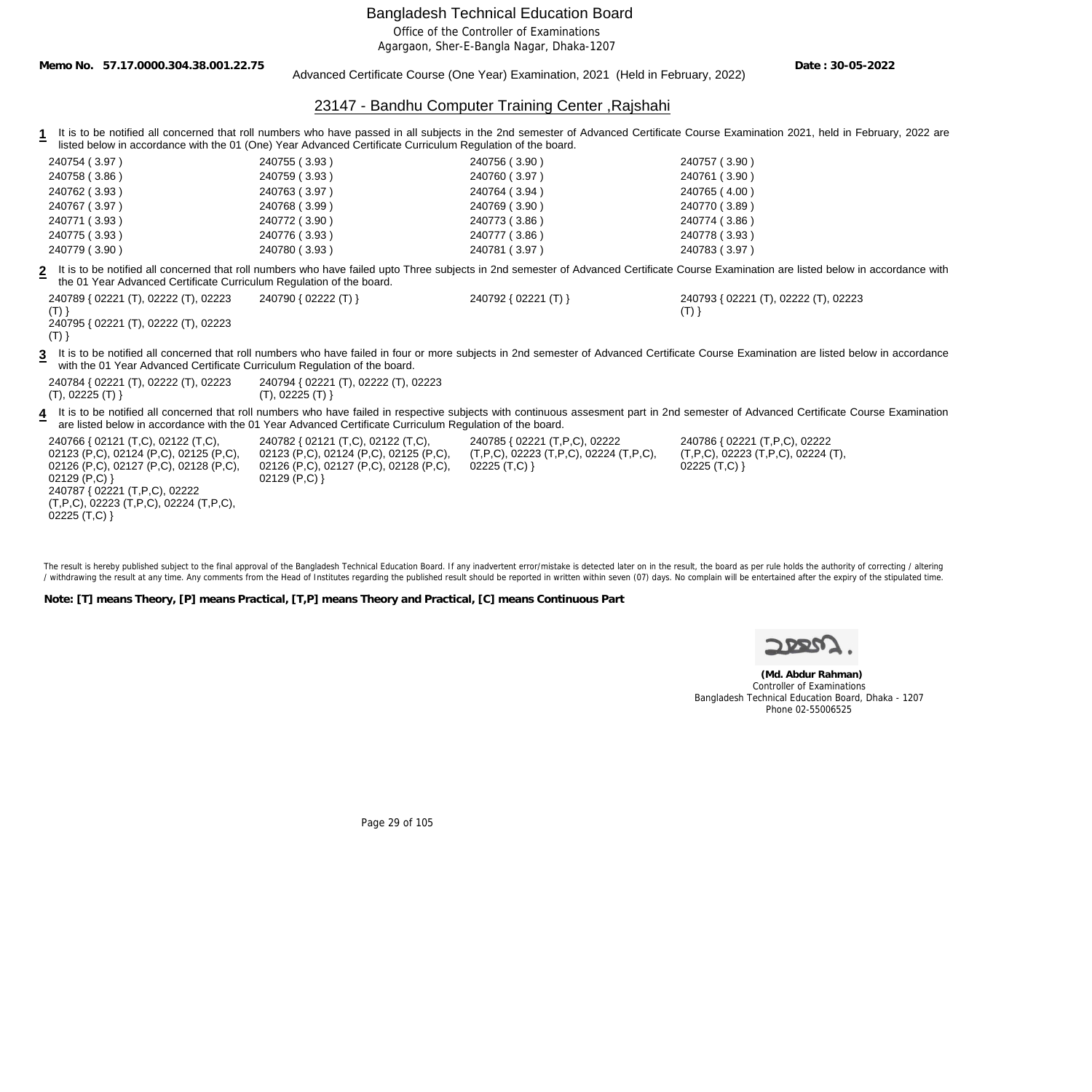Copy of the published result is hereby sent for information and necessary action please:

- 1. Secretary, Bangladesh Technical Education Board, Agargaon, Dhaka
- 2. Director (Curriculum), Bangladesh Technical Education Board, Agargaon, Dhaka

3-45. Principal/Director,

46-49. Deputy Controller of Examination, Dip. / VOC / BMT / Certi. / Conf., Bangladesh Technical Education Board, Agargaon, Dhaka

\_\_\_\_\_\_\_\_\_\_\_\_\_\_\_\_\_\_\_\_\_\_\_\_\_\_\_\_\_\_\_\_\_\_\_\_\_\_\_\_\_\_\_\_\_\_\_\_\_\_\_\_\_\_\_\_\_\_\_\_\_\_\_\_\_\_\_\_\_\_\_\_\_\_\_\_\_\_\_\_\_\_\_\_\_\_\_\_\_\_\_\_\_\_\_\_\_

50. Personal Officer, Chairman, Bangladesh Technical Education Board, Agargaon, Dhaka

Office file.

**(Md. Nowsad Ali)** Officer In-charge Short Course Examination Section. Bngladesh Technical Education Board, Dhaka Phone: 01531972022

Page 30 of 105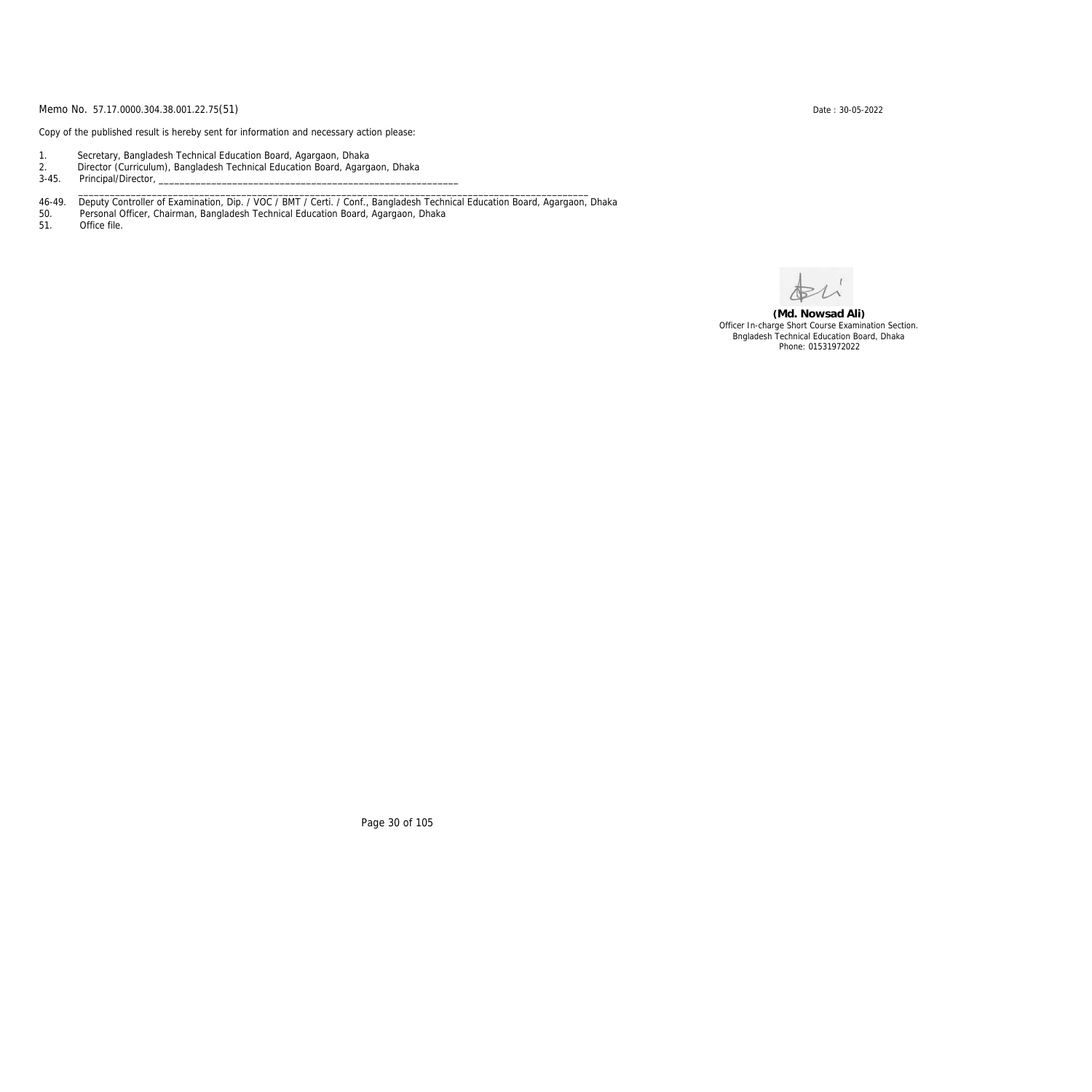Office of the Controller of Examinations

Agargaon, Sher-E-Bangla Nagar, Dhaka-1207

**Memo No. 57.17.0000.304.38.001.22.75**

Advanced Certificate Course (One Year) Examination, 2021 (Held in February, 2022)

**Date : 30-05-2022**

## 23298 - RCC Institute Of Technology ,Rajshahi

1 It is to be notified all concerned that roll numbers who have passed in all subjects in the 2nd semester of Advanced Certificate Course Examination 2021, held in February, 2022 are listed below in accordance with the 01 (One) Year Advanced Certificate Curriculum Regulation of the board.

| 240796 (3.82) | 240797 (3.85) | 240798 (3.89) | 240799 (3.80) |
|---------------|---------------|---------------|---------------|
| 240803 (3.85) | 240804 (3.82) | 240805 (3.85) | 240808 (3.80) |
| 240809 (3.85) | 240812 (3.84) | 240813 (3.84) | 240815 (3.83) |
| 240816 (3.82) | 240817 (3.80) | 240819 (3.82) | 240820 (3.84) |
| 240822 (3.85) | 240823 (3.82) | 240825 (3.82) | 240826 (3.89) |
| 240827 (3.82) | 240828 (3.85) | 240829 (3.96) | 240830 (3.89) |
| 240831 (3.89) | 240833 (3.89) | 240834 (3.85) | 240835 (3.87) |
| 240836 (3.84) | 240837 (3.89) | 240838 (3.84) | 240839 (3.87) |
| 240841 (3.91) | 240842 (3.80) | 240843 (3.80) | 240844 (3.92) |
| 240845 (3.87) | 240847 (3.92) |               |               |

**2** It is to be notified all concerned that roll numbers who have failed upto Three subjects in 2nd semester of Advanced Certificate Course Examination are listed below in accordance with the 01 Year Advanced Certificate Curriculum Regulation of the board.

| 240807 { 02121 (T), 02122 (T) } | 240821 { 02121 (T) } | 240848 { 02221 (T), 02222 (T) } | 240851 { 02221 (T), 02222 (T), 02223 |
|---------------------------------|----------------------|---------------------------------|--------------------------------------|
|                                 |                      |                                 |                                      |
| 240853 { 02221 (T), 02223 (T) } | 240856 { 02221 (T) } | 240857 { 02221 (T), 02223 (T) } | 240858 { 02221 (T) }                 |

**4** It is to be notified all concerned that roll numbers who have failed in respective subjects with continuous assesment part in 2nd semester of Advanced Certificate Course Examination are listed below in accordance with the 01 Year Advanced Certificate Curriculum Regulation of the board.

| 240832 { 02121 (T,C), 02122 (T,C),     | 240849 { 02221 (T,P,C), 02222               | 240850 { 02221 (T, P, C), 02222                       | 240854 { 02221 (T,P,C), 02222               |
|----------------------------------------|---------------------------------------------|-------------------------------------------------------|---------------------------------------------|
| 02123 (P,C), 02124 (P,C), 02125 (P,C), | $(T, P, C)$ , 02223 (T,P,C), 02224 (T,P,C), | $(T, P, C)$ , 02223 $(T, P, C)$ , 02224 $(T, P, C)$ , | $(T, P, C)$ , 02223 (T,P,C), 02224 (T,P,C), |
| 02126 (P,C), 02127 (P,C), 02128 (P,C), | $02225$ (T,C) }                             | 02225 $(T, C)$ }                                      | 02225 $(T, C)$ }                            |
| 02129 (P,C), 02199 (P) }               |                                             |                                                       |                                             |

The result is hereby published subject to the final approval of the Bangladesh Technical Education Board. If any inadvertent error/mistake is detected later on in the result, the board as per rule holds the authority of co / withdrawing the result at any time. Any comments from the Head of Institutes regarding the published result should be reported in written within seven (07) days. No complain will be entertained after the expiry of the st

**Note: [T] means Theory, [P] means Practical, [T,P] means Theory and Practical, [C] means Continuous Part**

 **(Md. Abdur Rahman)** Controller of Examinations Bangladesh Technical Education Board, Dhaka - 1207 Phone 02-55006525

Page 31 of 105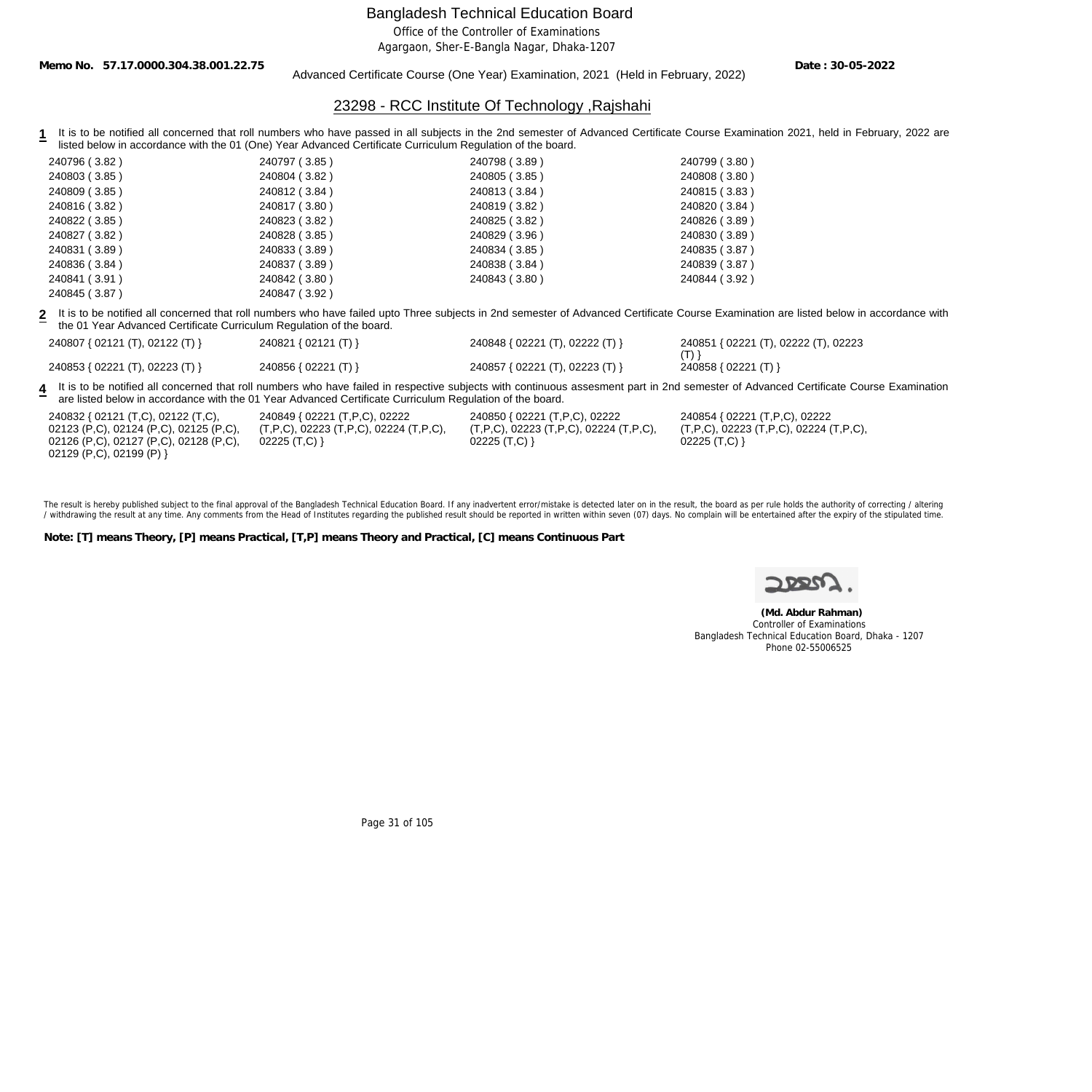Copy of the published result is hereby sent for information and necessary action please:

- 1. Secretary, Bangladesh Technical Education Board, Agargaon, Dhaka
- 2. Director (Curriculum), Bangladesh Technical Education Board, Agargaon, Dhaka

3-45. Principal/Director,

46-49. Deputy Controller of Examination, Dip. / VOC / BMT / Certi. / Conf., Bangladesh Technical Education Board, Agargaon, Dhaka

\_\_\_\_\_\_\_\_\_\_\_\_\_\_\_\_\_\_\_\_\_\_\_\_\_\_\_\_\_\_\_\_\_\_\_\_\_\_\_\_\_\_\_\_\_\_\_\_\_\_\_\_\_\_\_\_\_\_\_\_\_\_\_\_\_\_\_\_\_\_\_\_\_\_\_\_\_\_\_\_\_\_\_\_\_\_\_\_\_\_\_\_\_\_\_\_\_

50. Personal Officer, Chairman, Bangladesh Technical Education Board, Agargaon, Dhaka

Office file.

**(Md. Nowsad Ali)** Officer In-charge Short Course Examination Section. Bngladesh Technical Education Board, Dhaka Phone: 01531972022

Page 32 of 105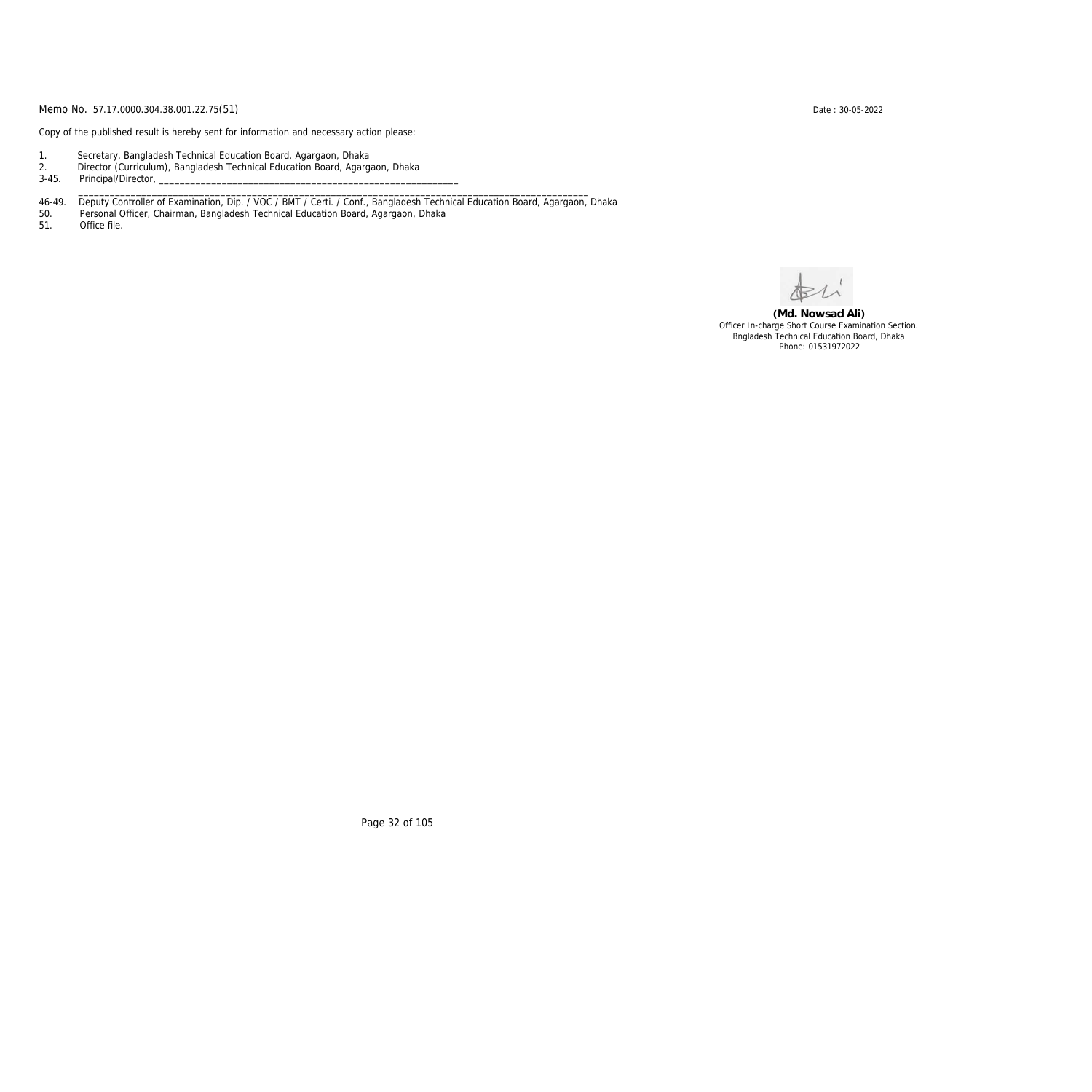Office of the Controller of Examinations

Agargaon, Sher-E-Bangla Nagar, Dhaka-1207

**Memo No. 57.17.0000.304.38.001.22.75**

Advanced Certificate Course (One Year) Examination, 2021 (Held in February, 2022)

**Date : 30-05-2022**

#### 23361 - Global Fine Arts Institute ,Rajshahi

1 It is to be notified all concerned that roll numbers who have passed in all subjects in the 2nd semester of Advanced Certificate Course Examination 2021, held in February, 2022 are listed below in accordance with the 01 (One) Year Advanced Certificate Curriculum Regulation of the board.

| 103289 (3.25) | 240860 (3.75) | 240863 (3.63)                                                                                                                                         | 240864 (3.70) |
|---------------|---------------|-------------------------------------------------------------------------------------------------------------------------------------------------------|---------------|
| 240866 (3.70) | 240868 (3.58) | 240869 (3.58)                                                                                                                                         | 240871 (3.50) |
| 240872 (3.64) | 240873 (3.61) | 240875 (3.61)                                                                                                                                         | 240876 (3.66) |
| 240877 (3.67) | 240878 (3.69) | 240879 (3.63)                                                                                                                                         | 240880 (3.63) |
| 240881 (3.63) | 240882 (3.66) | 240883 (3.73)                                                                                                                                         | 240884 (3.62) |
| 240885 (3.76) | 240886 (3.47) | 240887 (3.74)                                                                                                                                         | 240888 (3.61) |
| 240889 (3.60) | 240890 (3.68) | 240891 (3.68)                                                                                                                                         | 240892 (3.57) |
| 240893 (3.73) | 240894 (3.69) | 240895 (3.71)                                                                                                                                         | 240896 (3.70) |
| 240898 (3.53) | 240899 (3.51) | 240902 (3.66)                                                                                                                                         |               |
|               |               | e it is to be petitied all espectraed that rell numbers who hove foiled unto Three subjects in 2nd comester of Ashigneed Certificate Course Examinati |               |

**2** It is to be notified all concerned that roll numbers who have failed upto Three subjects in 2nd semester of Advanced Certificate Course Examination are listed below in accordance with the 01 Year Advanced Certificate Curriculum Regulation of the board.

 $(T)$ }

240874 { 02121 (T) } 240897 { 02121 (T) } 240900 { 02221 (T), 02222 (T), 02223

**9** Expelled: (Combined Disciplinary Rule 1.3) -

240903 { Failed Sub- 02221, 02222, 02223, 02224, 02225, Expelled Sub-02222 }

The result is hereby published subject to the final approval of the Bangladesh Technical Education Board. If any inadvertent error/mistake is detected later on in the result, the board as per rule holds the authority of co / withdrawing the result at any time. Any comments from the Head of Institutes regarding the published result should be reported in written within seven (07) days. No complain will be entertained after the expiry of the st

**Note: [T] means Theory, [P] means Practical, [T,P] means Theory and Practical, [C] means Continuous Part**

240901 { 02221 (T) }

 **(Md. Abdur Rahman)** Controller of Examinations Bangladesh Technical Education Board, Dhaka - 1207 Phone 02-55006525

Page 33 of 105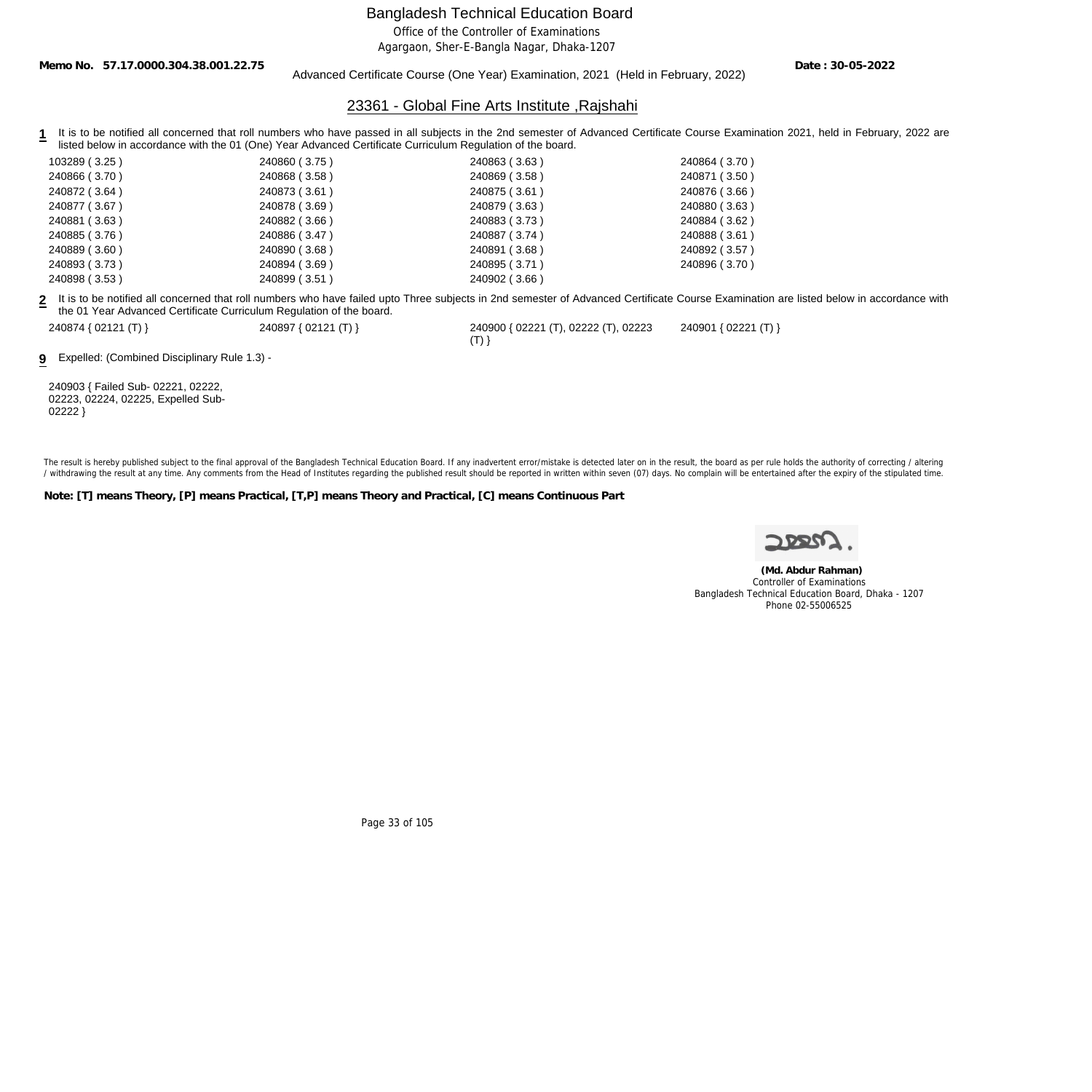Copy of the published result is hereby sent for information and necessary action please:

- 1. Secretary, Bangladesh Technical Education Board, Agargaon, Dhaka
- 2. Director (Curriculum), Bangladesh Technical Education Board, Agargaon, Dhaka

3-45. Principal/Director,

46-49. Deputy Controller of Examination, Dip. / VOC / BMT / Certi. / Conf., Bangladesh Technical Education Board, Agargaon, Dhaka

\_\_\_\_\_\_\_\_\_\_\_\_\_\_\_\_\_\_\_\_\_\_\_\_\_\_\_\_\_\_\_\_\_\_\_\_\_\_\_\_\_\_\_\_\_\_\_\_\_\_\_\_\_\_\_\_\_\_\_\_\_\_\_\_\_\_\_\_\_\_\_\_\_\_\_\_\_\_\_\_\_\_\_\_\_\_\_\_\_\_\_\_\_\_\_\_\_

50. Personal Officer, Chairman, Bangladesh Technical Education Board, Agargaon, Dhaka

Office file.

**(Md. Nowsad Ali)** Officer In-charge Short Course Examination Section. Bngladesh Technical Education Board, Dhaka Phone: 01531972022

Page 34 of 105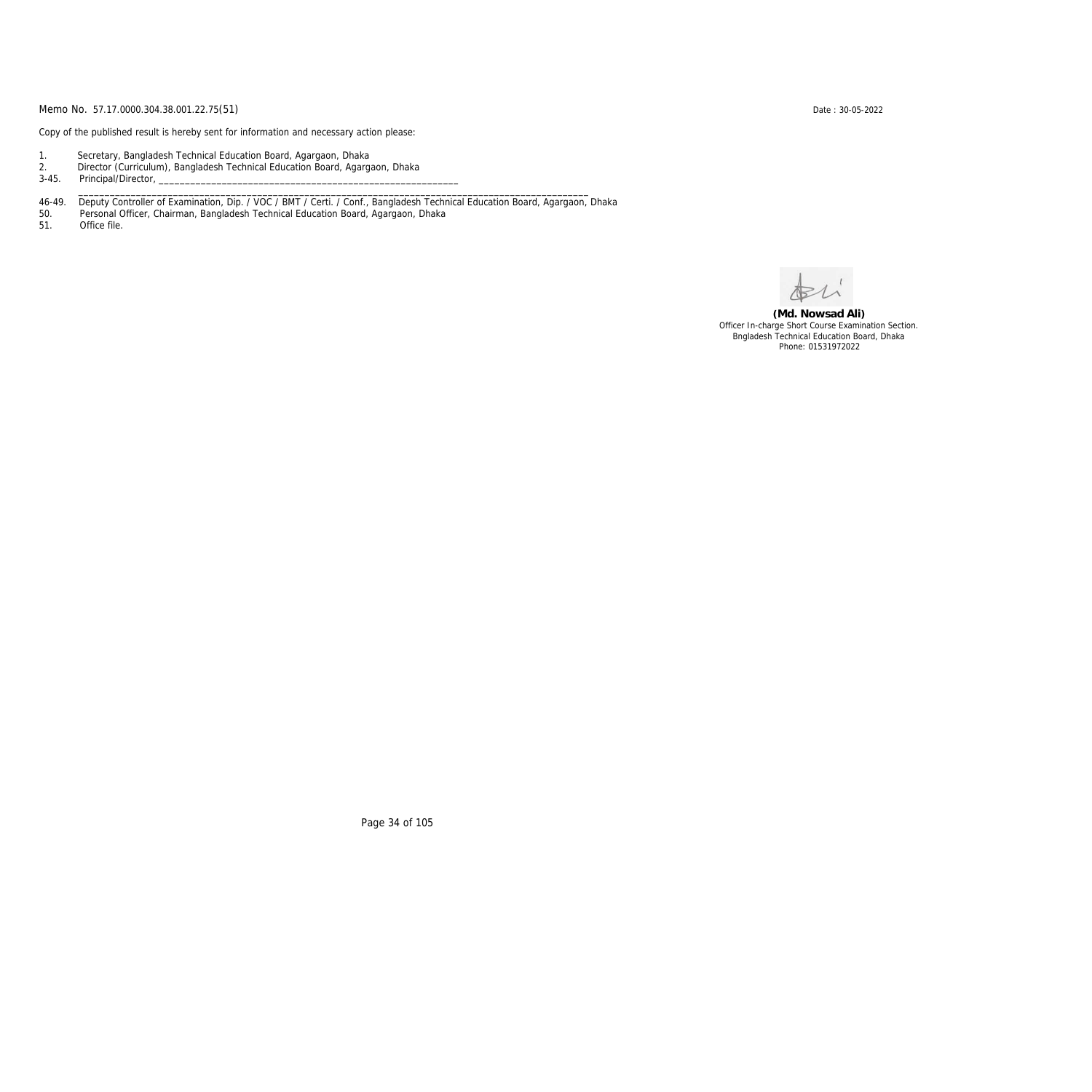Office of the Controller of Examinations

Agargaon, Sher-E-Bangla Nagar, Dhaka-1207

**Memo No. 57.17.0000.304.38.001.22.75**

Advanced Certificate Course (One Year) Examination, 2021 (Held in February, 2022)

23363 - Rajshahi Charukala Institute & Academy ,Rajshahi

1 It is to be notified all concerned that roll numbers who have passed in all subjects in the 2nd semester of Advanced Certificate Course Examination 2021, held in February, 2022 are listed below in accordance with the 01 (One) Year Advanced Certificate Curriculum Regulation of the board.

240912 ( 3.82 ) 240918 ( 3.88 ) 240919 ( 3.86 ) 240920 ( 3.97 )

240921 ( 3.90 )

**2** It is to be notified all concerned that roll numbers who have failed upto Three subjects in 2nd semester of Advanced Certificate Course Examination are listed below in accordance with the 01 Year Advanced Certificate Curriculum Regulation of the board.

240913 { 02121 (T), 02122 (T) } 240914 { 02122 (T) } 240916 { 02122 (T) } 240923 { 02122 (T) }

4 It is to be notified all concerned that roll numbers who have failed in respective subjects with continuous assesment part in 2nd semester of Advanced Certificate Course Examination are listed below in accordance with the 01 Year Advanced Certificate Curriculum Regulation of the board.

240917 { 02121 (T,C), 02122 (T,C), 02123 (P,C), 02124 (P,C), 02125 (P,C), 02126 (P,C), 02127 (P,C), 02128 (P,C), 02129 (P,C), 02199 (P) }

The result is hereby published subject to the final approval of the Bangladesh Technical Education Board. If any inadvertent error/mistake is detected later on in the result, the board as per rule holds the authority of co / withdrawing the result at any time. Any comments from the Head of Institutes regarding the published result should be reported in written within seven (07) days. No complain will be entertained after the expiry of the st

**Note: [T] means Theory, [P] means Practical, [T,P] means Theory and Practical, [C] means Continuous Part**



**Date : 30-05-2022**

 **(Md. Abdur Rahman)** Controller of Examinations Bangladesh Technical Education Board, Dhaka - 1207 Phone 02-55006525

Memo No. 57.17.0000.304.38.001.22.75(51) Date : 30-05-2022

Copy of the published result is hereby sent for information and necessary action please:

- 1. Secretary, Bangladesh Technical Education Board, Agargaon, Dhaka
- 2. Director (Curriculum), Bangladesh Technical Education Board, Agargaon, Dhaka
- 3-45. Principal/Director, \_\_\_\_\_\_\_\_\_\_\_\_\_\_\_\_\_\_\_\_\_\_\_\_\_\_\_\_\_\_\_\_\_\_\_\_\_\_\_\_\_\_\_\_\_\_\_\_\_\_\_\_\_\_\_\_\_\_\_\_\_\_\_\_\_\_\_\_\_\_\_\_\_\_\_\_\_\_\_\_\_\_\_\_\_\_\_\_\_\_\_\_\_\_\_\_\_

46-49. Deputy Controller of Examination, Dip. / VOC / BMT / Certi. / Conf., Bangladesh Technical Education Board, Agargaon, Dhaka

50. Personal Officer, Chairman, Bangladesh Technical Education Board, Agargaon, Dhaka

51. Office file.

**(Md. Nowsad Ali)** Officer In-charge Short Course Examination Section. Bngladesh Technical Education Board, Dhaka Phone: 01531972022

Page 35 of 105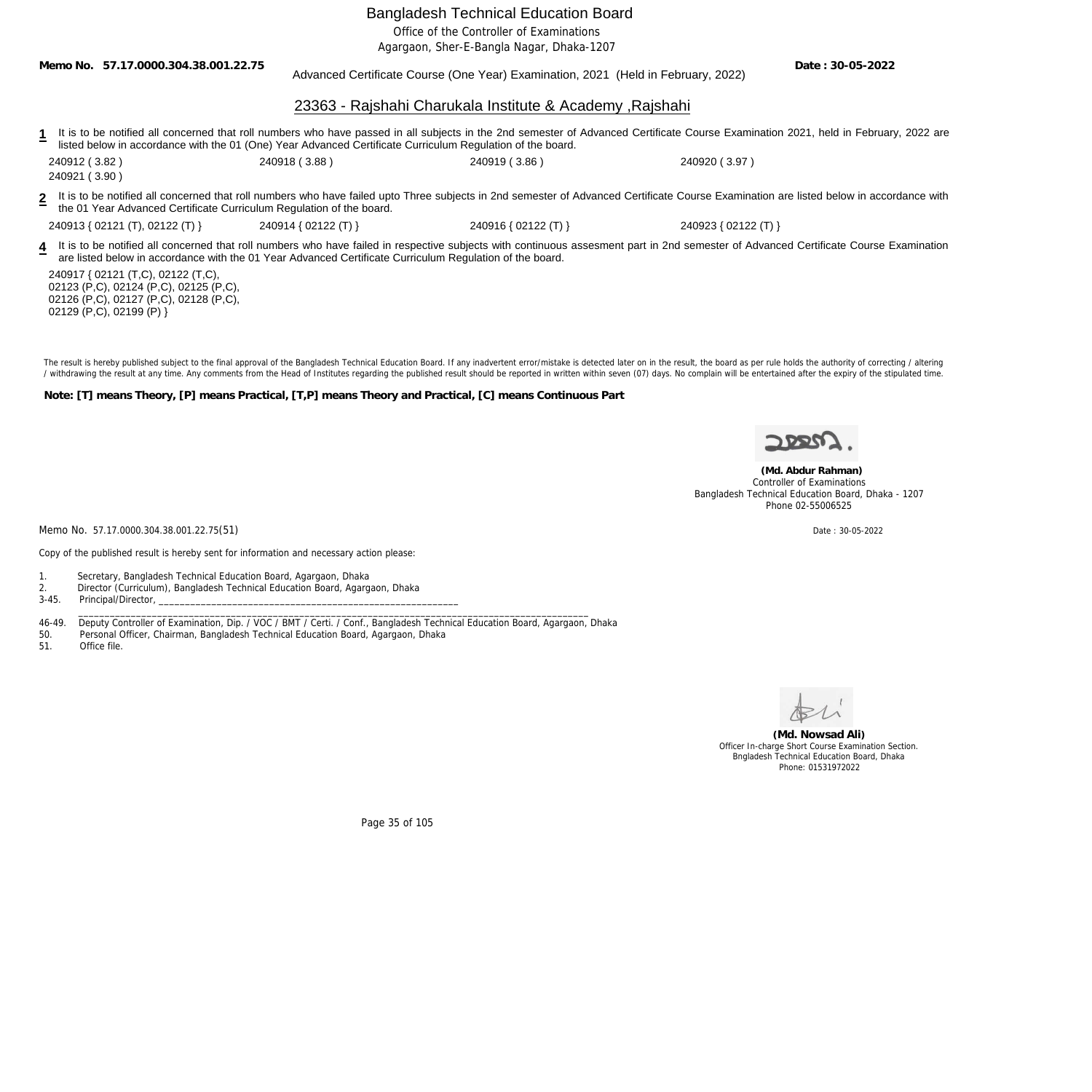Office of the Controller of Examinations

Agargaon, Sher-E-Bangla Nagar, Dhaka-1207

**Memo No. 57.17.0000.304.38.001.22.75**

#### Advanced Certificate Course (One Year) Examination, 2021 (Held in February, 2022)

**Date : 30-05-2022**

#### 23375 - Rajshahi Institute of Business and Technology ,Rajshahi

1 It is to be notified all concerned that roll numbers who have passed in all subjects in the 2nd semester of Advanced Certificate Course Examination 2021, held in February, 2022 are listed below in accordance with the 01 (One) Year Advanced Certificate Curriculum Regulation of the board.

| 240925 (3.93) | 240926 (3.86)                                                                                                                                   | 240929 (3.93) | 240930 (3.90) |
|---------------|-------------------------------------------------------------------------------------------------------------------------------------------------|---------------|---------------|
| 240931 (3.90) | 240932 (3.93)                                                                                                                                   | 240933 (3.90) | 240934 (3.93) |
| 240935 (4.00) | 240937 (3.93)                                                                                                                                   | 240939 (3.86) | 240940 (3.93) |
| 240941 (3.97) | 240942 (3.90)                                                                                                                                   | 240943 (3.97) | 240945 (3.93) |
| 240946 (3.93) | 240949 (3.90)                                                                                                                                   | 240950 (3.86) | 240952 (3.93) |
| 240953 (3.97) | 240955 (3.93)                                                                                                                                   | 240957 (4.00) | 240958 (3.93) |
| 240959 (3.86) | 240960 (3.86)                                                                                                                                   | 240961 (3.90) | 240962 (3.93) |
| 240963 (3.90) | 240964 (3.93)                                                                                                                                   | 240965 (3.97) | 240966 (3.97) |
| 240967 (3.90) | 240968 (3.93)                                                                                                                                   | 240969 (3.93) | 240970 (3.97) |
| 240971 (3.93) | 240972 (4.00)                                                                                                                                   | 240973 (3.93) |               |
|               | a uliki da ka malifiad alianar waddhad wullawanda ka kala kala waa Thusa sukisata in Ondonesata af Advanaad Capifiada Cauna Evanimating ang lis |               |               |

**2** It is to be notified all concerned that roll numbers who have failed upto Three subjects in 2nd semester of Advanced Certificate Course Examination are listed below in accordance with the 01 Year Advanced Certificate Curriculum Regulation of the board.

102102 { 02121 (T) } 240936 { 02121 (T), 02122 (T) } 240938 { 02121 (T), 02122 (T) } 240948 { 02121 (T), 02122 (T) }

The result is hereby published subject to the final approval of the Bangladesh Technical Education Board. If any inadvertent error/mistake is detected later on in the result, the board as per rule holds the authority of co / withdrawing the result at any time. Any comments from the Head of Institutes regarding the published result should be reported in written within seven (07) days. No complain will be entertained after the expiry of the st

**Note: [T] means Theory, [P] means Practical, [T,P] means Theory and Practical, [C] means Continuous Part**

 **(Md. Abdur Rahman)** Controller of Examinations Bangladesh Technical Education Board, Dhaka - 1207 Phone 02-55006525

Page 36 of 105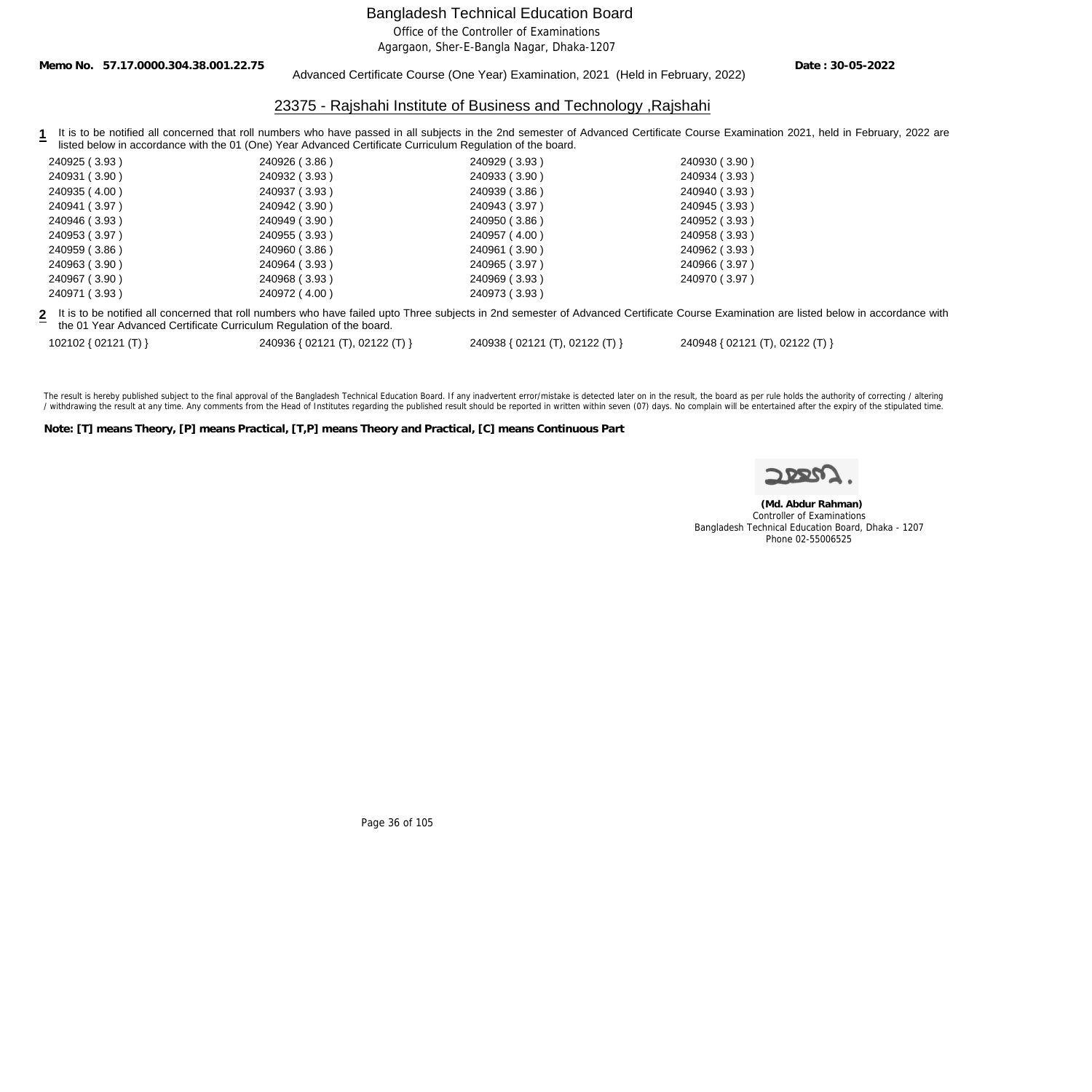Copy of the published result is hereby sent for information and necessary action please:

- 1. Secretary, Bangladesh Technical Education Board, Agargaon, Dhaka
- 2. Director (Curriculum), Bangladesh Technical Education Board, Agargaon, Dhaka

3-45. Principal/Director,

46-49. Deputy Controller of Examination, Dip. / VOC / BMT / Certi. / Conf., Bangladesh Technical Education Board, Agargaon, Dhaka

\_\_\_\_\_\_\_\_\_\_\_\_\_\_\_\_\_\_\_\_\_\_\_\_\_\_\_\_\_\_\_\_\_\_\_\_\_\_\_\_\_\_\_\_\_\_\_\_\_\_\_\_\_\_\_\_\_\_\_\_\_\_\_\_\_\_\_\_\_\_\_\_\_\_\_\_\_\_\_\_\_\_\_\_\_\_\_\_\_\_\_\_\_\_\_\_\_

50. Personal Officer, Chairman, Bangladesh Technical Education Board, Agargaon, Dhaka

Office file.

**(Md. Nowsad Ali)** Officer In-charge Short Course Examination Section. Bngladesh Technical Education Board, Dhaka Phone: 01531972022

Page 37 of 105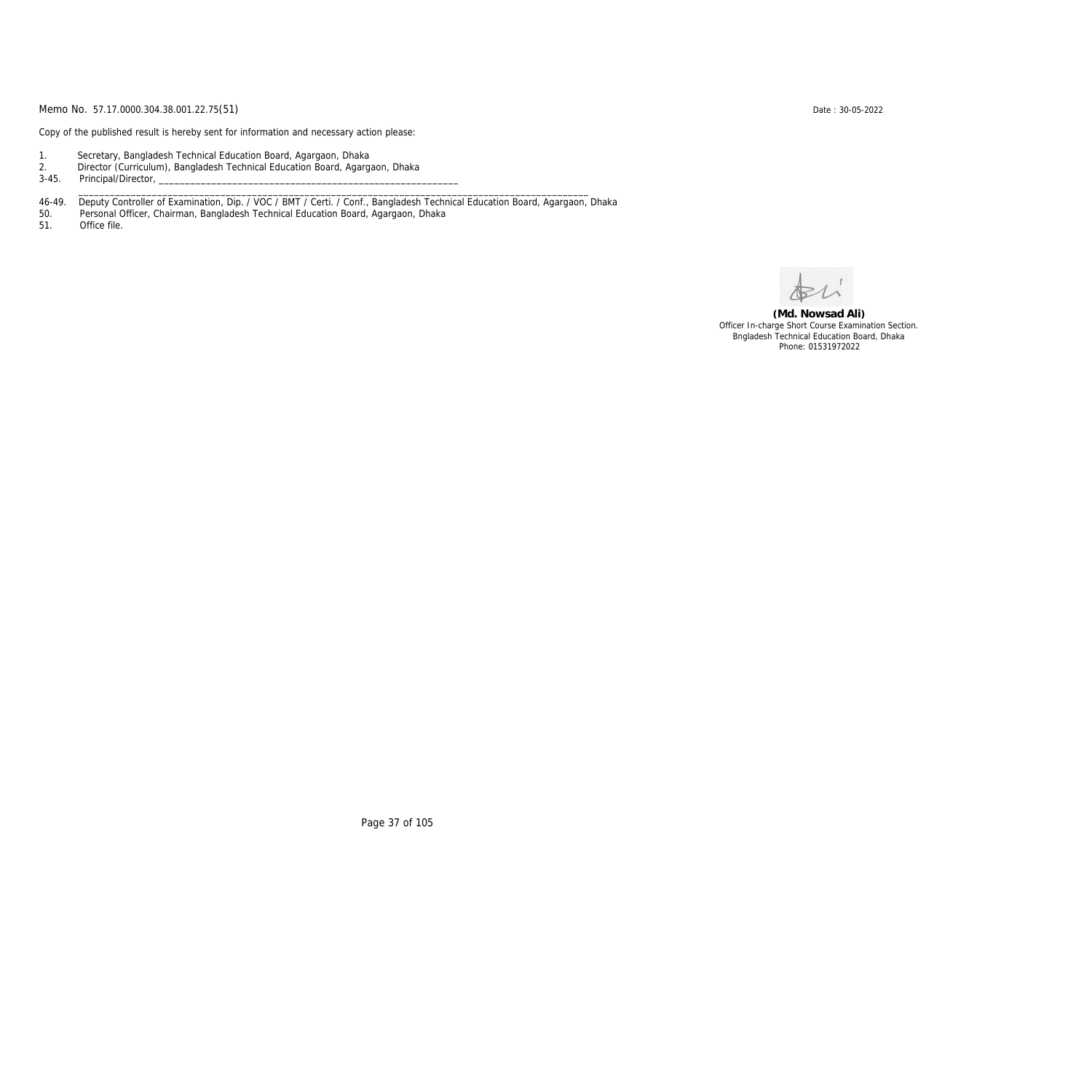Office of the Controller of Examinations

Agargaon, Sher-E-Bangla Nagar, Dhaka-1207

**Memo No. 57.17.0000.304.38.001.22.75**

Advanced Certificate Course (One Year) Examination, 2021 (Held in February, 2022)

**Date : 30-05-2022**

### 23376 - Charukola, Health & Physical Education ,Rajshahi

1 It is to be notified all concerned that roll numbers who have passed in all subjects in the 2nd semester of Advanced Certificate Course Examination 2021, held in February, 2022 are listed below in accordance with the 01 (One) Year Advanced Certificate Curriculum Regulation of the board.

| 240974 (3.46) | 240978 (3.86) | 240979 (3.90) | 240980 (3.88) |
|---------------|---------------|---------------|---------------|
| 240981 (3.88) | 240987 (3.93) | 240990 (3.90) | 240991 (3.93) |
| 240992 (3.93) | 240993 (3.93) | 240995 (3.97) | 240998 (3.93) |
| 240999(4.00)  | 241000 (3.53) | 241001 (3.90) | 241002 (3.88) |
| 241003 (3.85) | 241004 (3.20) | 241005 (3.23) | 241006 (4.00) |
| 241007 (3.85) | 241008 (3.20) | 241009 (3.86) | 241010 (3.80) |
| 241012 (3.34) | 241013 (4.00) | 241015 (3.81) | 241016 (3.69) |
| 241017 (3.88) | 241018 (4.00) | 241019 (3.81) | 241020 (3.81) |
| 241021(3.88)  | 241022 (3.85) |               |               |

**2** It is to be notified all concerned that roll numbers who have failed upto Three subjects in 2nd semester of Advanced Certificate Course Examination are listed below in accordance with the 01 Year Advanced Certificate Curriculum Regulation of the board.

| 103341 { 02121 (T) } | 240985 { 02121 (T) } | 240986 { 02122 (T) } | 240994 { 02121 (T) } |
|----------------------|----------------------|----------------------|----------------------|
| 240997 { 02121 (T) } | 241011 { 02122 (T) } | 241014 { 02122 (T) } |                      |

**4** It is to be notified all concerned that roll numbers who have failed in respective subjects with continuous assesment part in 2nd semester of Advanced Certificate Course Examination are listed below in accordance with the 01 Year Advanced Certificate Curriculum Regulation of the board.

| 240975 { 02121 (T,C), 02122 (T,C),                | 240976 { 02121 (T,C), 02122 (T,C),     | 240977 { 02121 (T,C), 02122 (T,C),     | 240984 { 02121 (T,C), 02122 (T,C),     |  |
|---------------------------------------------------|----------------------------------------|----------------------------------------|----------------------------------------|--|
| 02123 (P,C), 02124 (P,C), 02125 (P,C),            | 02123 (P,C), 02124 (P,C), 02125 (P,C), | 02123 (P,C), 02124 (P,C), 02125 (P,C), | 02123 (P,C), 02124 (P,C), 02125 (P,C), |  |
| 02126 (P,C), 02127 (P,C), 02128 (P,C),            | 02126 (P,C), 02127 (P,C), 02128 (P,C), | 02126 (P,C), 02127 (P,C), 02128 (P,C), | 02126 (P,C), 02127 (P,C), 02128 (P,C), |  |
| $02129$ (P,C), 02199 (P) }                        | 02129 (P,C), 02199 (P) }               | $02129$ (P,C), 02199 (P) }             | 02129 (P,C), 02199 (P) }               |  |
| 240988 { 02121 (C), 02122 (C), 02123              | 240989 { 02121 (T,C), 02122 (T,C),     |                                        |                                        |  |
| $(P)$ }                                           | 02123 (P,C), 02124 (P,C), 02125 (P,C), |                                        |                                        |  |
|                                                   | 02126 (P,C), 02127 (P,C), 02128 (P,C), |                                        |                                        |  |
|                                                   | 02129 (P,C), 02199 (P) }               |                                        |                                        |  |
| 8 Expelled: (Combined Disciplinary Rule 1.2) -    |                                        |                                        |                                        |  |
| 240996 { Failed Sub- 02122 (T),                   |                                        |                                        |                                        |  |
| Expelled Sub- $02122$                             |                                        |                                        |                                        |  |
|                                                   |                                        |                                        |                                        |  |
| Expelled: (Combined Disciplinary Rule 1.3) -<br>9 |                                        |                                        |                                        |  |

240982 { Failed Sub- 02122, 02122, 02123, 02124, 02125, 02126, 02127, 02128, 02129, 02199, Expelled Sub-02122 }

The result is hereby published subject to the final approval of the Bangladesh Technical Education Board. If any inadvertent error/mistake is detected later on in the result, the board as per rule holds the authority of co / withdrawing the result at any time. Any comments from the Head of Institutes regarding the published result should be reported in written within seven (07) days. No complain will be entertained after the expiry of the st

**Note: [T] means Theory, [P] means Practical, [T,P] means Theory and Practical, [C] means Continuous Part**



Page 38 of 105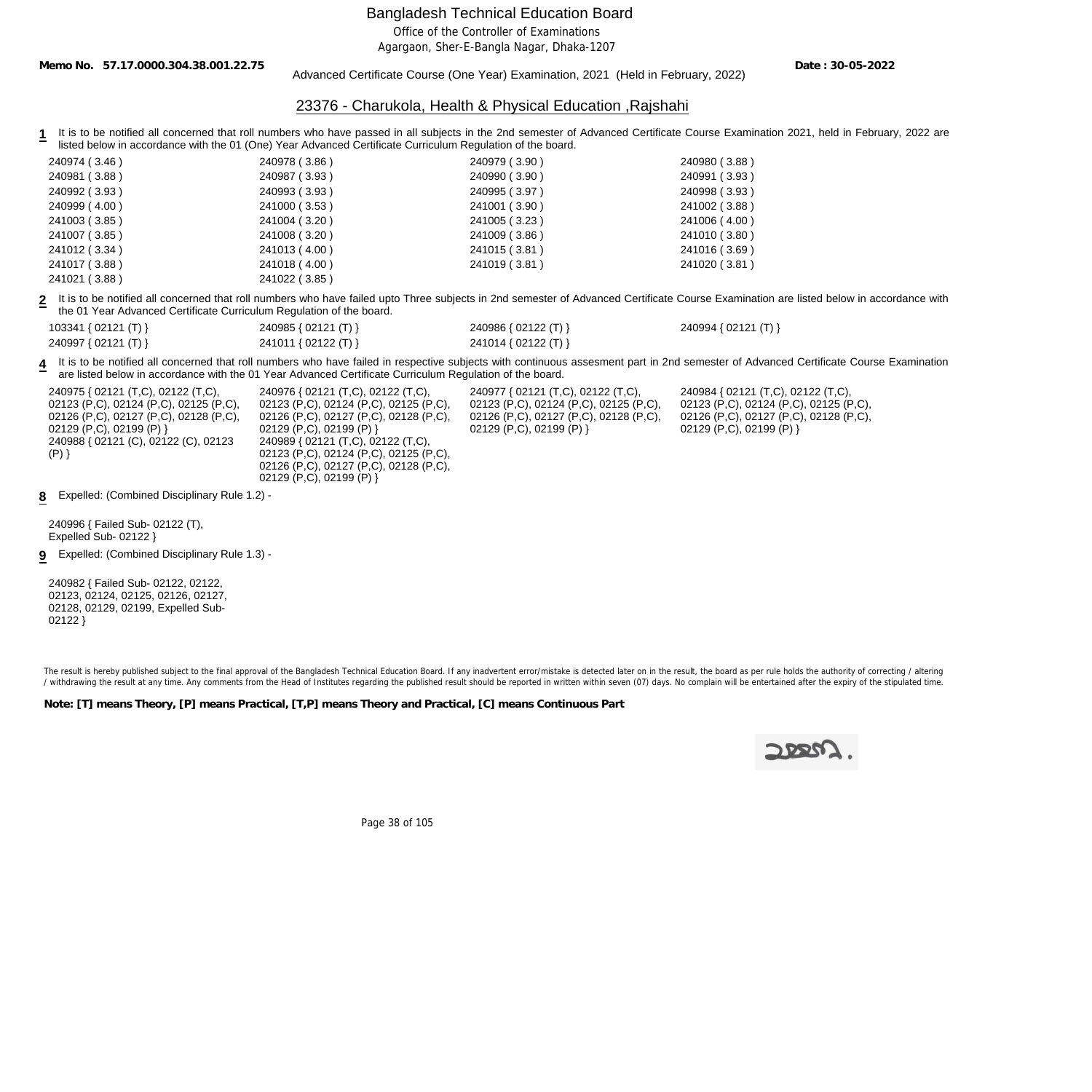**(Md. Abdur Rahman)** Controller of Examinations Bangladesh Technical Education Board, Dhaka - 1207 Phone 02-55006525

Memo No. 57.17.0000.304.38.001.22.75(51) Date: 30-05-2022

Copy of the published result is hereby sent for information and necessary action please:

- 1. Secretary, Bangladesh Technical Education Board, Agargaon, Dhaka
- 2. Director (Curriculum), Bangladesh Technical Education Board, Agargaon, Dhaka
- 3-45. Principal/Director, \_\_\_\_\_\_\_\_\_\_\_\_\_\_\_\_\_\_\_\_\_\_\_\_\_\_\_\_\_\_\_\_\_\_\_\_\_\_\_\_\_\_\_\_\_\_\_\_\_\_\_\_\_\_\_\_\_\_\_\_\_\_\_\_\_\_\_\_\_\_\_\_\_\_\_\_\_\_\_\_\_\_\_\_\_\_\_\_\_\_\_\_\_\_\_\_\_

46-49. Deputy Controller of Examination, Dip. / VOC / BMT / Certi. / Conf., Bangladesh Technical Education Board, Agargaon, Dhaka

- 50. Personal Officer, Chairman, Bangladesh Technical Education Board, Agargaon, Dhaka
- 51. Office file.

**(Md. Nowsad Ali)** Officer In-charge Short Course Examination Section. Bngladesh Technical Education Board, Dhaka Phone: 01531972022

Page 39 of 105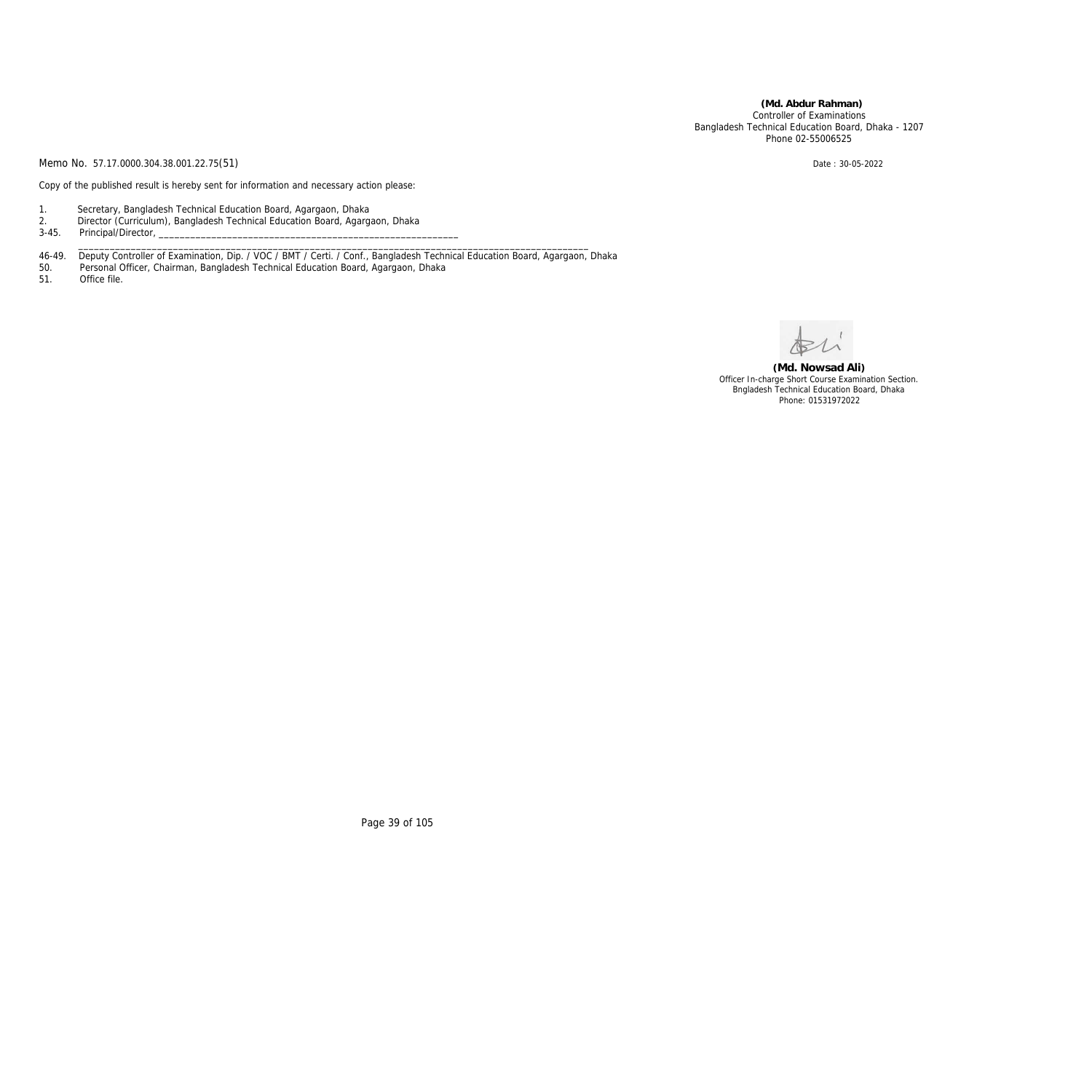Office of the Controller of Examinations

Agargaon, Sher-E-Bangla Nagar, Dhaka-1207

**Memo No. 57.17.0000.304.38.001.22.75**

### Advanced Certificate Course (One Year) Examination, 2021 (Held in February, 2022)

**Date : 30-05-2022**

### 23377 - Rajshahi Institute of Fine Arts Science & Technology ,Rajshahi

- 1 It is to be notified all concerned that roll numbers who have passed in all subjects in the 2nd semester of Advanced Certificate Course Examination 2021, held in February, 2022 are listed below in accordance with the 01 (One) Year Advanced Certificate Curriculum Regulation of the board.
- 241023 ( 3.93 ) 241024 ( 3.97 ) 241025 ( 3.90 ) 241027 ( 3.93 ) 241028 ( 3.86 ) 241029 ( 3.97 ) 241030 ( 3.97 ) 241031 ( 3.93 ) 241032 ( 3.93 ) 241033 ( 3.93 ) 241034 ( 3.93 ) 241035 ( 3.93 ) 241036 ( 4.00 ) 241037 ( 3.90 ) 241038 ( 3.97 )
	-
- 

**9** Expelled: (Combined Disciplinary Rule 1.3) -

241026 { Failed Sub- 02122, 02122, 02123, 02124, 02125, 02126, 02127, 02128, 02129, 02199, Expelled Sub-02122 }

The result is hereby published subject to the final approval of the Bangladesh Technical Education Board. If any inadvertent error/mistake is detected later on in the result, the board as per rule holds the authority of co / withdrawing the result at any time. Any comments from the Head of Institutes regarding the published result should be reported in written within seven (07) days. No complain will be entertained after the expiry of the st

**Note: [T] means Theory, [P] means Practical, [T,P] means Theory and Practical, [C] means Continuous Part**



 **(Md. Abdur Rahman)** Controller of Examinations Bangladesh Technical Education Board, Dhaka - 1207

Memo No. 57.17.0000.304.38.001.22.75(51) Date : 30-05-2022

Copy of the published result is hereby sent for information and necessary action please:

- 1. Secretary, Bangladesh Technical Education Board, Agargaon, Dhaka
- 2. Director (Curriculum), Bangladesh Technical Education Board, Agargaon, Dhaka
- 3-45. Principal/Director,

46-49. Deputy Controller of Examination, Dip. / VOC / BMT / Certi. / Conf., Bangladesh Technical Education Board, Agargaon, Dhaka

\_\_\_\_\_\_\_\_\_\_\_\_\_\_\_\_\_\_\_\_\_\_\_\_\_\_\_\_\_\_\_\_\_\_\_\_\_\_\_\_\_\_\_\_\_\_\_\_\_\_\_\_\_\_\_\_\_\_\_\_\_\_\_\_\_\_\_\_\_\_\_\_\_\_\_\_\_\_\_\_\_\_\_\_\_\_\_\_\_\_\_\_\_\_\_\_\_

- 50. Personal Officer, Chairman, Bangladesh Technical Education Board, Agargaon, Dhaka
- Office file.



**(Md. Nowsad Ali)** Officer In-charge Short Course Examination Section. Bngladesh Technical Education Board, Dhaka Phone: 01531972022

Page 40 of 105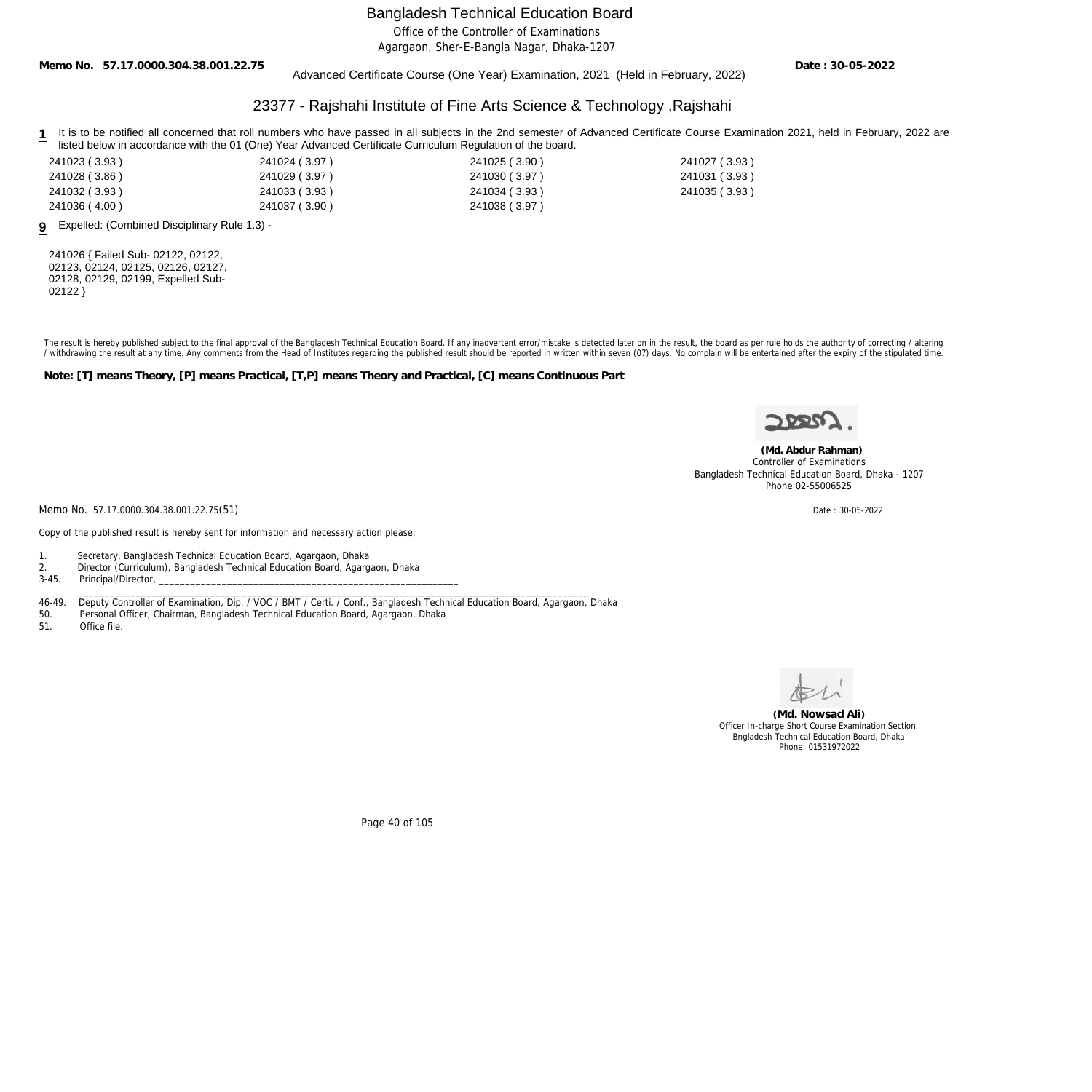Office of the Controller of Examinations

Agargaon, Sher-E-Bangla Nagar, Dhaka-1207

**Memo No. 57.17.0000.304.38.001.22.75**

Advanced Certificate Course (One Year) Examination, 2021 (Held in February, 2022)

**Date : 30-05-2022**

### 23378 - Suprova Arts Institute ,Rajshahi

**1** It is to be notified all concerned that roll numbers who have passed in all subjects in the 2nd semester of Advanced Certificate Course Examination 2021, held in February, 2022 are listed below in accordance with the 01 (One) Year Advanced Certificate Curriculum Regulation of the board.

| 241043 (3.80) | 241046 (3.85) | 241048 (3.87) | 241050 (3.85) |
|---------------|---------------|---------------|---------------|
| 241052 (3.84) | 241053 (3.85) | 241056 (3.87) | 241058 (3.89) |
| 241059 (3.85) | 241060 (3.89) | 241061 (3.89) | 241062 (3.80) |
| 241064 (3.85) | 241065 (3.88) | 241067 (3.82) | 241068 (3.91) |
| 241069 (3.80) | 241070 (3.84) | 241073 (3.89) | 241074 (3.89) |
| 241075 (3.84) | 241076 (3.84) | 241077 (3.84) | 241078 (3.87) |
| 241079 (3.89) | 241080 (3.89) | 241082 (3.89) | 241083 (3.84) |
| 241084 (3.87) | 241085 (3.89) |               |               |

**2** It is to be notified all concerned that roll numbers who have failed upto Three subjects in 2nd semester of Advanced Certificate Course Examination are listed below in accordance with the 01 Year Advanced Certificate Curriculum Regulation of the board.

| 241040 { 02121 (T) } | 241049 { 02121 (T) } | 241051 { 02122 (T) } | 241066 { 02122 (T) } |
|----------------------|----------------------|----------------------|----------------------|
| 241081 { 02122 (T) } |                      |                      |                      |

4 It is to be notified all concerned that roll numbers who have failed in respective subjects with continuous assesment part in 2nd semester of Advanced Certificate Course Examination are listed below in accordance with the 01 Year Advanced Certificate Curriculum Regulation of the board.

241042 { 02121 (T,C), 02122 (T,C), 02123 (P,C), 02124 (P,C), 02125 (P,C), 02126 (P,C), 02127 (P,C), 02128 (P,C), 02129 (P,C), 02199 (P) } 241072 { 02121 (T,C), 02122 (T,C), 02123 (P,C), 02124 (P,C), 02125 (P,C), 02126 (P,C), 02127 (P,C), 02128 (P,C), 02129 (P,C), 02199 (P) }

241045 { 02121 (T,C), 02122 (T,C), 02123 (P,C), 02124 (P,C), 02125 (P,C), 02126 (P,C), 02127 (P,C), 02128 (P,C), 02129 (P,C), 02199 (P) }

241057 { 02121 (T,C), 02122 (T,C), 02123 (P,C), 02124 (P,C), 02125 (P,C), 02126 (P,C), 02127 (P,C), 02128 (P,C), 02129 (P,C), 02199 (P) }

241071 { 02121 (T,C), 02122 (T,C), 02123 (P,C), 02124 (P,C), 02125 (P,C), 02126 (P,C), 02127 (P,C), 02128 (P,C), 02129 (P,C), 02199 (P) }

The result is hereby published subject to the final approval of the Bangladesh Technical Education Board. If any inadvertent error/mistake is detected later on in the result, the board as per rule holds the authority of co / withdrawing the result at any time. Any comments from the Head of Institutes regarding the published result should be reported in written within seven (07) days. No complain will be entertained after the expiry of the st

**Note: [T] means Theory, [P] means Practical, [T,P] means Theory and Practical, [C] means Continuous Part**



 **(Md. Abdur Rahman)** Controller of Examinations Bangladesh Technical Education Board, Dhaka - 1207 Phone 02-55006525

Page 41 of 105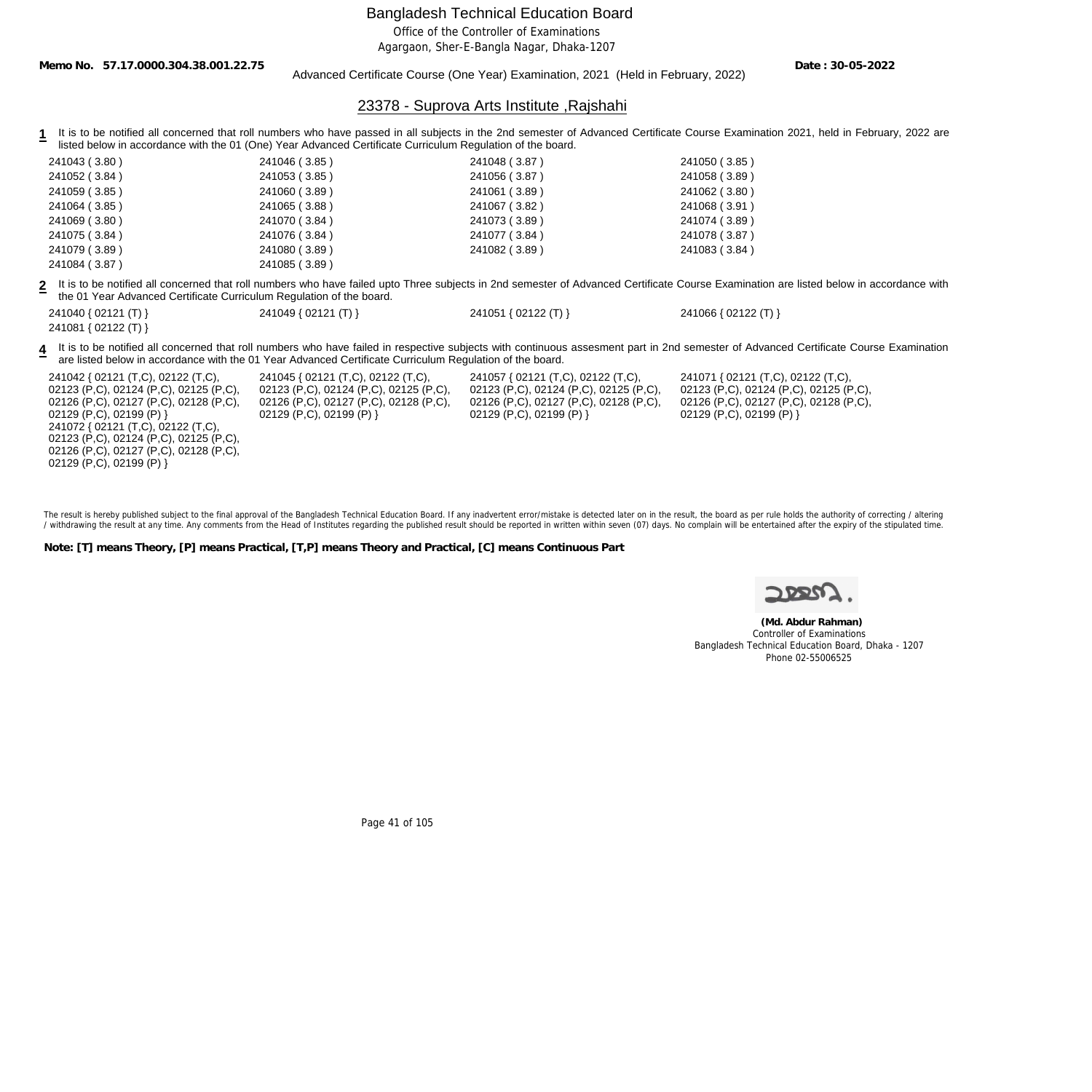Copy of the published result is hereby sent for information and necessary action please:

- 1. Secretary, Bangladesh Technical Education Board, Agargaon, Dhaka
- 2. Director (Curriculum), Bangladesh Technical Education Board, Agargaon, Dhaka

3-45. Principal/Director,

46-49. Deputy Controller of Examination, Dip. / VOC / BMT / Certi. / Conf., Bangladesh Technical Education Board, Agargaon, Dhaka

\_\_\_\_\_\_\_\_\_\_\_\_\_\_\_\_\_\_\_\_\_\_\_\_\_\_\_\_\_\_\_\_\_\_\_\_\_\_\_\_\_\_\_\_\_\_\_\_\_\_\_\_\_\_\_\_\_\_\_\_\_\_\_\_\_\_\_\_\_\_\_\_\_\_\_\_\_\_\_\_\_\_\_\_\_\_\_\_\_\_\_\_\_\_\_\_\_

50. Personal Officer, Chairman, Bangladesh Technical Education Board, Agargaon, Dhaka

Office file.

**(Md. Nowsad Ali)** Officer In-charge Short Course Examination Section. Bngladesh Technical Education Board, Dhaka Phone: 01531972022

Page 42 of 105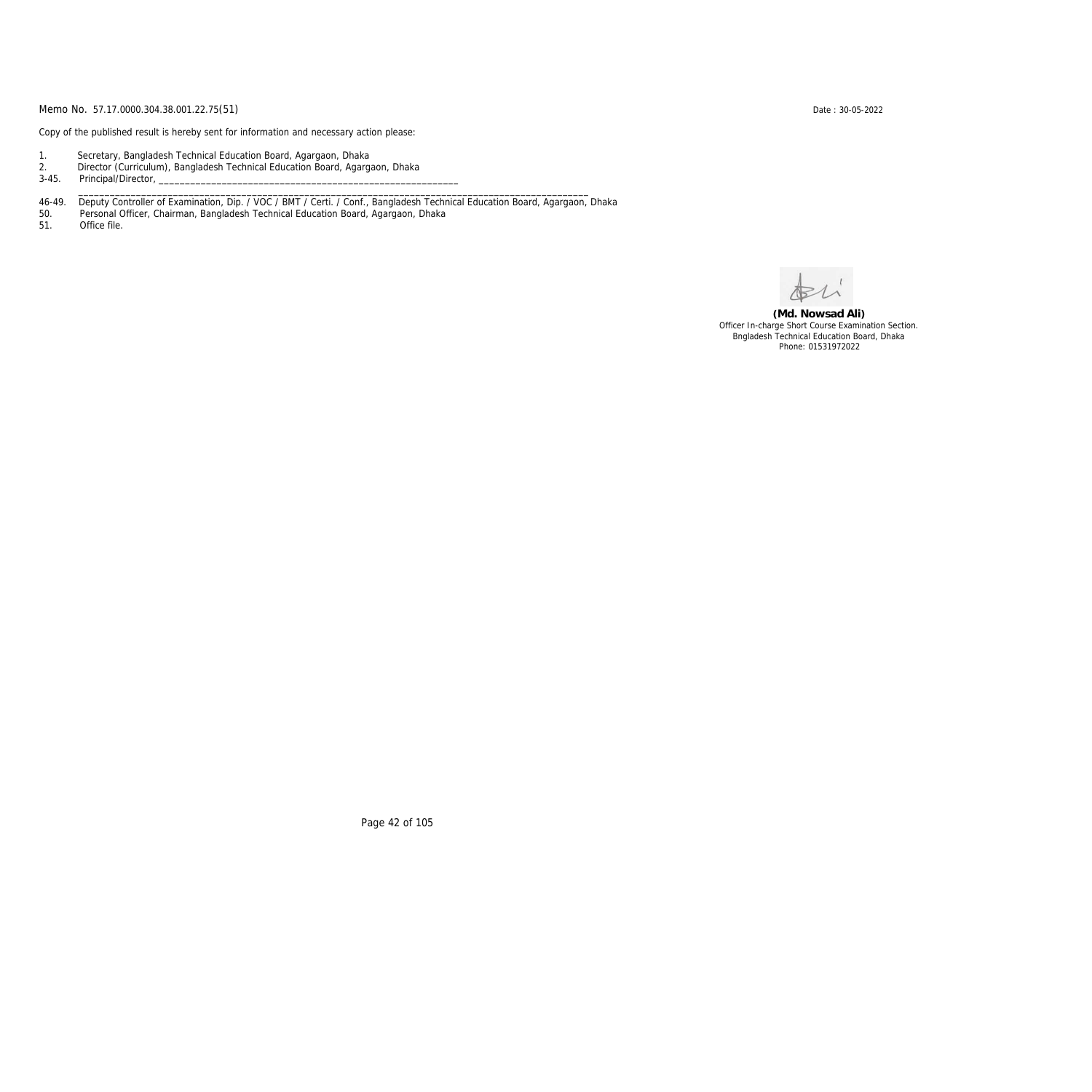Office of the Controller of Examinations

Agargaon, Sher-E-Bangla Nagar, Dhaka-1207

**Memo No. 57.17.0000.304.38.001.22.75**

Advanced Certificate Course (One Year) Examination, 2021 (Held in February, 2022)

**Date : 30-05-2022**

### 25177 - Al Hera Computer Training Institute ,Sirajganj

**1** It is to be notified all concerned that roll numbers who have passed in all subjects in the 2nd semester of Advanced Certificate Course Examination 2021, held in February, 2022 are listed below in accordance with the 01 (One) Year Advanced Certificate Curriculum Regulation of the board.

241086 ( 3.87 ) 241087 ( 3.77 ) 241094 ( 3.73 ) 241095 ( 3.77 )

**2** It is to be notified all concerned that roll numbers who have failed upto Three subjects in 2nd semester of Advanced Certificate Course Examination are listed below in accordance with the 01 Year Advanced Certificate Curriculum Regulation of the board.

241089 { 02221 (T) } 241093 { 02222 (T) }

**3** It is to be notified all concerned that roll numbers who have failed in four or more subjects in 2nd semester of Advanced Certificate Course Examination are listed below in accordance with the 01 Year Advanced Certificate Curriculum Regulation of the board.

241091 { 02221 (T,P), 02222 (T,P), 02223 (T,P), 02224 (T,P), 02225 (T) }

The result is hereby published subject to the final approval of the Bangladesh Technical Education Board. If any inadvertent error/mistake is detected later on in the result, the board as per rule holds the authority of co / withdrawing the result at any time. Any comments from the Head of Institutes regarding the published result should be reported in written within seven (07) days. No complain will be entertained after the expiry of the st

**Note: [T] means Theory, [P] means Practical, [T,P] means Theory and Practical, [C] means Continuous Part**

Memo No. 57.17.0000.304.38.001.22.75(51) Date : 30-05-2022

 **(Md. Abdur Rahman)** Controller of Examinations Bangladesh Technical Education Board, Dhaka - 1207 Phone 02-55006525

Copy of the published result is hereby sent for information and necessary action please:

- 1. Secretary, Bangladesh Technical Education Board, Agargaon, Dhaka 2. Director (Curriculum), Bangladesh Technical Education Board, Agargaon, Dhaka
- Principal/Director,

 $\_$  ,  $\_$  ,  $\_$  ,  $\_$  ,  $\_$  ,  $\_$  ,  $\_$  ,  $\_$  ,  $\_$  ,  $\_$  ,  $\_$  ,  $\_$  ,  $\_$  ,  $\_$  ,  $\_$  ,  $\_$  ,  $\_$  ,  $\_$  ,  $\_$  ,  $\_$  ,  $\_$  ,  $\_$  ,  $\_$  ,  $\_$  ,  $\_$  ,  $\_$  ,  $\_$  ,  $\_$  ,  $\_$  ,  $\_$  ,  $\_$  ,  $\_$  ,  $\_$  ,  $\_$  ,  $\_$  ,  $\_$  ,  $\_$  , 46-49. Deputy Controller of Examination, Dip. / VOC / BMT / Certi. / Conf., Bangladesh Technical Education Board, Agargaon, Dhaka

50. Personal Officer, Chairman, Bangladesh Technical Education Board, Agargaon, Dhaka

51. Office file.

**(Md. Nowsad Ali)** Officer In-charge Short Course Examination Section. Bngladesh Technical Education Board, Dhaka Phone: 01531972022

Page 43 of 105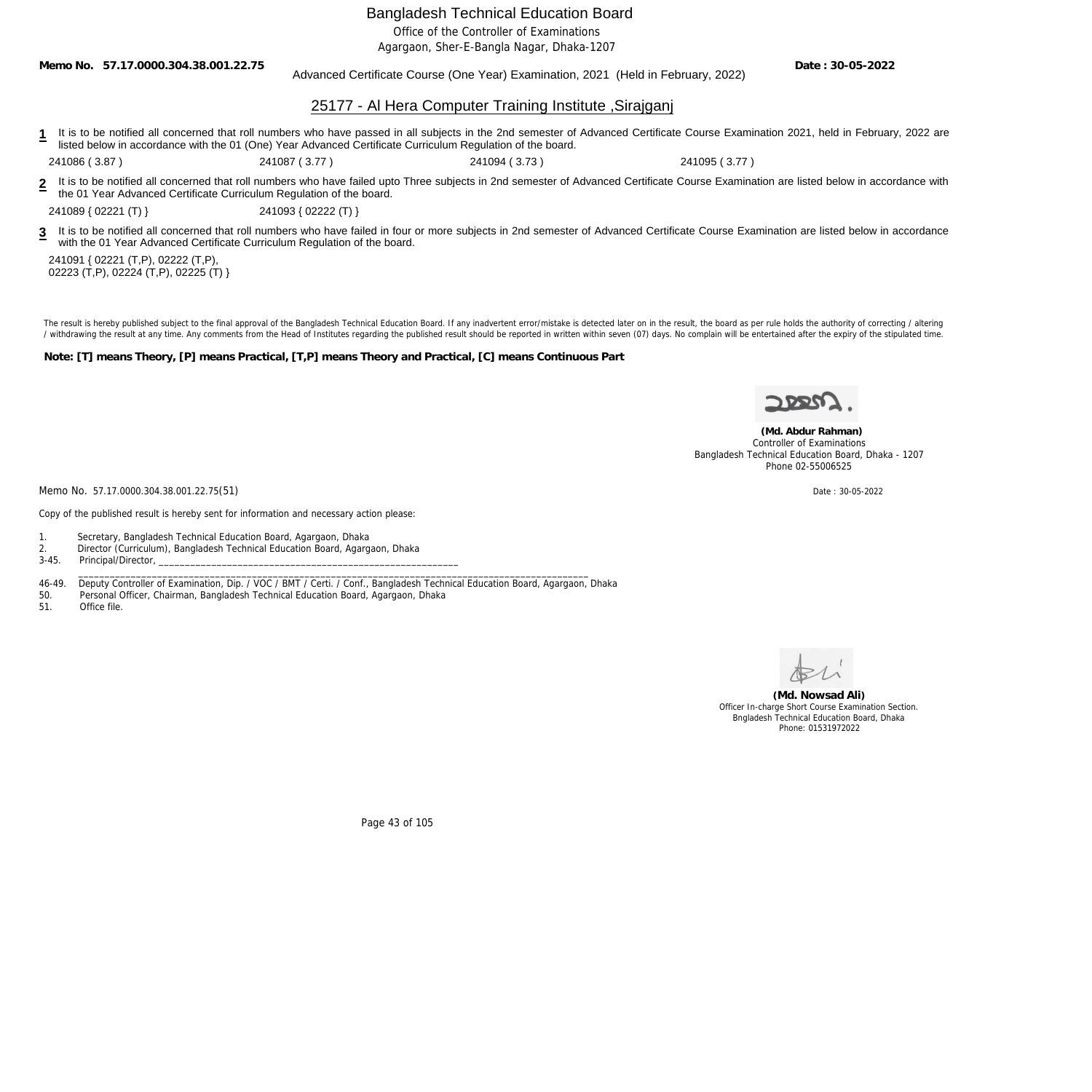Office of the Controller of Examinations

Agargaon, Sher-E-Bangla Nagar, Dhaka-1207

**Memo No. 57.17.0000.304.38.001.22.75**

Advanced Certificate Course (One Year) Examination, 2021 (Held in February, 2022)

**Date : 30-05-2022**

## 26171 - Digital Computer Training Center ,Pabna

**1** It is to be notified all concerned that roll numbers who have passed in all subjects in the 2nd semester of Advanced Certificate Course Examination 2021, held in February, 2022 are listed below in accordance with the 01 (One) Year Advanced Certificate Curriculum Regulation of the board.

| 241097 (3.93) | 241098 (3.97) | 241099 (3.97) | 241100 (3.93) |
|---------------|---------------|---------------|---------------|
| 241101 (3.90) | 241102 (3.93) | 241103 (3.93) | 241104 (3.97) |
| 241105 (3.93) | 241106 (3.97) | 241107 (3.97) | 241108 (3.97) |
| 241109 (3.93) | 241110 (3.97) | 241111 (3.97) | 241112 (4.00) |
| 241113 (3.97) | 241114 (4.00) | 241115 (4.00) | 241116 (3.97) |
| 241118 (3.93) | 241119 (3.93) | 241120 (3.93) | 241121 (3.97) |
| 241122 (3.97) | 241123 (3.93) | 241124 (3.90) | 241125 (3.90) |
| 241126 (4.00) | 241127 (3.97) | 241128 (3.90) | 241129 (3.90) |
| 241130 (3.93) | 241133 (3.93) | 241134 (4.00) | 241135 (3.97) |
| 241136 (3.93) | 241137 (3.97) | 241138 (3.93) | 241139 (3.93) |
| 241140 (4.00) | 241141 (3.93) | 241142 (3.93) | 241143 (3.93) |
| 241144 (3.93) | 241145 (3.83) | 241146 (3.97) | 241148 (3.98) |
| 241149 (3.98) | 241150 (3.98) |               |               |
|               |               |               |               |

**2** It is to be notified all concerned that roll numbers who have failed upto Three subjects in 2nd semester of Advanced Certificate Course Examination are listed below in accordance with the 01 Year Advanced Certificate Curriculum Regulation of the board.

241117 { 02121 (T) } 241147 { 02221 (T) }

**3** It is to be notified all concerned that roll numbers who have failed in four or more subjects in 2nd semester of Advanced Certificate Course Examination are listed below in accordance with the 01 Year Advanced Certificate Curriculum Regulation of the board.

241131 { 02121 (T), 02122 (T), 02123 (P), 02124 (P), 02125 (P), 02126 (P), 02127 (P), 02128 (P), 02129 (P), 02199  $(P)$ }

241132 { 02121 (T), 02122 (T), 02123 (P), 02124 (P), 02125 (P), 02126 (P), 02127 (P), 02128 (P), 02129 (P), 02199  $(P)$ }

241151 { 02221 (T,P), 02222 (T,P), 02223 (T,P), 02224 (T,P), 02225 (T) }

The result is hereby published subject to the final approval of the Bangladesh Technical Education Board. If any inadvertent error/mistake is detected later on in the result, the board as per rule holds the authority of co / withdrawing the result at any time. Any comments from the Head of Institutes regarding the published result should be reported in written within seven (07) days. No complain will be entertained after the expiry of the st

**Note: [T] means Theory, [P] means Practical, [T,P] means Theory and Practical, [C] means Continuous Part**



 **(Md. Abdur Rahman)** Controller of Examinations Bangladesh Technical Education Board, Dhaka - 1207 Phone 02-55006525

Page 44 of 105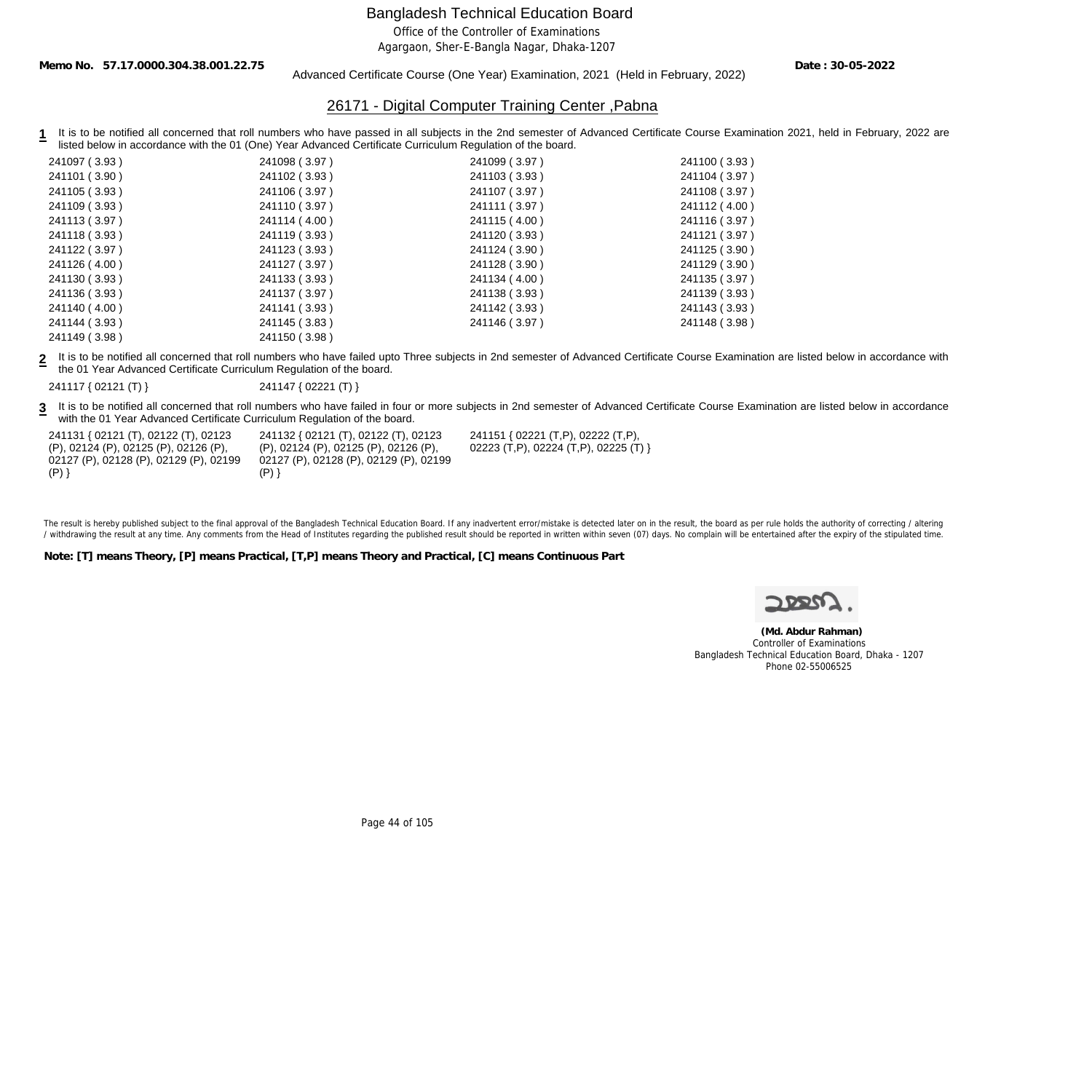Copy of the published result is hereby sent for information and necessary action please:

- 1. Secretary, Bangladesh Technical Education Board, Agargaon, Dhaka
- 2. Director (Curriculum), Bangladesh Technical Education Board, Agargaon, Dhaka

3-45. Principal/Director,

46-49. Deputy Controller of Examination, Dip. / VOC / BMT / Certi. / Conf., Bangladesh Technical Education Board, Agargaon, Dhaka

\_\_\_\_\_\_\_\_\_\_\_\_\_\_\_\_\_\_\_\_\_\_\_\_\_\_\_\_\_\_\_\_\_\_\_\_\_\_\_\_\_\_\_\_\_\_\_\_\_\_\_\_\_\_\_\_\_\_\_\_\_\_\_\_\_\_\_\_\_\_\_\_\_\_\_\_\_\_\_\_\_\_\_\_\_\_\_\_\_\_\_\_\_\_\_\_\_

50. Personal Officer, Chairman, Bangladesh Technical Education Board, Agargaon, Dhaka

Office file.

**(Md. Nowsad Ali)** Officer In-charge Short Course Examination Section. Bngladesh Technical Education Board, Dhaka Phone: 01531972022

Page 45 of 105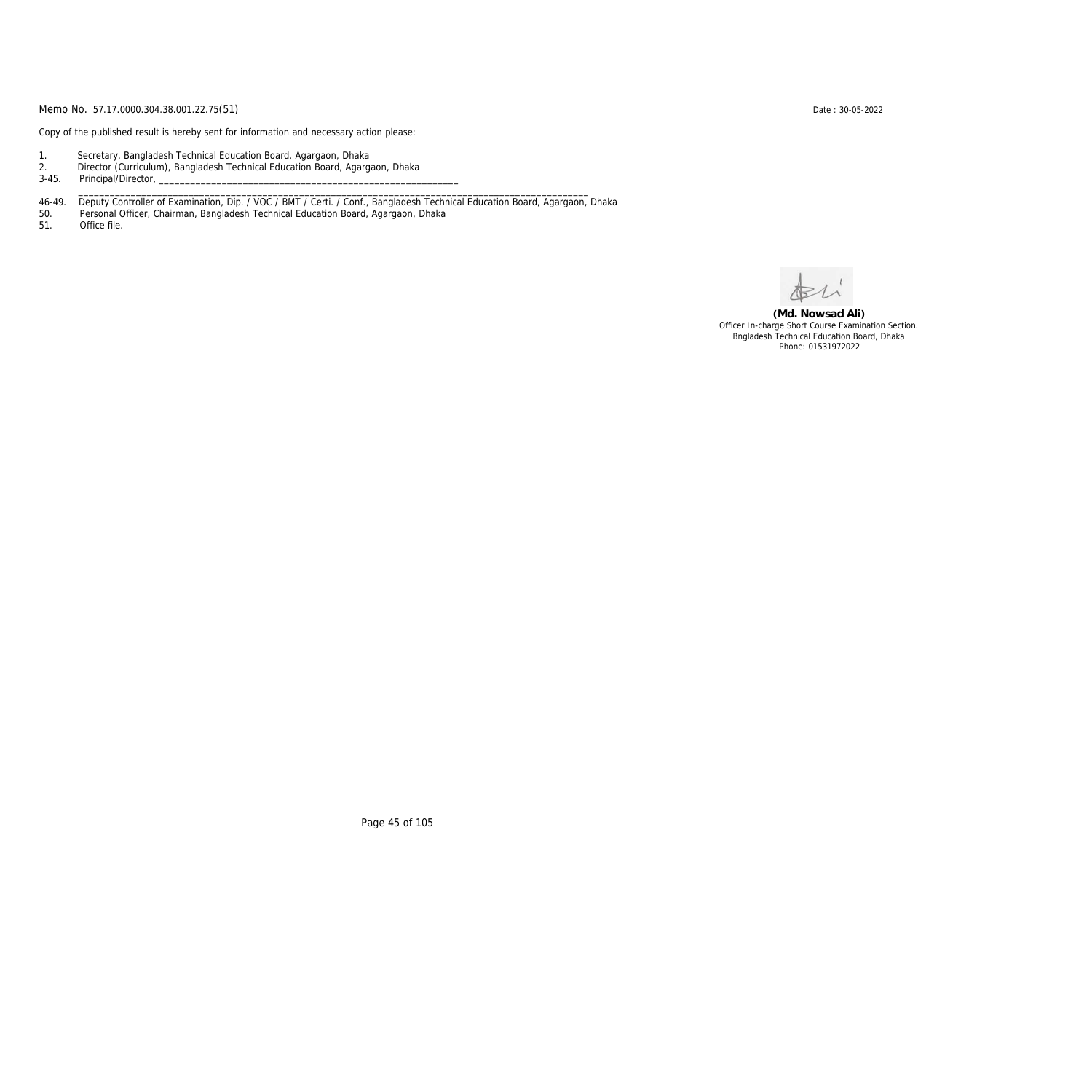Office of the Controller of Examinations

Agargaon, Sher-E-Bangla Nagar, Dhaka-1207

**Memo No. 57.17.0000.304.38.001.22.75**

### Advanced Certificate Course (One Year) Examination, 2021 (Held in February, 2022)

**Date : 30-05-2022**

### 26190 - Pathfinder Computer Training Institute ,Pabna

- 1 It is to be notified all concerned that roll numbers who have passed in all subjects in the 2nd semester of Advanced Certificate Course Examination 2021, held in February, 2022 are listed below in accordance with the 01 (One) Year Advanced Certificate Curriculum Regulation of the board.
- **2** 241152 ( 3.85 ) 241153 ( 3.88 ) 241156 ( 3.85 )
- It is to be notified all concerned that roll numbers who have failed upto Three subjects in 2nd semester of Advanced Certificate Course Examination are listed below in accordance with the 01 Year Advanced Certificate Curriculum Regulation of the board.

| 241155 { 02221 (T), 02223 (T) }      | 241157 { 02221 (T), 02223 (T) }                                                                          | 241158 { 02221 (T), 02223 (T) } | 241159 { 02221 (T), 02223 (T) }                                                                                                                                                       |
|--------------------------------------|----------------------------------------------------------------------------------------------------------|---------------------------------|---------------------------------------------------------------------------------------------------------------------------------------------------------------------------------------|
| 241160 { 02222 (T), 02223 (T), 02225 | 241161 { 02223 (T) }                                                                                     |                                 |                                                                                                                                                                                       |
| (T)                                  |                                                                                                          |                                 |                                                                                                                                                                                       |
|                                      | are listed below in accordance with the 01 Year Advanced Certificate Curriculum Regulation of the board. |                                 | It is to be notified all concerned that roll numbers who have failed in respective subjects with continuous assesment part in 2nd semester of Advanced Certificate Course Examination |
| 241154 { 02221 (T,P,C), 02222        | 241162 { 02221 (T,P,C), 02222                                                                            |                                 |                                                                                                                                                                                       |

(T,P,C), 02223 (T,P,C), 02224 (T,P,C), 02225 (T,C) }

(T,P,C), 02223 (T,P,C), 02224 (T,P,C), 02225 (T,C) }

The result is hereby published subject to the final approval of the Bangladesh Technical Education Board. If any inadvertent error/mistake is detected later on in the result, the board as per rule holds the authority of co / withdrawing the result at any time. Any comments from the Head of Institutes regarding the published result should be reported in written within seven (07) days. No complain will be entertained after the expiry of the st

**Note: [T] means Theory, [P] means Practical, [T,P] means Theory and Practical, [C] means Continuous Part**



 **(Md. Abdur Rahman)** Controller of Examinations Bangladesh Technical Education Board, Dhaka - 1207 Phone 02-55006525

Memo No. 57.17.0000.304.38.001.22.75(51) Date: 30-05-2022

Copy of the published result is hereby sent for information and necessary action please:

- 1. Secretary, Bangladesh Technical Education Board, Agargaon, Dhaka
- 2. Director (Curriculum), Bangladesh Technical Education Board, Agargaon, Dhaka
- Principal/Director,

46-49. Deputy Controller of Examination, Dip. / VOC / BMT / Certi. / Conf., Bangladesh Technical Education Board, Agargaon, Dhaka

\_\_\_\_\_\_\_\_\_\_\_\_\_\_\_\_\_\_\_\_\_\_\_\_\_\_\_\_\_\_\_\_\_\_\_\_\_\_\_\_\_\_\_\_\_\_\_\_\_\_\_\_\_\_\_\_\_\_\_\_\_\_\_\_\_\_\_\_\_\_\_\_\_\_\_\_\_\_\_\_\_\_\_\_\_\_\_\_\_\_\_\_\_\_\_\_\_

- 50. Personal Officer, Chairman, Bangladesh Technical Education Board, Agargaon, Dhaka
- 51. Office file.



**(Md. Nowsad Ali)** Officer In-charge Short Course Examination Section. Bngladesh Technical Education Board, Dhaka Phone: 01531972022

Page 46 of 105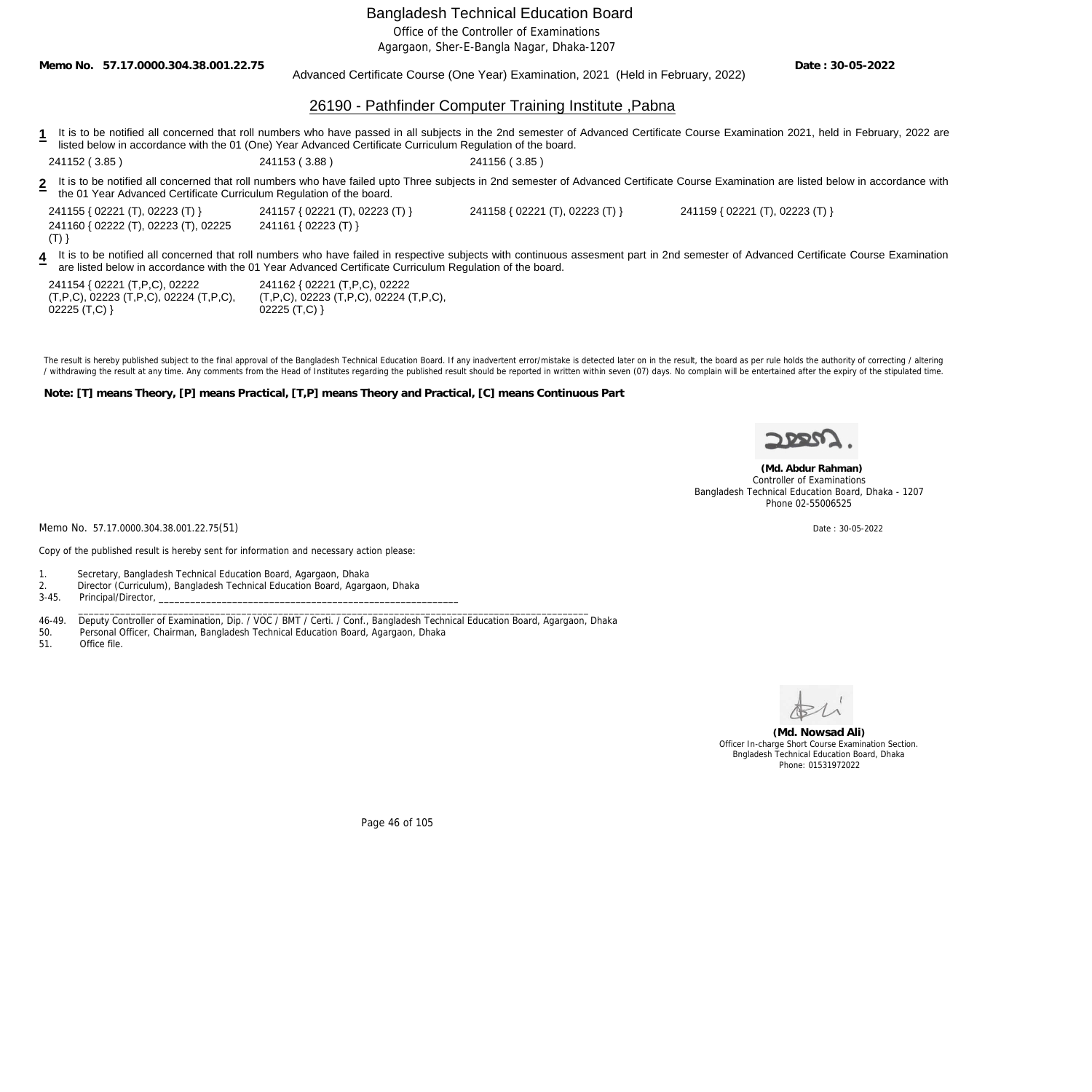Office of the Controller of Examinations

Agargaon, Sher-E-Bangla Nagar, Dhaka-1207

**Memo No. 57.17.0000.304.38.001.22.75**

### Advanced Certificate Course (One Year) Examination, 2021 (Held in February, 2022)

**Date : 30-05-2022**

### 26192 - Hi-Tech Advanced Training Institute ,Pabna

1 It is to be notified all concerned that roll numbers who have passed in all subjects in the 2nd semester of Advanced Certificate Course Examination 2021, held in February, 2022 are listed below in accordance with the 01 (One) Year Advanced Certificate Curriculum Regulation of the board.

| 241163 (3.90) | 241164 (3.93) | 241165 (3.97) | 241166 (3.93) |
|---------------|---------------|---------------|---------------|
| 241167 (3.93) | 241168 (4.00) | 241169 (4.00) | 241170 (3.93) |
| 241171 (3.97) | 241172 (3.93) | 241173 (3.97) | 241174 (3.93) |
| 241175 (3.93) | 241177 (3.97) | 241178 (3.93) | 241179 (3.97) |
| 241180 (3.93) | 241181 (3.93) | 241182 (3.97) | 241183 (4.00) |
| 241184 (3.93) | 241185 (3.97) | 241186 (3.97) | 241188 (4.00) |
| 241189 (3.97) | 241190 (3.97) | 241191 (3.93) | 241192 (3.97) |
| 241193 (3.93) | 241194 (3.90) | 241195 (3.90) | 241196 (3.97) |
| 241197 (3.93) | 241198 (3.97) | 241199 (4.00) | 241200 (3.93) |
| 241201 (3.93) | 241202 (3.97) | 241203 (3.97) | 241204 (3.90) |
| 241206 (3.93) | 241207 (3.90) | 241208 (3.97) | 241209 (4.00) |
| 241211 (3.93) |               |               |               |

**2** It is to be notified all concerned that roll numbers who have failed upto Three subjects in 2nd semester of Advanced Certificate Course Examination are listed below in accordance with the 01 Year Advanced Certificate Curriculum Regulation of the board.

241176 { 02121 (T) } 241187 { 02121 (T) } 241210 { 02121 (T) }

3 It is to be notified all concerned that roll numbers who have failed in four or more subjects in 2nd semester of Advanced Certificate Course Examination are listed below in accordance with the 01 Year Advanced Certificate Curriculum Regulation of the board.

241205 { 02121 (T), 02122 (T), 02123 (P), 02124 (P), 02125 (P), 02126 (P), 02127 (P), 02128 (P), 02129 (P), 02199  $(P)$ }

The result is hereby published subject to the final approval of the Bangladesh Technical Education Board. If any inadvertent error/mistake is detected later on in the result, the board as per rule holds the authority of co / withdrawing the result at any time. Any comments from the Head of Institutes regarding the published result should be reported in written within seven (07) days. No complain will be entertained after the expiry of the st

**Note: [T] means Theory, [P] means Practical, [T,P] means Theory and Practical, [C] means Continuous Part**



 **(Md. Abdur Rahman)** Controller of Examinations Bangladesh Technical Education Board, Dhaka - 1207 Phone 02-55006525

Page 47 of 105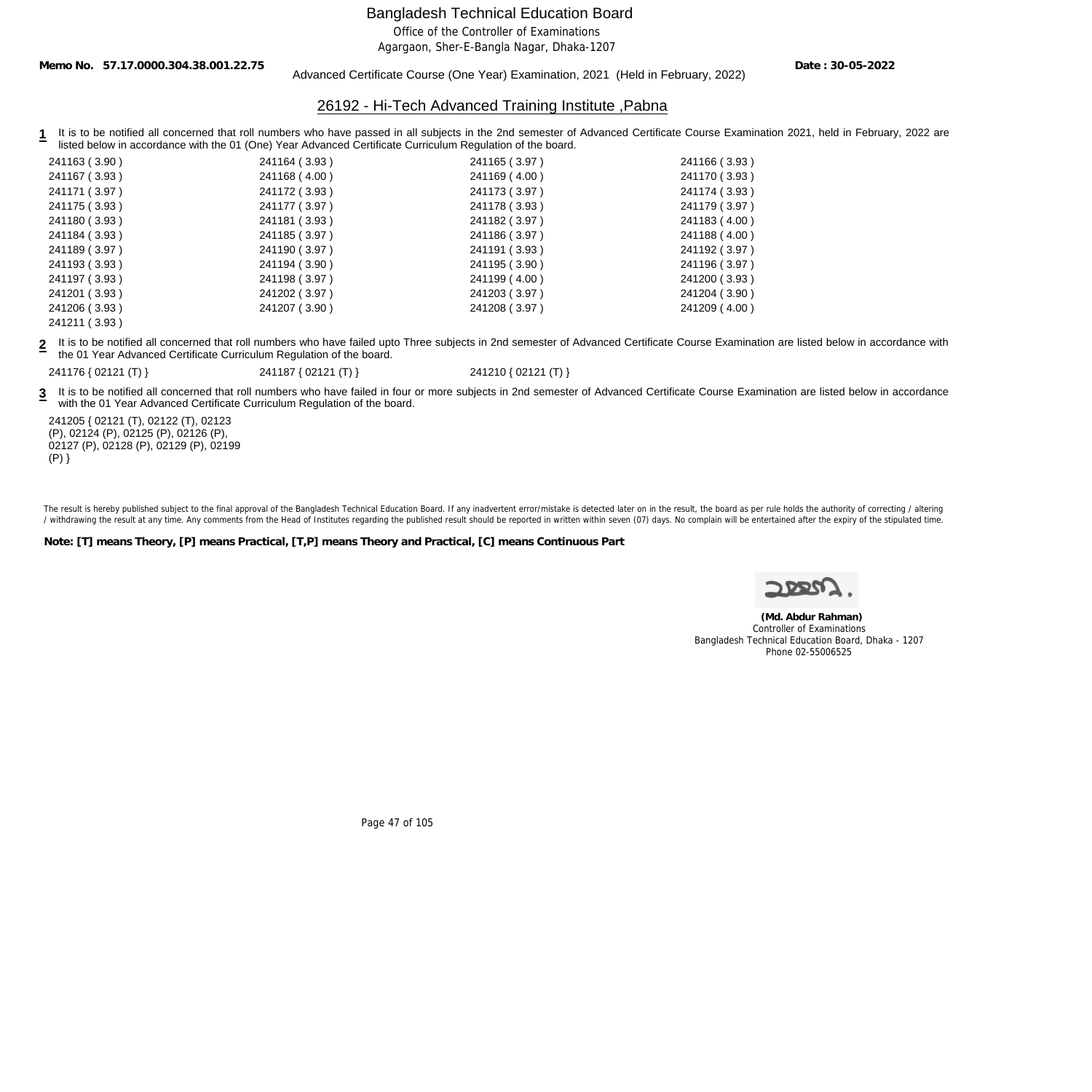Copy of the published result is hereby sent for information and necessary action please:

- 1. Secretary, Bangladesh Technical Education Board, Agargaon, Dhaka
- 2. Director (Curriculum), Bangladesh Technical Education Board, Agargaon, Dhaka

3-45. Principal/Director,

46-49. Deputy Controller of Examination, Dip. / VOC / BMT / Certi. / Conf., Bangladesh Technical Education Board, Agargaon, Dhaka

\_\_\_\_\_\_\_\_\_\_\_\_\_\_\_\_\_\_\_\_\_\_\_\_\_\_\_\_\_\_\_\_\_\_\_\_\_\_\_\_\_\_\_\_\_\_\_\_\_\_\_\_\_\_\_\_\_\_\_\_\_\_\_\_\_\_\_\_\_\_\_\_\_\_\_\_\_\_\_\_\_\_\_\_\_\_\_\_\_\_\_\_\_\_\_\_\_

50. Personal Officer, Chairman, Bangladesh Technical Education Board, Agargaon, Dhaka

Office file.

**(Md. Nowsad Ali)** Officer In-charge Short Course Examination Section. Bngladesh Technical Education Board, Dhaka Phone: 01531972022

Page 48 of 105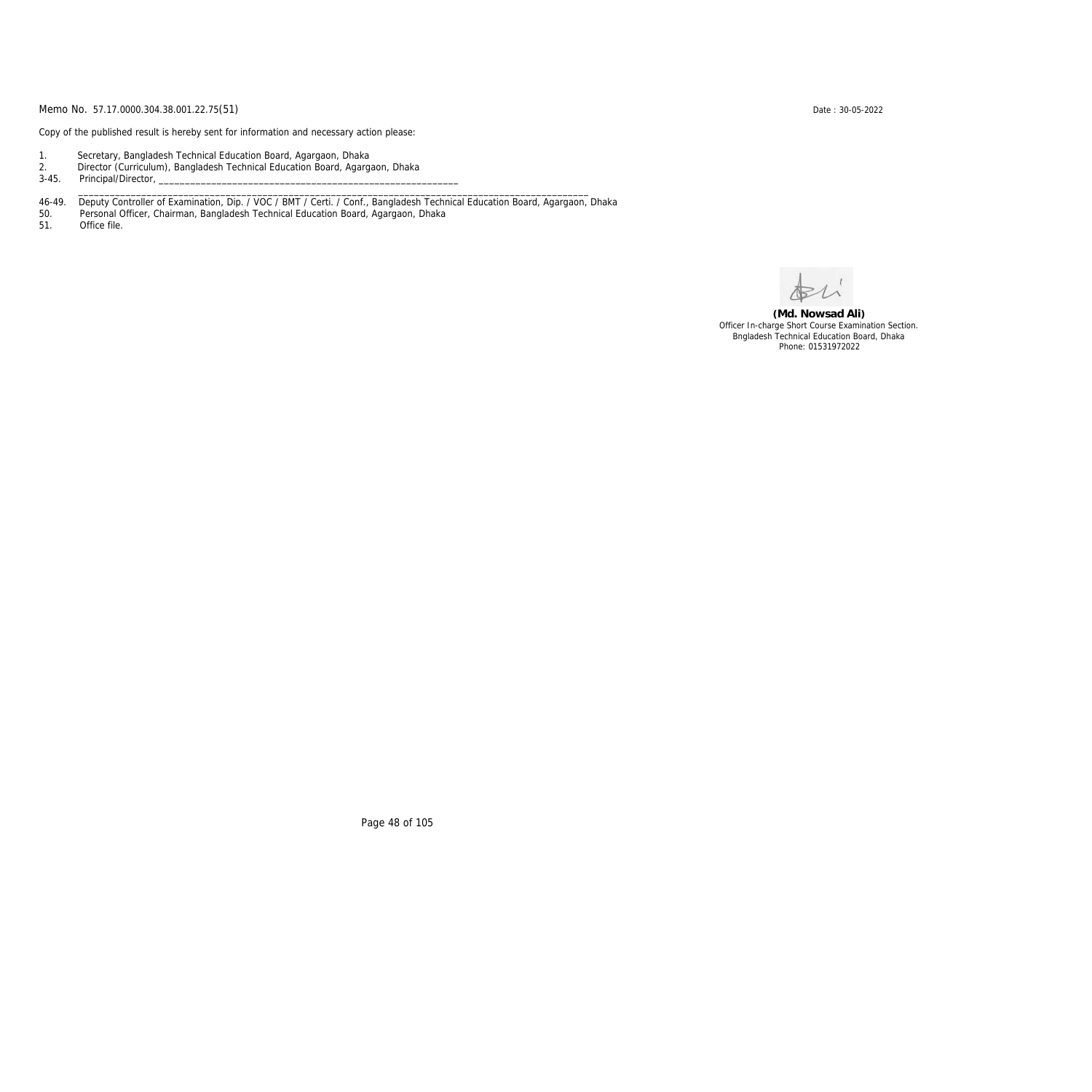Office of the Controller of Examinations

Agargaon, Sher-E-Bangla Nagar, Dhaka-1207

**Memo No. 57.17.0000.304.38.001.22.75**

Advanced Certificate Course (One Year) Examination, 2021 (Held in February, 2022)

**Date : 30-05-2022**

### 29040 - Compact Institute of Skills Development (Compact ISD) ,Chuadanga

1 It is to be notified all concerned that roll numbers who have passed in all subjects in the 2nd semester of Advanced Certificate Course Examination 2021, held in February, 2022 are listed below in accordance with the 01 (One) Year Advanced Certificate Curriculum Regulation of the board.

| 241212 (4.00) | 241213 (3.92) | 241214 (3.97) | 241215 (3.88) |
|---------------|---------------|---------------|---------------|
| 241216 (4.00) | 241217 (3.93) | 241218 (3.89) | 241219 (3.93) |
| 241221 (3.94) | 241222 (4.00) | 241223 (3.96) | 241224 (3.95) |
| 241225 (4.00) | 241226 (3.99) | 241227 (4.00) | 241228 (3.92) |
| 241229 (3.92) | 241230 (4.00) | 241231 (3.99) | 241232 (3.97) |
| 241233 (3.97) | 241234 (4.00) | 241235 (3.97) | 241236 (3.99) |
| 241238 (4.00) | 241239 (4.00) | 241240 (4.00) | 241241 (4.00) |
| 241242 (3.97) | 241243 (4.00) | 241244 (3.98) | 241245 (3.97) |
| 241246 (3.93) | 241247 (3.97) | 241248 (3.99) | 241249 (3.99) |
| 241250 (3.92) | 241251 (4.00) | 241253 (3.97) | 241255 (4.00) |
| 241256 (3.90) | 241257 (3.97) | 241258 (3.96) | 241260 (4.00) |
|               |               |               |               |

The result is hereby published subject to the final approval of the Bangladesh Technical Education Board. If any inadvertent error/mistake is detected later on in the result, the board as per rule holds the authority of co / withdrawing the result at any time. Any comments from the Head of Institutes regarding the published result should be reported in written within seven (07) days. No complain will be entertained after the expiry of the st

**Note: [T] means Theory, [P] means Practical, [T,P] means Theory and Practical, [C] means Continuous Part**



 **(Md. Abdur Rahman)** Controller of Examinations Bangladesh Technical Education Board, Dhaka - 1207 Phone 02-55006525

Memo No. 57.17.0000.304.38.001.22.75(51) Date: 30-05-2022

Copy of the published result is hereby sent for information and necessary action please:

- 1. Secretary, Bangladesh Technical Education Board, Agargaon, Dhaka
- 2. Director (Curriculum), Bangladesh Technical Education Board, Agargaon, Dhaka
- 3-45. Principal/Director, \_\_\_\_\_\_\_\_\_\_\_\_\_\_\_\_\_\_\_\_\_\_\_\_\_\_\_\_\_\_\_\_\_\_\_\_\_\_\_\_\_\_\_\_\_\_\_\_\_\_\_\_\_\_\_\_\_\_\_\_\_\_\_\_\_\_\_\_\_\_\_\_\_\_\_\_\_\_\_\_\_\_\_\_\_\_\_\_\_\_\_\_\_\_\_\_\_

46-49. Deputy Controller of Examination, Dip. / VOC / BMT / Certi. / Conf., Bangladesh Technical Education Board, Agargaon, Dhaka<br>50. Personal Officer, Chairman, Bangladesh Technical Education Board, Agargaon, Dhaka

- 50. Personal Officer, Chairman, Bangladesh Technical Education Board, Agargaon, Dhaka
- Office file.



**(Md. Nowsad Ali)** Officer In-charge Short Course Examination Section. Bngladesh Technical Education Board, Dhaka Phone: 01531972022

Page 49 of 105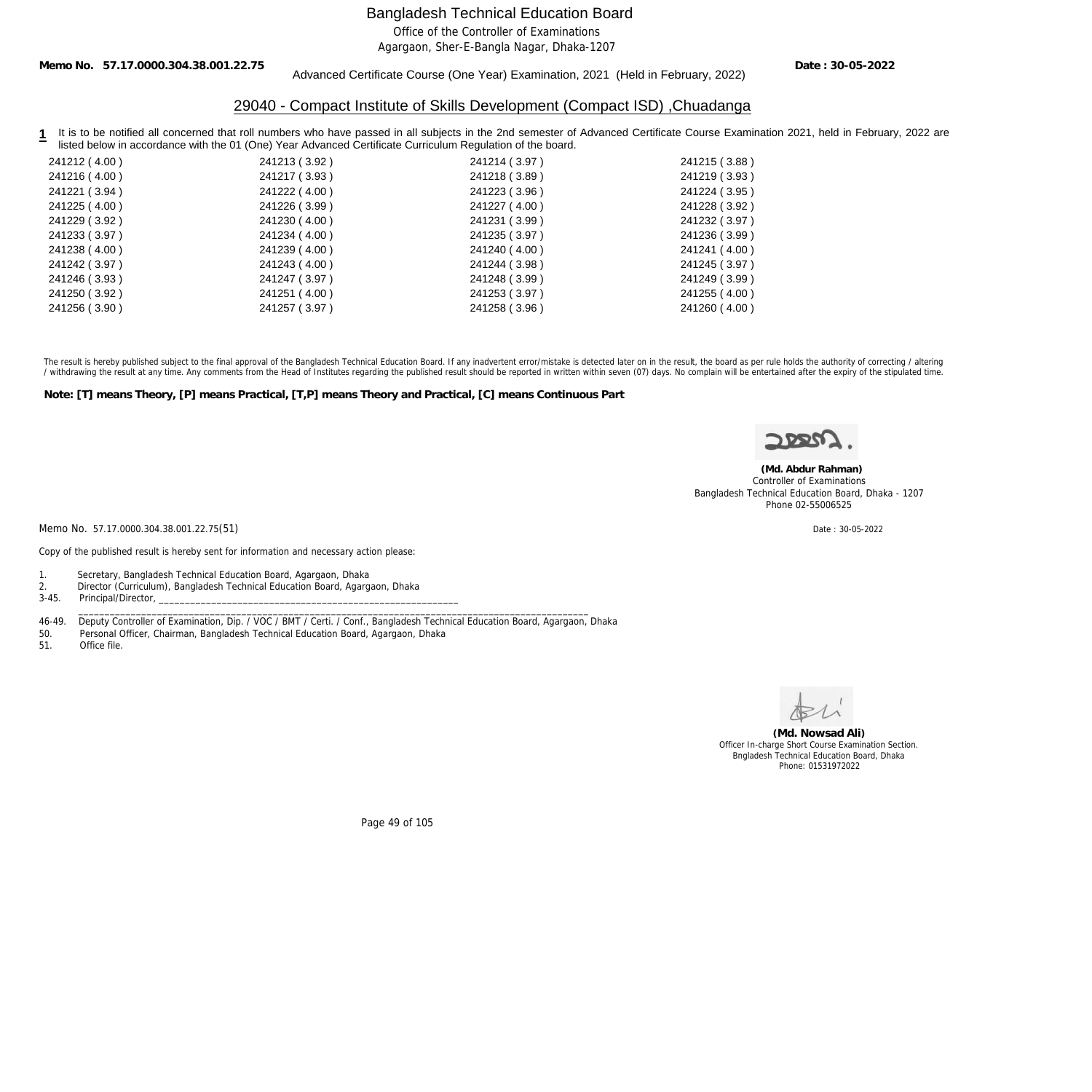Office of the Controller of Examinations

Agargaon, Sher-E-Bangla Nagar, Dhaka-1207

**Memo No. 57.17.0000.304.38.001.22.75**

Advanced Certificate Course (One Year) Examination, 2021 (Held in February, 2022)

**Date : 30-05-2022**

## 33117 - Southern Institute Of Bussiness And Information Technology (Sibit) ,Jessore

**1** It is to be notified all concerned that roll numbers who have passed in all subjects in the 2nd semester of Advanced Certificate Course Examination 2021, held in February, 2022 are listed below in accordance with the 01 (One) Year Advanced Certificate Curriculum Regulation of the board.

241282 ( 3.93 ) 241284 ( 3.91 )

- **2** It is to be notified all concerned that roll numbers who have failed upto Three subjects in 2nd semester of Advanced Certificate Course Examination are listed below in accordance with the 01 Year Advanced Certificate Curriculum Regulation of the board.
- 241264 { 02221 (T), 02222 (T), 02223  $(T)$ } 241267 { 02221 (T), 02222 (T), 02223  $(T)$ }

241278 { 02221 (T), 02222 (T), 02223 (T) }

**3** It is to be notified all concerned that roll numbers who have failed in four or more subjects in 2nd semester of Advanced Certificate Course Examination are listed below in accordance with the 01 Year Advanced Certificate Curriculum Regulation of the board.

| 241262 { 02221 (T,P), 02222 (T,P),    | 241263 { 02221 (  |
|---------------------------------------|-------------------|
| 02223 (T,P), 02224 (T,P), 02225 (T) } | 02223 (T,P), 0222 |
| 241272 { 02221 (T,P), 02222 (T,P),    | 241280 { 02221 (  |
| 02223 (T,P), 02224 (T,P), 02225 (T) } | (T), 02225 (T)    |

 $(T, P)$ , 02222  $(T, P)$ , 24 (T,P), 02225 (T) } 241280 { 02221 (T), 02222 (T), 02223

241268 { 02221 (T,P), 02222 (T,P), 02223 (T,P), 02224 (T,P), 02225 (T) } 241283 { 02221 (T,P), 02222 (T,P), 02223 (T,P), 02224 (T,P), 02225 (T) }

241269 { 02221 (T,P), 02222 (T,P), 02223 (T,P), 02224 (T,P), 02225 (T) }

The result is hereby published subject to the final approval of the Bangladesh Technical Education Board. If any inadvertent error/mistake is detected later on in the result, the board as per rule holds the authority of co / withdrawing the result at any time. Any comments from the Head of Institutes regarding the published result should be reported in written within seven (07) days. No complain will be entertained after the expiry of the st

**Note: [T] means Theory, [P] means Practical, [T,P] means Theory and Practical, [C] means Continuous Part**



 **(Md. Abdur Rahman)** Controller of Examinations Bangladesh Technical Education Board, Dhaka - 1207 Phone 02-55006525

Memo No. 57.17.0000.304.38.001.22.75(51) Date : 30-05-2022

Copy of the published result is hereby sent for information and necessary action please:

- 1. Secretary, Bangladesh Technical Education Board, Agargaon, Dhaka
- 2. Director (Curriculum), Bangladesh Technical Education Board, Agargaon, Dhaka
- 3-45. Principal/Director,

46-49. Deputy Controller of Examination, Dip. / VOC / BMT / Certi. / Conf., Bangladesh Technical Education Board, Agargaon, Dhaka

\_\_\_\_\_\_\_\_\_\_\_\_\_\_\_\_\_\_\_\_\_\_\_\_\_\_\_\_\_\_\_\_\_\_\_\_\_\_\_\_\_\_\_\_\_\_\_\_\_\_\_\_\_\_\_\_\_\_\_\_\_\_\_\_\_\_\_\_\_\_\_\_\_\_\_\_\_\_\_\_\_\_\_\_\_\_\_\_\_\_\_\_\_\_\_\_\_

- 50. Personal Officer, Chairman, Bangladesh Technical Education Board, Agargaon, Dhaka
- 51. Office file.



**(Md. Nowsad Ali)** Officer In-charge Short Course Examination Section. Bngladesh Technical Education Board, Dhaka Phone: 01531972022

Page 50 of 105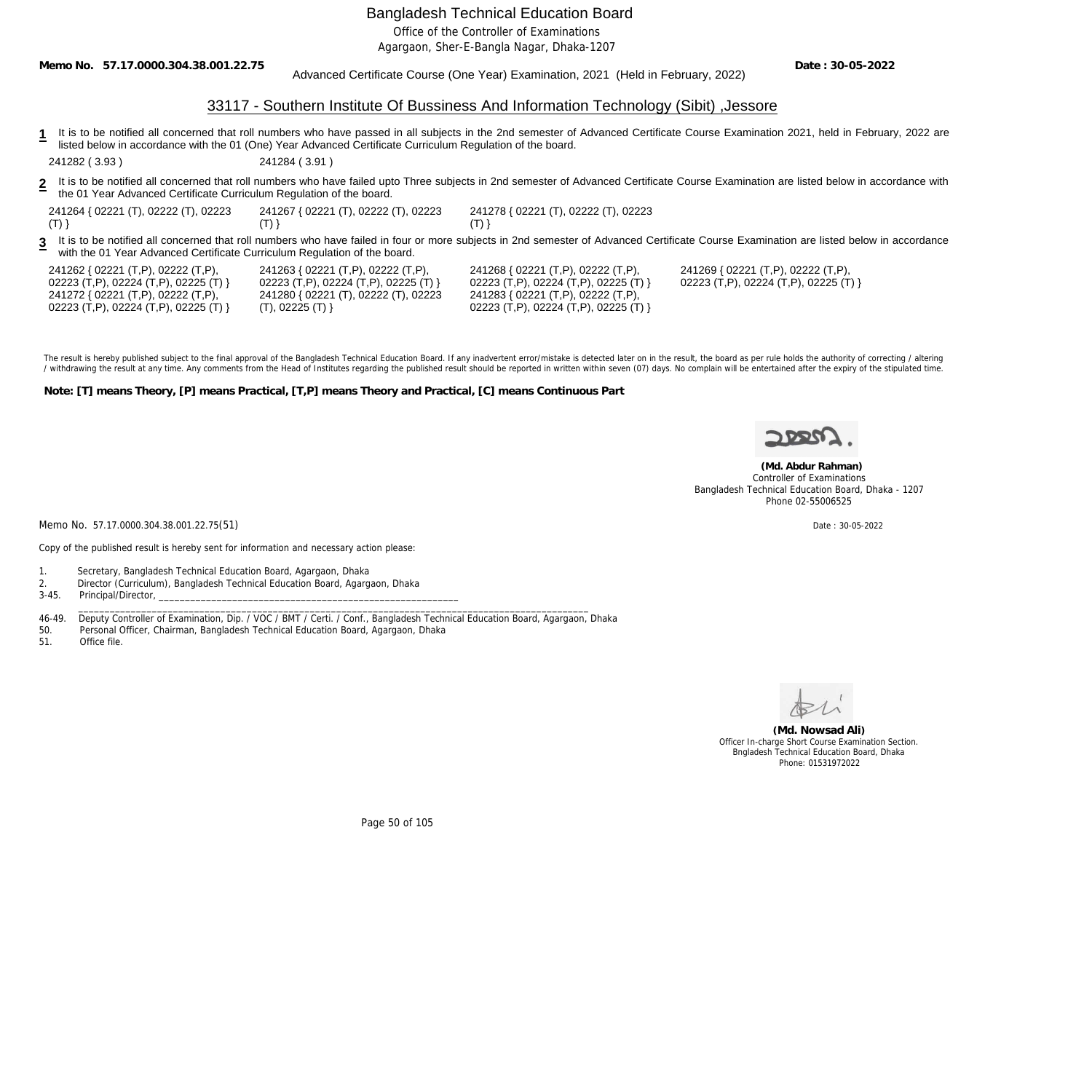Office of the Controller of Examinations

Agargaon, Sher-E-Bangla Nagar, Dhaka-1207

**Memo No. 57.17.0000.304.38.001.22.75**

Advanced Certificate Course (One Year) Examination, 2021 (Held in February, 2022)

**Date : 30-05-2022**

### 33214 - Charu Neer Relation of Art (Creative Organization) ,Jessore

**1** It is to be notified all concerned that roll numbers who have passed in all subjects in the 2nd semester of Advanced Certificate Course Examination 2021, held in February, 2022 are listed below in accordance with the 01 (One) Year Advanced Certificate Curriculum Regulation of the board.

| 241291 (3.87) | 241296 (3.86) | 241302 (3.90) | 241303 (3.97) |
|---------------|---------------|---------------|---------------|
| 241304 (3.97) | 241305 (3.97) | 241306 (3.92) | 241307 (3.96) |
| 241308 (3.97) | 241309 (4.00) | 241310 (4.00) | 241311(3.99)  |
| 241312 (4.00) | 241315 (3.92) | 241316 (3.92) | 241317 (3.97) |
| 241318 (3.95) | 241319 (3.93) | 241320 (4.00) | 241321 (4.00) |
| 241323 (3.96) |               |               |               |

**2** It is to be notified all concerned that roll numbers who have failed upto Three subjects in 2nd semester of Advanced Certificate Course Examination are listed below in accordance with the 01 Year Advanced Certificate Curriculum Regulation of the board.

| 241287 { 02121 (T) } | 241293 { 02121 (T) } | 241297 { 02121 (T) } | 241298 { 02121 (T) } |
|----------------------|----------------------|----------------------|----------------------|
|----------------------|----------------------|----------------------|----------------------|

The result is hereby published subject to the final approval of the Bangladesh Technical Education Board. If any inadvertent error/mistake is detected later on in the result, the board as per rule holds the authority of co / withdrawing the result at any time. Any comments from the Head of Institutes regarding the published result should be reported in written within seven (07) days. No complain will be entertained after the expiry of the st

**Note: [T] means Theory, [P] means Practical, [T,P] means Theory and Practical, [C] means Continuous Part**



 **(Md. Abdur Rahman)** Controller of Examinations Bangladesh Technical Education Board, Dhaka - 1207 Phone 02-55006525

Memo No. 57.17.0000.304.38.001.22.75(51) Date: 30-05-2022

Copy of the published result is hereby sent for information and necessary action please:

1. Secretary, Bangladesh Technical Education Board, Agargaon, Dhaka

2. Director (Curriculum), Bangladesh Technical Education Board, Agargaon, Dhaka

3-45. Principal/Director,

 \_\_\_\_\_\_\_\_\_\_\_\_\_\_\_\_\_\_\_\_\_\_\_\_\_\_\_\_\_\_\_\_\_\_\_\_\_\_\_\_\_\_\_\_\_\_\_\_\_\_\_\_\_\_\_\_\_\_\_\_\_\_\_\_\_\_\_\_\_\_\_\_\_\_\_\_\_\_\_\_\_\_\_\_\_\_\_\_\_\_\_\_\_\_\_\_\_ 46-49. Deputy Controller of Examination, Dip. / VOC / BMT / Certi. / Conf., Bangladesh Technical Education Board, Agargaon, Dhaka

50. Personal Officer, Chairman, Bangladesh Technical Education Board, Agargaon, Dhaka

51. Office file.

**(Md. Nowsad Ali)** Officer In-charge Short Course Examination Section. Bngladesh Technical Education Board, Dhaka Phone: 01531972022

Page 51 of 105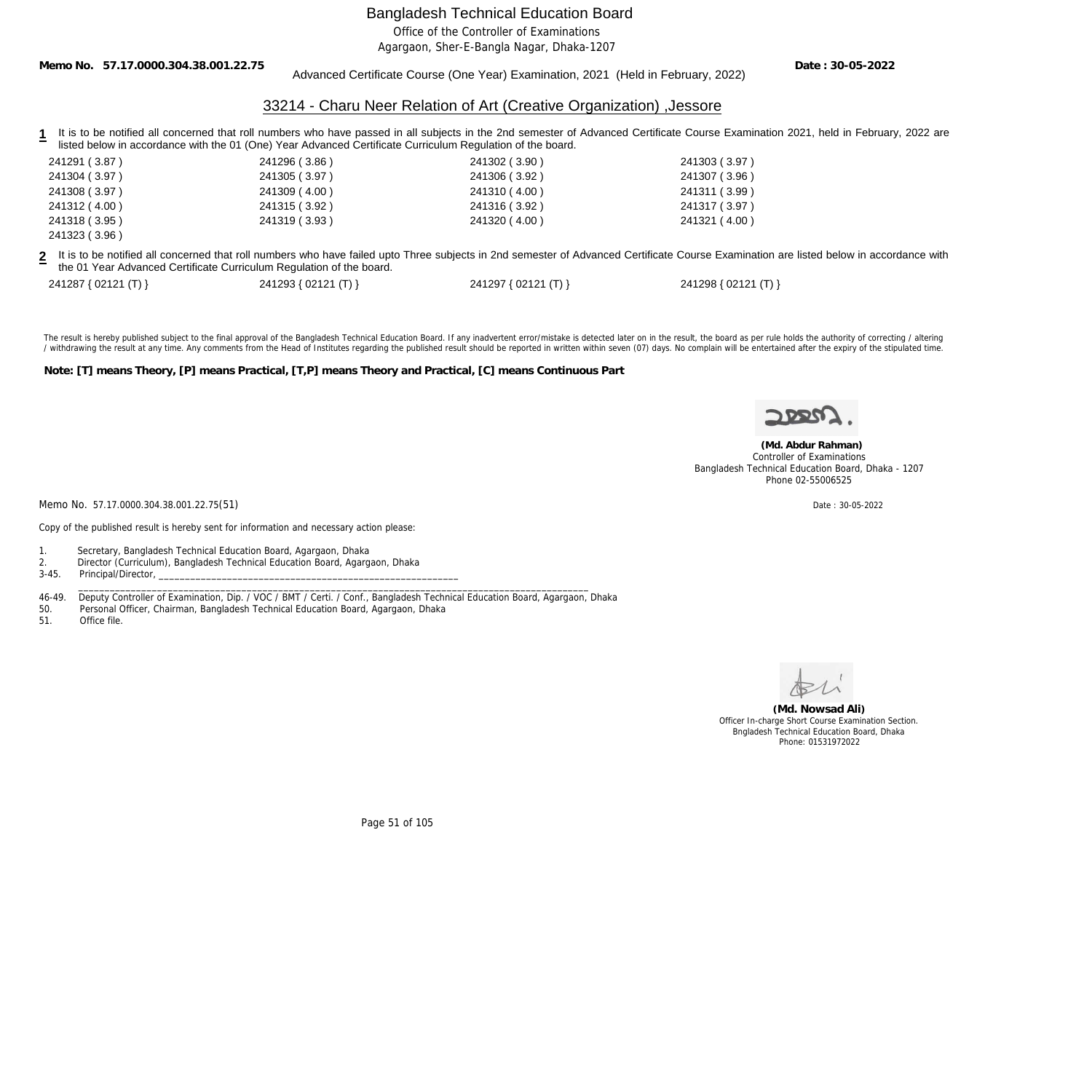Office of the Controller of Examinations

Agargaon, Sher-E-Bangla Nagar, Dhaka-1207

**Memo No. 57.17.0000.304.38.001.22.75**

Advanced Certificate Course (One Year) Examination, 2021 (Held in February, 2022)

**Date : 30-05-2022**

### 34060 - Sakal Computer Training Center ,Satkhira

|                        |                                 | It is to be notified all concerned that roll numbers who have passed in all subjects in the 2nd semester of Advanced Certificate Course Examination 2021, held in February, 2022 are |                          |                     |  |  |  |  |
|------------------------|---------------------------------|--------------------------------------------------------------------------------------------------------------------------------------------------------------------------------------|--------------------------|---------------------|--|--|--|--|
| below<br>listed<br>in. | with<br>01<br>accordance<br>the | Certificate<br>(One)<br>Advanced<br>Year                                                                                                                                             | Curriculum<br>Regulation | 0f<br>the<br>board. |  |  |  |  |
| 103384 (3.90)          | 241324 (3.97)                   | 241325 (3.73)                                                                                                                                                                        | 241326 (3.82)            |                     |  |  |  |  |
| 241327 (3.76)          | 241328 (3.79)                   | 241331 (3.86)                                                                                                                                                                        | 241332 (3.88)            |                     |  |  |  |  |
| 241333 (4.00)          | 241334 (3.93)                   | 241335 (3.81)                                                                                                                                                                        | 241336 (3.85)            |                     |  |  |  |  |
| 241337 (3.76)          | 241338 (3.82)                   | 241339 (3.86)                                                                                                                                                                        | 241340 (3.83)            |                     |  |  |  |  |
| 241341 (3.92)          | 241342 (3.85)                   | 241343 (3.93)                                                                                                                                                                        | 241344 (3.81)            |                     |  |  |  |  |
| 241345 (3.77)          | 241346 (3.86)                   | 241347 (3.88)                                                                                                                                                                        | 241348 (3.69)            |                     |  |  |  |  |
| 241349 (3.81)          | 241350 (3.93)                   | 241351 (3.97)                                                                                                                                                                        | 241352 (3.76)            |                     |  |  |  |  |
| 241353 (3.72)          | 241354 (3.88)                   | 241355 (3.90)                                                                                                                                                                        | 241358 (3.85)            |                     |  |  |  |  |
| 241359 (3.93)          | 241362 (3.93)                   |                                                                                                                                                                                      |                          |                     |  |  |  |  |

**2** It is to be notified all concerned that roll numbers who have failed upto Three subjects in 2nd semester of Advanced Certificate Course Examination are listed below in accordance with the 01 Year Advanced Certificate Curriculum Regulation of the board.

241364 { 02221 (T), 02222 (T) } 241365 { 02221 (T), 02222 (T), 02223

 $(T)$ }

**4** It is to be notified all concerned that roll numbers who have failed in respective subjects with continuous assesment part in 2nd semester of Advanced Certificate Course Examination are listed below in accordance with the 01 Year Advanced Certificate Curriculum Regulation of the board.

241356 { 02121 (T,C), 02122 (T,C), 02123 (P,C), 02124 (P,C), 02125 (P,C), 02126 (P,C), 02127 (P,C), 02128 (P,C), 02129 (P,C), 02199 (P) }

241370 { 02221 (T,P,C), 02222 (T,P,C), 02223 (T,P,C), 02224 (T,P,C),  $02225(T, C)$ }

The result is hereby published subject to the final approval of the Bangladesh Technical Education Board. If any inadvertent error/mistake is detected later on in the result, the board as per rule holds the authority of co / withdrawing the result at any time. Any comments from the Head of Institutes regarding the published result should be reported in written within seven (07) days. No complain will be entertained after the expiry of the st

**Note: [T] means Theory, [P] means Practical, [T,P] means Theory and Practical, [C] means Continuous Part**

 **(Md. Abdur Rahman)** Controller of Examinations Bangladesh Technical Education Board, Dhaka - 1207 Phone 02-55006525

Page 52 of 105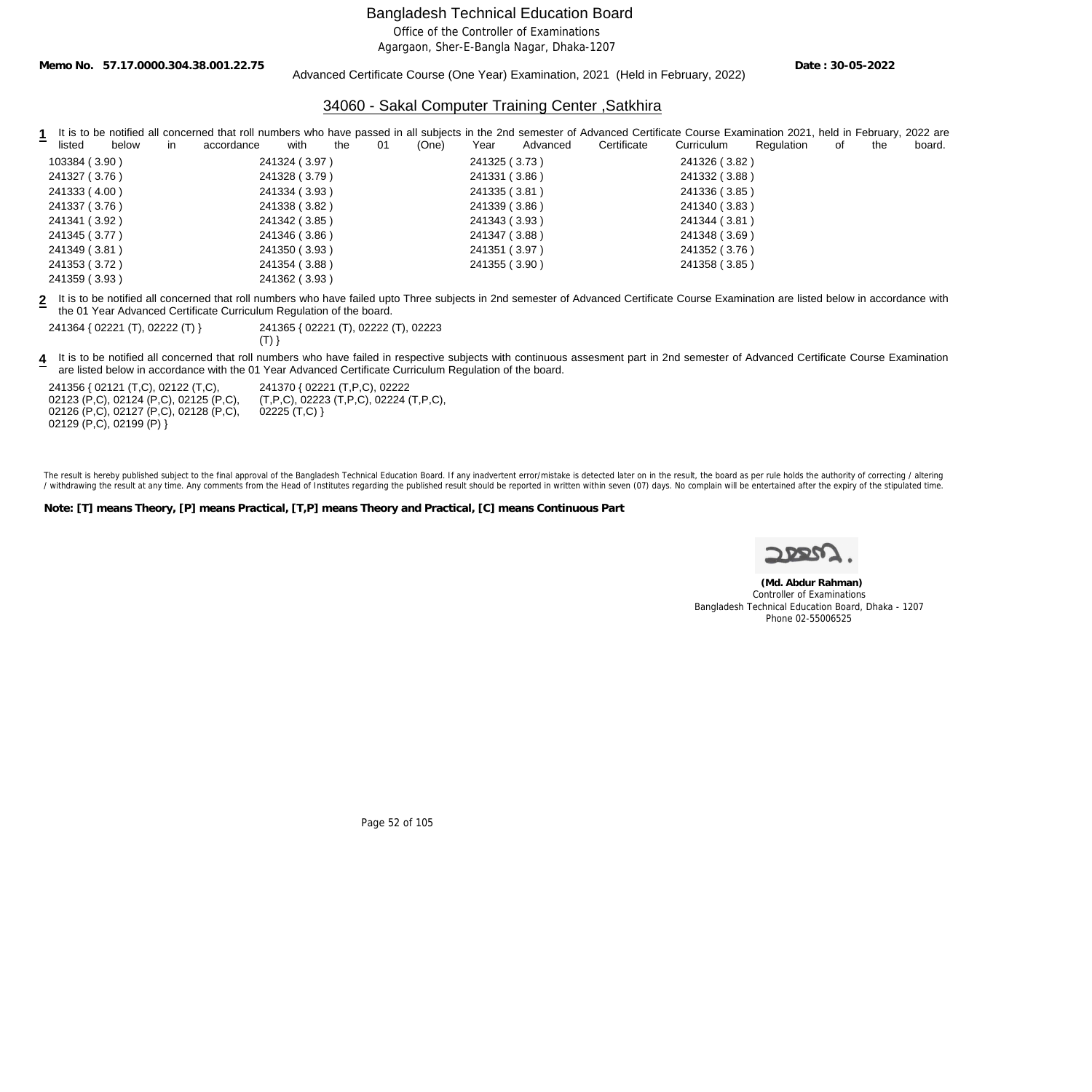Copy of the published result is hereby sent for information and necessary action please:

- 1. Secretary, Bangladesh Technical Education Board, Agargaon, Dhaka
- 2. Director (Curriculum), Bangladesh Technical Education Board, Agargaon, Dhaka

3-45. Principal/Director,

46-49. Deputy Controller of Examination, Dip. / VOC / BMT / Certi. / Conf., Bangladesh Technical Education Board, Agargaon, Dhaka

\_\_\_\_\_\_\_\_\_\_\_\_\_\_\_\_\_\_\_\_\_\_\_\_\_\_\_\_\_\_\_\_\_\_\_\_\_\_\_\_\_\_\_\_\_\_\_\_\_\_\_\_\_\_\_\_\_\_\_\_\_\_\_\_\_\_\_\_\_\_\_\_\_\_\_\_\_\_\_\_\_\_\_\_\_\_\_\_\_\_\_\_\_\_\_\_\_

50. Personal Officer, Chairman, Bangladesh Technical Education Board, Agargaon, Dhaka

Office file.

**(Md. Nowsad Ali)** Officer In-charge Short Course Examination Section. Bngladesh Technical Education Board, Dhaka Phone: 01531972022

Page 53 of 105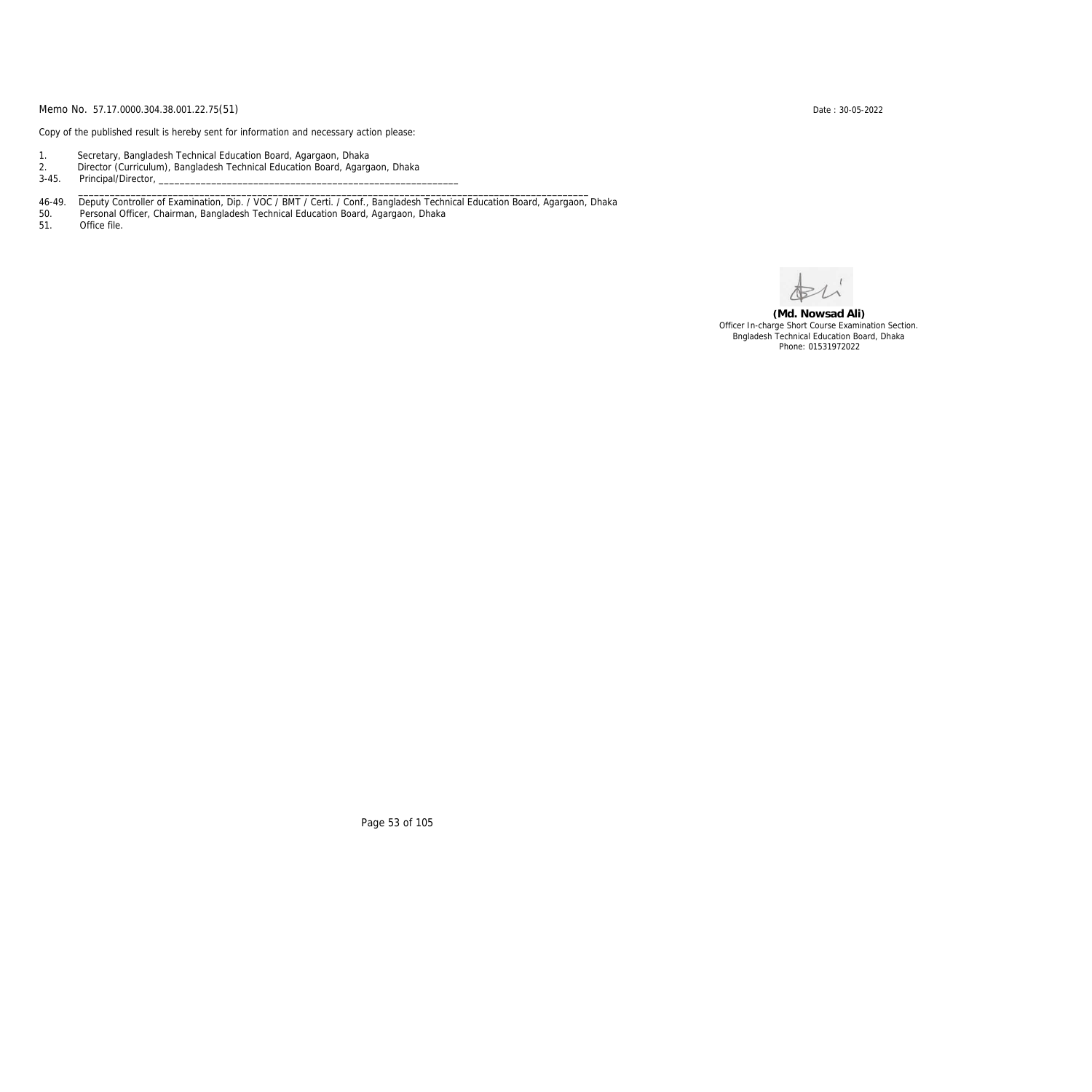Office of the Controller of Examinations

Agargaon, Sher-E-Bangla Nagar, Dhaka-1207

**Memo No. 57.17.0000.304.38.001.22.75**

Advanced Certificate Course (One Year) Examination, 2021 (Held in February, 2022)

**Date : 30-05-2022**

### 34061 - Sundarban Computer Academy ,Satkhira

|               |       |            |               |     |    |       |               |          | 1 It is to be notified all concerned that roll numbers who have passed in all subjects in the 2nd semester of Advanced Certificate Course Examination 2021, held in February, 2022 are |               |            |      |     |        |
|---------------|-------|------------|---------------|-----|----|-------|---------------|----------|----------------------------------------------------------------------------------------------------------------------------------------------------------------------------------------|---------------|------------|------|-----|--------|
| listed        | below | accordance | with          | the | 01 | (One) | Year          | Advanced | Certificate                                                                                                                                                                            | Curriculum    | Regulation | . of | the | board. |
| 241371 (3.89) |       |            | 241372 (3.90) |     |    |       | 241373 (3.90) |          |                                                                                                                                                                                        | 241375 (3.84) |            |      |     |        |
| 241376 (3.91) |       |            | 241377 (3.92) |     |    |       | 241378 (3.92) |          |                                                                                                                                                                                        | 241379 (3.90) |            |      |     |        |
| 241380 (3.91) |       |            |               |     |    |       |               |          |                                                                                                                                                                                        |               |            |      |     |        |

**3** It is to be notified all concerned that roll numbers who have failed in four or more subjects in 2nd semester of Advanced Certificate Course Examination are listed below in accordance with the 01 Year Advanced Certificate Curriculum Regulation of the board.

241374 { 02121 (T), 02122 (T), 02123 (P), 02124 (P), 02125 (P), 02126 (P), 02127 (P), 02128 (P), 02129 (P), 02199  $(P)$ }

The result is hereby published subject to the final approval of the Bangladesh Technical Education Board. If any inadvertent error/mistake is detected later on in the result, the board as per rule holds the authority of co / withdrawing the result at any time. Any comments from the Head of Institutes regarding the published result should be reported in written within seven (07) days. No complain will be entertained after the expiry of the st

**Note: [T] means Theory, [P] means Practical, [T,P] means Theory and Practical, [C] means Continuous Part**

Phone 02-55006525

 **(Md. Abdur Rahman)** Controller of Examinations Bangladesh Technical Education Board, Dhaka - 1207

Memo No. 57.17.0000.304.38.001.22.75(51) Date: 30-05-2022

Copy of the published result is hereby sent for information and necessary action please:

1. Secretary, Bangladesh Technical Education Board, Agargaon, Dhaka

2. Director (Curriculum), Bangladesh Technical Education Board, Agargaon, Dhaka

Principal/Director,

46-49. Deputy Controller of Examination, Dip. / VOC / BMT / Certi. / Conf., Bangladesh Technical Education Board, Agargaon, Dhaka<br>50. Personal Officer, Chairman, Bangladesh Technical Education Board, Agargaon, Dhaka

\_\_\_\_\_\_\_\_\_\_\_\_\_\_\_\_\_\_\_\_\_\_\_\_\_\_\_\_\_\_\_\_\_\_\_\_\_\_\_\_\_\_\_\_\_\_\_\_\_\_\_\_\_\_\_\_\_\_\_\_\_\_\_\_\_\_\_\_\_\_\_\_\_\_\_\_\_\_\_\_\_\_\_\_\_\_\_\_\_\_\_\_\_\_\_\_\_

50. Personal Officer, Chairman, Bangladesh Technical Education Board, Agargaon, Dhaka

Office file.



**(Md. Nowsad Ali)** Officer In-charge Short Course Examination Section. Bngladesh Technical Education Board, Dhaka Phone: 01531972022

Page 54 of 105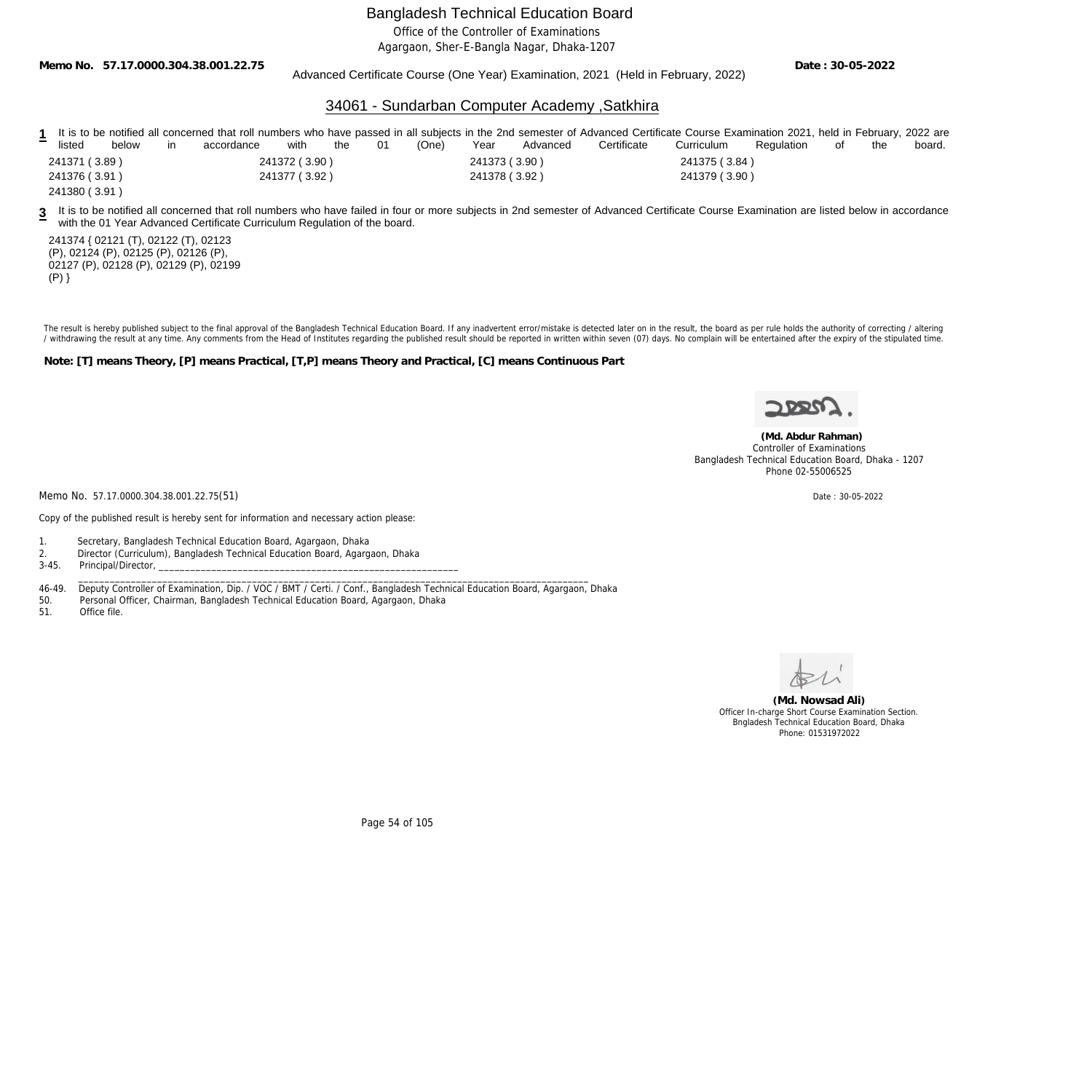Office of the Controller of Examinations

Agargaon, Sher-E-Bangla Nagar, Dhaka-1207

**Memo No. 57.17.0000.304.38.001.22.75**

Advanced Certificate Course (One Year) Examination, 2021 (Held in February, 2022)

**Date : 30-05-2022**

## 34120 - Sundarban College of Technology ,Satkhira

1 It is to be notified all concerned that roll numbers who have passed in all subjects in the 2nd semester of Advanced Certificate Course Examination 2021, held in February, 2022 are listed below in accordance with the 01 (One) Year Advanced Certificate Curriculum Regulation of the board.

| 103396 (3.77)                                                                                                                                                                                                                                                            |                                                                      | 241381 (3.88)                                                                            |                                        | 241386 (3.93)        |                                                                                                                                                                                                       | 241387 (3.87)                                                                                                                      |    |     |        |
|--------------------------------------------------------------------------------------------------------------------------------------------------------------------------------------------------------------------------------------------------------------------------|----------------------------------------------------------------------|------------------------------------------------------------------------------------------|----------------------------------------|----------------------|-------------------------------------------------------------------------------------------------------------------------------------------------------------------------------------------------------|------------------------------------------------------------------------------------------------------------------------------------|----|-----|--------|
| 241390 (3.77)                                                                                                                                                                                                                                                            |                                                                      | 241392 (3.84)                                                                            |                                        | 241395 (3.82)        |                                                                                                                                                                                                       | 241396 (3.81)                                                                                                                      |    |     |        |
| 241397 (3.84)                                                                                                                                                                                                                                                            |                                                                      | 241398 (3.82)                                                                            |                                        | 241399 (3.87)        |                                                                                                                                                                                                       | 241402 (3.89)                                                                                                                      |    |     |        |
| 241407 (3.77)                                                                                                                                                                                                                                                            |                                                                      | 241408 (3.88)                                                                            |                                        | 241410 (3.76)        |                                                                                                                                                                                                       | 241411 (3.78)                                                                                                                      |    |     |        |
| 241412 (3.76)                                                                                                                                                                                                                                                            |                                                                      | 241413 (3.77)                                                                            |                                        | 241414 (3.77)        |                                                                                                                                                                                                       | 241417 (3.91)                                                                                                                      |    |     |        |
| 241419 (3.75)                                                                                                                                                                                                                                                            |                                                                      | 241423 (3.91)                                                                            |                                        | 241424 (3.85)        |                                                                                                                                                                                                       | 241425 (3.75)                                                                                                                      |    |     |        |
| 241429 (3.81)                                                                                                                                                                                                                                                            |                                                                      | 241432 (3.90)                                                                            |                                        | 241435 (3.84)        |                                                                                                                                                                                                       | 241437 (3.60)                                                                                                                      |    |     |        |
| 241438 (3.92)                                                                                                                                                                                                                                                            |                                                                      | 241439 (3.87)                                                                            |                                        | 241442 (3.81)        |                                                                                                                                                                                                       | 241444 (3.78)                                                                                                                      |    |     |        |
| 241446 (3.87)                                                                                                                                                                                                                                                            |                                                                      | 241450 (3.84)                                                                            |                                        | 241453 (3.91)        |                                                                                                                                                                                                       | 241455 (3.84)                                                                                                                      |    |     |        |
| 241456 (3.88)                                                                                                                                                                                                                                                            |                                                                      | 241458 (3.74)                                                                            |                                        | 241460 (3.85)        |                                                                                                                                                                                                       | 241461 (3.82)                                                                                                                      |    |     |        |
| 241462 (3.81)                                                                                                                                                                                                                                                            |                                                                      | 241464 (3.82)                                                                            |                                        | 241467 (3.90)        |                                                                                                                                                                                                       | 241468 (3.92)                                                                                                                      |    |     |        |
| 241480 (3.91)                                                                                                                                                                                                                                                            |                                                                      |                                                                                          |                                        |                      |                                                                                                                                                                                                       |                                                                                                                                    |    |     |        |
|                                                                                                                                                                                                                                                                          | the 01 Year Advanced Certificate Curriculum Regulation of the board. |                                                                                          |                                        |                      | It is to be notified all concerned that roll numbers who have failed upto Three subjects in 2nd semester of Advanced Certificate Course Examination are listed below in accordance with               |                                                                                                                                    |    |     |        |
| 103421 { $02222$ (T) }                                                                                                                                                                                                                                                   |                                                                      | 241427 { 02199 (P) }                                                                     |                                        | 241436 { 02122 (T) } |                                                                                                                                                                                                       | 241469 { 02221 (T), 02222 (T) }                                                                                                    |    |     |        |
| 241475 { 02221 (T), 02222 (T), 02223<br>$(T)$ }                                                                                                                                                                                                                          |                                                                      | 241479 { 02222 (T) }                                                                     |                                        |                      |                                                                                                                                                                                                       |                                                                                                                                    |    |     |        |
| 3<br>the<br>with                                                                                                                                                                                                                                                         | 01                                                                   | Year                                                                                     | Advanced                               | Certificate          | It is to be notified all concerned that roll numbers who have failed in four or more subjects in 2nd semester of Advanced Certificate Course Examination are listed below in accordance<br>Curriculum | Regulation                                                                                                                         | οf | the | board. |
| 241385 { 02121 (T), 02122 (T), 02123<br>(P), 02124 (P), 02125 (P), 02126 (P),<br>02127 (P), 02128 (P), 02129 (P), 02199<br>$(P)$ }<br>241457 { 02121 (T), 02122 (T), 02123<br>(P), 02124 (P), 02125 (P), 02126 (P),<br>02127 (P), 02128 (P), 02129 (P), 02199<br>$(P)$ } |                                                                      | 241416 { 02121 (T), 02122 (T), 02123<br>(P), 02124 (P), 02125 (P), 02126 (P),<br>$(P)$ } | 02127 (P), 02128 (P), 02129 (P), 02199 |                      | 241426 { 02121 (T), 02122 (T), 02123<br>(P), 02124 (P), 02125 (P), 02126 (P),<br>02127 (P), 02128 (P), 02129 (P) }                                                                                    | 241449 { 02121 (T), 02122 (T), 02123<br>(P), 02124 (P), 02125 (P), 02126 (P),<br>02127 (P), 02128 (P), 02129 (P), 02199<br>$(P)$ } |    |     |        |

The result is hereby published subject to the final approval of the Bangladesh Technical Education Board. If any inadvertent error/mistake is detected later on in the result, the board as per rule holds the authority of co / withdrawing the result at any time. Any comments from the Head of Institutes regarding the published result should be reported in written within seven (07) days. No complain will be entertained after the expiry of the st

**Note: [T] means Theory, [P] means Practical, [T,P] means Theory and Practical, [C] means Continuous Part**

 **(Md. Abdur Rahman)** Controller of Examinations Bangladesh Technical Education Board, Dhaka - 1207 Phone 02-55006525

Page 55 of 105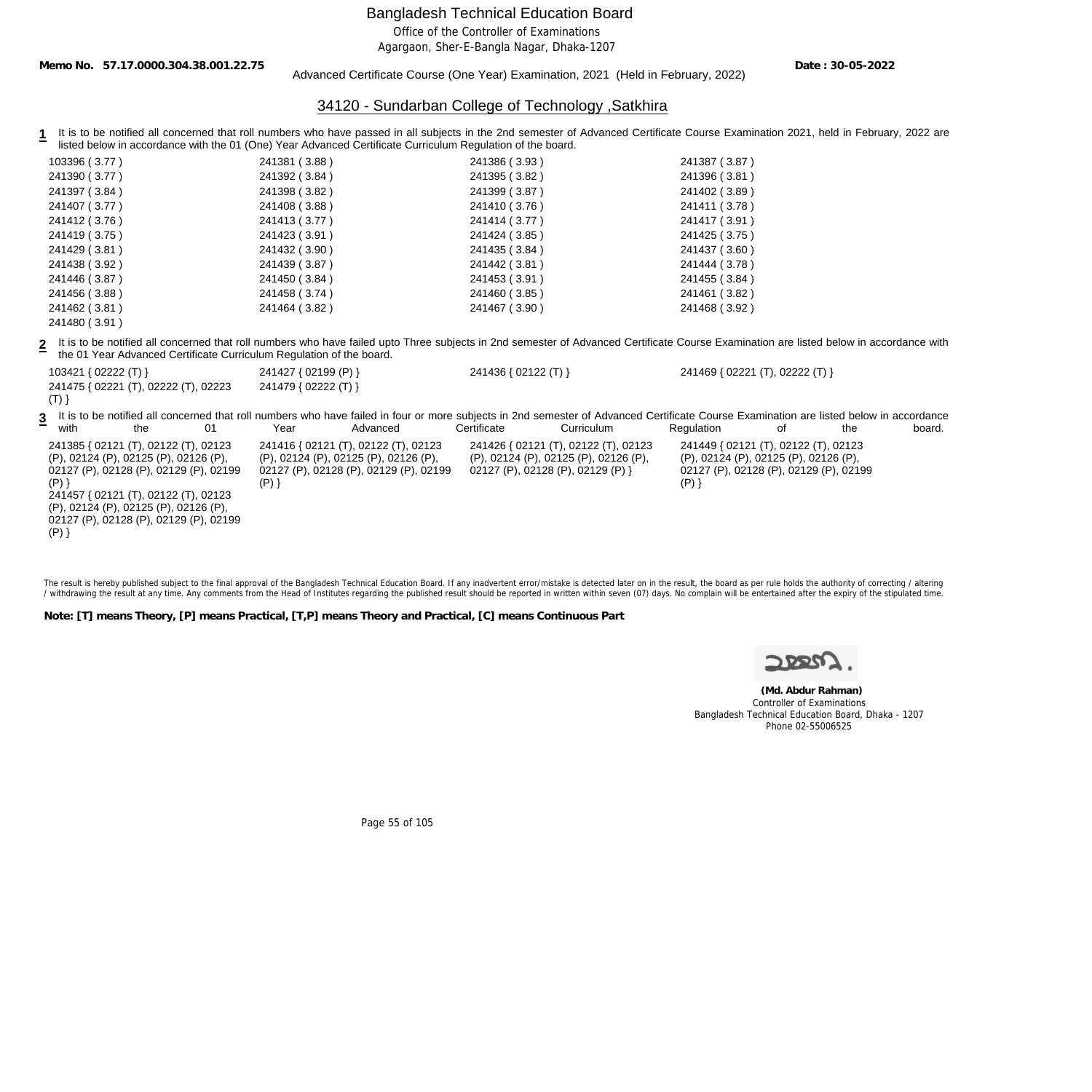Copy of the published result is hereby sent for information and necessary action please:

- 1. Secretary, Bangladesh Technical Education Board, Agargaon, Dhaka
- 2. Director (Curriculum), Bangladesh Technical Education Board, Agargaon, Dhaka

3-45. Principal/Director,

46-49. Deputy Controller of Examination, Dip. / VOC / BMT / Certi. / Conf., Bangladesh Technical Education Board, Agargaon, Dhaka

\_\_\_\_\_\_\_\_\_\_\_\_\_\_\_\_\_\_\_\_\_\_\_\_\_\_\_\_\_\_\_\_\_\_\_\_\_\_\_\_\_\_\_\_\_\_\_\_\_\_\_\_\_\_\_\_\_\_\_\_\_\_\_\_\_\_\_\_\_\_\_\_\_\_\_\_\_\_\_\_\_\_\_\_\_\_\_\_\_\_\_\_\_\_\_\_\_

50. Personal Officer, Chairman, Bangladesh Technical Education Board, Agargaon, Dhaka

Office file.

**(Md. Nowsad Ali)** Officer In-charge Short Course Examination Section. Bngladesh Technical Education Board, Dhaka Phone: 01531972022

Page 56 of 105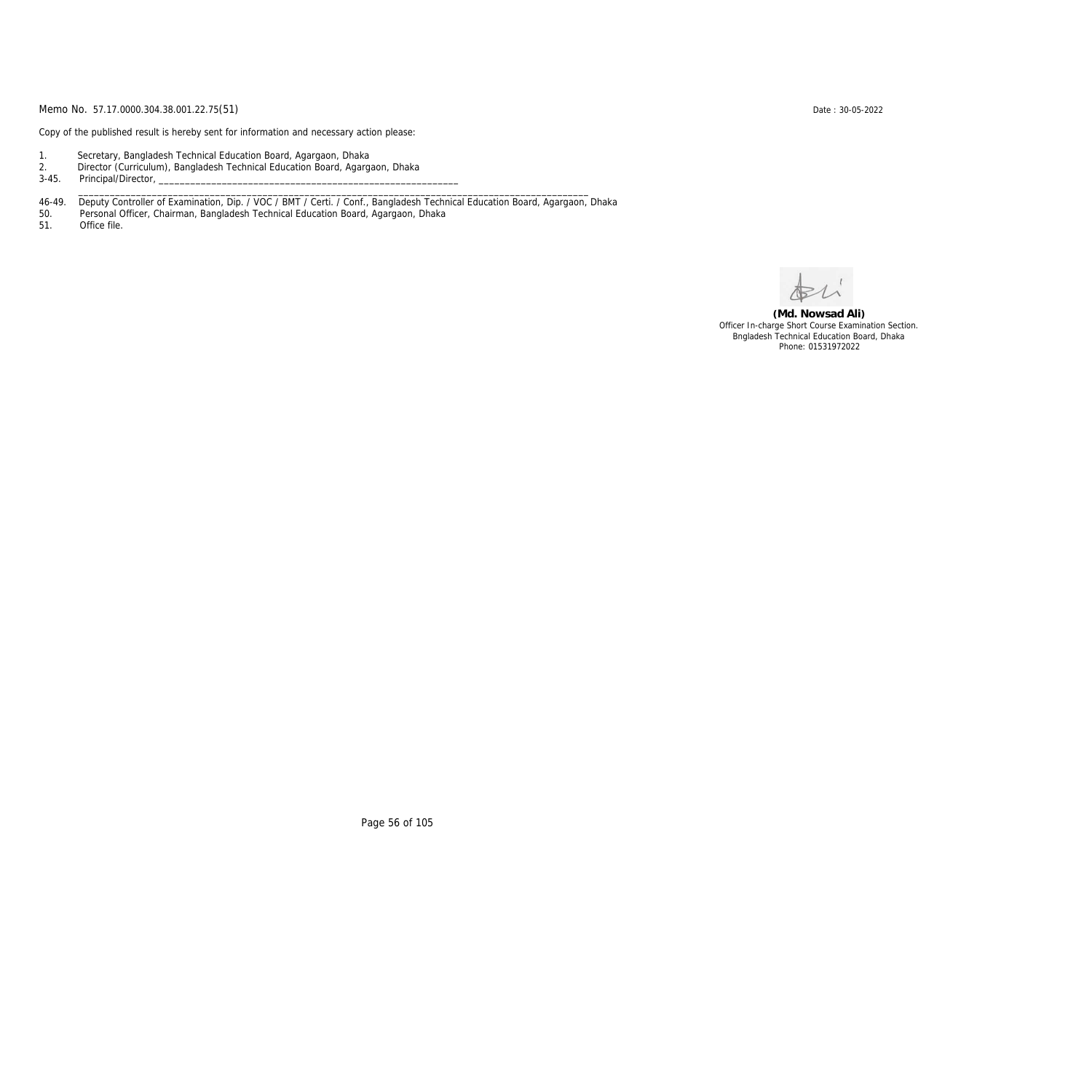Office of the Controller of Examinations

Agargaon, Sher-E-Bangla Nagar, Dhaka-1207

Date : 30-05-2022 Date : 30-05-2022<br>Advanced Certificate Course (One Year) Examination, 2021 (Held in February, 2022)

# 34145 - Creative Training Institute ,Satkhira

| listed        | below | in | accordance | with          | the | 01 | (One) | Year          | Advanced | It is to be notified all concerned that roll numbers who have passed in all subjects in the 2nd semester of Advanced Certificate Course Examination 2021, held in February, 2022 are<br>Certificate | Curriculum    | Regulation | of | the | board. |
|---------------|-------|----|------------|---------------|-----|----|-------|---------------|----------|-----------------------------------------------------------------------------------------------------------------------------------------------------------------------------------------------------|---------------|------------|----|-----|--------|
| 241482 (3.97) |       |    |            | 241484 (4.00) |     |    |       | 241485 (4.00) |          |                                                                                                                                                                                                     | 241486 (3.97) |            |    |     |        |
| 241487 (3.93) |       |    |            | 241488 (3.97) |     |    |       | 241489 (3.90) |          |                                                                                                                                                                                                     | 241490 (3.90) |            |    |     |        |
| 241491 (3.97) |       |    |            | 241492 (3.93) |     |    |       | 241493 (3.90) |          |                                                                                                                                                                                                     | 241495 (3.97) |            |    |     |        |
| 241496 (4.00) |       |    |            | 241497 (4.00) |     |    |       | 241498 (3.97) |          |                                                                                                                                                                                                     | 241499 (4.00) |            |    |     |        |
| 241500 (4.00) |       |    |            | 241501 (4.00) |     |    |       | 241502 (3.97) |          |                                                                                                                                                                                                     | 241503 (3.90) |            |    |     |        |
| 241504 (4.00) |       |    |            | 241505 (3.97) |     |    |       | 241506 (3.97) |          |                                                                                                                                                                                                     | 241507 (3.97) |            |    |     |        |
| 241508 (3.93) |       |    |            | 241509 (4.00) |     |    |       | 241510 (4.00) |          |                                                                                                                                                                                                     | 241511 (3.93) |            |    |     |        |
| 241512 (4.00) |       |    |            | 241513 (4.00) |     |    |       | 241514 (4.00) |          |                                                                                                                                                                                                     | 241515 (3.93) |            |    |     |        |
| 241516 (3.90) |       |    |            | 241517 (3.93) |     |    |       | 241518 (4.00) |          |                                                                                                                                                                                                     | 241520 (4.00) |            |    |     |        |
| 241521 (3.97) |       |    |            | 241522 (3.97) |     |    |       | 241523 (4.00) |          |                                                                                                                                                                                                     | 241525 (3.97) |            |    |     |        |
| 241526 (3.97) |       |    |            | 241527 (3.97) |     |    |       | 241528 (4.00) |          |                                                                                                                                                                                                     | 241529 (4.00) |            |    |     |        |
| 241531 (3.97) |       |    |            | 241533 (3.93) |     |    |       | 241534 (3.93) |          |                                                                                                                                                                                                     | 241535 (3.93) |            |    |     |        |
| 241536 (3.93) |       |    |            | 241537 (4.00) |     |    |       | 241538 (3.93) |          |                                                                                                                                                                                                     | 241539 (3.93) |            |    |     |        |
| 241541 (3.93) |       |    |            | 241543 (3.90) |     |    |       | 241544 (3.93) |          |                                                                                                                                                                                                     | 241545 (3.97) |            |    |     |        |
| 241546 (3.93) |       |    |            | 241548 (3.93) |     |    |       | 241549 (3.97) |          |                                                                                                                                                                                                     | 241550 (3.93) |            |    |     |        |
| 241551 (3.93) |       |    |            | 241552 (3.97) |     |    |       | 241553 (3.97) |          |                                                                                                                                                                                                     | 241554 (3.93) |            |    |     |        |
| 241556 (3.90) |       |    |            | 241557 (3.90) |     |    |       | 241558 (3.93) |          |                                                                                                                                                                                                     | 241559 (3.93) |            |    |     |        |
| 241561 (3.93) |       |    |            | 241562 (3.97) |     |    |       | 241563 (3.97) |          |                                                                                                                                                                                                     | 241564 (3.90) |            |    |     |        |
| 241565 (3.93) |       |    |            | 241566 (3.93) |     |    |       | 241567 (3.90) |          |                                                                                                                                                                                                     | 241568 (3.86) |            |    |     |        |
| 241570 (3.90) |       |    |            | 241572 (3.90) |     |    |       | 241574 (3.97) |          |                                                                                                                                                                                                     | 241575 (3.93) |            |    |     |        |
| 241576 (3.90) |       |    |            | 241578 (3.93) |     |    |       | 241580 (3.90) |          |                                                                                                                                                                                                     | 241581 (3.93) |            |    |     |        |
| 241584 (3.90) |       |    |            | 241585 (3.93) |     |    |       | 241586 (3.90) |          |                                                                                                                                                                                                     | 241587 (4.00) |            |    |     |        |
| 241588 (3.93) |       |    |            | 241589 (3.93) |     |    |       | 241590 (3.93) |          |                                                                                                                                                                                                     | 241591 (4.00) |            |    |     |        |
| 241593 (4.00) |       |    |            | 241594 (3.90) |     |    |       | 241595 (3.93) |          |                                                                                                                                                                                                     | 241596 (3.93) |            |    |     |        |
| 241597 (4.00) |       |    |            | 241598 (3.86) |     |    |       | 241600 (3.86) |          |                                                                                                                                                                                                     | 241601 (4.00) |            |    |     |        |
| 241602 (4.00) |       |    |            | 241603 (4.00) |     |    |       | 241605 (3.97) |          |                                                                                                                                                                                                     | 241606 (3.97) |            |    |     |        |
| 241607 (4.00) |       |    |            | 241608 (4.00) |     |    |       | 241609 (4.00) |          |                                                                                                                                                                                                     | 241610 (4.00) |            |    |     |        |
| 241612 (3.97) |       |    |            | 241614 (3.93) |     |    |       | 241615 (3.93) |          |                                                                                                                                                                                                     | 241616 (3.97) |            |    |     |        |
| 241617 (3.90) |       |    |            | 241618 (3.93) |     |    |       | 241619 (3.93) |          |                                                                                                                                                                                                     | 241620 (3.93) |            |    |     |        |
| 241621 (3.97) |       |    |            | 241622 (3.97) |     |    |       | 241623 (3.97) |          |                                                                                                                                                                                                     | 241624 (3.90) |            |    |     |        |
| 241626 (3.93) |       |    |            | 241627 (3.97) |     |    |       | 241628 (3.97) |          |                                                                                                                                                                                                     | 241632 (3.97) |            |    |     |        |
| 241633 (3.97) |       |    |            | 241635 (3.97) |     |    |       | 241636 (3.93) |          |                                                                                                                                                                                                     | 241637 (3.93) |            |    |     |        |
| 241638 (3.93) |       |    |            | 241639 (4.00) |     |    |       | 241640 (3.93) |          |                                                                                                                                                                                                     | 241641 (4.00) |            |    |     |        |
| 241643 (3.93) |       |    |            | 241644 (3.93) |     |    |       | 241645 (3.97) |          |                                                                                                                                                                                                     | 241646 (3.93) |            |    |     |        |
| 241647 (3.93) |       |    |            | 241648 (3.93) |     |    |       | 241649 (3.97) |          |                                                                                                                                                                                                     | 241650 (3.90) |            |    |     |        |
| 241651 (3.97) |       |    |            | 241652 (3.90) |     |    |       | 241653 (4.00) |          |                                                                                                                                                                                                     | 241654 (3.97) |            |    |     |        |
| 241655 (4.00) |       |    |            | 241656 (3.93) |     |    |       | 241657 (4.00) |          |                                                                                                                                                                                                     | 241658 (4.00) |            |    |     |        |
| 241659 (3.97) |       |    |            | 241660 (3.97) |     |    |       | 241661 (3.97) |          |                                                                                                                                                                                                     | 241662 (3.93) |            |    |     |        |
| 241663 (3.93) |       |    |            | 241664 (4.00) |     |    |       | 241665 (3.93) |          |                                                                                                                                                                                                     | 241666 (3.97) |            |    |     |        |
| 241667 (3.97) |       |    |            | 241668 (3.97) |     |    |       | 241669 (3.97) |          |                                                                                                                                                                                                     | 241670 (3.97) |            |    |     |        |
| 241671 (4.00) |       |    |            | 241672 (3.97) |     |    |       | 241673 (3.90) |          |                                                                                                                                                                                                     | 241674 (3.90) |            |    |     |        |
| 241675 (3.97) |       |    |            | 241676 (3.93) |     |    |       | 241677 (4.00) |          |                                                                                                                                                                                                     | 241678 (3.93) |            |    |     |        |
| 241679 (3.97) |       |    |            | 241680 (3.97) |     |    |       | 241681 (4.00) |          |                                                                                                                                                                                                     | 242525 (4.00) |            |    |     |        |
| 242526 (3.93) |       |    |            | 242529 (4.00) |     |    |       | 242530 (3.97) |          |                                                                                                                                                                                                     | 242531 (3.97) |            |    |     |        |

Page 57 of 105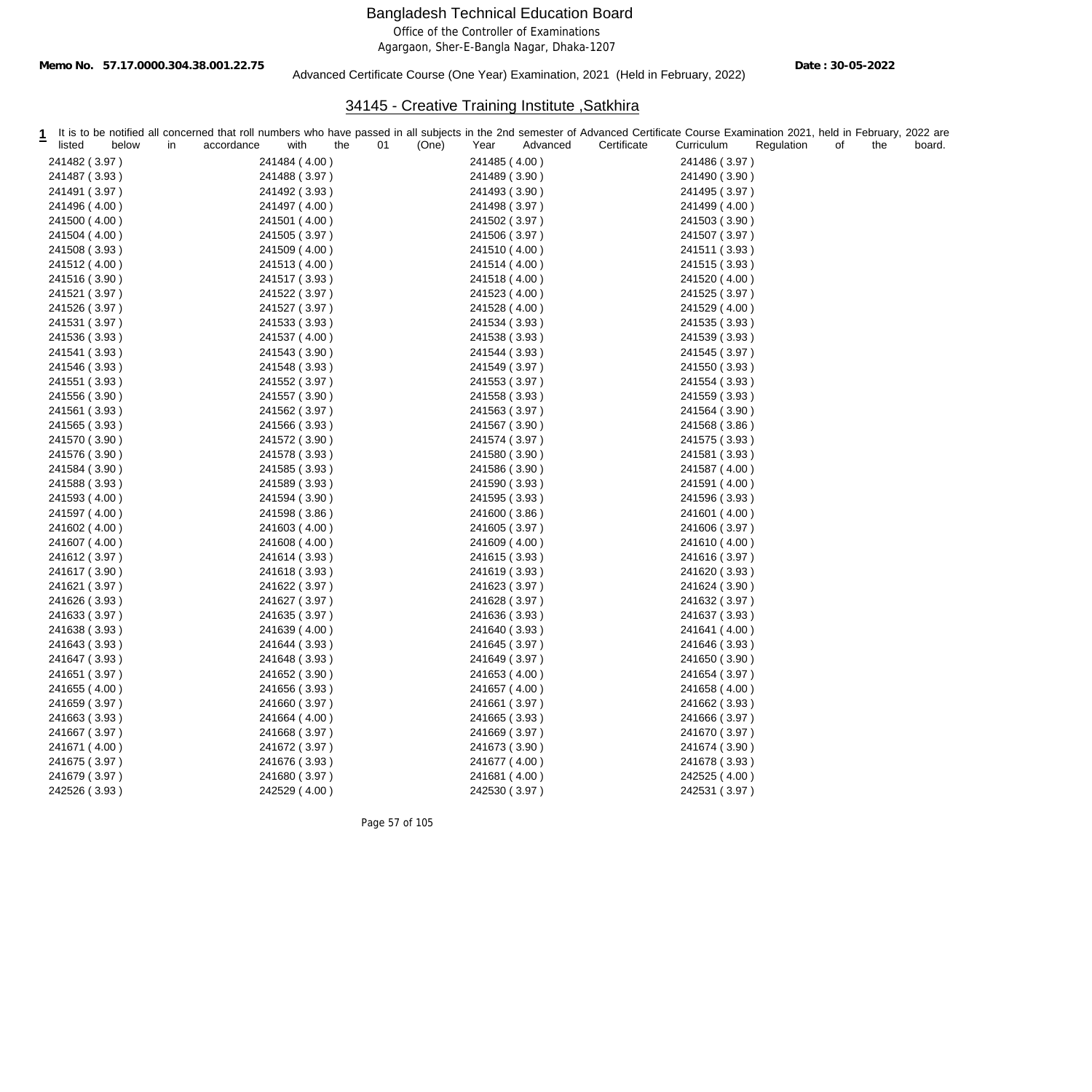| 242533 (4.00) | 242534 (3.90) | 242535 (3.93) | 242536 (3.97) |
|---------------|---------------|---------------|---------------|
| 242541 (3.90) | 242546 (3.97) | 242547 (3.97) | 242548 (3.93) |
| 242549 (3.97) | 242572 (3.97) | 242573 (3.93) | 242574 (3.93) |
| 242576 (3.93) | 242580 (4.00) | 242581 (3.97) | 242583 (3.97) |
| 242584 (3.86) | 242585 (3.90) | 242587 (3.93) | 242588 (3.97) |
| 242591 (3.93) | 242592 (3.97) | 242594 (3.97) | 242597 (3.97) |
| 242599 (4.00) | 242600 (3.90) | 242601 (3.90) | 242602 (3.97) |
| 242603 (3.90) | 242605 (3.93) | 242606 (3.97) | 242607 (3.93) |
| 242608 (3.93) | 242611 (3.97) | 242612 (3.97) | 242613 (3.93) |
| 242614 (3.93) | 242615 (3.97) | 242616 (3.93) | 242617 (3.93) |
| 242619 (3.90) | 242620 (3.97) | 242622 (3.93) | 242623 (3.97) |
| 242624 (3.97) | 242625 (3.97) | 242627 (3.97) | 242628 (3.90) |
| 242629 (3.90) | 242631 (3.97) | 242632 (3.97) | 242633 (3.93) |
| 242635 (3.93) | 242636 (3.97) | 242637 (3.97) | 242638 (3.97) |
| 242639 (3.90) | 242640 (3.97) | 242641 (3.93) | 242643 (3.90) |
| 242644 (3.93) | 242647 (3.86) | 242648 (3.90) | 242649 (3.97) |
| 242650 (3.93) | 242651 (3.93) | 242652 (3.97) | 242654 (4.00) |
| 242657 (3.90) | 242660 (3.93) | 242661 (3.97) | 242663 (3.97) |
| 242664 (4.00) | 242666 (3.90) | 242667 (3.97) | 242668 (3.97) |
| 242669 (4.00) | 242670 (4.00) | 242671 (3.93) | 242673 (3.93) |
| 242674 (3.97) | 242675 (3.97) | 242676 (4.00) | 242677 (3.93) |
| 242678 (3.97) | 242679 (3.93) | 242680 (3.97) | 242683 (3.97) |
| 242684 (3.93) | 242685 (3.97) | 242686 (3.93) | 242687 (3.93) |
| 242689 (3.97) | 242690 (3.97) | 242693 (3.97) | 242694 (3.97) |
|               |               |               |               |

2 It is to be notified all concerned that roll numbers who have failed upto Three subjects in 2nd semester of Advanced Certificate Course Examination are listed below in accordance with the 01 Year Advanced Certificate Curriculum Regulation of the board.

102331 { 02221 (T), 02222 (T) } 241481 { 02122 (T) } 241530 { 02122 (T) } 241532 { 02121 (T), 02122 (T) } 241540 { 02122 (T) } 241542 { 02122 (T) } 241547 { 02122 (T) } 241555 { 02122 (T) } 241571 { 02122 (T) } 241577 { 02122 (T) } 241582 { 02122 (T) } 241683 { 02221 (T) } 241684 { 02222 (T) } 241685 { 02221 (T), 02222 (T) } 241687 { 02222 (T) } 241688 { 02222 (T) } 242590 { 02121 (T) } 242593 { 02121 (T) } 242598 { 02121 (T) } 242672 { 02122 (T) }

242691 { 02121 (T) }

3 It is to be notified all concerned that roll numbers who have failed in four or more subjects in 2nd semester of Advanced Certificate Course Examination are listed below in accordance with the 01 Year Advanced Certificate Curriculum Regulation of the board.

| 104358 { 02121 (T), 02122 (T), 02123                                                                                                                                                                                                                                                                                                                    | 241519 { 02121 (T), 02122 (T), 02123                                                                                                                                                                                                                                                                                                                                                            | 241560 { 02121 (T), 02122 (T), 02123                                                                                                                                                                                                                                   | 241569 { 02121 (T), 02122 (T), 02123                                                                                                                                                                                                                      |
|---------------------------------------------------------------------------------------------------------------------------------------------------------------------------------------------------------------------------------------------------------------------------------------------------------------------------------------------------------|-------------------------------------------------------------------------------------------------------------------------------------------------------------------------------------------------------------------------------------------------------------------------------------------------------------------------------------------------------------------------------------------------|------------------------------------------------------------------------------------------------------------------------------------------------------------------------------------------------------------------------------------------------------------------------|-----------------------------------------------------------------------------------------------------------------------------------------------------------------------------------------------------------------------------------------------------------|
| (P), 02124 (P), 02125 (P), 02126 (P),                                                                                                                                                                                                                                                                                                                   | (P), 02124 (P), 02125 (P), 02126 (P),                                                                                                                                                                                                                                                                                                                                                           | (P), 02124 (P), 02125 (P), 02126 (P),                                                                                                                                                                                                                                  | (P), 02124 (P), 02125 (P), 02126 (P),                                                                                                                                                                                                                     |
| 02127 (P), 02128 (P), 02129 (P), 02199                                                                                                                                                                                                                                                                                                                  | 02127 (P), 02128 (P), 02129 (P), 02199                                                                                                                                                                                                                                                                                                                                                          | 02127 (P), 02128 (P), 02129 (P), 02199                                                                                                                                                                                                                                 | 02127 (P), 02128 (P), 02129 (P), 02199                                                                                                                                                                                                                    |
| (P)                                                                                                                                                                                                                                                                                                                                                     | (P)                                                                                                                                                                                                                                                                                                                                                                                             | $(P)$ }                                                                                                                                                                                                                                                                | $(P)$ }                                                                                                                                                                                                                                                   |
| 241579 { 02121 (T), 02122 (T), 02123<br>(P), 02124 (P), 02125 (P), 02126 (P),<br>02127 (P), 02128 (P), 02129 (P), 02199<br>$(P)$ }<br>241625 { 02121 (T), 02122 (T), 02123<br>(P), 02124 (P), 02125 (P), 02126 (P),<br>02127 (P), 02128 (P), 02129 (P), 02199<br>$(P)$ }<br>241686 { 02221 (T,P), 02222 (T,P),<br>02223 (T,P), 02224 (T,P), 02225 (T) } | 241604 { 02121 (T), 02122 (T), 02123<br>(P), 02124 (P), 02125 (P), 02126 (P),<br>02127 (P), 02128 (P), 02129 (P), 02199<br>(P)<br>241629 { 02121 (T), 02122 (T), 02123<br>(P), 02124 (P), 02125 (P), 02126 (P),<br>02127 (P), 02128 (P), 02129 (P), 02199<br>$(P)$ }<br>242524 { 02121 (T), 02122 (T), 02123<br>(P), 02124 (P), 02125 (P), 02126 (P),<br>02127 (P), 02128 (P), 02129 (P), 02199 | 241611 { 02121 (T), 02122 (T), 02123<br>(P), 02124 (P), 02125 (P), 02126 (P),<br>02127 (P), 02128 (P), 02129 (P), 02199<br>$(P)$ }<br>241634 { 02121 (T), 02122 (T), 02123<br>(P), 02124 (P), 02125 (P), 02126 (P),<br>02127 (P), 02128 (P), 02129 (P), 02199<br>(P) ] | 241613 { 02121 (T), 02122 (T), 02123<br>(P), 02124 (P), 02125 (P), 02126 (P),<br>02127 (P), 02128 (P), 02129 (P), 02199<br>(P)<br>241642 { 02121 (T), 02122 (T), 02123<br>(P), 02124 (P), 02125 (P), 02126 (P),<br>02127 (P), 02128 (P), 02129 (P), 02199 |

Page 58 of 105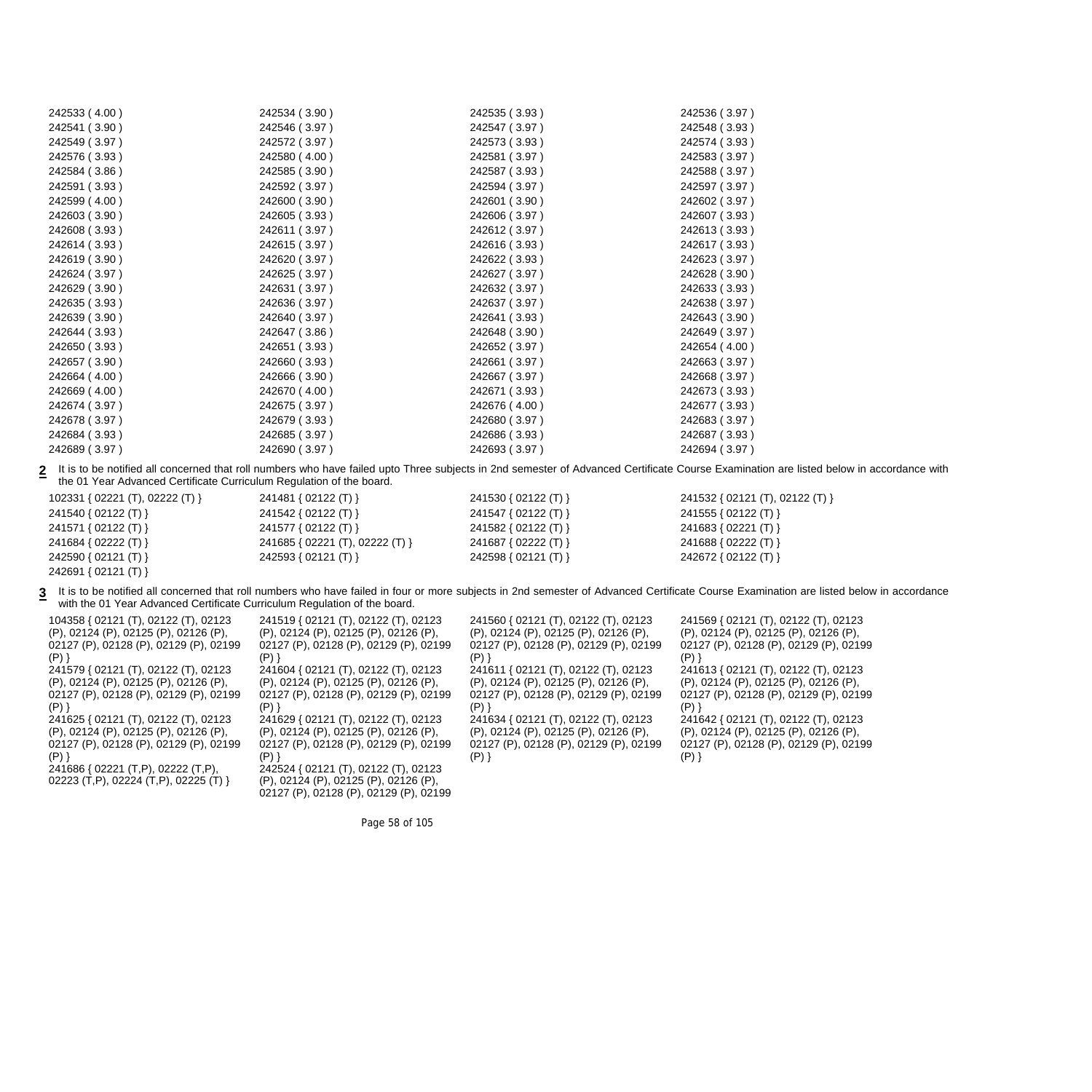| $(P)$ }                                        | 242542 { 02121 (T), 02122 (T), 02123<br>(P), 02124 (P), 02125 (P), 02126 (P),<br>02127 (P), 02128 (P), 02129 (P), 02199 | 242595 { 02121 (T), 02122 (T), 02123<br>(P), 02124 (P), 02125 (P), 02126 (P),<br>02127 (P), 02128 (P), 02129 (P), 02199 | 242604 { 02121 (T), 02122 (T), 02123<br>(P), 02124 (P), 02125 (P), 02126 (P),<br>02127 (P), 02128 (P), 02129 (P), 02199 |
|------------------------------------------------|-------------------------------------------------------------------------------------------------------------------------|-------------------------------------------------------------------------------------------------------------------------|-------------------------------------------------------------------------------------------------------------------------|
| 242610 { 02121 (T), 02122 (T), 02123           | $(P)$ }<br>242630 { 02121 (T), 02122 (T), 02123                                                                         | $(P)$ }<br>242634 { 02121 (T), 02122 (T), 02123                                                                         | $(P)$ }<br>242642 { 02121 (T), 02122 (T), 02123                                                                         |
| (P), 02124 (P), 02125 (P), 02126 (P),          | (P), 02124 (P), 02125 (P), 02126 (P),                                                                                   | (P), 02124 (P), 02125 (P), 02126 (P),                                                                                   | (P), 02124 (P), 02125 (P), 02126 (P),                                                                                   |
| 02127 (P), 02128 (P), 02129 (P), 02199         | 02127 (P), 02128 (P), 02129 (P) }                                                                                       | 02127 (P), 02128 (P), 02129 (P), 02199                                                                                  | 02127 (P), 02128 (P), 02129 (P), 02199                                                                                  |
| (P)                                            |                                                                                                                         | $(P)$ }                                                                                                                 | $(P)$ }                                                                                                                 |
| 242645 { 02121 (T), 02122 (T), 02123           | 242655 { 02121 (T), 02122 (T), 02123                                                                                    | 242682 { 02121 (T), 02122 (T), 02123                                                                                    | 242695 { 02121 (T), 02122 (T), 02123                                                                                    |
| (P), 02124 (P), 02125 (P), 02126 (P),          | (P), 02124 (P), 02125 (P), 02126 (P),                                                                                   | (P), 02124 (P), 02125 (P), 02126 (P),                                                                                   | (P), 02124 (P), 02125 (P), 02126 (P),                                                                                   |
| 02127 (P), 02128 (P), 02129 (P), 02199         | 02127 (P), 02128 (P), 02129 (P), 02199                                                                                  | 02127 (P), 02128 (P), 02129 (P), 02199                                                                                  | 02127 (P), 02128 (P), 02129 (P), 02199                                                                                  |
| $(P)$ }                                        | (P)        }                                                                                                            | (P)        }                                                                                                            | $(P)$ }                                                                                                                 |
| 9 Expelled: (Combined Disciplinary Rule 1.3) - |                                                                                                                         |                                                                                                                         |                                                                                                                         |
| 241599 { Failed Sub- 02122, 02122,             | 242658 { Failed Sub- 02122, 02122,                                                                                      |                                                                                                                         |                                                                                                                         |
| 02123, 02124, 02125, 02126, 02127,             | 02123, 02124, 02125, 02126, 02127,                                                                                      |                                                                                                                         |                                                                                                                         |
| 02128, 02129, 02199, Expelled Sub-             | 02128, 02129, 02199, Expelled Sub-                                                                                      |                                                                                                                         |                                                                                                                         |
| 02122                                          | 02122                                                                                                                   |                                                                                                                         |                                                                                                                         |

The result is hereby published subject to the final approval of the Bangladesh Technical Education Board. If any inadvertent error/mistake is detected later on in the result, the board as per rule holds the authority of co / withdrawing the result at any time. Any comments from the Head of Institutes regarding the published result should be reported in written within seven (07) days. No complain will be entertained after the expiry of the st

**Note: [T] means Theory, [P] means Practical, [T,P] means Theory and Practical, [C] means Continuous Part**



 **(Md. Abdur Rahman)** Controller of Examinations Bangladesh Technical Education Board, Dhaka - 1207 Phone 02-55006525

Page 59 of 105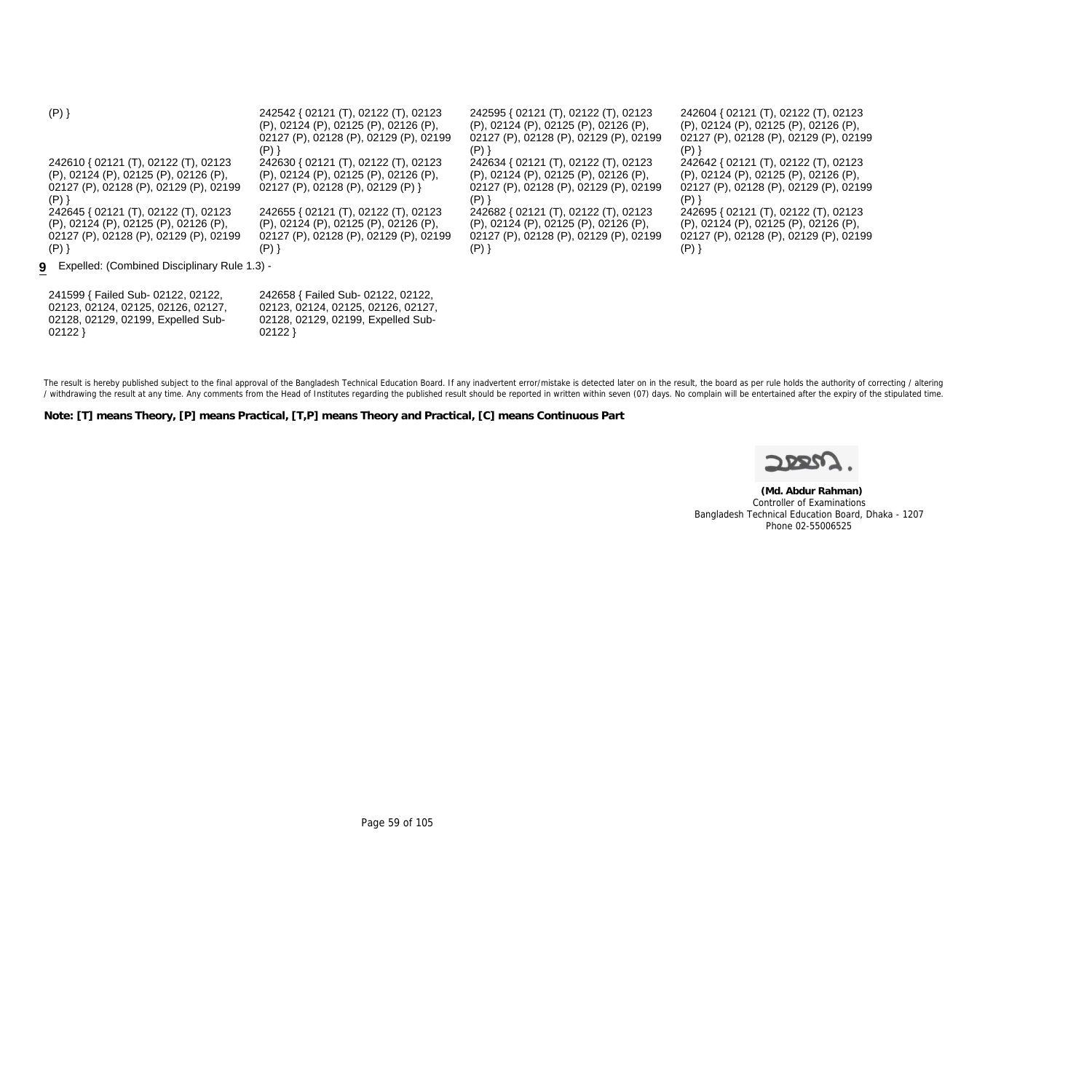Copy of the published result is hereby sent for information and necessary action please:

- 1. Secretary, Bangladesh Technical Education Board, Agargaon, Dhaka
- 2. Director (Curriculum), Bangladesh Technical Education Board, Agargaon, Dhaka

3-45. Principal/Director,

46-49. Deputy Controller of Examination, Dip. / VOC / BMT / Certi. / Conf., Bangladesh Technical Education Board, Agargaon, Dhaka

\_\_\_\_\_\_\_\_\_\_\_\_\_\_\_\_\_\_\_\_\_\_\_\_\_\_\_\_\_\_\_\_\_\_\_\_\_\_\_\_\_\_\_\_\_\_\_\_\_\_\_\_\_\_\_\_\_\_\_\_\_\_\_\_\_\_\_\_\_\_\_\_\_\_\_\_\_\_\_\_\_\_\_\_\_\_\_\_\_\_\_\_\_\_\_\_\_

50. Personal Officer, Chairman, Bangladesh Technical Education Board, Agargaon, Dhaka

Office file.

**(Md. Nowsad Ali)** Officer In-charge Short Course Examination Section. Bngladesh Technical Education Board, Dhaka Phone: 01531972022

Page 60 of 105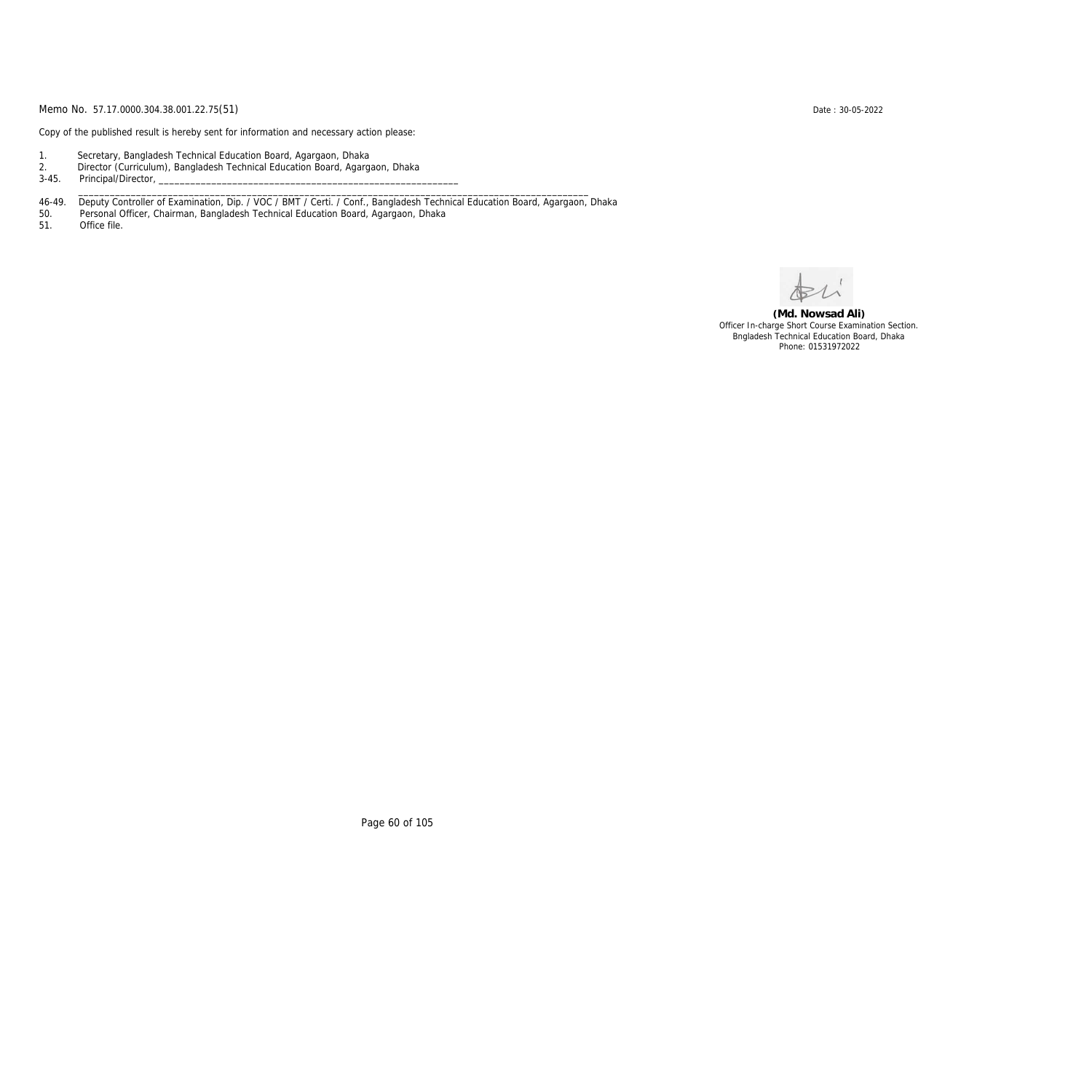Office of the Controller of Examinations

Agargaon, Sher-E-Bangla Nagar, Dhaka-1207

**Memo No. 57.17.0000.304.38.001.22.75**

Advanced Certificate Course (One Year) Examination, 2021 (Held in February, 2022)

**Date : 30-05-2022**

### 35079 - Ideal Computer Training Center ,Khulna

2 It is to be notified all concerned that roll numbers who have failed upto Three subjects in 2nd semester of Advanced Certificate Course Examination are listed below in accordance with the 01 Year Advanced Certificate Curriculum Regulation of the board.

241689 { 02221 (T), 02222 (T), 02223  $(T)$ } 241690 { 02221 (T), 02222 (T), 02223  $(T)$ }

241691 { 02221 (T), 02222 (T), 02223  $(T)$ }

241693 { 02221 (T), 02222 (T), 02223  $(T)$ }

3 It is to be notified all concerned that roll numbers who have failed in four or more subjects in 2nd semester of Advanced Certificate Course Examination are listed below in accordance with the 01 Year Advanced Certificate Curriculum Regulation of the board.

241692 { 02221 (T), 02222 (T), 02223 (T), 02225 (T) }

The result is hereby published subject to the final approval of the Bangladesh Technical Education Board. If any inadvertent error/mistake is detected later on in the result, the board as per rule holds the authority of co / withdrawing the result at any time. Any comments from the Head of Institutes regarding the published result should be reported in written within seven (07) days. No complain will be entertained after the expiry of the st

**Note: [T] means Theory, [P] means Practical, [T,P] means Theory and Practical, [C] means Continuous Part**



 **(Md. Abdur Rahman)** Controller of Examinations Bangladesh Technical Education Board, Dhaka - 1207 Phone 02-55006525

Memo No. 57.17.0000.304.38.001.22.75(51) Date: 30-05-2022

Copy of the published result is hereby sent for information and necessary action please:

- 1. Secretary, Bangladesh Technical Education Board, Agargaon, Dhaka
- 2. Director (Curriculum), Bangladesh Technical Education Board, Agargaon, Dhaka<br>3-45. Principal/Director,
- Principal/Director,
- 46-49. Deputy Controller of Examination, Dip. / VOC / BMT / Certi. / Conf., Bangladesh Technical Education Board, Agargaon, Dhaka<br>50. Personal Officer, Chairman, Bangladesh Technical Education Board, Agargaon, Dhaka

 $\_$  ,  $\_$  ,  $\_$  ,  $\_$  ,  $\_$  ,  $\_$  ,  $\_$  ,  $\_$  ,  $\_$  ,  $\_$  ,  $\_$  ,  $\_$  ,  $\_$  ,  $\_$  ,  $\_$  ,  $\_$  ,  $\_$  ,  $\_$  ,  $\_$  ,  $\_$  ,  $\_$  ,  $\_$  ,  $\_$  ,  $\_$  ,  $\_$  ,  $\_$  ,  $\_$  ,  $\_$  ,  $\_$  ,  $\_$  ,  $\_$  ,  $\_$  ,  $\_$  ,  $\_$  ,  $\_$  ,  $\_$  ,  $\_$  ,

- Personal Officer, Chairman, Bangladesh Technical Education Board, Agargaon, Dhaka
- 51. Office file.



**(Md. Nowsad Ali)** Officer In-charge Short Course Examination Section. Bngladesh Technical Education Board, Dhaka Phone: 01531972022

Page 61 of 105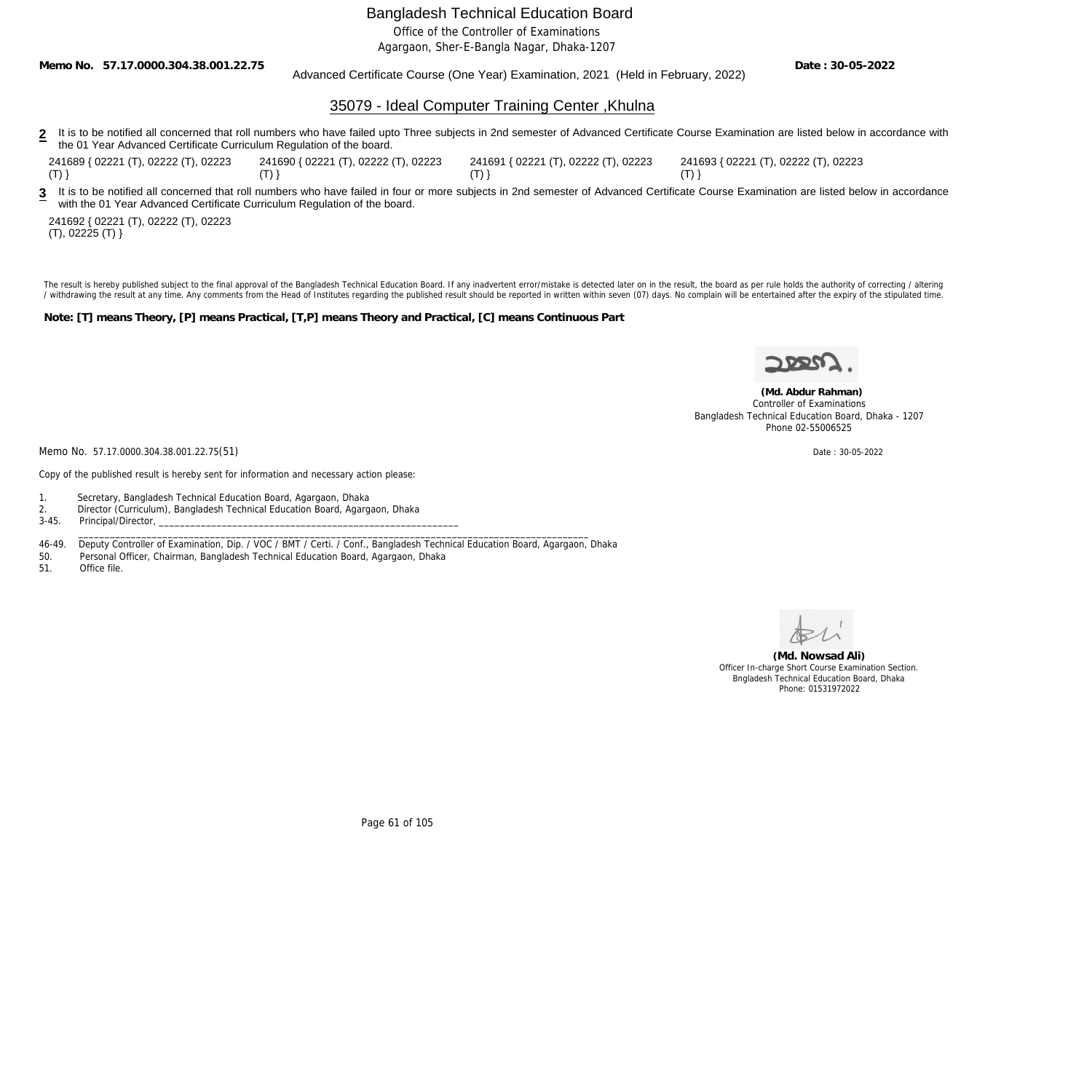Office of the Controller of Examinations

Agargaon, Sher-E-Bangla Nagar, Dhaka-1207

**Memo No. 57.17.0000.304.38.001.22.75**

### Advanced Certificate Course (One Year) Examination, 2021 (Held in February, 2022)

**Date : 30-05-2022**

### 35146 - Tayeba Technical Training Centre ,Khulna

**1** It is to be notified all concerned that roll numbers who have passed in all subjects in the 2nd semester of Advanced Certificate Course Examination 2021, held in February, 2022 are listed below in accordance with the 01 (One) Year Advanced Certificate Curriculum Regulation of the board.

241694 ( 3.85 ) 241701 ( 3.80 )

**2** It is to be notified all concerned that roll numbers who have failed upto Three subjects in 2nd semester of Advanced Certificate Course Examination are listed below in accordance with the 01 Year Advanced Certificate Curriculum Regulation of the board.

| 241696 { 02221 (T), 02222 (T), 02223   | 241699 { 02221 (T), 02223 (T) }      | 241700 |
|----------------------------------------|--------------------------------------|--------|
| (T)<br>241703 { 02221 (T), 02222 (T) } | 241704 { 02221 (T), 02222 (T), 02223 | (T)    |
|                                        |                                      |        |

0 { 02221 (T), 02222 (T), 02223 241702 { 02221 (T), 02223 (T) }

It is to be notified all concerned that roll numbers who have failed in four or more subjects in 2nd semester of Advanced Certificate Course Examination are listed below in accordance with the 01 Year Advanced Certificate Curriculum Regulation of the board.

241695 { 02221 (T), 02222 (T), 02223 (T), 02224 (T), 02225 (T) }

**3**

The result is hereby published subject to the final approval of the Bangladesh Technical Education Board. If any inadvertent error/mistake is detected later on in the result, the board as per rule holds the authority of co / withdrawing the result at any time. Any comments from the Head of Institutes regarding the published result should be reported in written within seven (07) days. No complain will be entertained after the expiry of the st

**Note: [T] means Theory, [P] means Practical, [T,P] means Theory and Practical, [C] means Continuous Part**



 **(Md. Abdur Rahman)** Controller of Examinations Bangladesh Technical Education Board, Dhaka - 1207 Phone 02-55006525

Memo No. 57.17.0000.304.38.001.22.75(51) Date : 30-05-2022

Copy of the published result is hereby sent for information and necessary action please:

- 1. Secretary, Bangladesh Technical Education Board, Agargaon, Dhaka
- 2. Director (Curriculum), Bangladesh Technical Education Board, Agargaon, Dhaka
- 3-45. Principal/Director,

46-49. Deputy Controller of Examination, Dip. / VOC / BMT / Certi. / Conf., Bangladesh Technical Education Board, Agargaon, Dhaka

\_\_\_\_\_\_\_\_\_\_\_\_\_\_\_\_\_\_\_\_\_\_\_\_\_\_\_\_\_\_\_\_\_\_\_\_\_\_\_\_\_\_\_\_\_\_\_\_\_\_\_\_\_\_\_\_\_\_\_\_\_\_\_\_\_\_\_\_\_\_\_\_\_\_\_\_\_\_\_\_\_\_\_\_\_\_\_\_\_\_\_\_\_\_\_\_\_

- 50. Personal Officer, Chairman, Bangladesh Technical Education Board, Agargaon, Dhaka
- 51. Office file.



**(Md. Nowsad Ali)** Officer In-charge Short Course Examination Section. Bngladesh Technical Education Board, Dhaka Phone: 01531972022

Page 62 of 105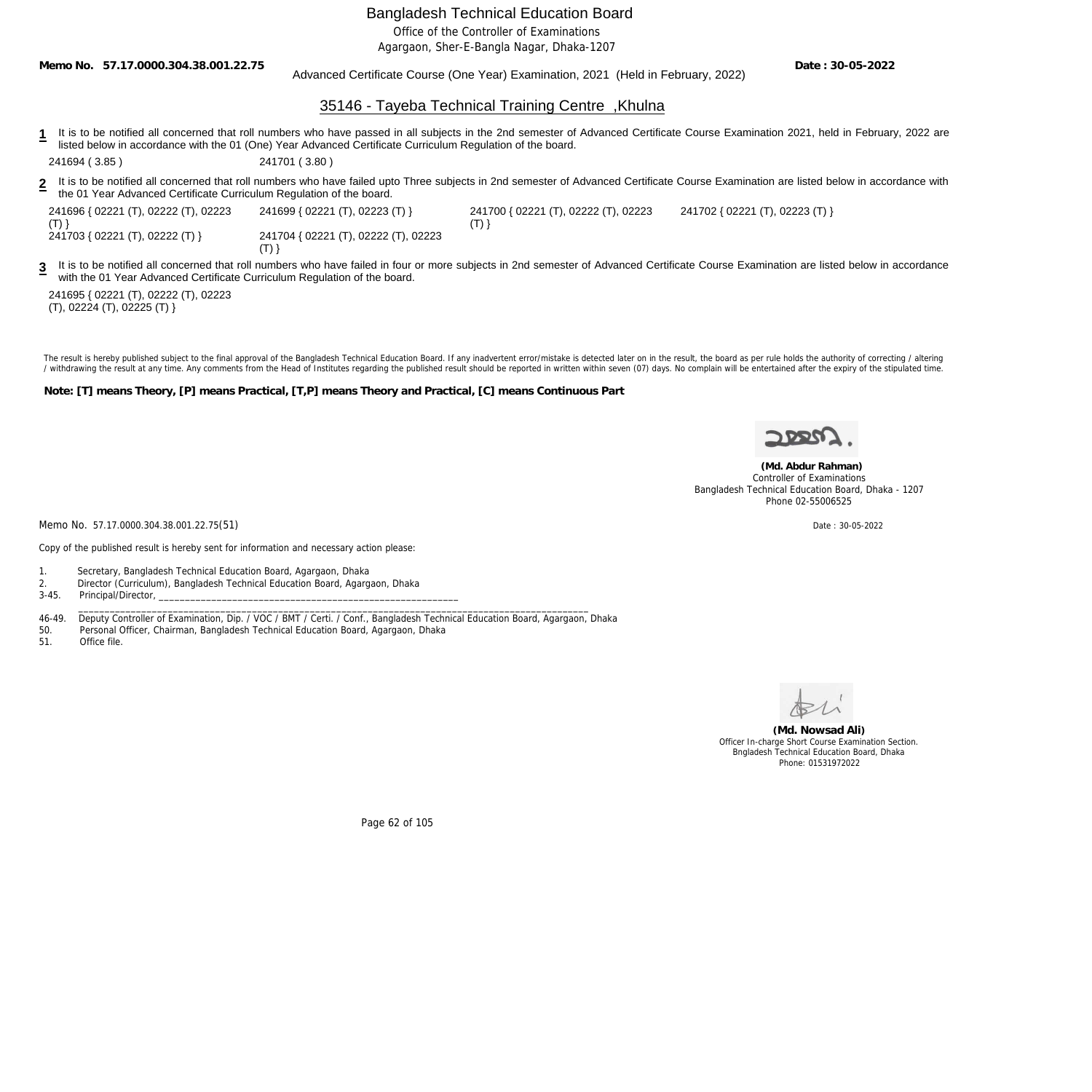Office of the Controller of Examinations

Agargaon, Sher-E-Bangla Nagar, Dhaka-1207

**Memo No. 57.17.0000.304.38.001.22.75**

Advanced Certificate Course (One Year) Examination, 2021 (Held in February, 2022)

**Date : 30-05-2022**

### 35216 - Rupsha Advanced Teachers Training College,Khulna ,Khulna

**1** It is to be notified all concerned that roll numbers who have passed in all subjects in the 2nd semester of Advanced Certificate Course Examination 2021, held in February, 2022 are listed below in accordance with the 01 (One) Year Advanced Certificate Curriculum Regulation of the board.

| 241705 (3.90) | 241706 (3.86) | 241707 (3.86) | 241708 (3.84) |
|---------------|---------------|---------------|---------------|
| 241710 (3.92) | 241711 (3.92) | 241712 (3.97) | 241714 (3.88) |
| 241715 (3.84) | 241717 (3.86) | 241718 (3.90) | 241719 (3.77) |
| 241720 (3.86) | 241721 (3.91) | 241722 (3.87) | 241723 (3.93) |
| 241724 (3.90) | 241725 (3.84) | 241726 (3.92) | 241727 (3.87) |
| 241731 (3.77) | 241733 (3.84) | 241734 (3.93) | 241735 (3.90) |
| 241736 (3.93) | 241737 (3.76) | 241739 (3.77) | 241740 (3.91) |
| 241741 (3.97) | 241742 (3.97) | 241744 (3.86) | 241746 (3.81) |
| 241747 (3.90) | 241748 (3.90) | 241749 (3.73) | 241750 (3.81) |
| 241751(3.91)  | 241752 (3.93) |               |               |

**2** It is to be notified all concerned that roll numbers who have failed upto Three subjects in 2nd semester of Advanced Certificate Course Examination are listed below in accordance with the 01 Year Advanced Certificate Curriculum Regulation of the board.

| 241709 { 02121 (T), 02122 (T) } | 241713 { 02121 (T) } | 241728 { 02121 (T) } | 241729 { 02121 (T) } |
|---------------------------------|----------------------|----------------------|----------------------|
| 241730 { 02121 (T) }            | 241732 { 02121 (T) } | 241738 { 02121 (T) } | 241743 { 02121 (T) } |

4 It is to be notified all concerned that roll numbers who have failed in respective subjects with continuous assesment part in 2nd semester of Advanced Certificate Course Examination are listed below in accordance with the 01 Year Advanced Certificate Curriculum Regulation of the board.

241745 { 02121 (C), 02122 (C), 02123 (P,C), 02124 (P,C), 02125 (P,C), 02126 (P,C), 02127 (P,C), 02128 (P,C), 02129  $(P, C)$ , 02199 $(P)$ }

The result is hereby published subject to the final approval of the Bangladesh Technical Education Board. If any inadvertent error/mistake is detected later on in the result, the board as per rule holds the authority of co / withdrawing the result at any time. Any comments from the Head of Institutes regarding the published result should be reported in written within seven (07) days. No complain will be entertained after the expiry of the st

**Note: [T] means Theory, [P] means Practical, [T,P] means Theory and Practical, [C] means Continuous Part**



 **(Md. Abdur Rahman)** Controller of Examinations Bangladesh Technical Education Board, Dhaka - 1207 Phone 02-55006525

Page 63 of 105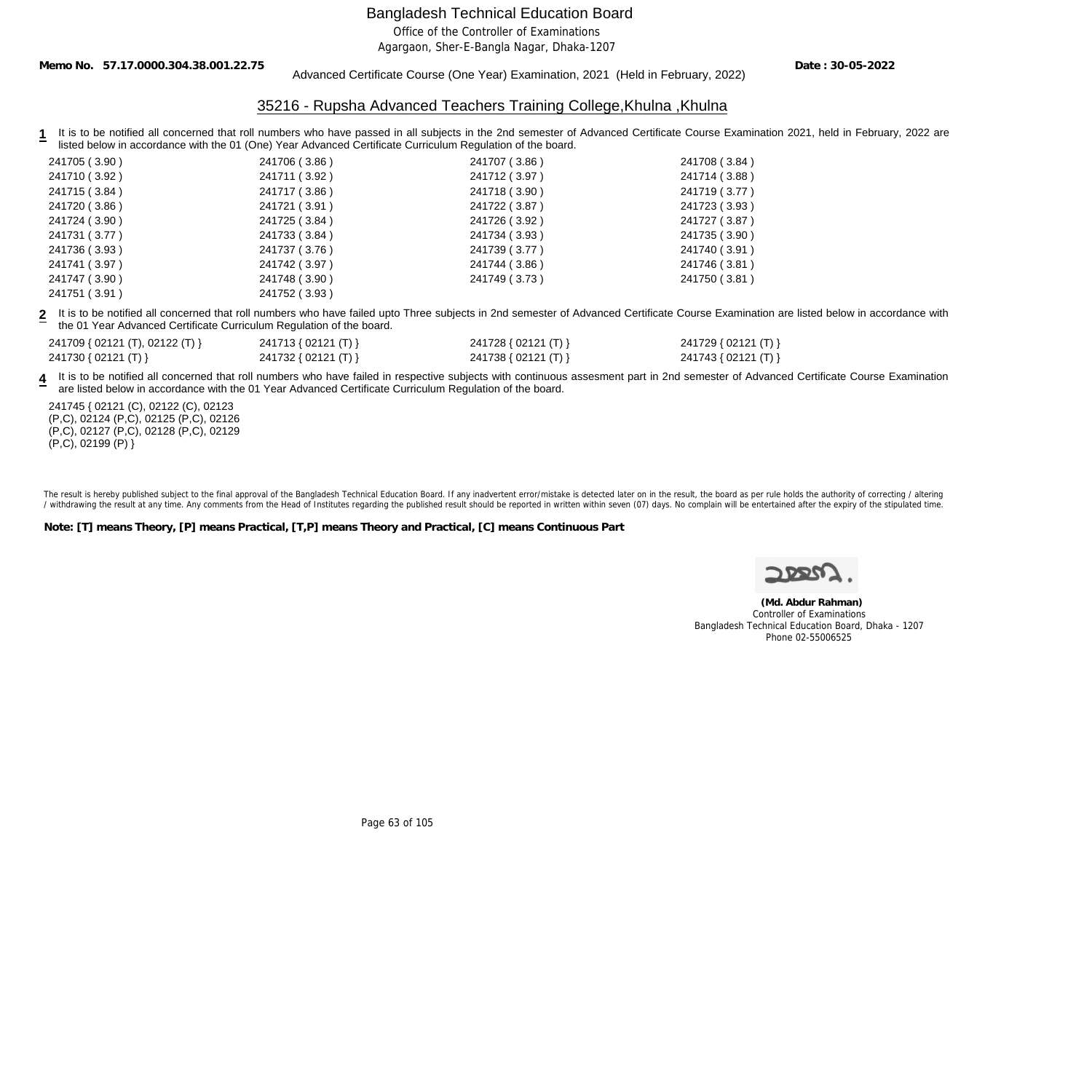Copy of the published result is hereby sent for information and necessary action please:

- 1. Secretary, Bangladesh Technical Education Board, Agargaon, Dhaka
- 2. Director (Curriculum), Bangladesh Technical Education Board, Agargaon, Dhaka

3-45. Principal/Director,

46-49. Deputy Controller of Examination, Dip. / VOC / BMT / Certi. / Conf., Bangladesh Technical Education Board, Agargaon, Dhaka

\_\_\_\_\_\_\_\_\_\_\_\_\_\_\_\_\_\_\_\_\_\_\_\_\_\_\_\_\_\_\_\_\_\_\_\_\_\_\_\_\_\_\_\_\_\_\_\_\_\_\_\_\_\_\_\_\_\_\_\_\_\_\_\_\_\_\_\_\_\_\_\_\_\_\_\_\_\_\_\_\_\_\_\_\_\_\_\_\_\_\_\_\_\_\_\_\_

50. Personal Officer, Chairman, Bangladesh Technical Education Board, Agargaon, Dhaka

Office file.

**(Md. Nowsad Ali)** Officer In-charge Short Course Examination Section. Bngladesh Technical Education Board, Dhaka Phone: 01531972022

Page 64 of 105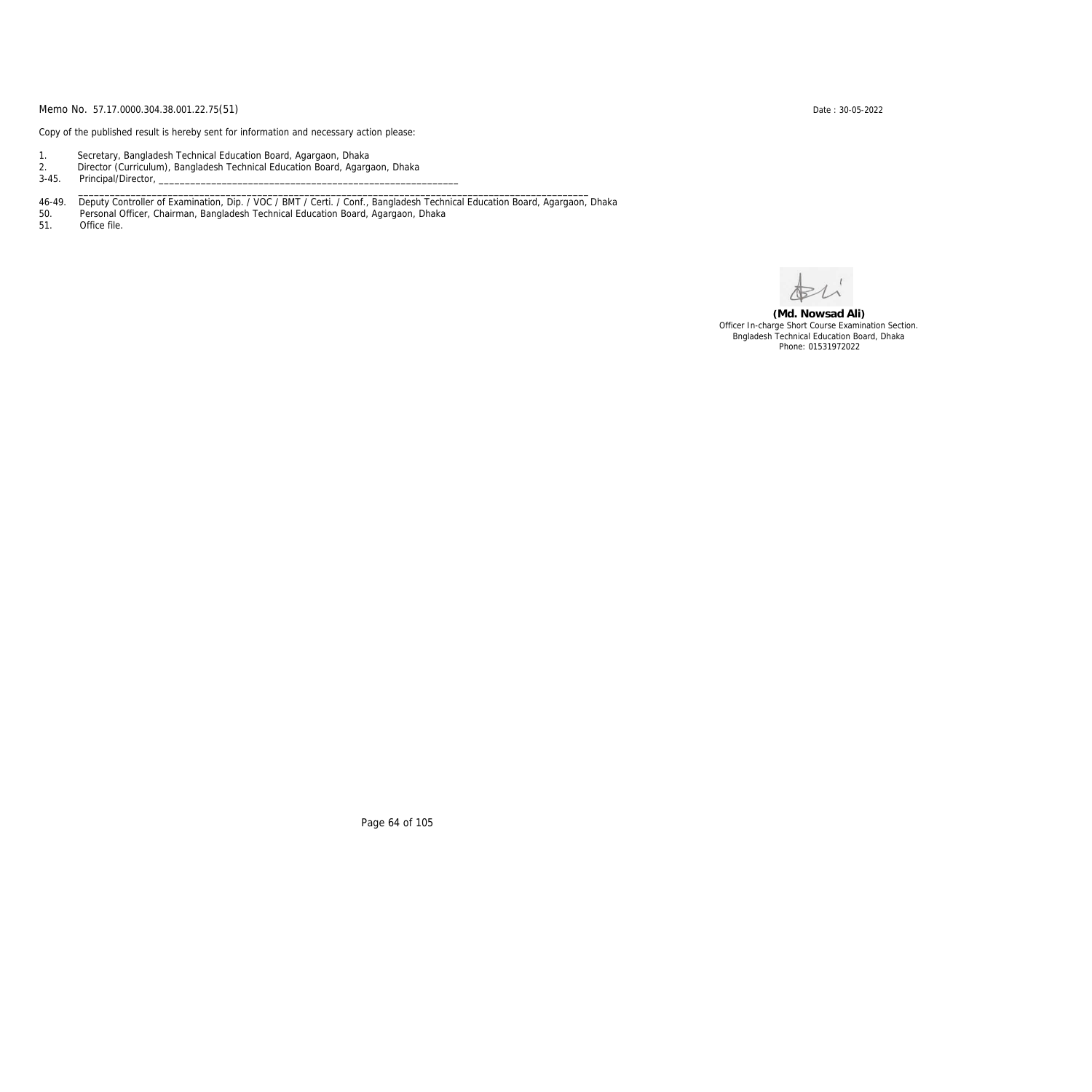Office of the Controller of Examinations

Agargaon, Sher-E-Bangla Nagar, Dhaka-1207

**Date : 30-05-2022**

|                                                                                                            |                      | Advanced Certificate Course (One Year) Examination, 2021 (Held in February, 2022) | DUIT DU UJ LULL                                                                                                                                                                           |
|------------------------------------------------------------------------------------------------------------|----------------------|-----------------------------------------------------------------------------------|-------------------------------------------------------------------------------------------------------------------------------------------------------------------------------------------|
|                                                                                                            |                      | 36050 - Network Computer Training Institute, Bagerhat                             |                                                                                                                                                                                           |
| listed below in accordance with the 01 (One) Year Advanced Certificate Curriculum Regulation of the board. |                      |                                                                                   | It is to be notified all concerned that roll numbers who have passed in all subjects in the 2nd semester of Advanced Certificate Course Examination 2021, held in February, 2022 are      |
| 241755 (3.98)                                                                                              | 241756 (3.96)        | 241757 (3.98)                                                                     | 241759 (3.98)                                                                                                                                                                             |
| 241761 (3.98)<br>241767 (3.98)                                                                             | 241762 (3.96)        | 241763 (3.96)                                                                     | 241764 (3.98)                                                                                                                                                                             |
| the 01 Year Advanced Certificate Curriculum Regulation of the board.                                       |                      |                                                                                   | 2 It is to be notified all concerned that roll numbers who have failed upto Three subjects in 2nd semester of Advanced Certificate Course Examination are listed below in accordance with |
| 241754 { 02222 (T) }                                                                                       | 241760 { 02222 (T) } | 241765 { 02221 (T), 02222 (T) }                                                   | 241766 { 02221 (T), 02223 (T) }                                                                                                                                                           |
| are listed below in accordance with the 01 Year Advanced Certificate Curriculum Regulation of the board.   |                      |                                                                                   | 4 It is to be notified all concerned that roll numbers who have failed in respective subjects with continuous assesment part in 2nd semester of Advanced Certificate Course Examination   |

241769 { 02221 (T,P,C), 02222 (T,P,C), 02223 (T,P,C), 02224 (T,P,C),  $02225$  (T,C) }

**Memo No. 57.17.0000.304.38.001.22.75**

The result is hereby published subject to the final approval of the Bangladesh Technical Education Board. If any inadvertent error/mistake is detected later on in the result, the board as per rule holds the authority of co / withdrawing the result at any time. Any comments from the Head of Institutes regarding the published result should be reported in written within seven (07) days. No complain will be entertained after the expiry of the st

**Note: [T] means Theory, [P] means Practical, [T,P] means Theory and Practical, [C] means Continuous Part**



 **(Md. Abdur Rahman)** Controller of Examinations Bangladesh Technical Education Board, Dhaka - 1207 Phone 02-55006525

Memo No. 57.17.0000.304.38.001.22.75(51) Date: 30-05-2022

Copy of the published result is hereby sent for information and necessary action please:

1. Secretary, Bangladesh Technical Education Board, Agargaon, Dhaka

- 2. Director (Curriculum), Bangladesh Technical Education Board, Agargaon, Dhaka
- Principal/Director, \_\_\_\_\_\_\_\_\_\_\_\_\_\_\_\_\_\_\_\_\_\_\_\_\_\_\_\_\_\_\_\_\_\_\_\_\_\_\_\_\_\_\_\_\_\_\_\_\_\_\_\_\_\_\_\_\_\_\_\_\_\_\_\_\_\_\_\_\_\_\_\_\_\_\_\_\_\_\_\_\_\_\_\_\_\_\_\_\_\_\_\_\_\_\_\_\_

46-49. Deputy Controller of Examination, Dip. / VOC / BMT / Certi. / Conf., Bangladesh Technical Education Board, Agargaon, Dhaka<br>50. Personal Officer, Chairman, Bangladesh Technical Education Board, Agargaon, Dhaka

50. Personal Officer, Chairman, Bangladesh Technical Education Board, Agargaon, Dhaka

Office file.



**(Md. Nowsad Ali)** Officer In-charge Short Course Examination Section. Bngladesh Technical Education Board, Dhaka Phone: 01531972022

Page 65 of 105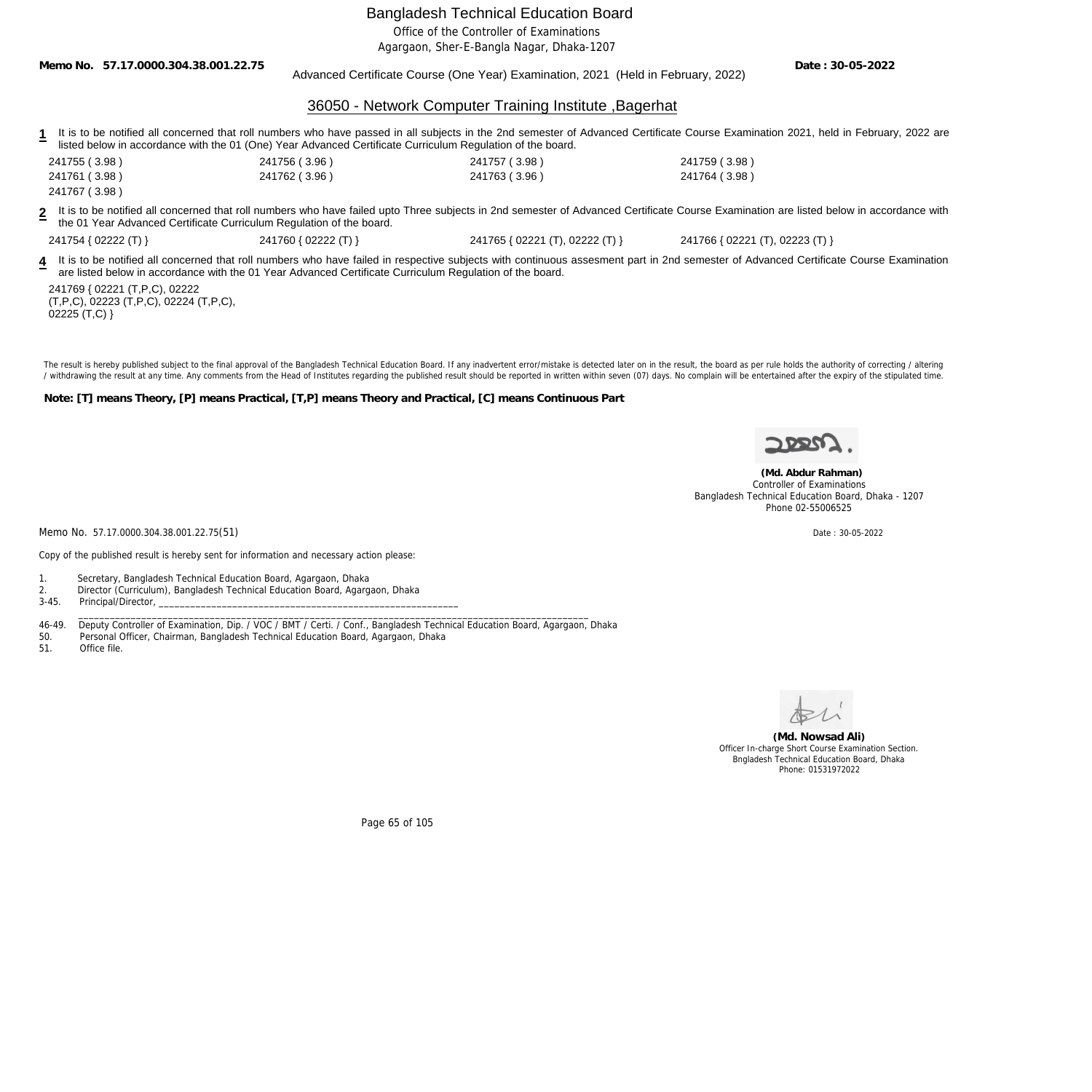Office of the Controller of Examinations

Agargaon, Sher-E-Bangla Nagar, Dhaka-1207

**Memo No. 57.17.0000.304.38.001.22.75**

Advanced Certificate Course (One Year) Examination, 2021 (Held in February, 2022)

**Date : 30-05-2022**

## 37043 - Shafique Computer Training Center ,Pirojpur

- 1 It is to be notified all concerned that roll numbers who have passed in all subjects in the 2nd semester of Advanced Certificate Course Examination 2021, held in February, 2022 are listed below in accordance with the 01 (One) Year Advanced Certificate Curriculum Regulation of the board. 241780 ( 3.96 )
- **2** It is to be notified all concerned that roll numbers who have failed upto Three subjects in 2nd semester of Advanced Certificate Course Examination are listed below in accordance with the 01 Year Advanced Certificate Curriculum Regulation of the board.

| 241770 { 02221 (T), 02222 (T) }      | 241771 { 02221 (T), 02222 (T) } | 241772 { 02221 (T) } | 241773 { 02221 (T), 02222 (T), 02223        |
|--------------------------------------|---------------------------------|----------------------|---------------------------------------------|
| 241774 { 02221 (T), 02223 (T) }      | 241775 { 02221 (T), 02222 (T) } | 241776 { 02221 (T) } | 241777 { 02221 (T), 02222 (T), 02223        |
| 241778 { 02221 (T), 02222 (T), 02223 | 241779 { 02221 (T) }            | 241781 { 02221 (T) } | 241782 { 02221 (T), 02222 (T), 02223<br>(T) |
| 241783 { 02221 (T), 02223 (T) }      | 241784 { 02221 (T), 02223 (T) } |                      |                                             |

The result is hereby published subject to the final approval of the Bangladesh Technical Education Board. If any inadvertent error/mistake is detected later on in the result, the board as per rule holds the authority of co / withdrawing the result at any time. Any comments from the Head of Institutes regarding the published result should be reported in written within seven (07) days. No complain will be entertained after the expiry of the st

**Note: [T] means Theory, [P] means Practical, [T,P] means Theory and Practical, [C] means Continuous Part**



 **(Md. Abdur Rahman)** Controller of Examinations Bangladesh Technical Education Board, Dhaka - 1207 Phone 02-55006525

Memo No. 57.17.0000.304.38.001.22.75(51) Date : 30-05-2022

Copy of the published result is hereby sent for information and necessary action please:

1. Secretary, Bangladesh Technical Education Board, Agargaon, Dhaka

2. Director (Curriculum), Bangladesh Technical Education Board, Agargaon, Dhaka

Principal/Director,

46-49. Deputy Controller of Examination, Dip. / VOC / BMT / Certi. / Conf., Bangladesh Technical Education Board, Agargaon, Dhaka

\_\_\_\_\_\_\_\_\_\_\_\_\_\_\_\_\_\_\_\_\_\_\_\_\_\_\_\_\_\_\_\_\_\_\_\_\_\_\_\_\_\_\_\_\_\_\_\_\_\_\_\_\_\_\_\_\_\_\_\_\_\_\_\_\_\_\_\_\_\_\_\_\_\_\_\_\_\_\_\_\_\_\_\_\_\_\_\_\_\_\_\_\_\_\_\_\_

50. Personal Officer, Chairman, Bangladesh Technical Education Board, Agargaon, Dhaka

Office file.

**(Md. Nowsad Ali)** Officer In-charge Short Course Examination Section. Bngladesh Technical Education Board, Dhaka Phone: 01531972022

Page 66 of 105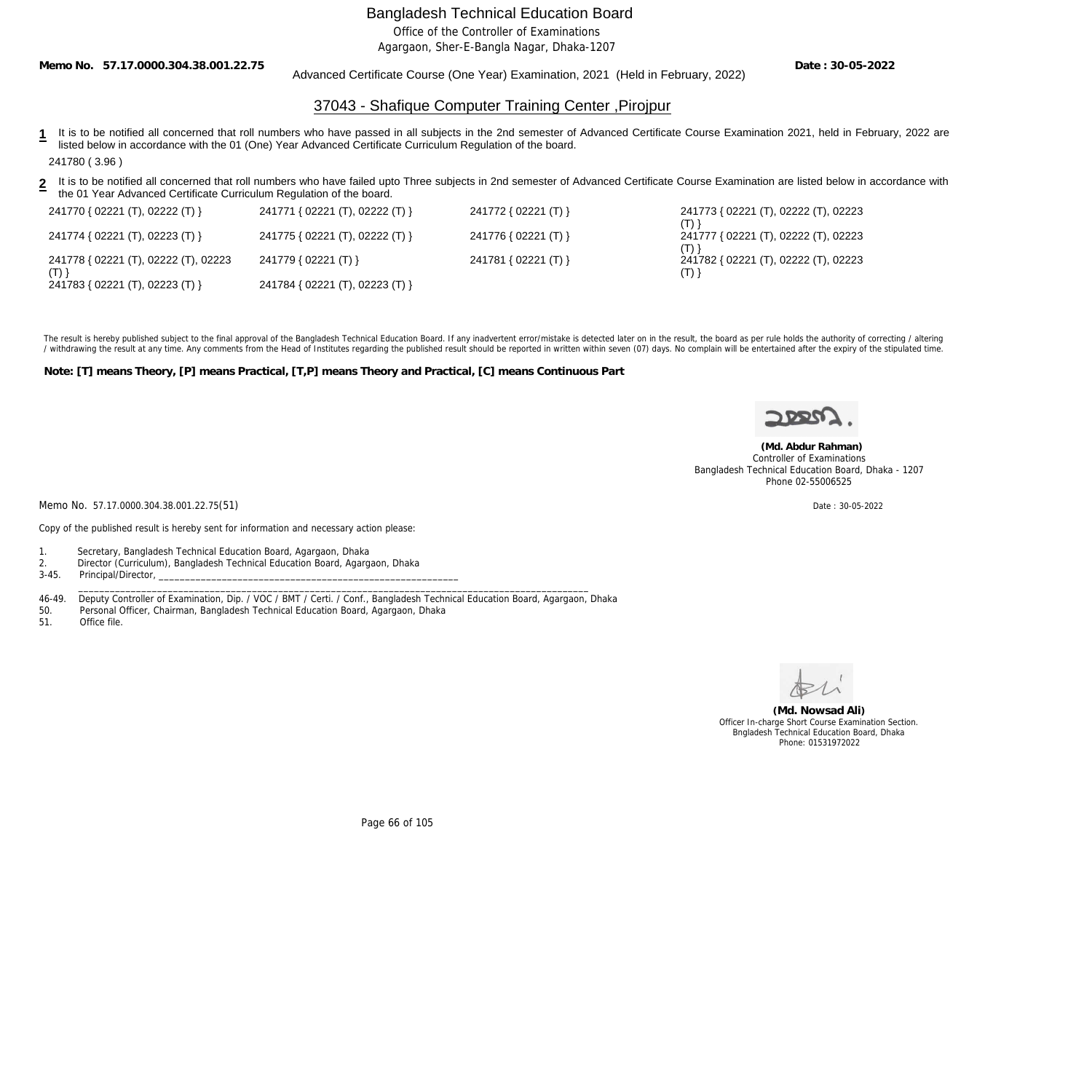Office of the Controller of Examinations

Agargaon, Sher-E-Bangla Nagar, Dhaka-1207

**Memo No. 57.17.0000.304.38.001.22.75**

#### Advanced Certificate Course (One Year) Examination, 2021 (Held in February, 2022)

**Date : 30-05-2022**

### 39062 - A. M. Technical Training Academy ,Patuakhali

1 It is to be notified all concerned that roll numbers who have passed in all subjects in the 2nd semester of Advanced Certificate Course Examination 2021, held in February, 2022 are listed below in accordance with the 01 (One) Year Advanced Certificate Curriculum Regulation of the board.

| 241785 (3.92) | 241786 (3.85) | 241787 (3.88) | 241789 (3.97) |
|---------------|---------------|---------------|---------------|
| 241792 (3.87) | 241793 (3.94) | 241794 (3.93) | 241795 (3.93) |
| 241796 (3.93) | 241797 (3.93) | 241799 (3.92) | 241800 (3.87) |
| 241801 (3.90) | 241803 (3.91) | 241804 (3.92) | 241805 (3.92) |
| 241806 (3.86) | 241807 (3.94) | 241808 (3.93) | 241809 (3.97) |
| 241810 (3.92) | 241811 (3.93) | 241812 (3.87) | 241814 (3.80) |
| 241815 (3.90) | 241816 (3.87) | 241817 (3.78) | 241818 (3.87) |
| 241822 (3.90) | 241823 (3.93) | 241825 (3.86) | 241826 (3.83) |
| 241827 (3.87) | 241828 (3.92) | 241829 (3.91) | 241830 (3.93) |
| 241831 (3.83) | 241832 (3.86) | 241833 (3.85) | 241834 (3.90) |

**2** It is to be notified all concerned that roll numbers who have failed upto Three subjects in 2nd semester of Advanced Certificate Course Examination are listed below in accordance with the 01 Year Advanced Certificate Curriculum Regulation of the board.

241798 { 02121 (T) }

3 It is to be notified all concerned that roll numbers who have failed in four or more subjects in 2nd semester of Advanced Certificate Course Examination are listed below in accordance with the 01 Year Advanced Certificate Curriculum Regulation of the board.

| 241788 { 02121 (T), 02123 (P), 02124  | 241802 { 02121 (T), 02122 (T), 02123     | 241813 { 02121 (T), 02122 (T), 02123   | 241821 { 02121 (T), 02122 (T), 02123   |
|---------------------------------------|------------------------------------------|----------------------------------------|----------------------------------------|
| (P), 02125 (P), 02126 (P), 02127 (P), | $(P)$ , 02124 (P), 02125 (P), 02126 (P), | (P), 02124 (P), 02125 (P), 02126 (P),  | (P), 02124 (P), 02125 (P), 02126 (P),  |
| 02128 (P), 02129 (P), 02199 (P) }     | 02127 (P), 02128 (P), 02129 (P), 02199   | 02127 (P), 02128 (P), 02129 (P), 02199 | 02127 (P), 02128 (P), 02129 (P), 02199 |
|                                       |                                          |                                        |                                        |

The result is hereby published subject to the final approval of the Bangladesh Technical Education Board. If any inadvertent error/mistake is detected later on in the result, the board as per rule holds the authority of co / withdrawing the result at any time. Any comments from the Head of Institutes regarding the published result should be reported in written within seven (07) days. No complain will be entertained after the expiry of the st

**Note: [T] means Theory, [P] means Practical, [T,P] means Theory and Practical, [C] means Continuous Part**

 **(Md. Abdur Rahman)** Controller of Examinations Bangladesh Technical Education Board, Dhaka - 1207 Phone 02-55006525

Page 67 of 105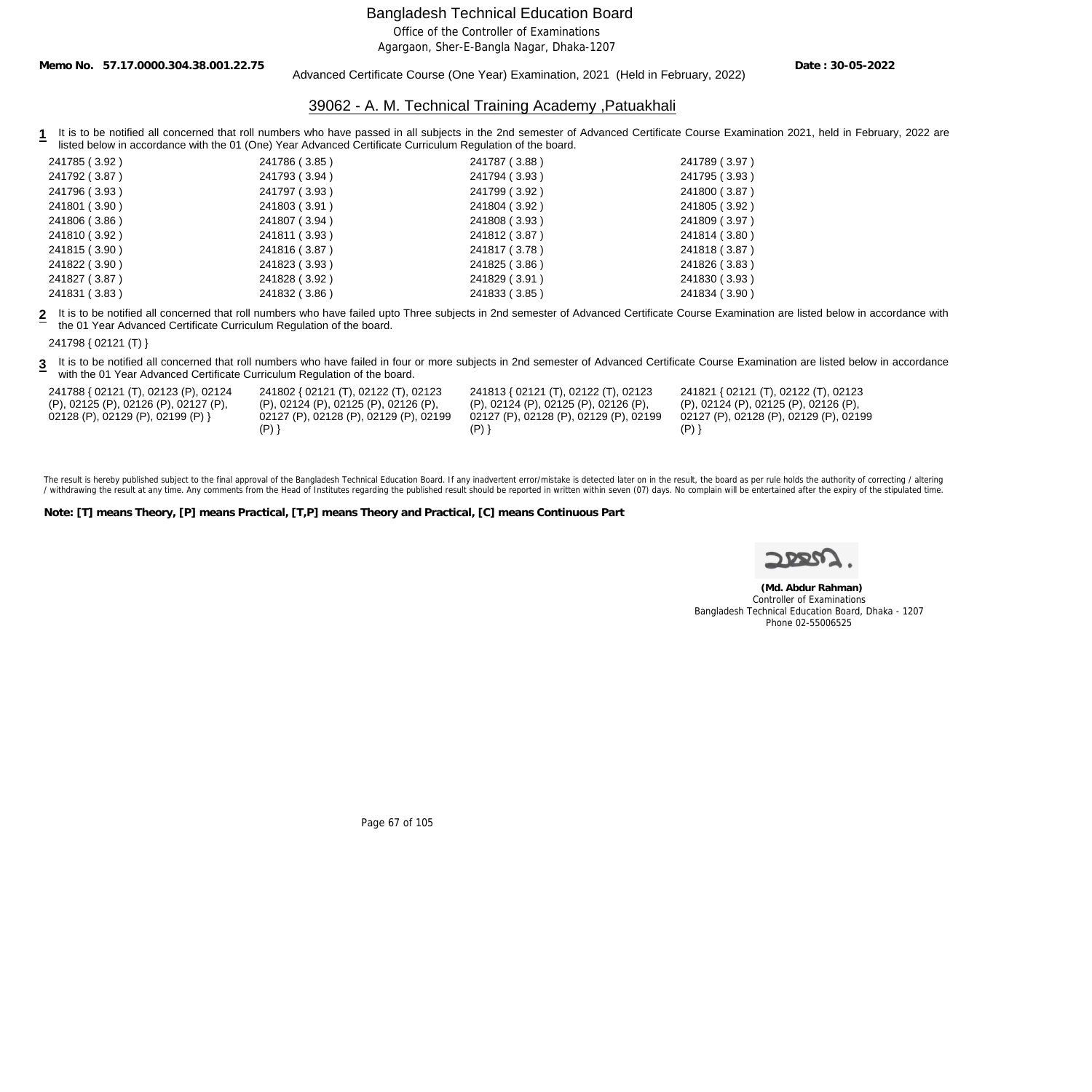Copy of the published result is hereby sent for information and necessary action please:

- 1. Secretary, Bangladesh Technical Education Board, Agargaon, Dhaka
- 2. Director (Curriculum), Bangladesh Technical Education Board, Agargaon, Dhaka

3-45. Principal/Director,

46-49. Deputy Controller of Examination, Dip. / VOC / BMT / Certi. / Conf., Bangladesh Technical Education Board, Agargaon, Dhaka

\_\_\_\_\_\_\_\_\_\_\_\_\_\_\_\_\_\_\_\_\_\_\_\_\_\_\_\_\_\_\_\_\_\_\_\_\_\_\_\_\_\_\_\_\_\_\_\_\_\_\_\_\_\_\_\_\_\_\_\_\_\_\_\_\_\_\_\_\_\_\_\_\_\_\_\_\_\_\_\_\_\_\_\_\_\_\_\_\_\_\_\_\_\_\_\_\_

50. Personal Officer, Chairman, Bangladesh Technical Education Board, Agargaon, Dhaka

Office file.

**(Md. Nowsad Ali)** Officer In-charge Short Course Examination Section. Bngladesh Technical Education Board, Dhaka Phone: 01531972022

Page 68 of 105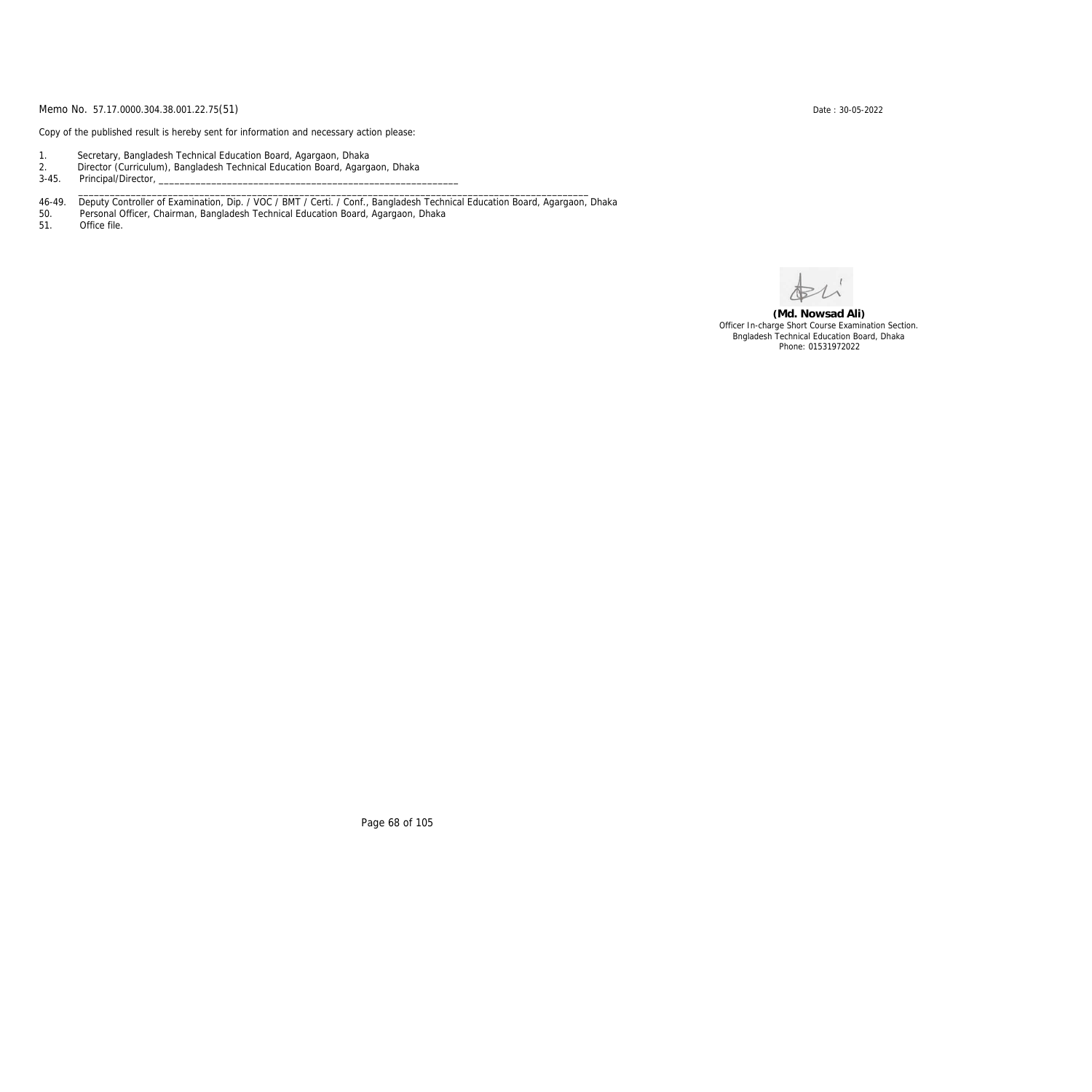Office of the Controller of Examinations

Agargaon, Sher-E-Bangla Nagar, Dhaka-1207

**Memo No. 57.17.0000.304.38.001.22.75**

### Advanced Certificate Course (One Year) Examination, 2021 (Held in February, 2022)

**Date : 30-05-2022**

### 41032 - Baraia College ,Jhalakati

2 It is to be notified all concerned that roll numbers who have failed upto Three subjects in 2nd semester of Advanced Certificate Course Examination are listed below in accordance with the 01 Year Advanced Certificate Curriculum Regulation of the board.

241835 { 02221 (T), 02222 (T), 02223  $(T)$ } 241843 { 02221 (T), 02222 (T) }

3 It is to be notified all concerned that roll numbers who have failed in four or more subjects in 2nd semester of Advanced Certificate Course Examination are listed below in accordance with the 01 Year Advanced Certificate Curriculum Regulation of the board.

241836 { 02221 (T), 02222 (T), 02223 (T), 02224 (T), 02225 (T) }

241839 { 02221 (T), 02222 (T), 02224  $(T), 02225 (T)$ 

241841 { 02221 (T), 02222 (T), 02223 (T), 02225 (T) }

The result is hereby published subject to the final approval of the Bangladesh Technical Education Board. If any inadvertent error/mistake is detected later on in the result, the board as per rule holds the authority of co / withdrawing the result at any time. Any comments from the Head of Institutes regarding the published result should be reported in written within seven (07) days. No complain will be entertained after the expiry of the st

**Note: [T] means Theory, [P] means Practical, [T,P] means Theory and Practical, [C] means Continuous Part**



 **(Md. Abdur Rahman)** Controller of Examinations Bangladesh Technical Education Board, Dhaka - 1207 Phone 02-55006525

Memo No. 57.17.0000.304.38.001.22.75(51) Date: 30-05-2022

Copy of the published result is hereby sent for information and necessary action please:

- 1. Secretary, Bangladesh Technical Education Board, Agargaon, Dhaka
- 2. Director (Curriculum), Bangladesh Technical Education Board, Agargaon, Dhaka<br>3-45. Principal/Director,
- Principal/Director,
- 46-49. Deputy Controller of Examination, Dip. / VOC / BMT / Certi. / Conf., Bangladesh Technical Education Board, Agargaon, Dhaka<br>50. Personal Officer, Chairman, Bangladesh Technical Education Board, Agargaon, Dhaka

 $\_$  ,  $\_$  ,  $\_$  ,  $\_$  ,  $\_$  ,  $\_$  ,  $\_$  ,  $\_$  ,  $\_$  ,  $\_$  ,  $\_$  ,  $\_$  ,  $\_$  ,  $\_$  ,  $\_$  ,  $\_$  ,  $\_$  ,  $\_$  ,  $\_$  ,  $\_$  ,  $\_$  ,  $\_$  ,  $\_$  ,  $\_$  ,  $\_$  ,  $\_$  ,  $\_$  ,  $\_$  ,  $\_$  ,  $\_$  ,  $\_$  ,  $\_$  ,  $\_$  ,  $\_$  ,  $\_$  ,  $\_$  ,  $\_$  ,

50. Personal Officer, Chairman, Bangladesh Technical Education Board, Agargaon, Dhaka

Office file.



**(Md. Nowsad Ali)** Officer In-charge Short Course Examination Section. Bngladesh Technical Education Board, Dhaka Phone: 01531972022

Page 69 of 105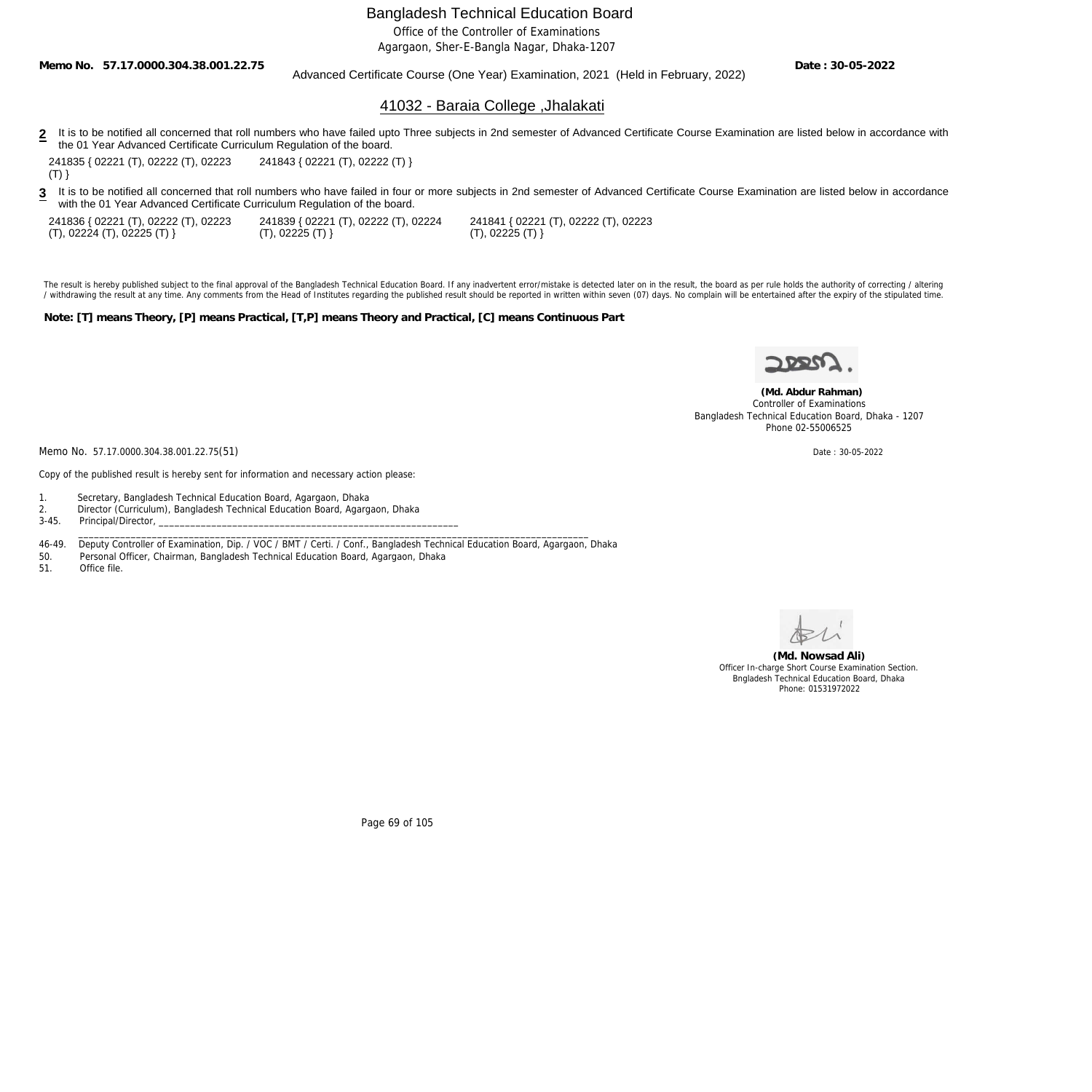Office of the Controller of Examinations

Agargaon, Sher-E-Bangla Nagar, Dhaka-1207

**Memo No. 57.17.0000.304.38.001.22.75**

Advanced Certificate Course (One Year) Examination, 2021 (Held in February, 2022)

**Date : 30-05-2022**

### 42054 - Rainbo Computer Proshikkon Institute ,Barisal

- 1 It is to be notified all concerned that roll numbers who have passed in all subjects in the 2nd semester of Advanced Certificate Course Examination 2021, held in February, 2022 are listed below in accordance with the 01 (One) Year Advanced Certificate Curriculum Regulation of the board.
- 241846 ( 3.77 ) 241847 ( 3.62 ) 241848 ( 3.60 ) 241849 ( 3.72 ) 241852 ( 3.56 ) 241855 ( 3.66 ) 241858 ( 3.62 ) 241870 ( 3.82 )

**2** It is to be notified all concerned that roll numbers who have failed upto Three subjects in 2nd semester of Advanced Certificate Course Examination are listed below in accordance with the 01 Year Advanced Certificate Curriculum Regulation of the board.

| 241845 { 02225 (T) }                                                                                                                                                                                                                                                   | 241853 { 02221 (T) }                                              | 241854 { 02221 (T) }                                              | 241856 { 02222 (T) }                                              |  |  |  |
|------------------------------------------------------------------------------------------------------------------------------------------------------------------------------------------------------------------------------------------------------------------------|-------------------------------------------------------------------|-------------------------------------------------------------------|-------------------------------------------------------------------|--|--|--|
| 241857 { 02221 (T) }                                                                                                                                                                                                                                                   | 241861 { 02221 (T) }                                              | 241863 { 02221 (T), 02222 (T) }                                   | 241864 { 02221 (T), 02222 (T) }                                   |  |  |  |
| 241866 { 02221 (T) }                                                                                                                                                                                                                                                   | 241867 { 02221 (T), 02222 (T) }                                   | 241871 { 02221 (T), 02222 (T) }                                   |                                                                   |  |  |  |
| 3 It is to be notified all concerned that roll numbers who have failed in four or more subjects in 2nd semester of Advanced Certificate Course Examination are listed below in accordance<br>with the 01 Year Advanced Certificate Curriculum Regulation of the board. |                                                                   |                                                                   |                                                                   |  |  |  |
| 241859 { 02221 (T), 02222 (T), 02223<br>(T), 02224 (T), 02225 (T)                                                                                                                                                                                                      | 241862 { 02221 (T), 02222 (T), 02223<br>(T), 02224 (T), 02225 (T) | 241865 { 02221 (T), 02222 (T), 02223<br>(T), 02224 (T), 02225 (T) | 241868 { 02221 (T), 02222 (T), 02223<br>(T), 02224 (T), 02225 (T) |  |  |  |

(T), 02224 (T), 02225 (T) } 241869 { 02221 (T), 02222 (T), 02223 (T), 02224 (T), 02225 (T) }

(T), 02224 (T), 02225 (T) }

(T), 02224 (T), 02225 (T) }

The result is hereby published subject to the final approval of the Bangladesh Technical Education Board. If any inadvertent error/mistake is detected later on in the result, the board as per rule holds the authority of co / withdrawing the result at any time. Any comments from the Head of Institutes regarding the published result should be reported in written within seven (07) days. No complain will be entertained after the expiry of the st

**Note: [T] means Theory, [P] means Practical, [T,P] means Theory and Practical, [C] means Continuous Part**

 **(Md. Abdur Rahman)** Controller of Examinations Bangladesh Technical Education Board, Dhaka - 1207 Phone 02-55006525

Page 70 of 105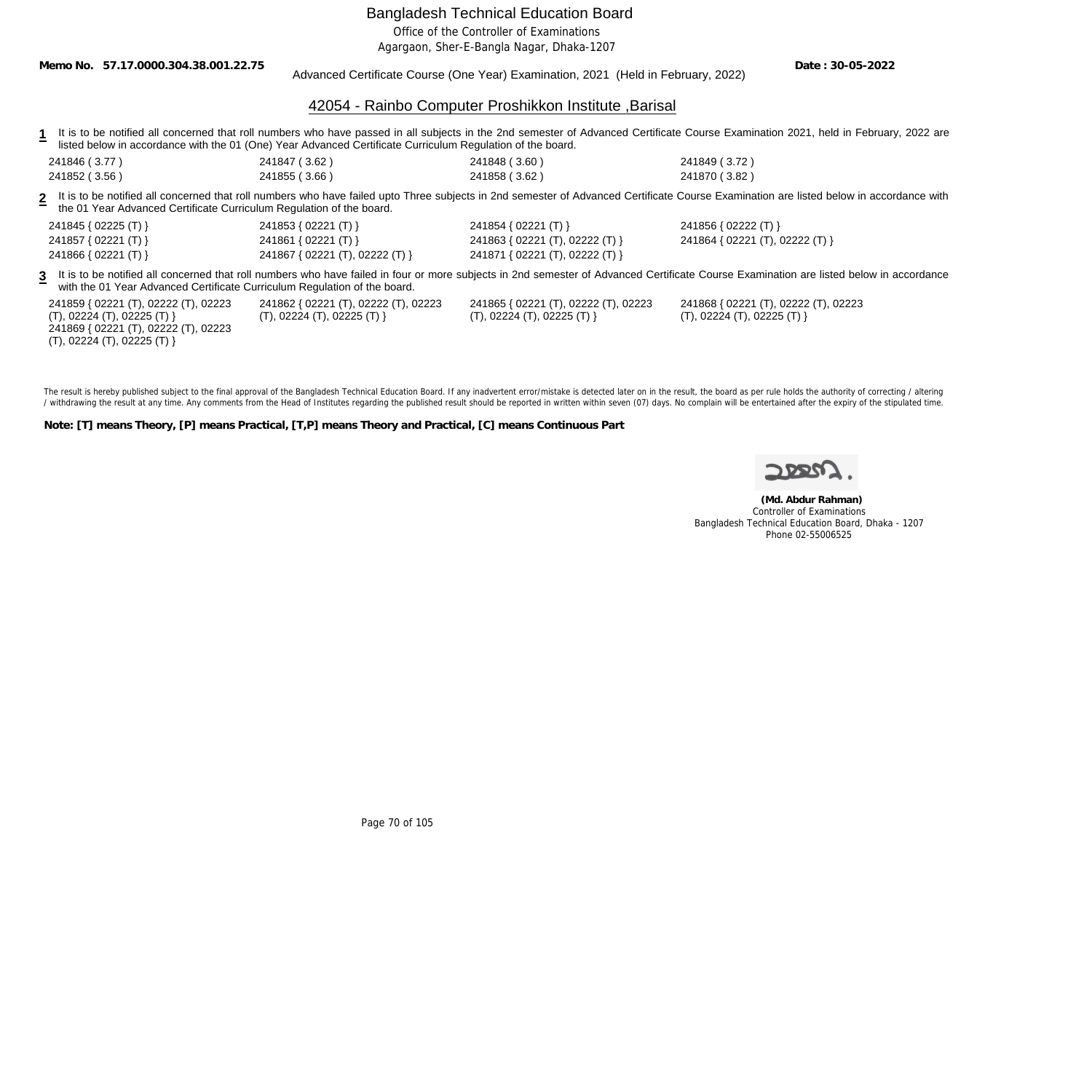Copy of the published result is hereby sent for information and necessary action please:

- 1. Secretary, Bangladesh Technical Education Board, Agargaon, Dhaka
- 2. Director (Curriculum), Bangladesh Technical Education Board, Agargaon, Dhaka

3-45. Principal/Director,

46-49. Deputy Controller of Examination, Dip. / VOC / BMT / Certi. / Conf., Bangladesh Technical Education Board, Agargaon, Dhaka

\_\_\_\_\_\_\_\_\_\_\_\_\_\_\_\_\_\_\_\_\_\_\_\_\_\_\_\_\_\_\_\_\_\_\_\_\_\_\_\_\_\_\_\_\_\_\_\_\_\_\_\_\_\_\_\_\_\_\_\_\_\_\_\_\_\_\_\_\_\_\_\_\_\_\_\_\_\_\_\_\_\_\_\_\_\_\_\_\_\_\_\_\_\_\_\_\_

50. Personal Officer, Chairman, Bangladesh Technical Education Board, Agargaon, Dhaka

Office file.

**(Md. Nowsad Ali)** Officer In-charge Short Course Examination Section. Bngladesh Technical Education Board, Dhaka Phone: 01531972022

Page 71 of 105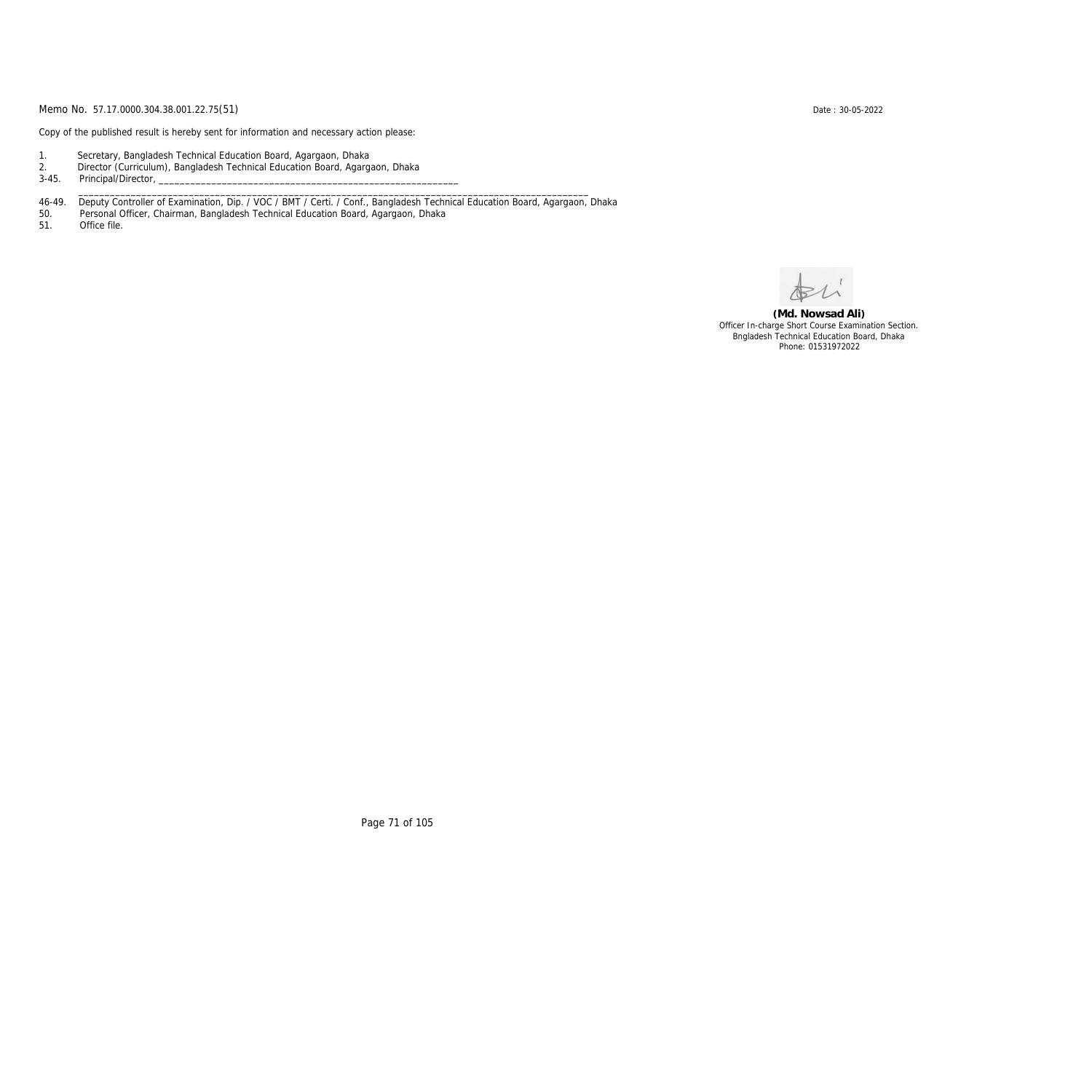Office of the Controller of Examinations

Agargaon, Sher-E-Bangla Nagar, Dhaka-1207

**Memo No. 57.17.0000.304.38.001.22.75**

Advanced Certificate Course (One Year) Examination, 2021 (Held in February, 2022)

**Date : 30-05-2022**

### 44024 - Modern Technical Training Institute ,Madaripur

- 1 It is to be notified all concerned that roll numbers who have passed in all subjects in the 2nd semester of Advanced Certificate Course Examination 2021, held in February, 2022 are listed below in accordance with the 01 (One) Year Advanced Certificate Curriculum Regulation of the board.
- 241881 ( 3.93 )

241872 ( 3.93 ) 241873 ( 3.81 ) 241875 ( 3.93 ) 241876 ( 3.88 ) 241877 ( 3.93 ) 241878 ( 3.85 ) 241879 ( 3.85 ) 241880 ( 3.86 )

The result is hereby published subject to the final approval of the Bangladesh Technical Education Board. If any inadvertent error/mistake is detected later on in the result, the board as per rule holds the authority of co / withdrawing the result at any time. Any comments from the Head of Institutes regarding the published result should be reported in written within seven (07) days. No complain will be entertained after the expiry of the st

**Note: [T] means Theory, [P] means Practical, [T,P] means Theory and Practical, [C] means Continuous Part**

 **(Md. Abdur Rahman)** Controller of Examinations Bangladesh Technical Education Board, Dhaka - 1207 Phone 02-55006525

Memo No. 57.17.0000.304.38.001.22.75(51) Date: 30-05-2022

Copy of the published result is hereby sent for information and necessary action please:

- 1. Secretary, Bangladesh Technical Education Board, Agargaon, Dhaka
- 2. Director (Curriculum), Bangladesh Technical Education Board, Agargaon, Dhaka<br>3-45. Principal/Director.
- Principal/Director,

46-49. Deputy Controller of Examination, Dip. / VOC / BMT / Certi. / Conf., Bangladesh Technical Education Board, Agargaon, Dhaka

\_\_\_\_\_\_\_\_\_\_\_\_\_\_\_\_\_\_\_\_\_\_\_\_\_\_\_\_\_\_\_\_\_\_\_\_\_\_\_\_\_\_\_\_\_\_\_\_\_\_\_\_\_\_\_\_\_\_\_\_\_\_\_\_\_\_\_\_\_\_\_\_\_\_\_\_\_\_\_\_\_\_\_\_\_\_\_\_\_\_\_\_\_\_\_\_\_

50. Personal Officer, Chairman, Bangladesh Technical Education Board, Agargaon, Dhaka

Office file.

**(Md. Nowsad Ali)** Officer In-charge Short Course Examination Section. Bngladesh Technical Education Board, Dhaka Phone: 01531972022

Page 72 of 105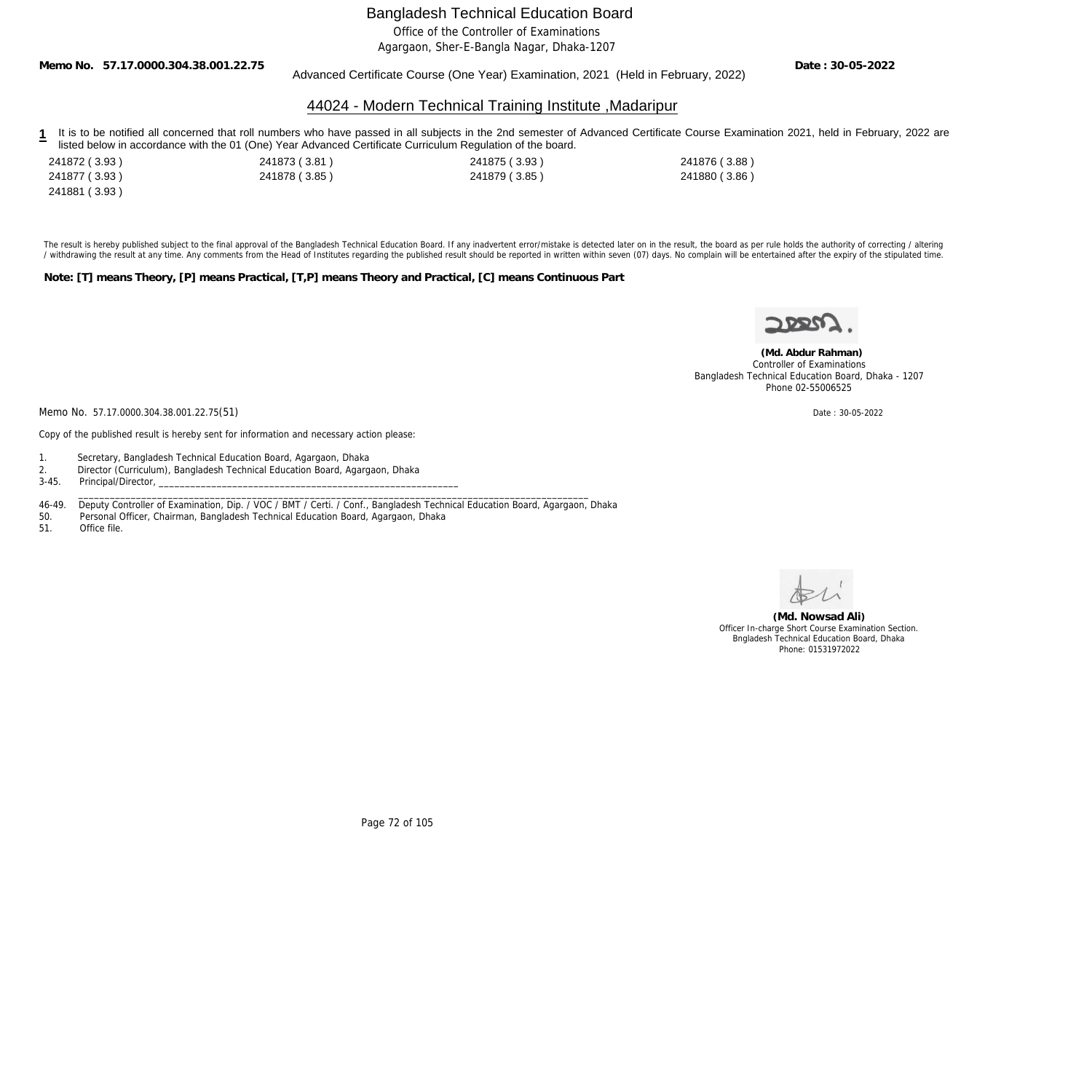Office of the Controller of Examinations

Agargaon, Sher-E-Bangla Nagar, Dhaka-1207

**Memo No. 57.17.0000.304.38.001.22.75**

Advanced Certificate Course (One Year) Examination, 2021 (Held in February, 2022)

**Date : 30-05-2022**

### 47031 - Monowara Qutubuddin Computer Academy ,Rajbari

- 1 It is to be notified all concerned that roll numbers who have passed in all subjects in the 2nd semester of Advanced Certificate Course Examination 2021, held in February, 2022 are listed below in accordance with the 01 (One) Year Advanced Certificate Curriculum Regulation of the board.
- 241882 ( 3.96 ) 241883 ( 3.98 ) 241884 ( 3.96 ) 241885 ( 3.96 )

241886 ( 3.98 ) 241888 ( 3.96 ) 241889 ( 3.98 )

**2** It is to be notified all concerned that roll numbers who have failed upto Three subjects in 2nd semester of Advanced Certificate Course Examination are listed below in accordance with the 01 Year Advanced Certificate Curriculum Regulation of the board.

241887 { 02222 (T), 02223 (T) }

4 It is to be notified all concerned that roll numbers who have failed in respective subjects with continuous assesment part in 2nd semester of Advanced Certificate Course Examination are listed below in accordance with the 01 Year Advanced Certificate Curriculum Regulation of the board.

104374 { 02221 (T,P,C), 02222 (T,P,C), 02223 (T,P,C), 02224 (T,P,C),  $02225$  (T) }

The result is hereby published subject to the final approval of the Bangladesh Technical Education Board. If any inadvertent error/mistake is detected later on in the result, the board as per rule holds the authority of co / withdrawing the result at any time. Any comments from the Head of Institutes regarding the published result should be reported in written within seven (07) days. No complain will be entertained after the expiry of the st

**Note: [T] means Theory, [P] means Practical, [T,P] means Theory and Practical, [C] means Continuous Part**



 **(Md. Abdur Rahman)** Controller of Examinations Bangladesh Technical Education Board, Dhaka - 1207 Phone 02-55006525

Memo No. 57.17.0000.304.38.001.22.75(51) Date: 30-05-2022

Copy of the published result is hereby sent for information and necessary action please:

1. Secretary, Bangladesh Technical Education Board, Agargaon, Dhaka

2. Director (Curriculum), Bangladesh Technical Education Board, Agargaon, Dhaka<br>3-45. Principal/Director.

Principal/Director,

46-49. Deputy Controller of Examination, Dip. / VOC / BMT / Certi. / Conf., Bangladesh Technical Education Board, Agargaon, Dhaka

\_\_\_\_\_\_\_\_\_\_\_\_\_\_\_\_\_\_\_\_\_\_\_\_\_\_\_\_\_\_\_\_\_\_\_\_\_\_\_\_\_\_\_\_\_\_\_\_\_\_\_\_\_\_\_\_\_\_\_\_\_\_\_\_\_\_\_\_\_\_\_\_\_\_\_\_\_\_\_\_\_\_\_\_\_\_\_\_\_\_\_\_\_\_\_\_\_

- 50. Personal Officer, Chairman, Bangladesh Technical Education Board, Agargaon, Dhaka
- 51. Office file.



**(Md. Nowsad Ali)** Officer In-charge Short Course Examination Section. Bngladesh Technical Education Board, Dhaka Phone: 01531972022

Page 73 of 105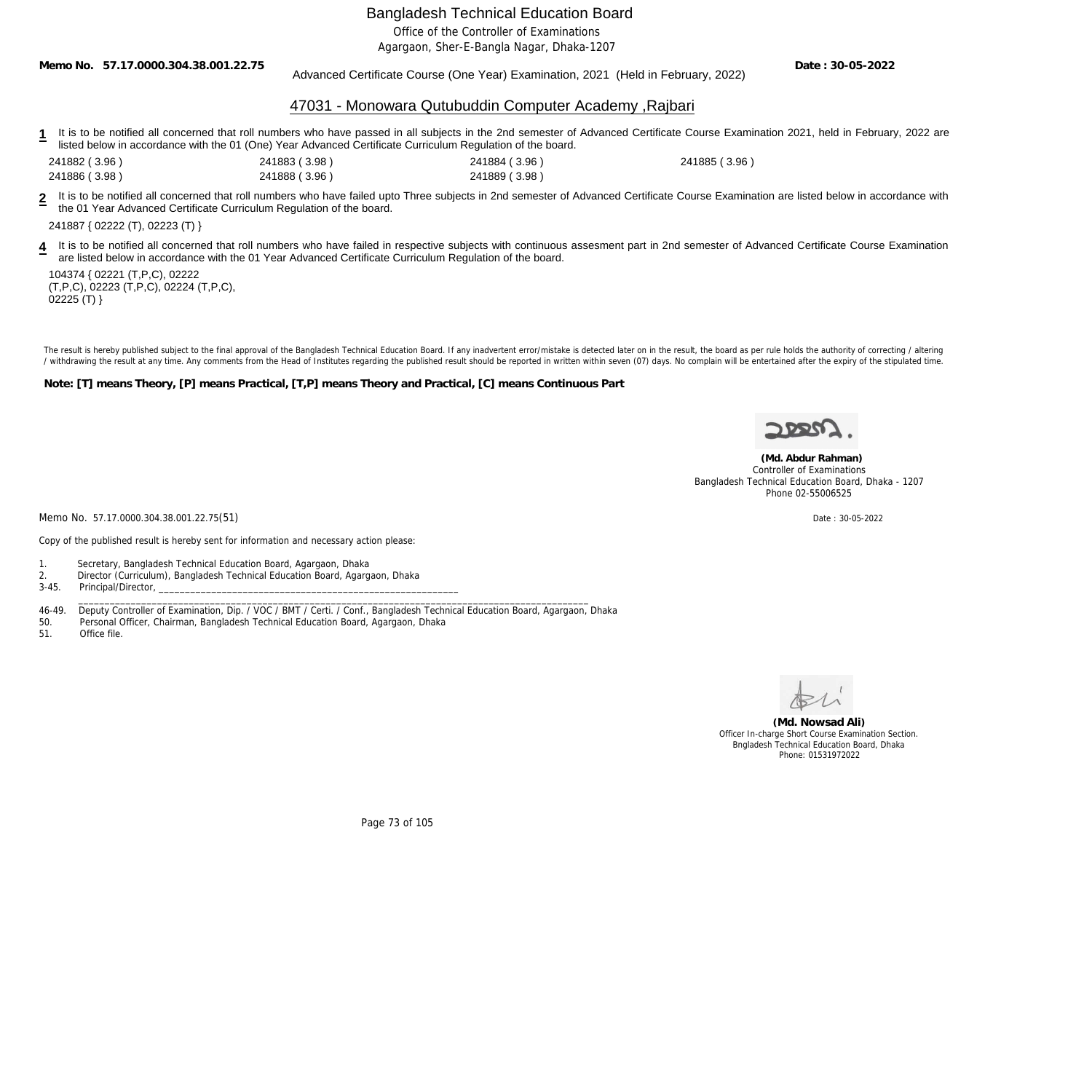Office of the Controller of Examinations

Agargaon, Sher-E-Bangla Nagar, Dhaka-1207

**Memo No. 57.17.0000.304.38.001.22.75**

Advanced Certificate Course (One Year) Examination, 2021 (Held in February, 2022)

**Date : 30-05-2022**

## 50161 - Target Computer System Training Centre ,Dhaka

2 It is to be notified all concerned that roll numbers who have failed upto Three subjects in 2nd semester of Advanced Certificate Course Examination are listed below in accordance with the 01 Year Advanced Certificate Curriculum Regulation of the board.

241891 { 02221 (T), 02223 (T) } 241892 { 02221 (T), 02222 (T), 02225

 $(T)$ }

241894 { 02221 (T), 02223 (T) }

3 It is to be notified all concerned that roll numbers who have failed in four or more subjects in 2nd semester of Advanced Certificate Course Examination are listed below in accordance with the 01 Year Advanced Certificate Curriculum Regulation of the board.

241890 { 02221 (T,P), 02222 (T,P), 02223 (T,P), 02224 (T,P), 02225 (T) } 241893 { 02221 (T), 02222 (T), 02223 (T), 02224 (T), 02225 (T) }

The result is hereby published subject to the final approval of the Bangladesh Technical Education Board. If any inadvertent error/mistake is detected later on in the result, the board as per rule holds the authority of co / withdrawing the result at any time. Any comments from the Head of Institutes regarding the published result should be reported in written within seven (07) days. No complain will be entertained after the expiry of the st

**Note: [T] means Theory, [P] means Practical, [T,P] means Theory and Practical, [C] means Continuous Part**



 **(Md. Abdur Rahman)** Controller of Examinations Bangladesh Technical Education Board, Dhaka - 1207 Phone 02-55006525

Memo No. 57.17.0000.304.38.001.22.75(51) Date: 30-05-2022

Copy of the published result is hereby sent for information and necessary action please:

- 1. Secretary, Bangladesh Technical Education Board, Agargaon, Dhaka
- 2. Director (Curriculum), Bangladesh Technical Education Board, Agargaon, Dhaka<br>3-45. Principal/Director,
- Principal/Director,
- 46-49. Deputy Controller of Examination, Dip. / VOC / BMT / Certi. / Conf., Bangladesh Technical Education Board, Agargaon, Dhaka<br>50. Personal Officer, Chairman, Bangladesh Technical Education Board, Agargaon, Dhaka

\_\_\_\_\_\_\_\_\_\_\_\_\_\_\_\_\_\_\_\_\_\_\_\_\_\_\_\_\_\_\_\_\_\_\_\_\_\_\_\_\_\_\_\_\_\_\_\_\_\_\_\_\_\_\_\_\_\_\_\_\_\_\_\_\_\_\_\_\_\_\_\_\_\_\_\_\_\_\_\_\_\_\_\_\_\_\_\_\_\_\_\_\_\_\_\_\_

- 50. Personal Officer, Chairman, Bangladesh Technical Education Board, Agargaon, Dhaka
- Office file



**(Md. Nowsad Ali)** Officer In-charge Short Course Examination Section. Bngladesh Technical Education Board, Dhaka Phone: 01531972022

Page 74 of 105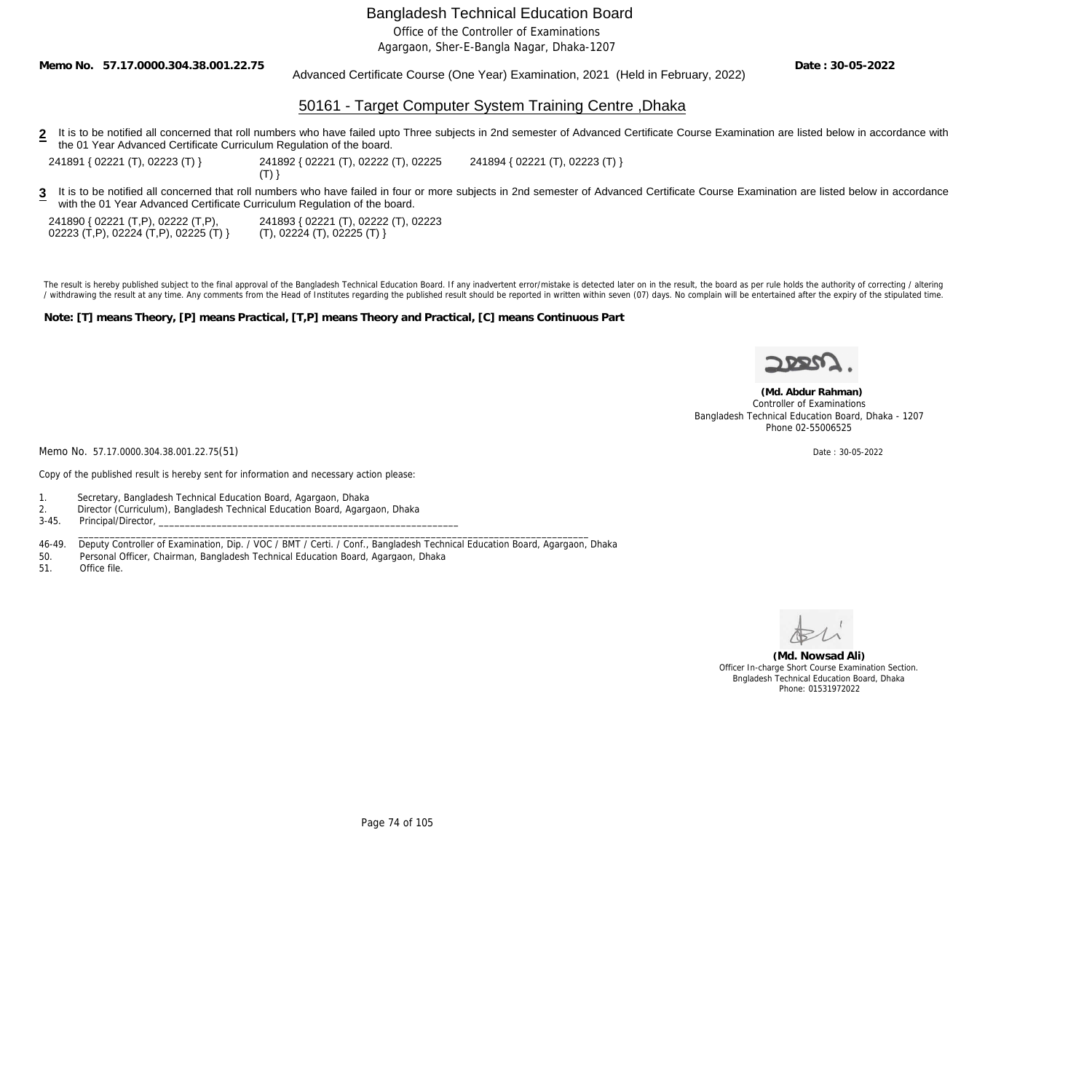Office of the Controller of Examinations

Agargaon, Sher-E-Bangla Nagar, Dhaka-1207

**Memo No. 57.17.0000.304.38.001.22.75**

Advanced Certificate Course (One Year) Examination, 2021 (Held in February, 2022)

**Date : 30-05-2022**

# 50678 - SAIC Advanced Teachers Training College ,Dhaka

1 It is to be notified all concerned that roll numbers who have passed in all subjects in the 2nd semester of Advanced Certificate Course Examination 2021, held in February, 2022 are listed below in accordance with the 01 (One) Year Advanced Certificate Curriculum Regulation of the board.

| 241895 (3.92)                                                        | 241897 (3.85)                                   | 241898 (4.00)        | 241899 (3.97)                                                                                                                                                                             |
|----------------------------------------------------------------------|-------------------------------------------------|----------------------|-------------------------------------------------------------------------------------------------------------------------------------------------------------------------------------------|
| 241900 (3.93)                                                        | 241901 (3.94)                                   | 241902 (3.94)        | 241903 (3.93)                                                                                                                                                                             |
| 241904 (3.95)                                                        | 241905 (3.89)                                   | 241906 (3.97)        | 241907 (3.97)                                                                                                                                                                             |
| 241908 (3.90)                                                        | 241909 (3.87)                                   | 241910 (3.81 )       | 241911 (3.97)                                                                                                                                                                             |
| 241913 (3.98)                                                        | 241914 (3.83)                                   | 241915 (3.93)        | 241916 (3.85)                                                                                                                                                                             |
| 241917 (3.92)                                                        | 241918 (3.93)                                   | 241919 (3.87)        | 241920 (3.96)                                                                                                                                                                             |
| 241921 (3.90)                                                        | 241922 (4.00)                                   | 241923 (3.91 )       | 241924 (3.99)                                                                                                                                                                             |
| 241925 (3.93)                                                        | 241926 (3.87)                                   | 241927 (3.84 )       | 241928 (3.97)                                                                                                                                                                             |
| 241930 (3.88)                                                        | 241932 (3.91)                                   | 241933 (3.92)        | 241934 (3.92)                                                                                                                                                                             |
| 241936 (3.92)                                                        | 241937 (3.97)                                   | 241938 (3.93)        | 241939 (3.97)                                                                                                                                                                             |
| 241941 (3.96)                                                        | 241942 (3.92)                                   | 241947 (3.96)        | 241948 (3.96)                                                                                                                                                                             |
| 241949 (3.87)                                                        | 241957 (3.96)                                   |                      |                                                                                                                                                                                           |
| the 01 Year Advanced Certificate Curriculum Regulation of the board. |                                                 |                      | 2 It is to be notified all concerned that roll numbers who have failed upto Three subjects in 2nd semester of Advanced Certificate Course Examination are listed below in accordance with |
| 241912 { 02121 (T) }                                                 | 241946 { 02221 (T), 02223 (T), 02224<br>$(T)$ } | 241950 { 02221 (T) } | 241951 { 02221 (T) }                                                                                                                                                                      |
| 241952 { 02221 (T), 02223 (T) }                                      | 241953 { 02221 (T), 02223 (T) }                 |                      |                                                                                                                                                                                           |
|                                                                      |                                                 |                      |                                                                                                                                                                                           |

The result is hereby published subject to the final approval of the Bangladesh Technical Education Board. If any inadvertent error/mistake is detected later on in the result, the board as per rule holds the authority of co / withdrawing the result at any time. Any comments from the Head of Institutes regarding the published result should be reported in written within seven (07) days. No complain will be entertained after the expiry of the st

**Note: [T] means Theory, [P] means Practical, [T,P] means Theory and Practical, [C] means Continuous Part**

 **(Md. Abdur Rahman)** Controller of Examinations Bangladesh Technical Education Board, Dhaka - 1207 Phone 02-55006525

Page 75 of 105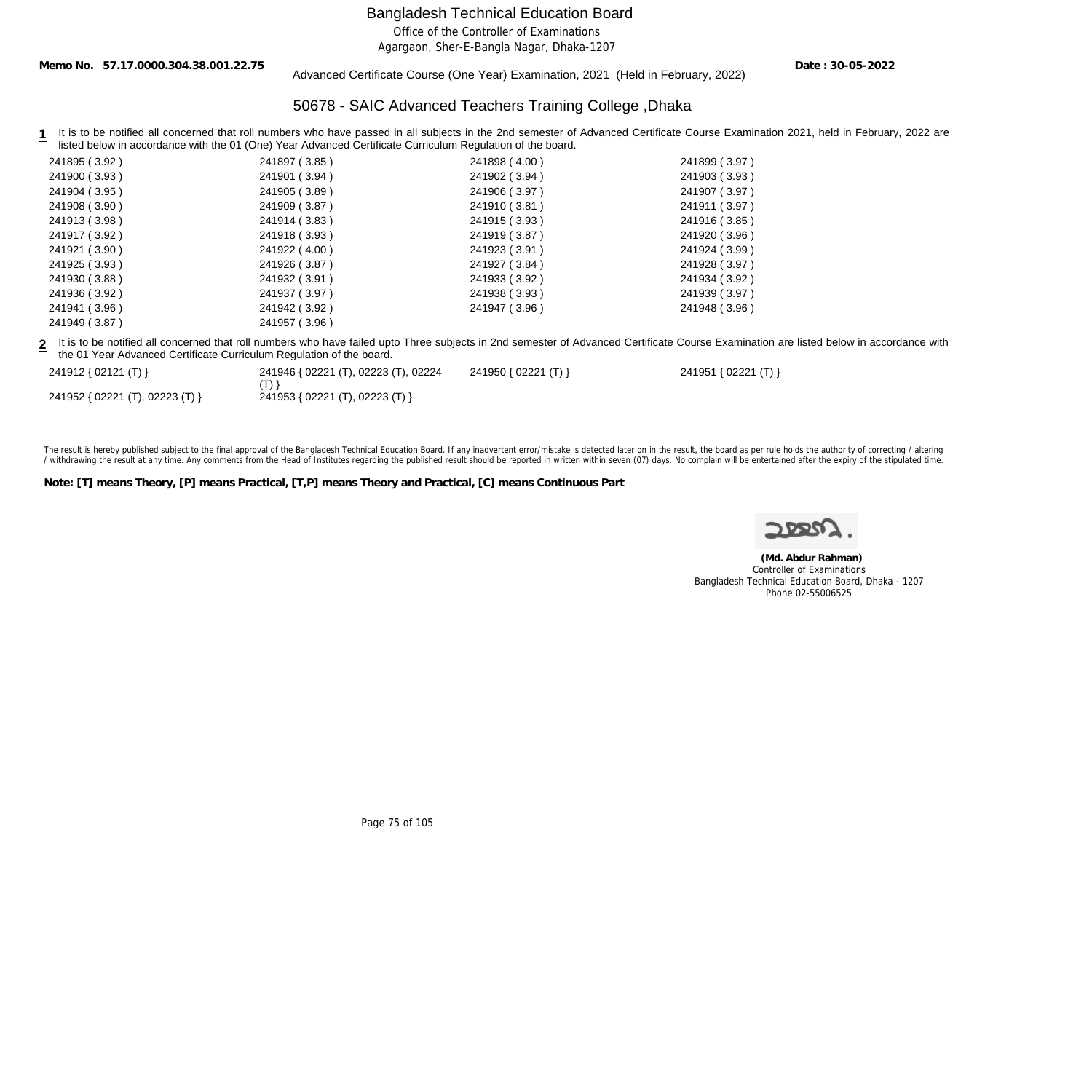Copy of the published result is hereby sent for information and necessary action please:

- 1. Secretary, Bangladesh Technical Education Board, Agargaon, Dhaka
- 2. Director (Curriculum), Bangladesh Technical Education Board, Agargaon, Dhaka

3-45. Principal/Director,

46-49. Deputy Controller of Examination, Dip. / VOC / BMT / Certi. / Conf., Bangladesh Technical Education Board, Agargaon, Dhaka

\_\_\_\_\_\_\_\_\_\_\_\_\_\_\_\_\_\_\_\_\_\_\_\_\_\_\_\_\_\_\_\_\_\_\_\_\_\_\_\_\_\_\_\_\_\_\_\_\_\_\_\_\_\_\_\_\_\_\_\_\_\_\_\_\_\_\_\_\_\_\_\_\_\_\_\_\_\_\_\_\_\_\_\_\_\_\_\_\_\_\_\_\_\_\_\_\_

50. Personal Officer, Chairman, Bangladesh Technical Education Board, Agargaon, Dhaka

Office file.

**(Md. Nowsad Ali)** Officer In-charge Short Course Examination Section. Bngladesh Technical Education Board, Dhaka Phone: 01531972022

Page 76 of 105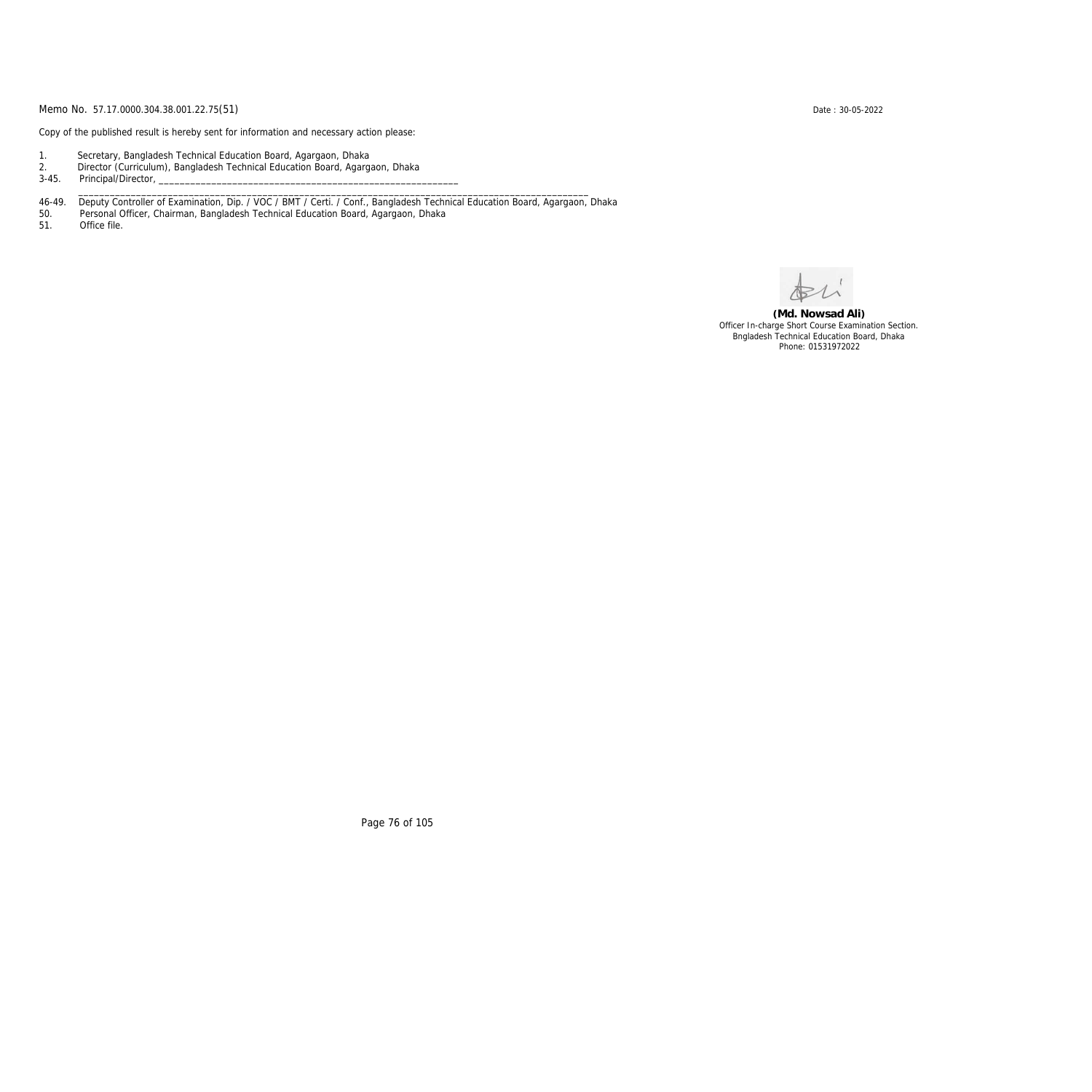Office of the Controller of Examinations

Agargaon, Sher-E-Bangla Nagar, Dhaka-1207

**Memo No. 57.17.0000.304.38.001.22.75**

#### Advanced Certificate Course (One Year) Examination, 2021 (Held in February, 2022)

**Date : 30-05-2022**

## 50682 - Desh Technical Training Institute (DTTI) ,Dhaka

1 It is to be notified all concerned that roll numbers who have passed in all subjects in the 2nd semester of Advanced Certificate Course Examination 2021, held in February, 2022 are listed below in accordance with the 01 (One) Year Advanced Certificate Curriculum Regulation of the board.

| 241958 (3.93) | 241959 (3.90) | 241960 (4.00) | 241961 (3.90) |
|---------------|---------------|---------------|---------------|
| 241962 (3.97) | 241963 (4.00) | 241964 (3.97) | 241965 (3.84) |
| 241966 (3.93) | 241968 (3.90) | 241969 (3.97) | 241970 (3.93) |
| 241972 (3.90) | 241973 (4.00) | 241974 (3.97) | 241975 (4.00) |
| 241976 (3.93) | 241977 (3.97) | 241978 (3.97) | 241980 (3.93) |
| 241982 (4.00) | 241983 (3.97) | 241984 (3.91) | 241988 (3.93) |
| 241989 (3.97) | 241991 (3.86) | 241993 (3.90) | 241994 (3.90) |
| 241996 (3.87) | 241997 (4.00) | 241998 (3.97) | 241999 (3.90) |
| 242000 (3.97) | 242001 (3.97) | 242005 (3.90) | 242006 (4.00) |
| 242007 (3.93) | 242013 (3.75) | 242014 (3.97) | 242015 (3.90) |
| 242019 (3.93) | 242020 (3.97) | 242021 (4.00) | 242022 (3.93) |
| 242024 (3.93) | 242025 (3.89) | 242028 (3.90) | 242030 (3.89) |
| 242031 (3.90) | 242032 (3.70) | 242033 (3.90) | 242034 (3.93) |
| 242036 (3.97) | 242038 (3.98) |               |               |

**2** It is to be notified all concerned that roll numbers who have failed upto Three subjects in 2nd semester of Advanced Certificate Course Examination are listed below in accordance with the 01 Year Advanced Certificate Curriculum Regulation of the board.

| 241967 { 02121 (T), 02122 (T) } | 241971 { $02121$ (T) }              | 241979 { $02121$ (T) }          | 241985 { $02121$ (T) }          |
|---------------------------------|-------------------------------------|---------------------------------|---------------------------------|
| 241986 { 02121 (T) }            | 241992 { 02121 (T), 02122 (T) }     | 242008 { 02121 (T), 02122 (T) } | 242011 { 02121 (T), 02122 (T) } |
| 242012 { 02121 (T), 02122 (T) } | 242016 { 02121 (T), 02122 (T) }     | 242018 { 02121 (T), 02122 (T) } | 242023 { 02121 (T), 02122 (T) } |
| 242026 { 02121 (T), 02122 (T) } | 242035 { $02121$ (T), $02122$ (T) } | 242037 { 02222 (T), 02223 (T) } | 242039 { 02221 (T), 02223 (T) } |
| 242040 { 02221 (T) }            | 242042 { $02221$ (T), $02223$ (T) } |                                 |                                 |

The result is hereby published subject to the final approval of the Bangladesh Technical Education Board. If any inadvertent error/mistake is detected later on in the result, the board as per rule holds the authority of co / withdrawing the result at any time. Any comments from the Head of Institutes regarding the published result should be reported in written within seven (07) days. No complain will be entertained after the expiry of the st

**Note: [T] means Theory, [P] means Practical, [T,P] means Theory and Practical, [C] means Continuous Part**



 **(Md. Abdur Rahman)** Controller of Examinations Bangladesh Technical Education Board, Dhaka - 1207 Phone 02-55006525

Page 77 of 105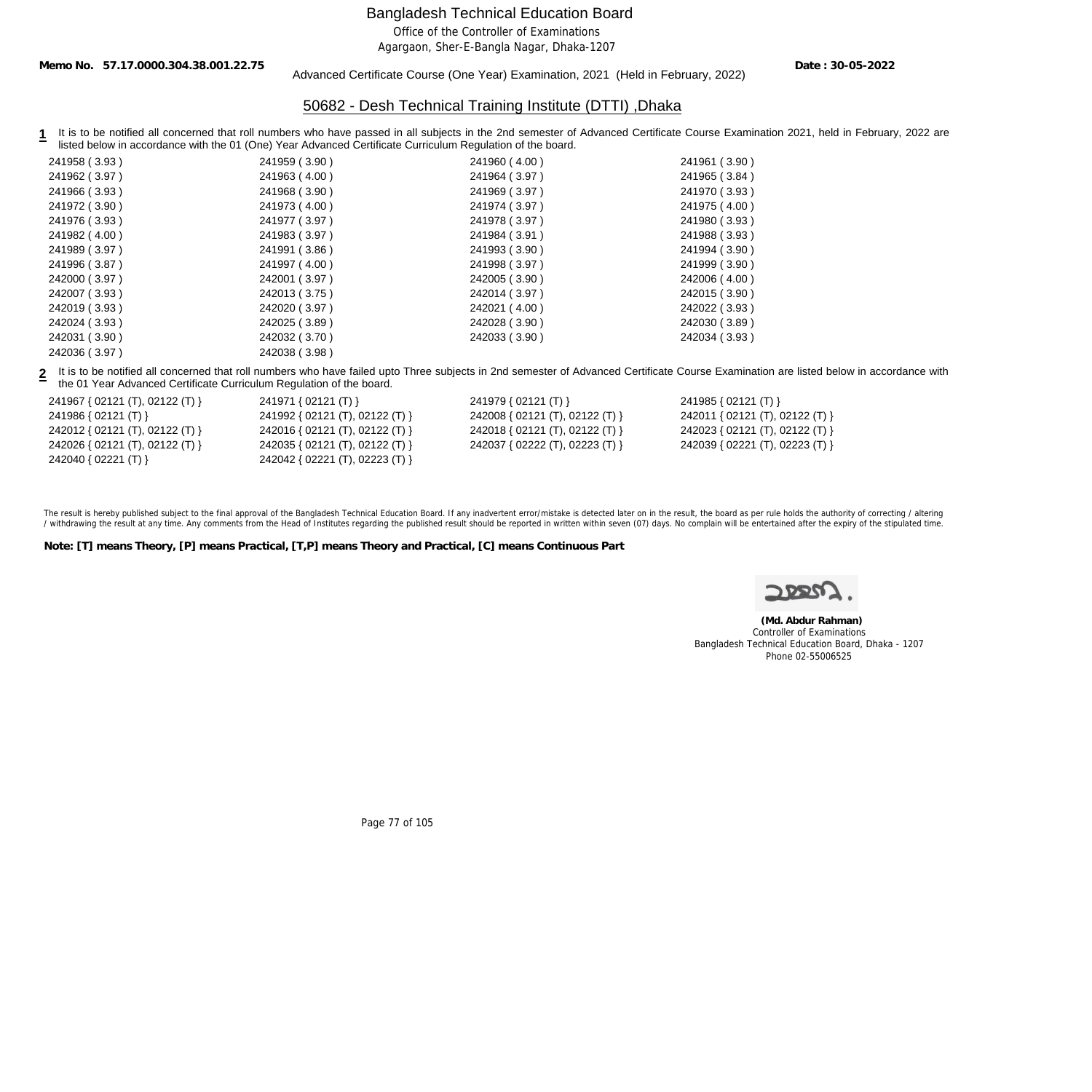Copy of the published result is hereby sent for information and necessary action please:

- 1. Secretary, Bangladesh Technical Education Board, Agargaon, Dhaka
- 2. Director (Curriculum), Bangladesh Technical Education Board, Agargaon, Dhaka

3-45. Principal/Director,

46-49. Deputy Controller of Examination, Dip. / VOC / BMT / Certi. / Conf., Bangladesh Technical Education Board, Agargaon, Dhaka

\_\_\_\_\_\_\_\_\_\_\_\_\_\_\_\_\_\_\_\_\_\_\_\_\_\_\_\_\_\_\_\_\_\_\_\_\_\_\_\_\_\_\_\_\_\_\_\_\_\_\_\_\_\_\_\_\_\_\_\_\_\_\_\_\_\_\_\_\_\_\_\_\_\_\_\_\_\_\_\_\_\_\_\_\_\_\_\_\_\_\_\_\_\_\_\_\_

50. Personal Officer, Chairman, Bangladesh Technical Education Board, Agargaon, Dhaka

Office file.

**(Md. Nowsad Ali)** Officer In-charge Short Course Examination Section. Bngladesh Technical Education Board, Dhaka Phone: 01531972022

Page 78 of 105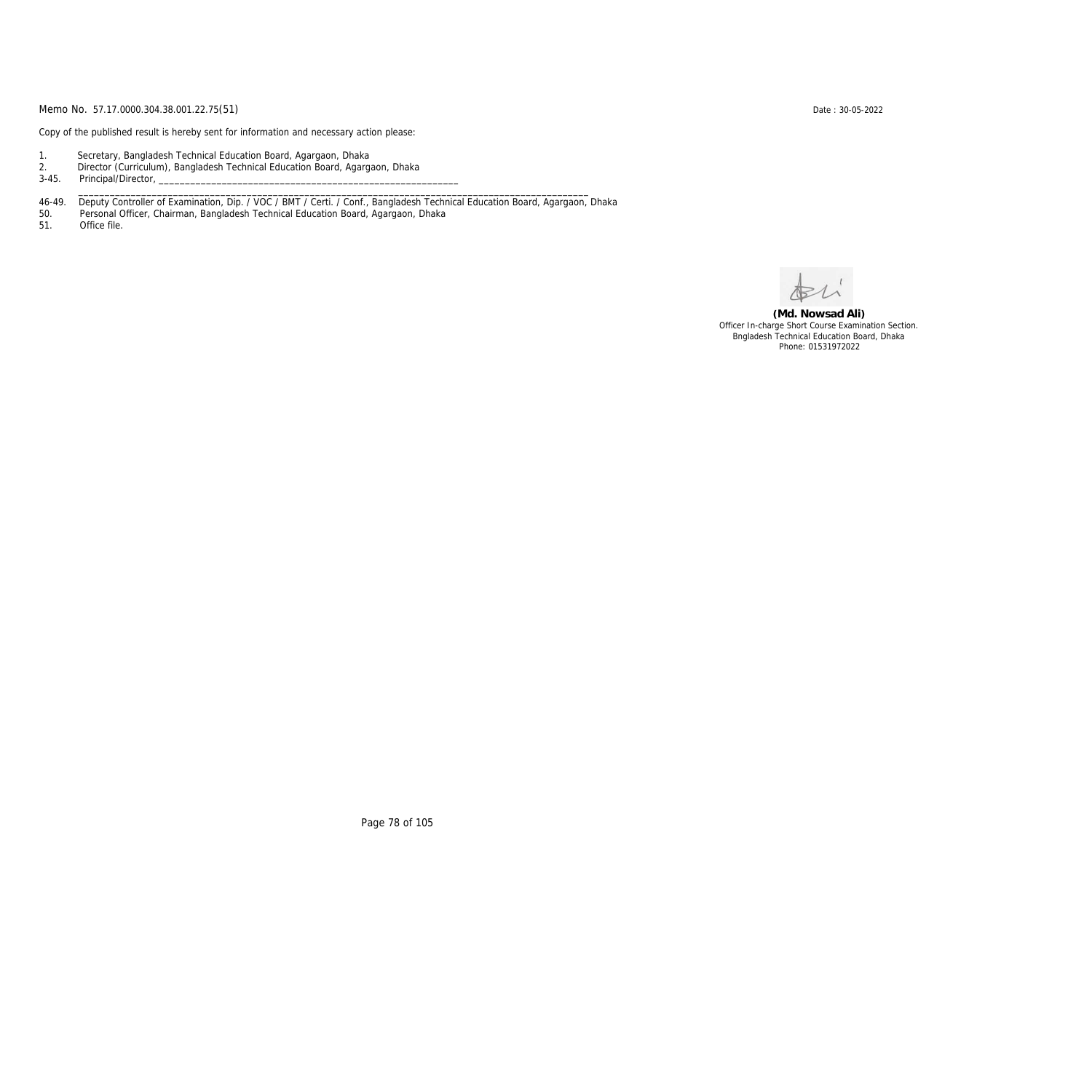Office of the Controller of Examinations

Agargaon, Sher-E-Bangla Nagar, Dhaka-1207

**Memo No. 57.17.0000.304.38.001.22.75**

Advanced Certificate Course (One Year) Examination, 2021 (Held in February, 2022)

**Date : 30-05-2022**

## 51078 - Star College of Technical & Professional Education ,Narayanganj

1 It is to be notified all concerned that roll numbers who have passed in all subjects in the 2nd semester of Advanced Certificate Course Examination 2021, held in February, 2022 are listed below in accordance with the 01 (One) Year Advanced Certificate Curriculum Regulation of the board.

| 242043 (3.93) | 242044 (3.90) | 242045 (3.90) | 242046 (3.90) |
|---------------|---------------|---------------|---------------|
| 242047 (3.90) | 242048 (3.90) | 242049 (3.93) | 242050 (3.86) |
| 242051 (3.90) | 242052 (3.93) | 242055 (4.00) | 242056 (3.90) |
| 242057 (3.93) | 242058 (3.86) | 242059 (3.86) | 242060 (3.90) |
| 242061 (3.86) | 242062 (3.97) | 242063 (3.93) | 242064 (3.83) |
| 242065 (3.93) | 242066 (3.93) | 242067 (3.93) | 242068 (3.90) |
| 242069 (3.97) | 242070 (3.97) | 242071 (4.00) | 242073 (3.93) |
| 242074 (3.97) | 242075 (3.90) | 242076 (3.90) | 242077 (3.90) |
|               |               |               |               |

**2** It is to be notified all concerned that roll numbers who have failed upto Three subjects in 2nd semester of Advanced Certificate Course Examination are listed below in accordance with the 01 Year Advanced Certificate Curriculum Regulation of the board.

242078 { 02121 (T) } 242079 { 02222 (T) } 242080 { 02221 (T), 02222 (T) } 242081 { 02221 (T), 02222 (T) }

| 242078 { 02121 (T) } | 242079 { 02222 (T) }            | 242080 { 02221 (T), 02222 (T) } | 242081 { 02221 (T), 02222 (T) }      |
|----------------------|---------------------------------|---------------------------------|--------------------------------------|
| 242084 { 02222 (T) } | 242085 { 02222 (T), 02223 (T) } | 242088 { 02222 (T), 02223 (T) } | 242091 { 02222 (T), 02223 (T), 02225 |

242093 { 02222 (T), 02225 (T) }

The result is hereby published subject to the final approval of the Bangladesh Technical Education Board. If any inadvertent error/mistake is detected later on in the result, the board as per rule holds the authority of co / withdrawing the result at any time. Any comments from the Head of Institutes regarding the published result should be reported in written within seven (07) days. No complain will be entertained after the expiry of the st

**Note: [T] means Theory, [P] means Practical, [T,P] means Theory and Practical, [C] means Continuous Part**

 $(T)$ }

 **(Md. Abdur Rahman)** Controller of Examinations Bangladesh Technical Education Board, Dhaka - 1207 Phone 02-55006525

Page 79 of 105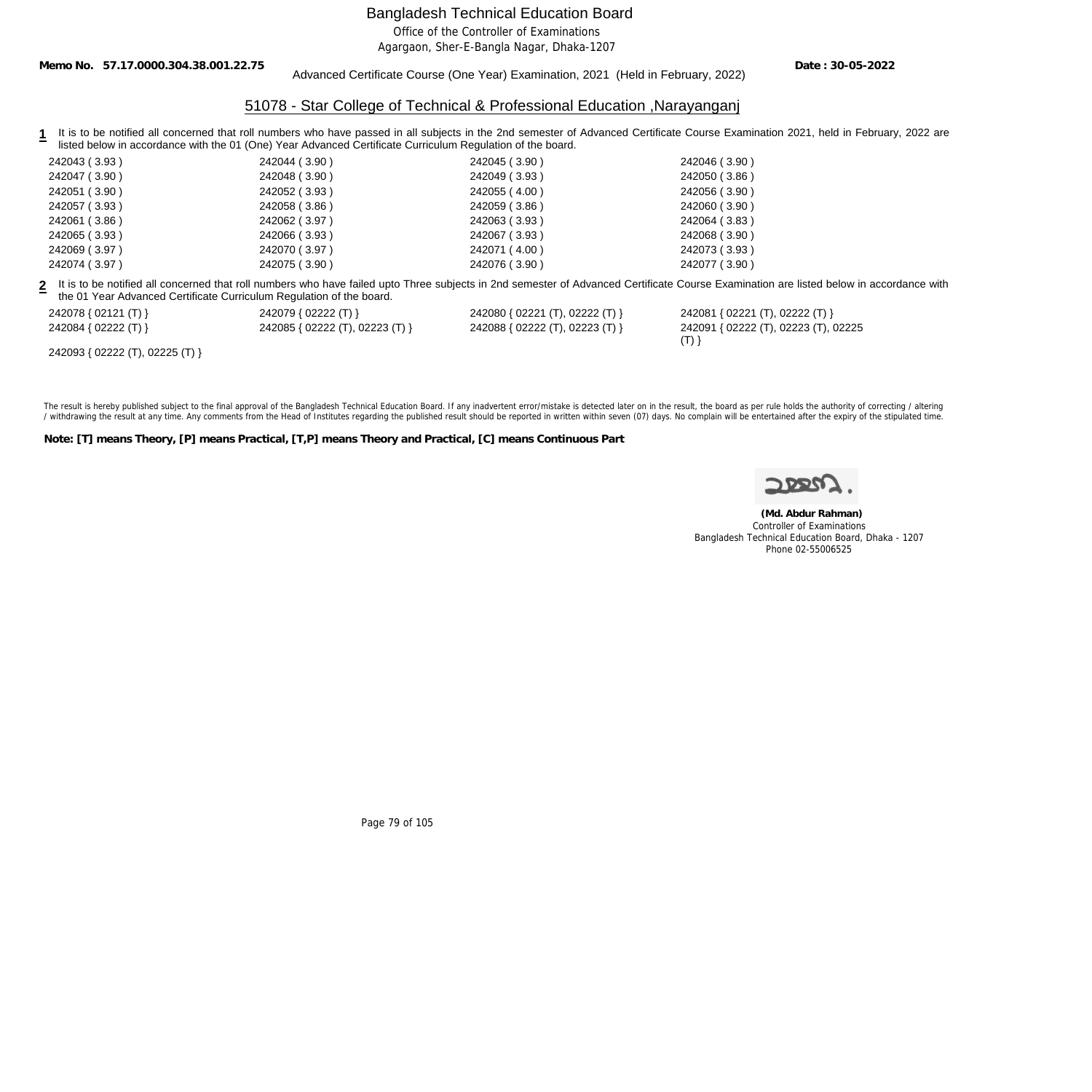Copy of the published result is hereby sent for information and necessary action please:

- 1. Secretary, Bangladesh Technical Education Board, Agargaon, Dhaka
- 2. Director (Curriculum), Bangladesh Technical Education Board, Agargaon, Dhaka

3-45. Principal/Director,

46-49. Deputy Controller of Examination, Dip. / VOC / BMT / Certi. / Conf., Bangladesh Technical Education Board, Agargaon, Dhaka

\_\_\_\_\_\_\_\_\_\_\_\_\_\_\_\_\_\_\_\_\_\_\_\_\_\_\_\_\_\_\_\_\_\_\_\_\_\_\_\_\_\_\_\_\_\_\_\_\_\_\_\_\_\_\_\_\_\_\_\_\_\_\_\_\_\_\_\_\_\_\_\_\_\_\_\_\_\_\_\_\_\_\_\_\_\_\_\_\_\_\_\_\_\_\_\_\_

50. Personal Officer, Chairman, Bangladesh Technical Education Board, Agargaon, Dhaka

Office file.

**(Md. Nowsad Ali)** Officer In-charge Short Course Examination Section. Bngladesh Technical Education Board, Dhaka Phone: 01531972022

Page 80 of 105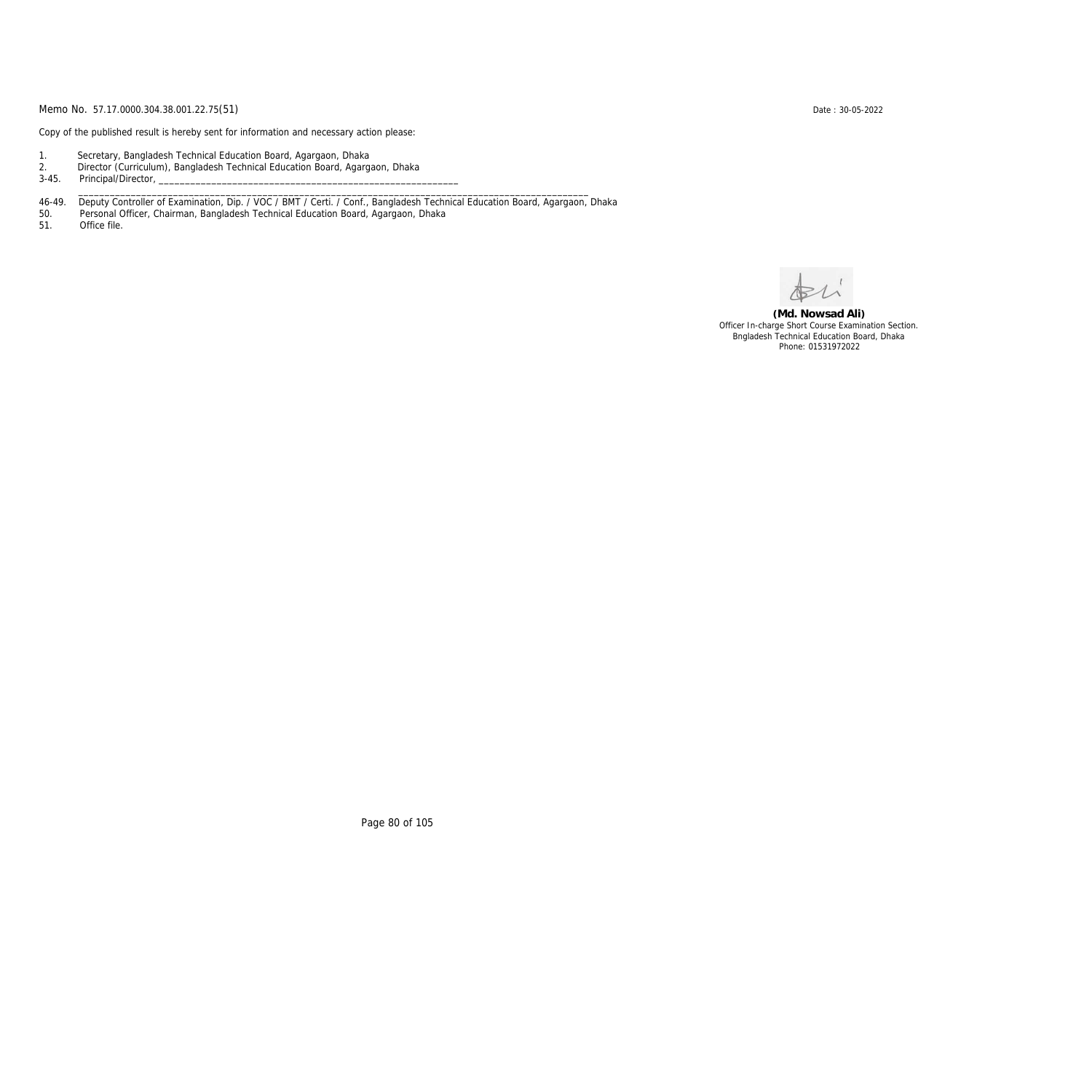Office of the Controller of Examinations

Agargaon, Sher-E-Bangla Nagar, Dhaka-1207

**Memo No. 57.17.0000.304.38.001.22.75**

#### Advanced Certificate Course (One Year) Examination, 2021 (Held in February, 2022)

**Date : 30-05-2022**

### 52037 - NIC Computer And Engineering ,Narsingdi

2 It is to be notified all concerned that roll numbers who have failed upto Three subjects in 2nd semester of Advanced Certificate Course Examination are listed below in accordance with the 01 Year Advanced Certificate Curriculum Regulation of the board.

242095 { 02221 (T), 02223 (T) } 242096 { 02221 (T) } 242097 { 02221 (T) } 242099 { 02221 (T), 02223 (T) }

242101 { 02221 (T) } 242102 { 02221 (T) } 242103 { 02221 (T), 02222 (T), 02223  $(T)$ }

4 It is to be notified all concerned that roll numbers who have failed in respective subjects with continuous assesment part in 2nd semester of Advanced Certificate Course Examination are listed below in accordance with the 01 Year Advanced Certificate Curriculum Regulation of the board.

242098 { 02221 (T,P,C), 02223  $(T, P, C)$ , 02224  $(T, P, C)$ , 02225  $(T, C)$  }

The result is hereby published subject to the final approval of the Bangladesh Technical Education Board. If any inadvertent error/mistake is detected later on in the result, the board as per rule holds the authority of co / withdrawing the result at any time. Any comments from the Head of Institutes regarding the published result should be reported in written within seven (07) days. No complain will be entertained after the expiry of the st

**Note: [T] means Theory, [P] means Practical, [T,P] means Theory and Practical, [C] means Continuous Part**



 **(Md. Abdur Rahman)** Controller of Examinations Bangladesh Technical Education Board, Dhaka - 1207 Phone 02-55006525

Memo No. 57.17.0000.304.38.001.22.75(51) Date: 30-05-2022

Copy of the published result is hereby sent for information and necessary action please:

1. Secretary, Bangladesh Technical Education Board, Agargaon, Dhaka

2. Director (Curriculum), Bangladesh Technical Education Board, Agargaon, Dhaka

3-45. Principal/Director,

46-49. Deputy Controller of Examination, Dip. / VOC / BMT / Certi. / Conf., Bangladesh Technical Education Board, Agargaon, Dhaka

\_\_\_\_\_\_\_\_\_\_\_\_\_\_\_\_\_\_\_\_\_\_\_\_\_\_\_\_\_\_\_\_\_\_\_\_\_\_\_\_\_\_\_\_\_\_\_\_\_\_\_\_\_\_\_\_\_\_\_\_\_\_\_\_\_\_\_\_\_\_\_\_\_\_\_\_\_\_\_\_\_\_\_\_\_\_\_\_\_\_\_\_\_\_\_\_\_

50. Personal Officer, Chairman, Bangladesh Technical Education Board, Agargaon, Dhaka

Office file



**(Md. Nowsad Ali)** Officer In-charge Short Course Examination Section. Bngladesh Technical Education Board, Dhaka Phone: 01531972022

Page 81 of 105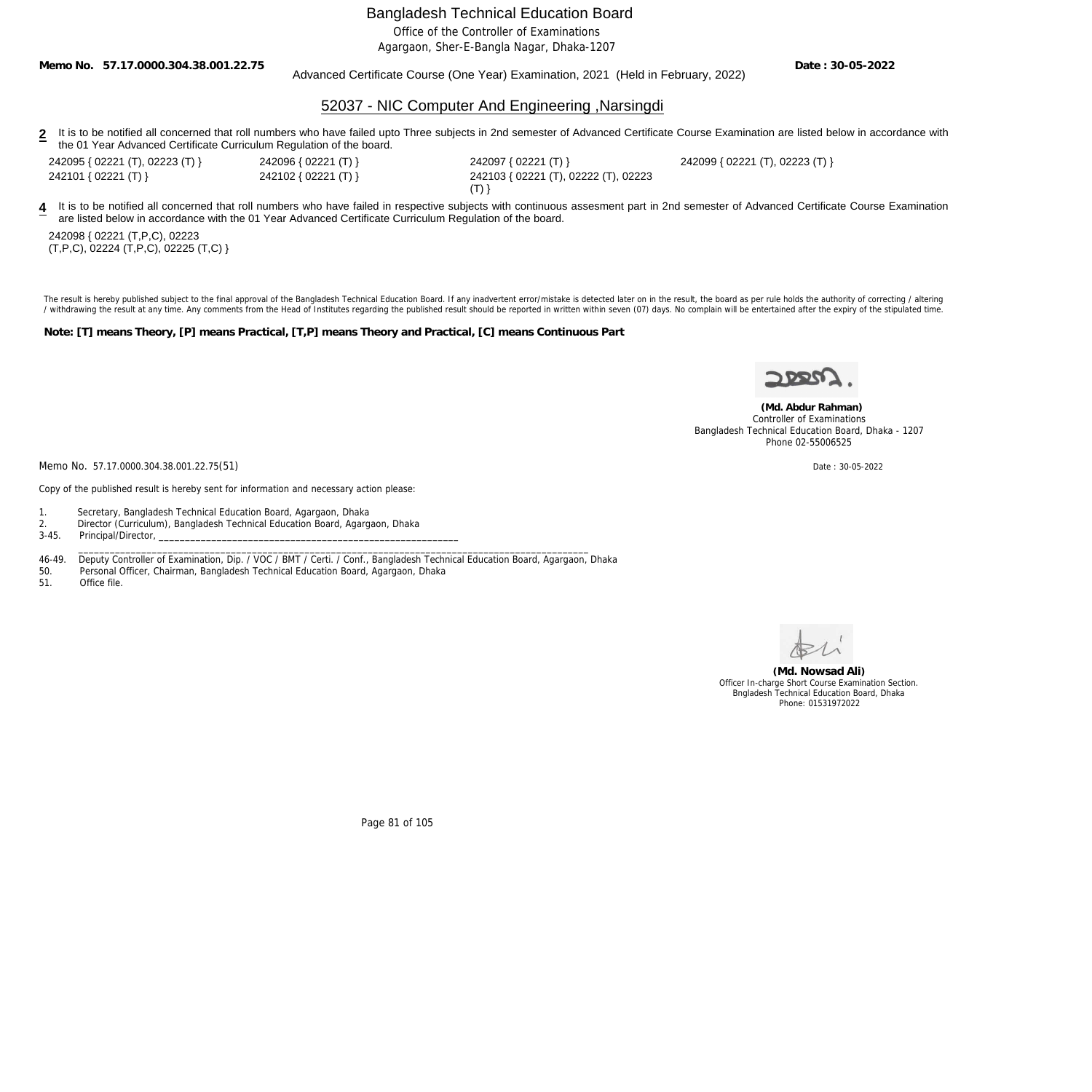Office of the Controller of Examinations

Agargaon, Sher-E-Bangla Nagar, Dhaka-1207

**Memo No. 57.17.0000.304.38.001.22.75**

Advanced Certificate Course (One Year) Examination, 2021 (Held in February, 2022)

**Date : 30-05-2022**

## 52065 - Poradia R.C. Training Institute ,Narsingdi

2 It is to be notified all concerned that roll numbers who have failed upto Three subjects in 2nd semester of Advanced Certificate Course Examination are listed below in accordance with the 01 Year Advanced Certificate Curriculum Regulation of the board.

242105 { 02221 (T), 02222 (T), 02223

 $(T)$ }

242107 { 02221 (T), 02222 (T) } 242108 { 02221 (T), 02222 (T) }

4 It is to be notified all concerned that roll numbers who have failed in respective subjects with continuous assesment part in 2nd semester of Advanced Certificate Course Examination are listed below in accordance with the 01 Year Advanced Certificate Curriculum Regulation of the board.

242104 { 02221 (T,P,C), 02222 (T,P,C), 02223 (T,P,C), 02224 (T,P,C), 02225 (T,C) }

The result is hereby published subject to the final approval of the Bangladesh Technical Education Board. If any inadvertent error/mistake is detected later on in the result, the board as per rule holds the authority of co / withdrawing the result at any time. Any comments from the Head of Institutes regarding the published result should be reported in written within seven (07) days. No complain will be entertained after the expiry of the st

**Note: [T] means Theory, [P] means Practical, [T,P] means Theory and Practical, [C] means Continuous Part**



 **(Md. Abdur Rahman)** Controller of Examinations Bangladesh Technical Education Board, Dhaka - 1207 Phone 02-55006525

Memo No. 57.17.0000.304.38.001.22.75(51) Date: 30-05-2022

Copy of the published result is hereby sent for information and necessary action please:

1. Secretary, Bangladesh Technical Education Board, Agargaon, Dhaka

2. Director (Curriculum), Bangladesh Technical Education Board, Agargaon, Dhaka

3-45. Principal/Director, \_\_\_\_\_\_\_\_\_\_\_\_\_\_\_\_\_\_\_\_\_\_\_\_\_\_\_\_\_\_\_\_\_\_\_\_\_\_\_\_\_\_\_\_\_\_\_\_\_\_\_\_\_\_\_\_\_\_\_\_\_\_\_\_\_\_\_\_\_\_\_\_\_\_\_\_\_\_\_\_\_\_\_\_\_\_\_\_\_\_\_\_\_\_\_\_\_

46-49. Deputy Controller of Examination, Dip. / VOC / BMT / Certi. / Conf., Bangladesh Technical Education Board, Agargaon, Dhaka<br>50. Personal Officer, Chairman, Bangladesh Technical Education Board, Agargaon, Dhaka

Personal Officer, Chairman, Bangladesh Technical Education Board, Agargaon, Dhaka

51. Office file.



**(Md. Nowsad Ali)** Officer In-charge Short Course Examination Section. Bngladesh Technical Education Board, Dhaka Phone: 01531972022

Page 82 of 105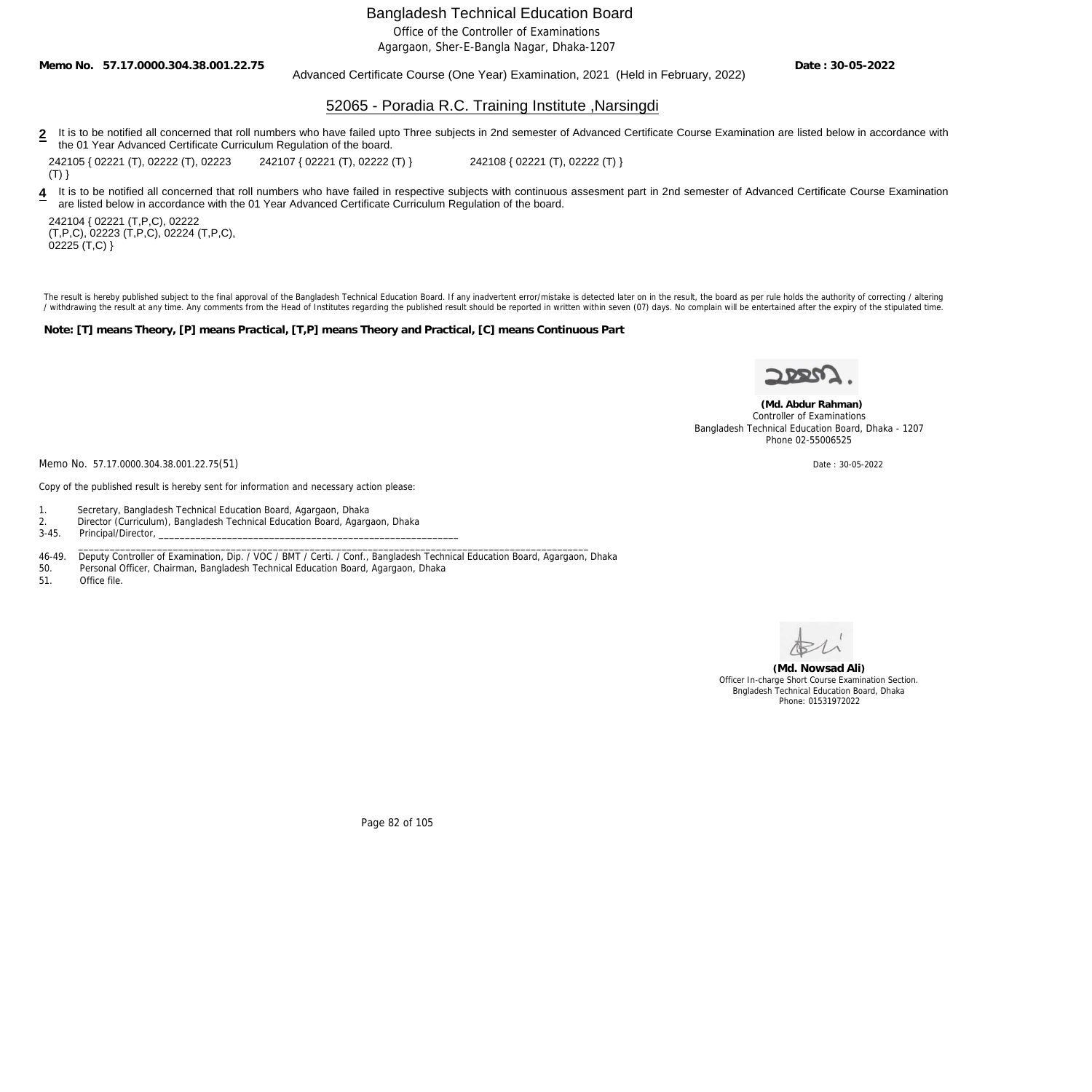Office of the Controller of Examinations

Agargaon, Sher-E-Bangla Nagar, Dhaka-1207

**Memo No. 57.17.0000.304.38.001.22.75**

#### Advanced Certificate Course (One Year) Examination, 2021 (Held in February, 2022)

**Date : 30-05-2022**

### 52102 - Resource Advanced Teachers Training College ,Narsingdi

**1** It is to be notified all concerned that roll numbers who have passed in all subjects in the 2nd semester of Advanced Certificate Course Examination 2021, held in February, 2022 are listed below in accordance with the 01 (One) Year Advanced Certificate Curriculum Regulation of the board.

| 242111 (3.84) | 242113 (3.80) | 242114 (3.84) | 242118 (3.89) |
|---------------|---------------|---------------|---------------|
| 242119 (3.93) | 242120 (3.87) | 242122 (3.91) | 242124 (3.90) |
| 242125 (3.80) | 242126 (3.93) | 242129 (3.91) | 242131 (3.90) |
| 242132 (3.91) | 242133 (3.92) | 242134 (3.86) | 242135 (3.84) |
| 242136 (3.88) | 242137 (3.84) | 242138 (3.84) | 242139 (3.84) |
| 242140 (3.91) | 242141 (3.83) | 242142 (3.86) | 242143 (3.81) |
| 242144 (3.84) | 242147 (3.87) | 242148 (3.94) | 242149 (3.79) |
| 242150 (3.83) | 242151 (3.79) | 242153 (3.91) | 242154 (3.87) |
| 242155 (3.90) | 242158 (3.84) | 242160 (3.81) |               |

**2** It is to be notified all concerned that roll numbers who have failed upto Three subjects in 2nd semester of Advanced Certificate Course Examination are listed below in accordance with the 01 Year Advanced Certificate Curriculum Regulation of the board.

242112 { 02121 (T), 02122 (T) } 242130 { 02121 (T) } 242157 { 02121 (T) }

**3** It is to be notified all concerned that roll numbers who have failed in four or more subjects in 2nd semester of Advanced Certificate Course Examination are listed below in accordance with the 01 Year Advanced Certificate Curriculum Regulation of the board.

| 242152 { 02121 (T), 02122 (T), 02123   |
|----------------------------------------|
| (P), 02124 (P), 02125 (P), 02126 (P),  |
| 02127 (P), 02128 (P), 02129 (P), 02199 |
| (P)                                    |

242156 { 02121 (T), 02122 (T), 02123 (P), 02124 (P), 02125 (P), 02126 (P), 02127 (P), 02128 (P), 02129 (P), 02199  $(P)$ }

The result is hereby published subject to the final approval of the Bangladesh Technical Education Board. If any inadvertent error/mistake is detected later on in the result, the board as per rule holds the authority of co / withdrawing the result at any time. Any comments from the Head of Institutes regarding the published result should be reported in written within seven (07) days. No complain will be entertained after the expiry of the st

**Note: [T] means Theory, [P] means Practical, [T,P] means Theory and Practical, [C] means Continuous Part**



 **(Md. Abdur Rahman)** Controller of Examinations Bangladesh Technical Education Board, Dhaka - 1207 Phone 02-55006525

Page 83 of 105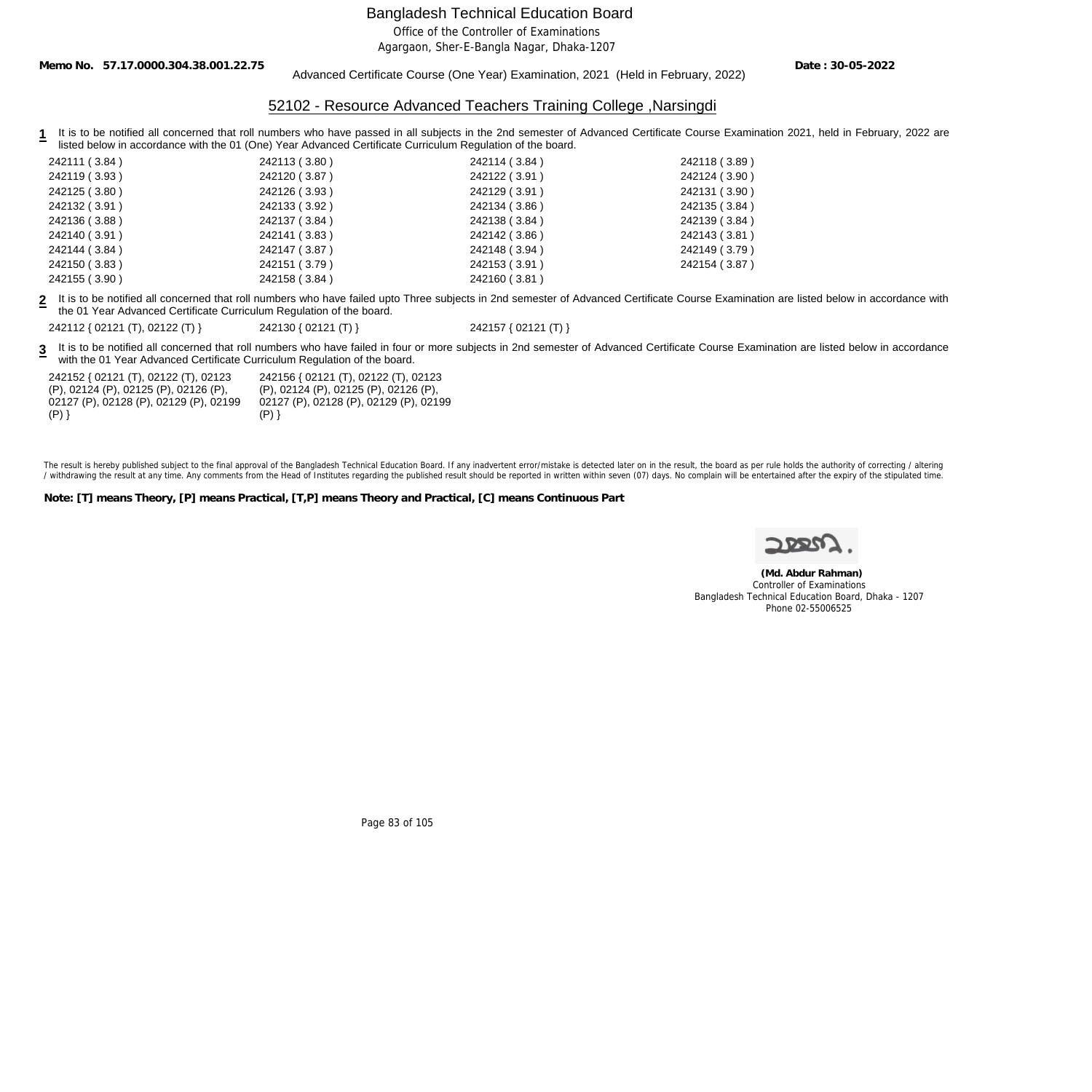Copy of the published result is hereby sent for information and necessary action please:

- 1. Secretary, Bangladesh Technical Education Board, Agargaon, Dhaka
- 2. Director (Curriculum), Bangladesh Technical Education Board, Agargaon, Dhaka

3-45. Principal/Director,

46-49. Deputy Controller of Examination, Dip. / VOC / BMT / Certi. / Conf., Bangladesh Technical Education Board, Agargaon, Dhaka

\_\_\_\_\_\_\_\_\_\_\_\_\_\_\_\_\_\_\_\_\_\_\_\_\_\_\_\_\_\_\_\_\_\_\_\_\_\_\_\_\_\_\_\_\_\_\_\_\_\_\_\_\_\_\_\_\_\_\_\_\_\_\_\_\_\_\_\_\_\_\_\_\_\_\_\_\_\_\_\_\_\_\_\_\_\_\_\_\_\_\_\_\_\_\_\_\_

50. Personal Officer, Chairman, Bangladesh Technical Education Board, Agargaon, Dhaka

Office file.

**(Md. Nowsad Ali)** Officer In-charge Short Course Examination Section. Bngladesh Technical Education Board, Dhaka Phone: 01531972022

Page 84 of 105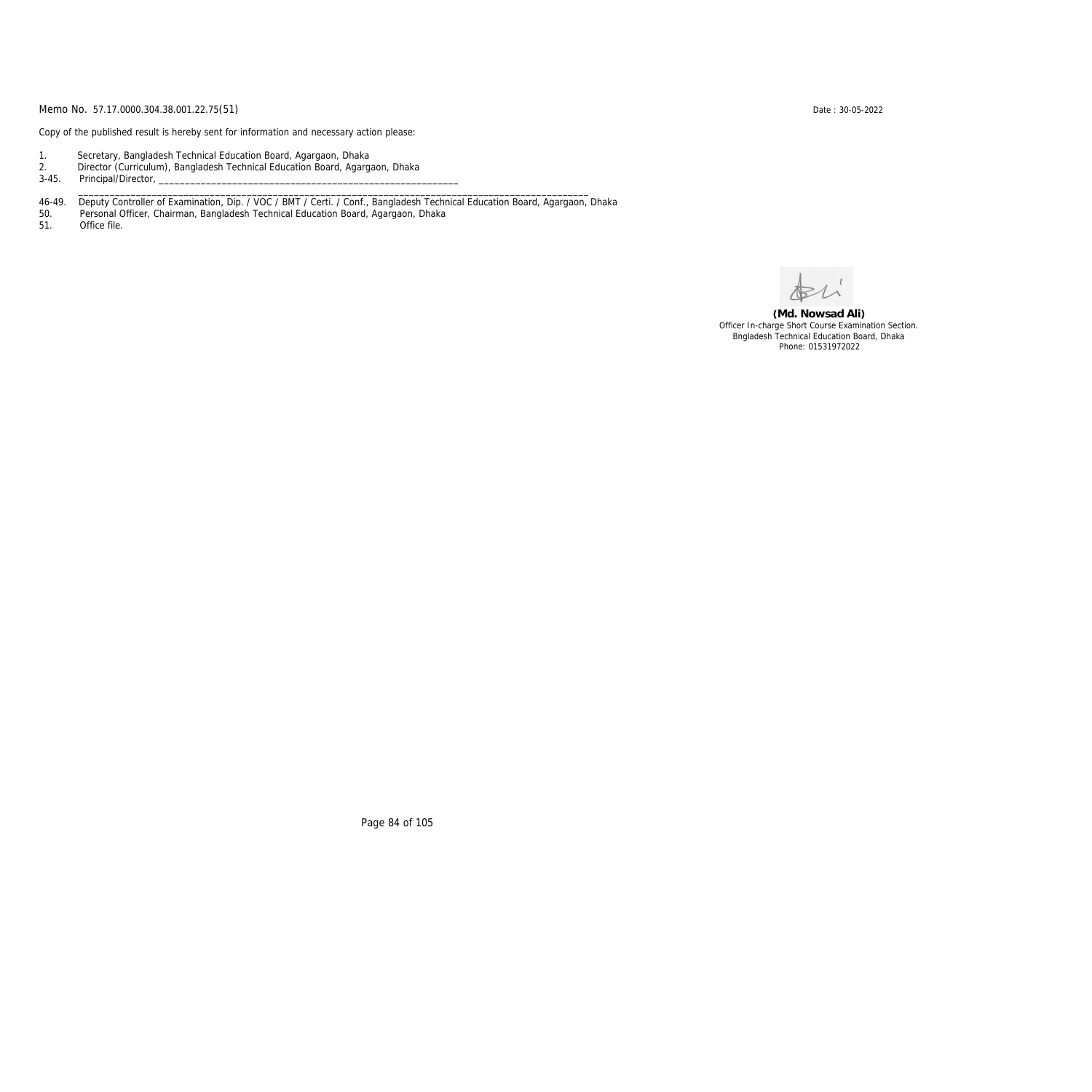Office of the Controller of Examinations

Agargaon, Sher-E-Bangla Nagar, Dhaka-1207

**Memo No. 57.17.0000.304.38.001.22.75**

#### Advanced Certificate Course (One Year) Examination, 2021 (Held in February, 2022)

**Date : 30-05-2022**

### 52103 - Protiva Technical Institute ,Narsingdi

1 It is to be notified all concerned that roll numbers who have passed in all subjects in the 2nd semester of Advanced Certificate Course Examination 2021, held in February, 2022 are listed below in accordance with the 01 (One) Year Advanced Certificate Curriculum Regulation of the board.

| 242161 (3.88) | 242164 (3.86) | 242165 (3.93) | 242166 (3.85) |
|---------------|---------------|---------------|---------------|
| 242167 (3.97) | 242168 (3.88) | 242169 (3.90) | 242170 (3.81) |
| 242171 (3.95) | 242173 (3.93) | 242174 (3.92) | 242175 (3.93) |
| 242176 (3.88) | 242177 (3.92) | 242178 (3.90) | 242179 (3.90) |
| 242181 (3.83) | 242182 (3.85) | 242183 (3.90) | 242185 (3.88) |
| 242186 (3.85) | 242187 (3.86) | 242188 (3.92) | 242189 (3.85) |
| 242190 (3.79) | 242191 (3.86) | 242192 (3.86) | 242193 (3.85) |
| 242194 (3.95) | 242195 (3.85) | 242196 (3.85) | 242197 (3.93) |
| 242198 (3.97) | 242199 (3.95) | 242200 (3.92) | 242201 (3.85) |
| 242202 (3.88) | 242204 (3.92) | 242207 (3.90) | 242208 (3.81) |
| 242209 (3.79) | 242210 (3.85) |               |               |

**2** It is to be notified all concerned that roll numbers who have failed upto Three subjects in 2nd semester of Advanced Certificate Course Examination are listed below in accordance with the 01 Year Advanced Certificate Curriculum Regulation of the board.

242203 { 02122 (T) }

The result is hereby published subject to the final approval of the Bangladesh Technical Education Board. If any inadvertent error/mistake is detected later on in the result, the board as per rule holds the authority of co / withdrawing the result at any time. Any comments from the Head of Institutes regarding the published result should be reported in written within seven (07) days. No complain will be entertained after the expiry of the st

**Note: [T] means Theory, [P] means Practical, [T,P] means Theory and Practical, [C] means Continuous Part**

 **(Md. Abdur Rahman)** Controller of Examinations Bangladesh Technical Education Board, Dhaka - 1207 Phone 02-55006525

Page 85 of 105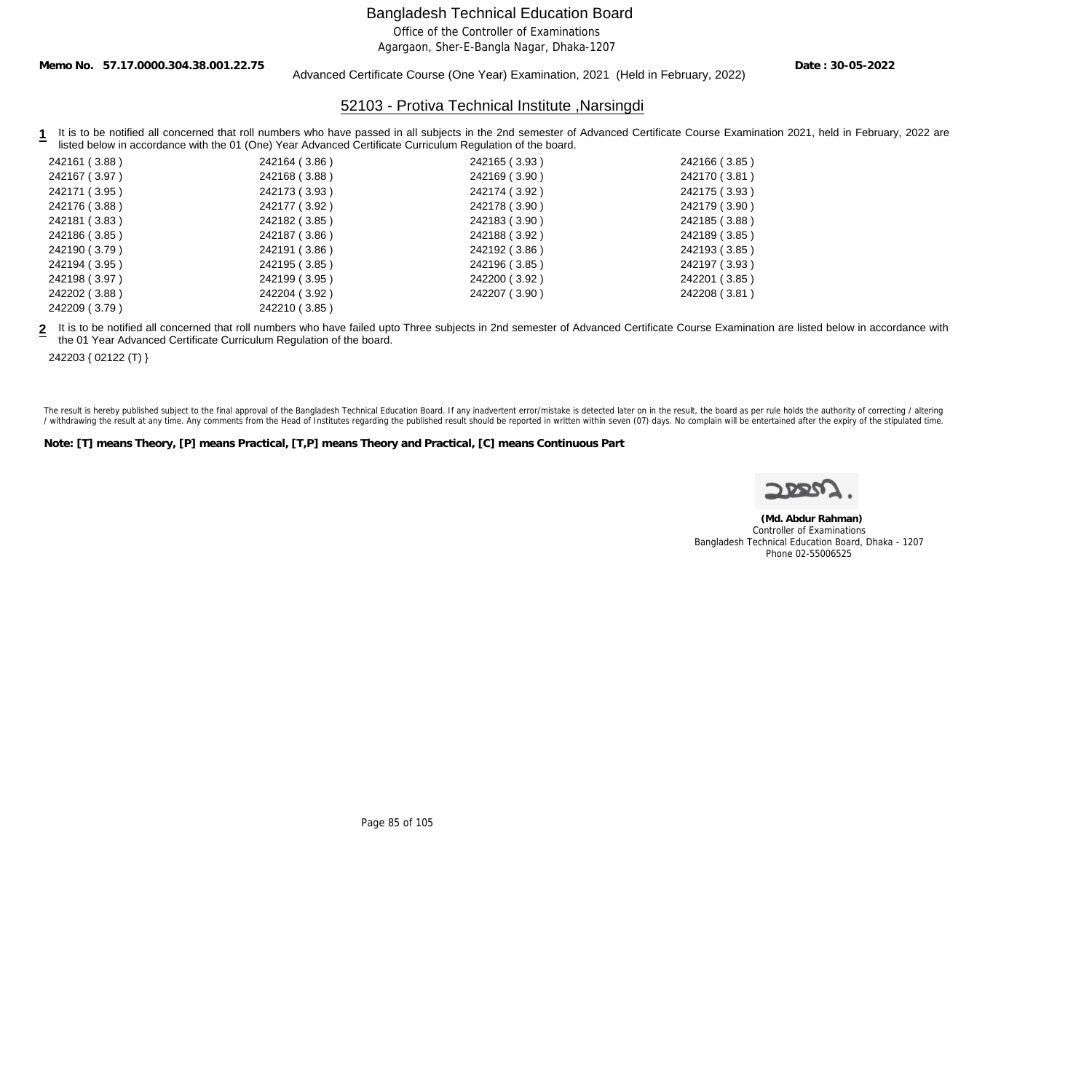Copy of the published result is hereby sent for information and necessary action please:

- 1. Secretary, Bangladesh Technical Education Board, Agargaon, Dhaka
- 2. Director (Curriculum), Bangladesh Technical Education Board, Agargaon, Dhaka

3-45. Principal/Director,

46-49. Deputy Controller of Examination, Dip. / VOC / BMT / Certi. / Conf., Bangladesh Technical Education Board, Agargaon, Dhaka

\_\_\_\_\_\_\_\_\_\_\_\_\_\_\_\_\_\_\_\_\_\_\_\_\_\_\_\_\_\_\_\_\_\_\_\_\_\_\_\_\_\_\_\_\_\_\_\_\_\_\_\_\_\_\_\_\_\_\_\_\_\_\_\_\_\_\_\_\_\_\_\_\_\_\_\_\_\_\_\_\_\_\_\_\_\_\_\_\_\_\_\_\_\_\_\_\_

50. Personal Officer, Chairman, Bangladesh Technical Education Board, Agargaon, Dhaka

Office file.

**(Md. Nowsad Ali)** Officer In-charge Short Course Examination Section. Bngladesh Technical Education Board, Dhaka Phone: 01531972022

Page 86 of 105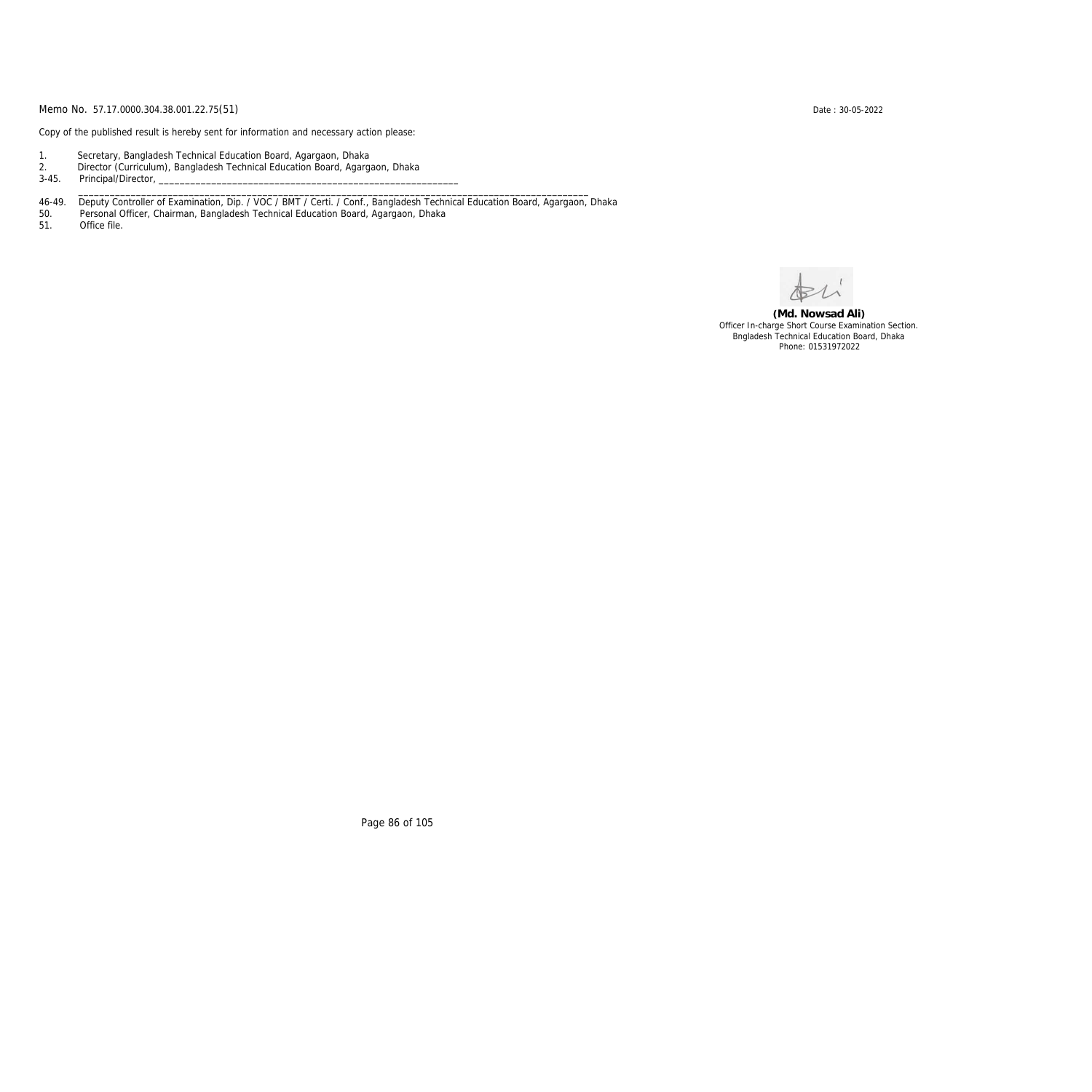Office of the Controller of Examinations

Agargaon, Sher-E-Bangla Nagar, Dhaka-1207

**Memo No. 57.17.0000.304.38.001.22.75**

#### Advanced Certificate Course (One Year) Examination, 2021 (Held in February, 2022)

**Date : 30-05-2022**

## 54074 - Dristy Computer Training Institute ,Tangail

- 2 It is to be notified all concerned that roll numbers who have failed upto Three subjects in 2nd semester of Advanced Certificate Course Examination are listed below in accordance with the 01 Year Advanced Certificate Curriculum Regulation of the board.
- 242211 { 02222 (T) } 242213 { 02222 (T) } 242214 { 02222 (T) } 242215 { 02222 (T) } 242216 { 02222 (T) } 242217 { 02222 (T) } 242218 { 02222 (T) } 242219 { 02222 (T) } 242220 { 02222 (T) } 242221 { 02222 (T) } 242222 { 02222 (T), 02223 (T) }

**4** It is to be notified all concerned that roll numbers who have failed in respective subjects with continuous assesment part in 2nd semester of Advanced Certificate Course Examination are listed below in accordance with the 01 Year Advanced Certificate Curriculum Regulation of the board.

242212 { 02221 (P,C), 02222 (T,P,C), 02223 (T,P,C), 02224 (T,P,C), 02225  $(T,C)$ }

The result is hereby published subject to the final approval of the Bangladesh Technical Education Board. If any inadvertent error/mistake is detected later on in the result, the board as per rule holds the authority of co / withdrawing the result at any time. Any comments from the Head of Institutes regarding the published result should be reported in written within seven (07) days. No complain will be entertained after the expiry of the st

**Note: [T] means Theory, [P] means Practical, [T,P] means Theory and Practical, [C] means Continuous Part**

 **(Md. Abdur Rahman)** Controller of Examinations Bangladesh Technical Education Board, Dhaka - 1207 Phone 02-55006525

Memo No. 57.17.0000.304.38.001.22.75(51) Date : 30-05-2022

Copy of the published result is hereby sent for information and necessary action please:

1. Secretary, Bangladesh Technical Education Board, Agargaon, Dhaka

2. Director (Curriculum), Bangladesh Technical Education Board, Agargaon, Dhaka

Principal/Director,

 \_\_\_\_\_\_\_\_\_\_\_\_\_\_\_\_\_\_\_\_\_\_\_\_\_\_\_\_\_\_\_\_\_\_\_\_\_\_\_\_\_\_\_\_\_\_\_\_\_\_\_\_\_\_\_\_\_\_\_\_\_\_\_\_\_\_\_\_\_\_\_\_\_\_\_\_\_\_\_\_\_\_\_\_\_\_\_\_\_\_\_\_\_\_\_\_\_ 46-49. Deputy Controller of Examination, Dip. / VOC / BMT / Certi. / Conf., Bangladesh Technical Education Board, Agargaon, Dhaka

50. Personal Officer, Chairman, Bangladesh Technical Education Board, Agargaon, Dhaka

51. Office file.

**(Md. Nowsad Ali)** Officer In-charge Short Course Examination Section. Bngladesh Technical Education Board, Dhaka Phone: 01531972022

Page 87 of 105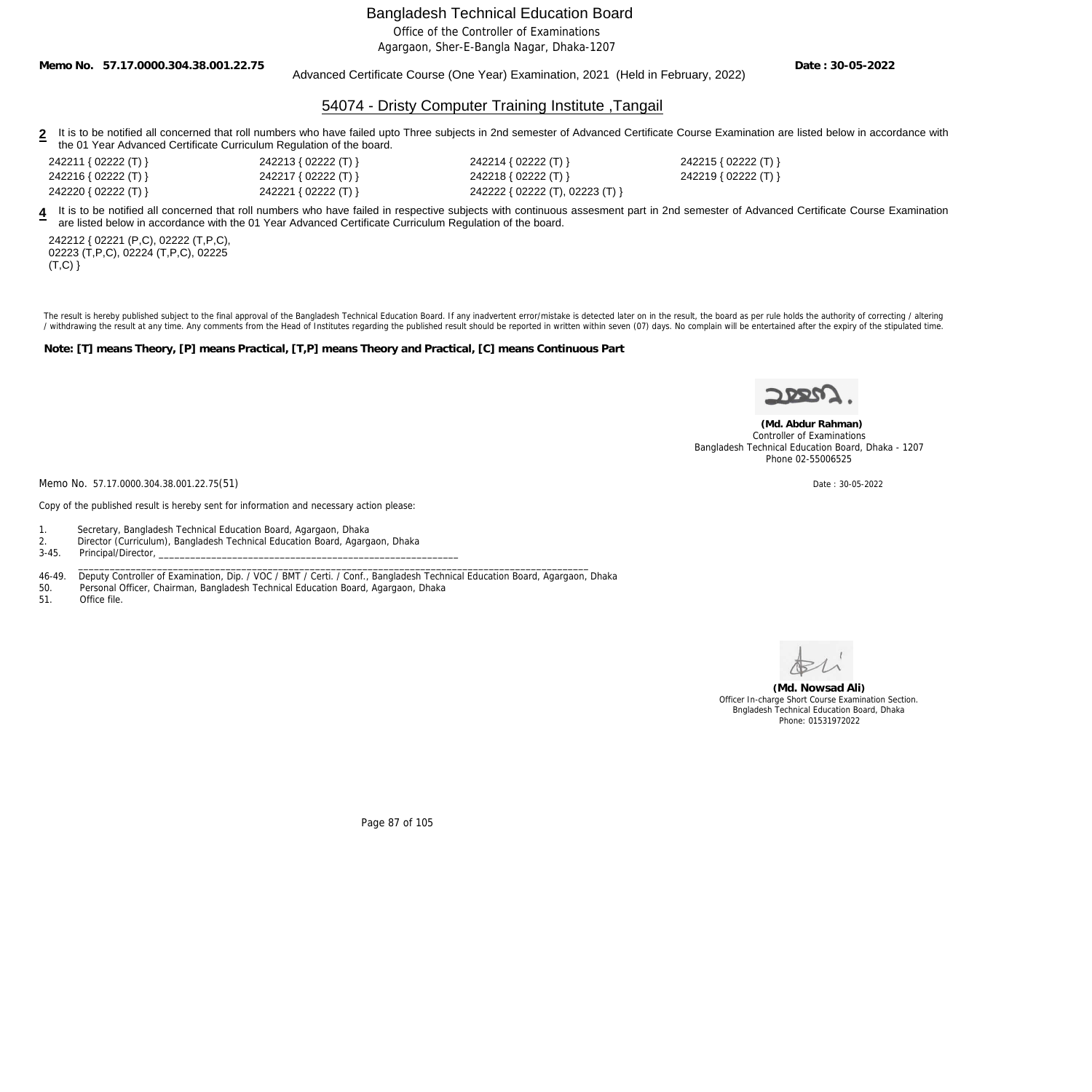Office of the Controller of Examinations

Agargaon, Sher-E-Bangla Nagar, Dhaka-1207

**Memo No. 57.17.0000.304.38.001.22.75**

#### Advanced Certificate Course (One Year) Examination, 2021 (Held in February, 2022)

**Date : 30-05-2022**

### 54255 - NTC Computer and Technical Institute ,Tangail

2 It is to be notified all concerned that roll numbers who have failed upto Three subjects in 2nd semester of Advanced Certificate Course Examination are listed below in accordance with the 01 Year Advanced Certificate Curriculum Regulation of the board.

242223 { 02222 (T) } 242224 { 02222 (T) } 242225 { 02222 (T) } 242227 { 02222 (T) }

242230 { 02222 (T) } 242232 { 02222 (T) }

**4** It is to be notified all concerned that roll numbers who have failed in respective subjects with continuous assesment part in 2nd semester of Advanced Certificate Course Examination are listed below in accordance with the 01 Year Advanced Certificate Curriculum Regulation of the board.

| 242226 { 02221 (T,P,C), 02222                         | 242229 { 02221 (T, P, C), 02222                       |
|-------------------------------------------------------|-------------------------------------------------------|
| $(T, P, C)$ , 02223 $(T, P, C)$ , 02224 $(T, P, C)$ , | $(T, P, C)$ , 02223 $(T, P, C)$ , 02224 $(T, P, C)$ , |
| $02225$ (T,C) }                                       | $02225$ (T,C) }                                       |

The result is hereby published subject to the final approval of the Bangladesh Technical Education Board. If any inadvertent error/mistake is detected later on in the result, the board as per rule holds the authority of co / withdrawing the result at any time. Any comments from the Head of Institutes regarding the published result should be reported in written within seven (07) days. No complain will be entertained after the expiry of the st

**Note: [T] means Theory, [P] means Practical, [T,P] means Theory and Practical, [C] means Continuous Part**



 **(Md. Abdur Rahman)** Controller of Examinations Bangladesh Technical Education Board, Dhaka - 1207 Phone 02-55006525

Memo No. 57.17.0000.304.38.001.22.75(51) Date : 30-05-2022

Copy of the published result is hereby sent for information and necessary action please:

1. Secretary, Bangladesh Technical Education Board, Agargaon, Dhaka

2. Director (Curriculum), Bangladesh Technical Education Board, Agargaon, Dhaka

Principal/Director,

46-49. Deputy Controller of Examination, Dip. / VOC / BMT / Certi. / Conf., Bangladesh Technical Education Board, Agargaon, Dhaka

\_\_\_\_\_\_\_\_\_\_\_\_\_\_\_\_\_\_\_\_\_\_\_\_\_\_\_\_\_\_\_\_\_\_\_\_\_\_\_\_\_\_\_\_\_\_\_\_\_\_\_\_\_\_\_\_\_\_\_\_\_\_\_\_\_\_\_\_\_\_\_\_\_\_\_\_\_\_\_\_\_\_\_\_\_\_\_\_\_\_\_\_\_\_\_\_\_

50. Personal Officer, Chairman, Bangladesh Technical Education Board, Agargaon, Dhaka

51. Office file.



**(Md. Nowsad Ali)** Officer In-charge Short Course Examination Section. Bngladesh Technical Education Board, Dhaka Phone: 01531972022

Page 88 of 105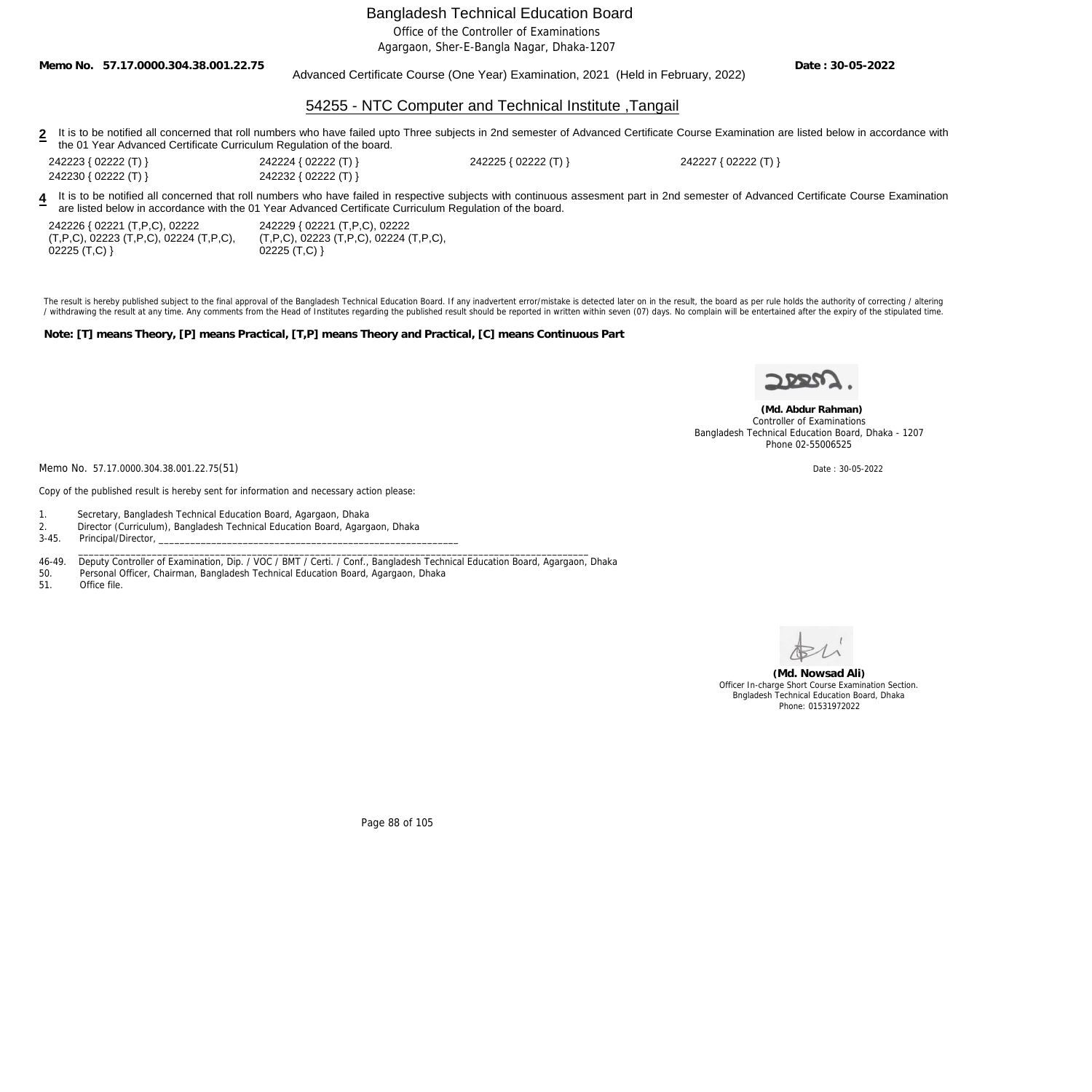Office of the Controller of Examinations

Agargaon, Sher-E-Bangla Nagar, Dhaka-1207

**Memo No. 57.17.0000.304.38.001.22.75**

Advanced Certificate Course (One Year) Examination, 2021 (Held in February, 2022)

**Date : 30-05-2022**

## 55189 - Jashim Uddin Advanced Teachers Training College ,Jamalpur

1 It is to be notified all concerned that roll numbers who have passed in all subjects in the 2nd semester of Advanced Certificate Course Examination 2021, held in February, 2022 are listed below in accordance with the 01 (One) Year Advanced Certificate Curriculum Regulation of the board.

| 242234 (3.89)                                                        | 242235 (3.92)                   | 242237 (3.90)                   | 242238 (3.95)                                                                                                                                                                             |
|----------------------------------------------------------------------|---------------------------------|---------------------------------|-------------------------------------------------------------------------------------------------------------------------------------------------------------------------------------------|
| 242239 (3.87)                                                        | 242240 (3.92)                   | 242241 (3.90)                   | 242242 (3.88)                                                                                                                                                                             |
| 242243 (3.93)                                                        | 242245 (3.78)                   | 242246 (3.89)                   | 242247 (3.84)                                                                                                                                                                             |
| 242248 (3.94)                                                        | 242249 (3.90)                   | 242251 (3.95)                   | 242252 (3.92)                                                                                                                                                                             |
| 242253 (3.95)                                                        | 242254 (3.89)                   | 242255 (3.95)                   | 242256 (3.92)                                                                                                                                                                             |
| 242257 (3.90)                                                        | 242258 (3.97)                   | 242259 (3.95)                   | 242260 (3.97)                                                                                                                                                                             |
| 242261 (3.89)                                                        | 242262 (3.87)                   | 242263 (3.98)                   | 242265 (3.94)                                                                                                                                                                             |
| 242266 (3.94)                                                        | 242267 (3.92)                   | 242268 (3.87)                   | 242269 (3.95)                                                                                                                                                                             |
| 242270 (3.90)                                                        | 242271 (3.89)                   | 242273 (3.91)                   | 242274 (3.85)                                                                                                                                                                             |
| 242275 (3.93)                                                        | 242276 (3.92)                   | 242277 (3.97)                   | 242278 (3.82)                                                                                                                                                                             |
| 242279 (3.92)                                                        | 242280 (3.87)                   | 242283 (3.82)                   |                                                                                                                                                                                           |
| the 01 Year Advanced Certificate Curriculum Regulation of the board. |                                 |                                 | 2 It is to be notified all concerned that roll numbers who have failed upto Three subjects in 2nd semester of Advanced Certificate Course Examination are listed below in accordance with |
| 242236 { 02121 (T), 02122 (T) }                                      | 242244 { 02121 (T), 02122 (T) } | 242264 { 02121 (T), 02122 (T) } | 242272 { 02121 (T) }                                                                                                                                                                      |
| 242281 { 02121 (T), 02122 (T) }                                      | 242282 { 02121 (T), 02122 (T) } |                                 |                                                                                                                                                                                           |
|                                                                      |                                 |                                 |                                                                                                                                                                                           |

The result is hereby published subject to the final approval of the Bangladesh Technical Education Board. If any inadvertent error/mistake is detected later on in the result, the board as per rule holds the authority of co / withdrawing the result at any time. Any comments from the Head of Institutes regarding the published result should be reported in written within seven (07) days. No complain will be entertained after the expiry of the st

**Note: [T] means Theory, [P] means Practical, [T,P] means Theory and Practical, [C] means Continuous Part**

 **(Md. Abdur Rahman)** Controller of Examinations Bangladesh Technical Education Board, Dhaka - 1207 Phone 02-55006525

Page 89 of 105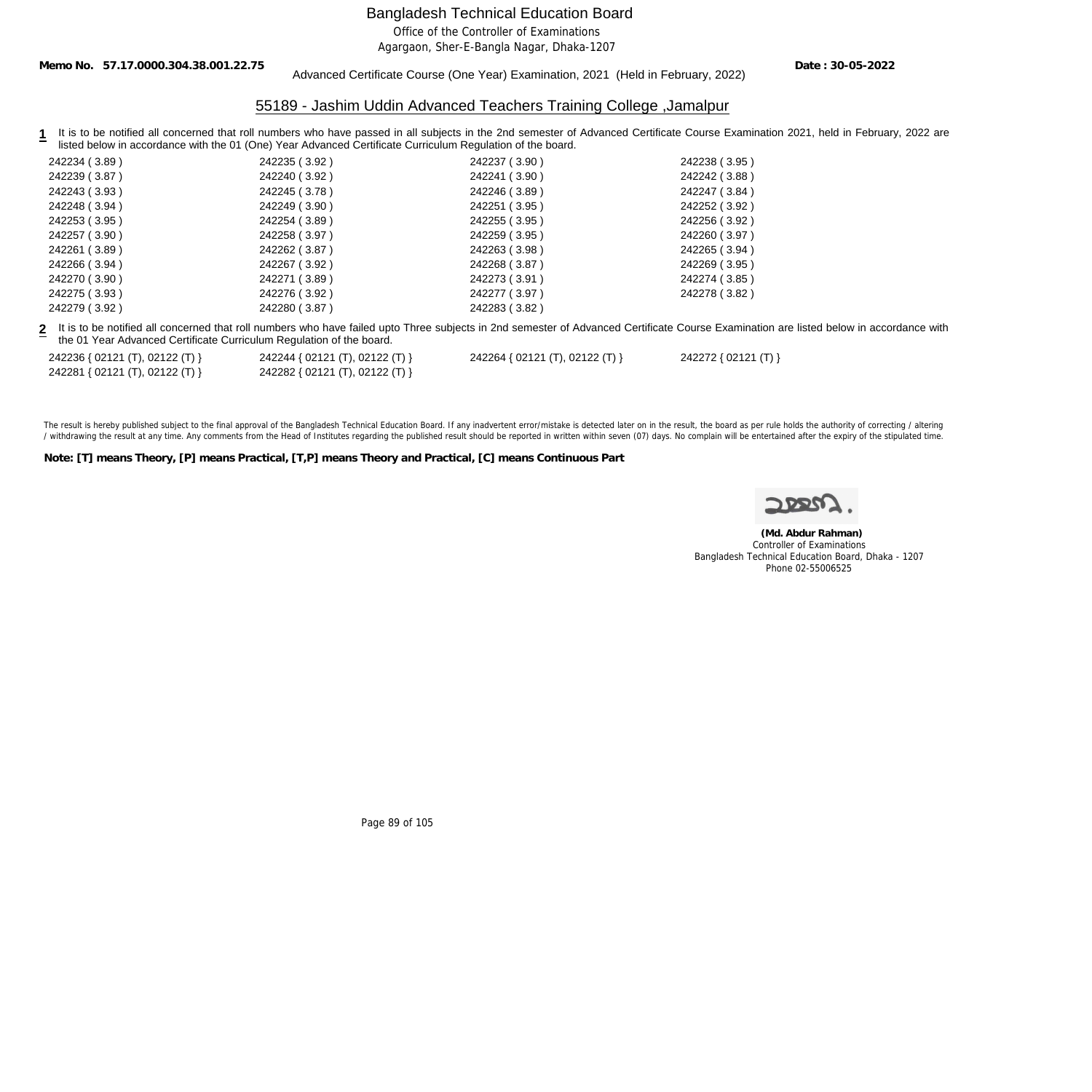Copy of the published result is hereby sent for information and necessary action please:

- 1. Secretary, Bangladesh Technical Education Board, Agargaon, Dhaka
- 2. Director (Curriculum), Bangladesh Technical Education Board, Agargaon, Dhaka

3-45. Principal/Director,

46-49. Deputy Controller of Examination, Dip. / VOC / BMT / Certi. / Conf., Bangladesh Technical Education Board, Agargaon, Dhaka

\_\_\_\_\_\_\_\_\_\_\_\_\_\_\_\_\_\_\_\_\_\_\_\_\_\_\_\_\_\_\_\_\_\_\_\_\_\_\_\_\_\_\_\_\_\_\_\_\_\_\_\_\_\_\_\_\_\_\_\_\_\_\_\_\_\_\_\_\_\_\_\_\_\_\_\_\_\_\_\_\_\_\_\_\_\_\_\_\_\_\_\_\_\_\_\_\_

50. Personal Officer, Chairman, Bangladesh Technical Education Board, Agargaon, Dhaka

Office file.

**(Md. Nowsad Ali)** Officer In-charge Short Course Examination Section. Bngladesh Technical Education Board, Dhaka Phone: 01531972022

Page 90 of 105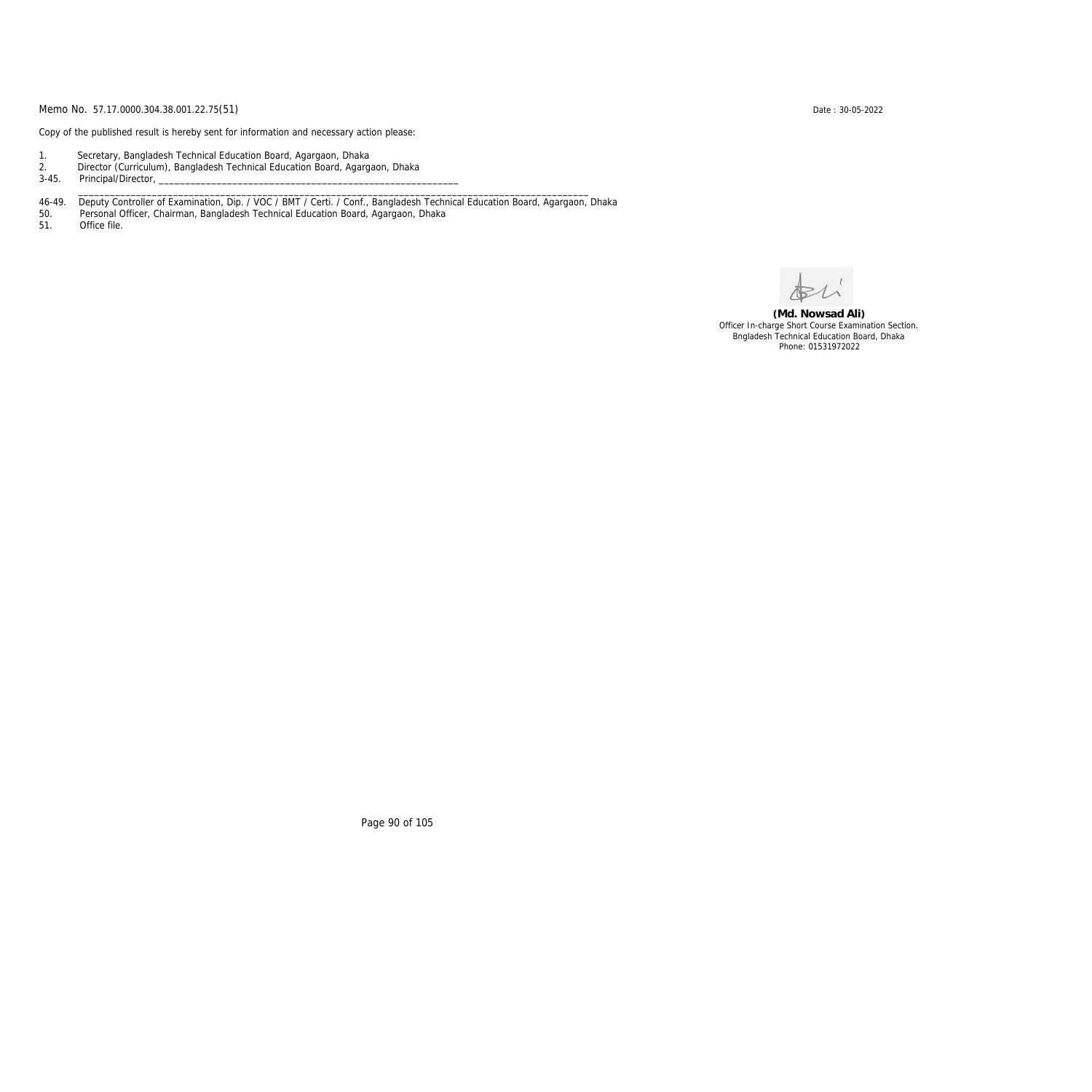Office of the Controller of Examinations

Agargaon, Sher-E-Bangla Nagar, Dhaka-1207

**Memo No. 57.17.0000.304.38.001.22.75**

Advanced Certificate Course (One Year) Examination, 2021 (Held in February, 2022)

**Date : 30-05-2022**

## 57093 - Ncc Computer Education ,Mymensingh

- 1 It is to be notified all concerned that roll numbers who have passed in all subjects in the 2nd semester of Advanced Certificate Course Examination 2021, held in February, 2022 are listed below in accordance with the 01 (One) Year Advanced Certificate Curriculum Regulation of the board.
- 242284 ( 3.98 ) 242287 ( 3.98 ) 242289 ( 3.98 ) 242290 ( 4.00 ) 242296 ( 3.96 ) 242297 ( 3.98 ) 242298 ( 3.98 )

**2** It is to be notified all concerned that roll numbers who have failed upto Three subjects in 2nd semester of Advanced Certificate Course Examination are listed below in accordance with the 01 Year Advanced Certificate Curriculum Regulation of the board.

| 242288 { 02222 (T) }                 | 242291 { 02221 (T), 02222 (T), 02223 | 242292 { 02221 (T), 02222 (T) } | 242293 { 02221 (T), 02222 (T) } |
|--------------------------------------|--------------------------------------|---------------------------------|---------------------------------|
| 242294 { 02221 (T), 02222 (T), 02223 | 242295 { 02221 (T), 02222 (T), 02223 | 242299 { 02222 (T) }            | 242300 { 02221 (T), 02222 (T) } |
| (T)<br>242301 { 02222 (T) }          | 242304 { 02221 (T) }                 | 242305 { $02221$ (T) }          | 242306 { 02221 (T) }            |
| 242307 { 02221 (T) }                 | 242308 { 02221 (T) }                 |                                 |                                 |

3 It is to be notified all concerned that roll numbers who have failed in four or more subjects in 2nd semester of Advanced Certificate Course Examination are listed below in accordance with the 01 Year Advanced Certificate Curriculum Regulation of the board.

242285 { 02221 (T), 02222 (T), 02223 (T), 02225 (T) }

The result is hereby published subject to the final approval of the Bangladesh Technical Education Board. If any inadvertent error/mistake is detected later on in the result, the board as per rule holds the authority of co / withdrawing the result at any time. Any comments from the Head of Institutes regarding the published result should be reported in written within seven (07) days. No complain will be entertained after the expiry of the st

**Note: [T] means Theory, [P] means Practical, [T,P] means Theory and Practical, [C] means Continuous Part**

 **(Md. Abdur Rahman)** Controller of Examinations Bangladesh Technical Education Board, Dhaka - 1207 Phone 02-55006525

Page 91 of 105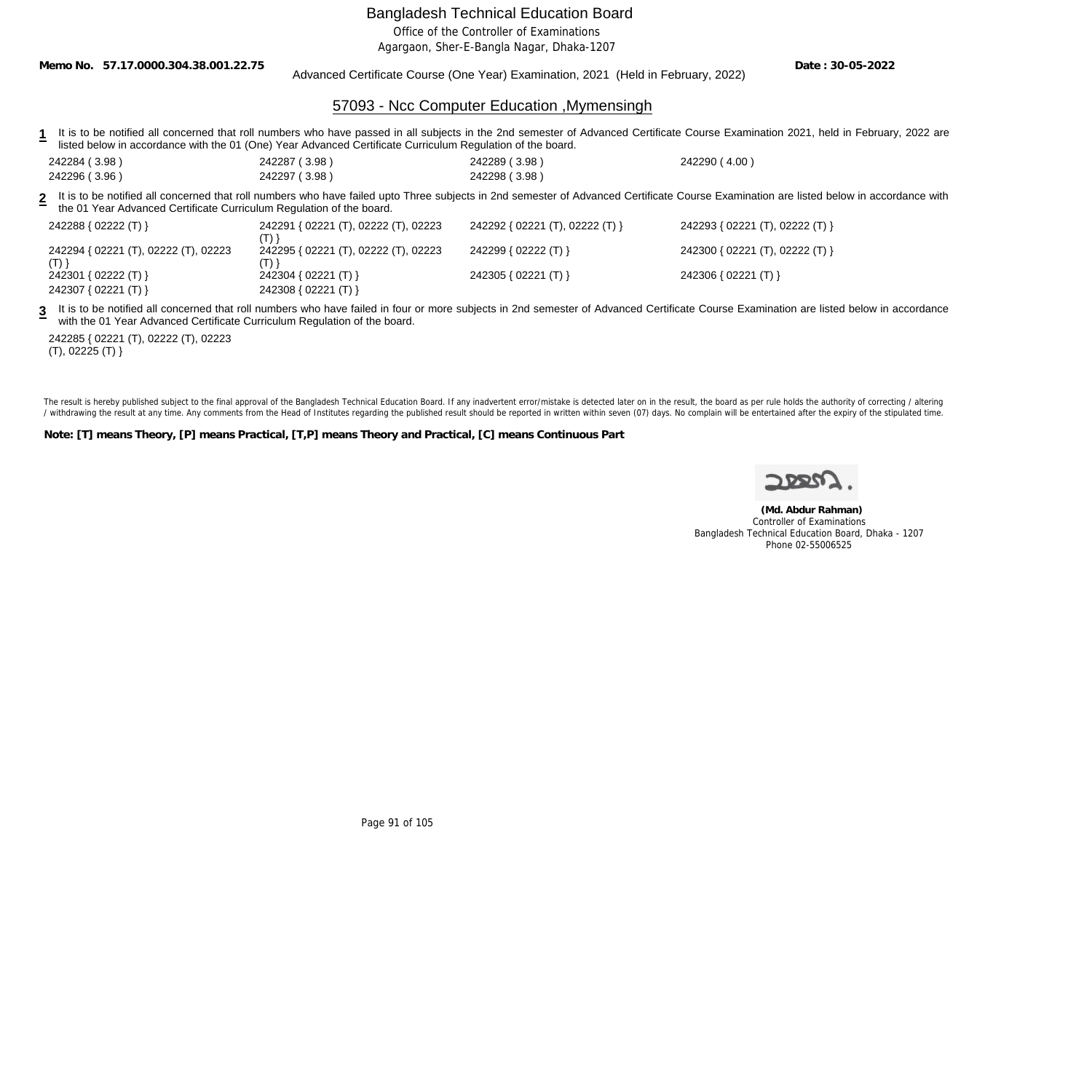Copy of the published result is hereby sent for information and necessary action please:

- 1. Secretary, Bangladesh Technical Education Board, Agargaon, Dhaka
- 2. Director (Curriculum), Bangladesh Technical Education Board, Agargaon, Dhaka
- 3-45. Principal/Director,
- 46-49. Deputy Controller of Examination, Dip. / VOC / BMT / Certi. / Conf., Bangladesh Technical Education Board, Agargaon, Dhaka

\_\_\_\_\_\_\_\_\_\_\_\_\_\_\_\_\_\_\_\_\_\_\_\_\_\_\_\_\_\_\_\_\_\_\_\_\_\_\_\_\_\_\_\_\_\_\_\_\_\_\_\_\_\_\_\_\_\_\_\_\_\_\_\_\_\_\_\_\_\_\_\_\_\_\_\_\_\_\_\_\_\_\_\_\_\_\_\_\_\_\_\_\_\_\_\_\_

50. Personal Officer, Chairman, Bangladesh Technical Education Board, Agargaon, Dhaka

Office file.

**(Md. Nowsad Ali)** Officer In-charge Short Course Examination Section. Bngladesh Technical Education Board, Dhaka Phone: 01531972022

Page 92 of 105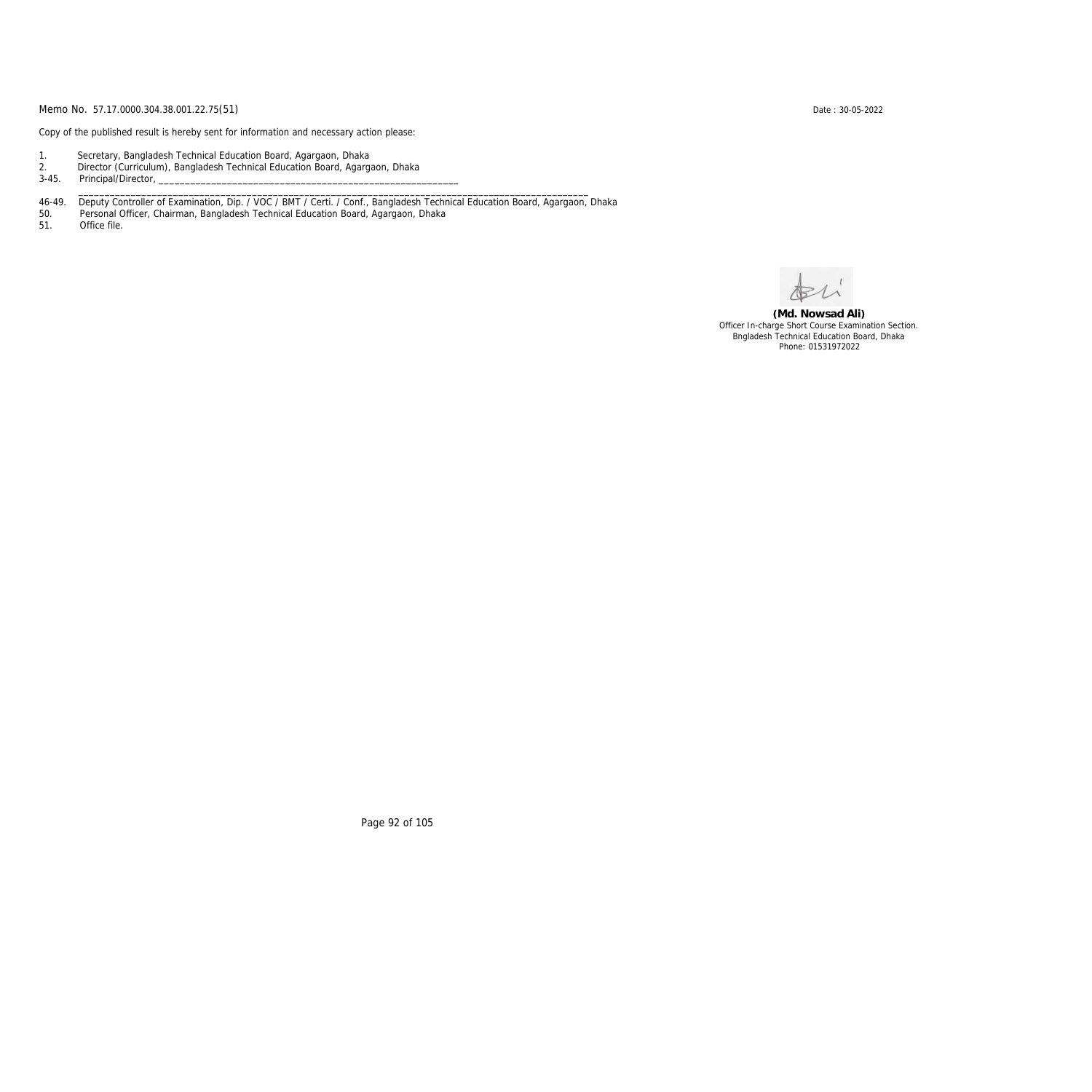Office of the Controller of Examinations

Agargaon, Sher-E-Bangla Nagar, Dhaka-1207

**Memo No. 57.17.0000.304.38.001.22.75**

Advanced Certificate Course (One Year) Examination, 2021 (Held in February, 2022)

**Date : 30-05-2022**

### 57179 - Serve Computer Center ,Mymensingh

1 It is to be notified all concerned that roll numbers who have passed in all subjects in the 2nd semester of Advanced Certificate Course Examination 2021, held in February, 2022 are listed below in accordance with the 01 (One) Year Advanced Certificate Curriculum Regulation of the board.

242310 ( 4.00 ) 242311 ( 4.00 ) 242312 ( 3.98 )

**2** It is to be notified all concerned that roll numbers who have failed upto Three subjects in 2nd semester of Advanced Certificate Course Examination are listed below in accordance with the 01 Year Advanced Certificate Curriculum Regulation of the board.

242313 { 02221 (T) } 242314 { 02221 (T), 02222 (T) }

The result is hereby published subject to the final approval of the Bangladesh Technical Education Board. If any inadvertent error/mistake is detected later on in the result, the board as per rule holds the authority of co / withdrawing the result at any time. Any comments from the Head of Institutes regarding the published result should be reported in written within seven (07) days. No complain will be entertained after the expiry of the st

**Note: [T] means Theory, [P] means Practical, [T,P] means Theory and Practical, [C] means Continuous Part**



 **(Md. Abdur Rahman)** Controller of Examinations Bangladesh Technical Education Board, Dhaka - 1207 Phone 02-55006525

Memo No. 57.17.0000.304.38.001.22.75(51) Date : 30-05-2022

Copy of the published result is hereby sent for information and necessary action please:

- 1. Secretary, Bangladesh Technical Education Board, Agargaon, Dhaka
- 2. Director (Curriculum), Bangladesh Technical Education Board, Agargaon, Dhaka

3-45. Principal/Director,

46-49. Deputy Controller of Examination, Dip. / VOC / BMT / Certi. / Conf., Bangladesh Technical Education Board, Agargaon, Dhaka

\_\_\_\_\_\_\_\_\_\_\_\_\_\_\_\_\_\_\_\_\_\_\_\_\_\_\_\_\_\_\_\_\_\_\_\_\_\_\_\_\_\_\_\_\_\_\_\_\_\_\_\_\_\_\_\_\_\_\_\_\_\_\_\_\_\_\_\_\_\_\_\_\_\_\_\_\_\_\_\_\_\_\_\_\_\_\_\_\_\_\_\_\_\_\_\_\_

50. Personal Officer, Chairman, Bangladesh Technical Education Board, Agargaon, Dhaka

51. Office file.



**(Md. Nowsad Ali)** Officer In-charge Short Course Examination Section. Bngladesh Technical Education Board, Dhaka Phone: 01531972022

Page 93 of 105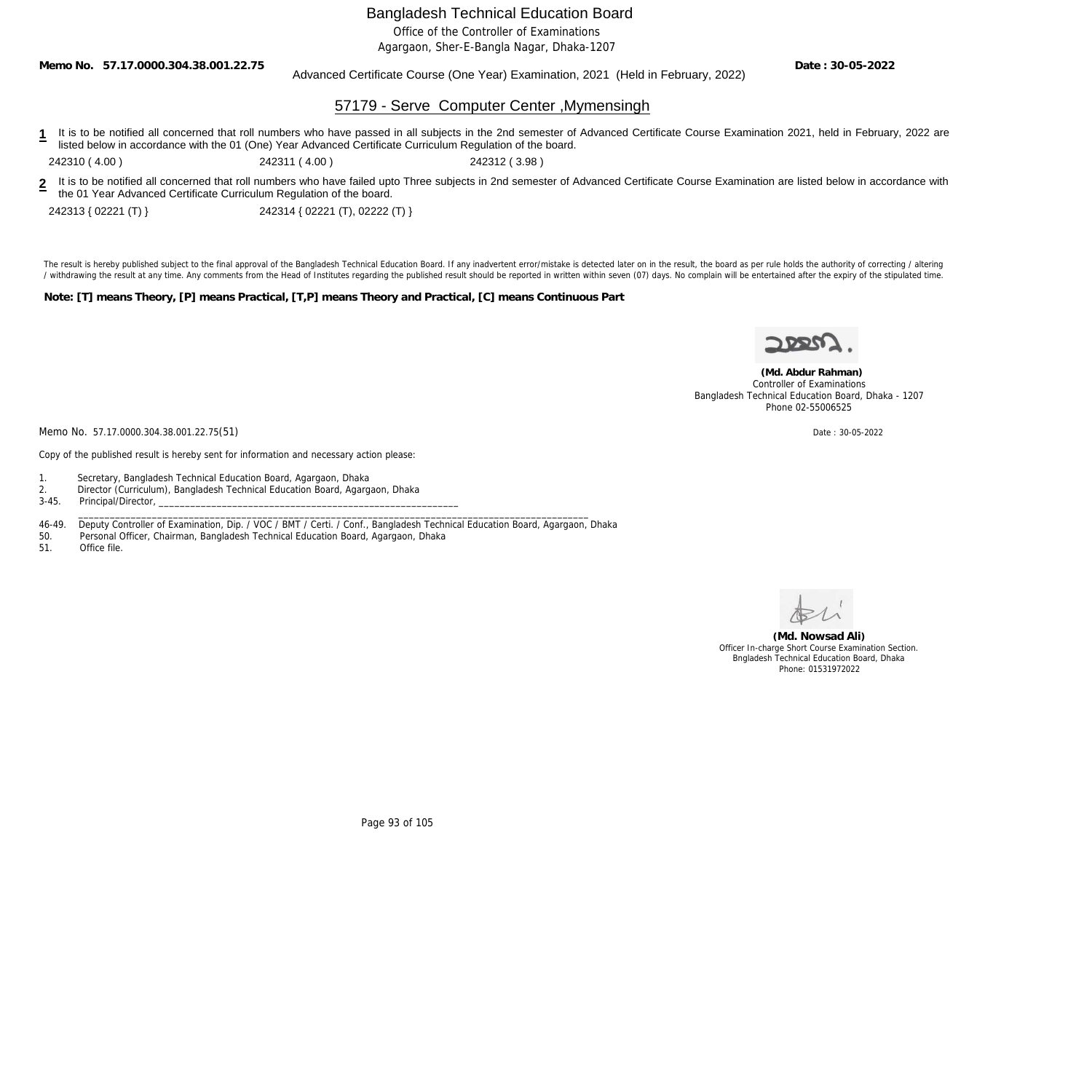Office of the Controller of Examinations

Agargaon, Sher-E-Bangla Nagar, Dhaka-1207

**Memo No. 57.17.0000.304.38.001.22.75**

#### Advanced Certificate Course (One Year) Examination, 2021 (Held in February, 2022)

**Date : 30-05-2022**

## 57265 - RUMDO Advanced Teachers Training College ,Mymensingh

**1** It is to be notified all concerned that roll numbers who have passed in all subjects in the 2nd semester of Advanced Certificate Course Examination 2021, held in February, 2022 are listed below in accordance with the 01 (One) Year Advanced Certificate Curriculum Regulation of the board.

| 242315 (3.97) | 242316 (3.86) | 242317 (3.90) | 242318 (3.93) |
|---------------|---------------|---------------|---------------|
| 242319 (3.90) | 242320 (3.90) | 242321 (3.93) | 242322 (3.93) |
| 242323 (3.90) | 242324 (3.90) | 242326 (3.90) | 242328 (3.83) |
| 242329 (3.90) | 242330 (3.95) | 242331 (3.90) | 242332 (3.95) |
| 242333 (3.95) | 242334 (3.92) | 242336 (3.86) | 242337 (3.92) |
| 242338 (3.93) | 242340 (3.88) | 242342 (3.86) | 242343 (3.85) |
| 242345 (3.92) | 242347 (3.83) | 242348 (3.86) | 242349 (3.93) |
| 242351 (3.92) | 242354 (3.86) | 242355 (3.90) | 242356 (3.97) |
| 242359 (3.90) | 242360 (3.93) | 242361 (3.93) | 242362 (3.86) |
| 242369 (3.96) | 242370 (3.88) | 242726 (3.97) |               |

**2** It is to be notified all concerned that roll numbers who have failed upto Three subjects in 2nd semester of Advanced Certificate Course Examination are listed below in accordance with the 01 Year Advanced Certificate Curriculum Regulation of the board.

| 242327 { 02121 (T) }                 | 242346 { 02121 (T) }            | 242350 { $02121$ (T) }               | 242357 { 02121 (T) } |
|--------------------------------------|---------------------------------|--------------------------------------|----------------------|
| 242358 { 02121 (T) }                 | 242363 { 02121 (T) }            | 242364 { 02221 (T), 02222 (T), 02223 | 242367 { 02222 (T) } |
| 242371 { 02221 (T), 02222 (T), 02223 | 242372 { 02221 (T), 02222 (T) } | 242376 { 02222 (T) }                 |                      |
|                                      |                                 |                                      |                      |

**3** It is to be notified all concerned that roll numbers who have failed in four or more subjects in 2nd semester of Advanced Certificate Course Examination are listed below in accordance with the 01 Year Advanced Certificate Curriculum Regulation of the board.

> 242365 { 02221 (T,P), 02222 (T,P), 02223 (T,P), 02224 (T,P), 02225 (T) }

| 242325 { 02121 (T), 02122 (T), 02123   | 242353 { 02121 (T), 02122 (T), 02123  |
|----------------------------------------|---------------------------------------|
| (P), 02124 (P), 02125 (P), 02126 (P),  | (P), 02124 (P), 02125 (P), 02126 (P), |
| 02127 (P), 02128 (P), 02129 (P), 02199 | 02127 (P), 02128 (P), 02129 (P), 0219 |
| (P) }                                  | (P) }                                 |
| 242368 { 02221 (T,P), 02222 (T,P),     | 242373 { 02221 (T), 02222 (T), 02223  |
| 02223 (T,P), 02224 (T,P), 02225 (T) }  | (T), 02224 (T)                        |

02127 (P), 02128 (P), 02129 (P), 02199 02221 (T), 02222 (T), 02223 (T), 02224 (T) }

The result is hereby published subject to the final approval of the Bangladesh Technical Education Board. If any inadvertent error/mistake is detected later on in the result, the board as per rule holds the authority of co / withdrawing the result at any time. Any comments from the Head of Institutes regarding the published result should be reported in written within seven (07) days. No complain will be entertained after the expiry of the st

**Note: [T] means Theory, [P] means Practical, [T,P] means Theory and Practical, [C] means Continuous Part**



242366 { 02221 (T,P), 02222 (T,P), 02223 (T,P), 02224 (T,P), 02225 (T) }

 **(Md. Abdur Rahman)** Controller of Examinations Bangladesh Technical Education Board, Dhaka - 1207 Phone 02-55006525

Page 94 of 105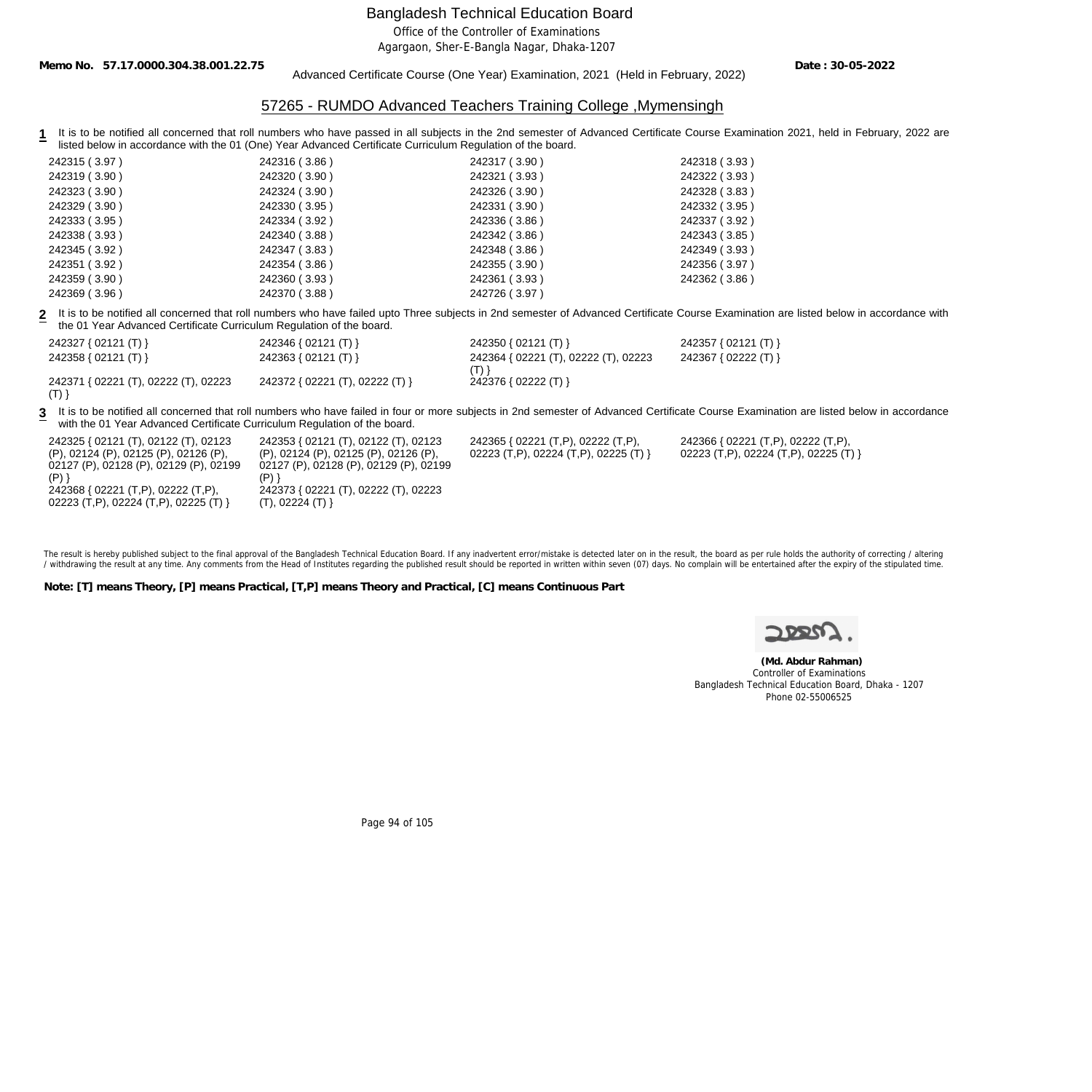Copy of the published result is hereby sent for information and necessary action please:

- 1. Secretary, Bangladesh Technical Education Board, Agargaon, Dhaka
- 2. Director (Curriculum), Bangladesh Technical Education Board, Agargaon, Dhaka
- 3-45. Principal/Director,
- 46-49. Deputy Controller of Examination, Dip. / VOC / BMT / Certi. / Conf., Bangladesh Technical Education Board, Agargaon, Dhaka

\_\_\_\_\_\_\_\_\_\_\_\_\_\_\_\_\_\_\_\_\_\_\_\_\_\_\_\_\_\_\_\_\_\_\_\_\_\_\_\_\_\_\_\_\_\_\_\_\_\_\_\_\_\_\_\_\_\_\_\_\_\_\_\_\_\_\_\_\_\_\_\_\_\_\_\_\_\_\_\_\_\_\_\_\_\_\_\_\_\_\_\_\_\_\_\_\_

50. Personal Officer, Chairman, Bangladesh Technical Education Board, Agargaon, Dhaka

Office file.

**(Md. Nowsad Ali)** Officer In-charge Short Course Examination Section. Bngladesh Technical Education Board, Dhaka Phone: 01531972022

Page 95 of 105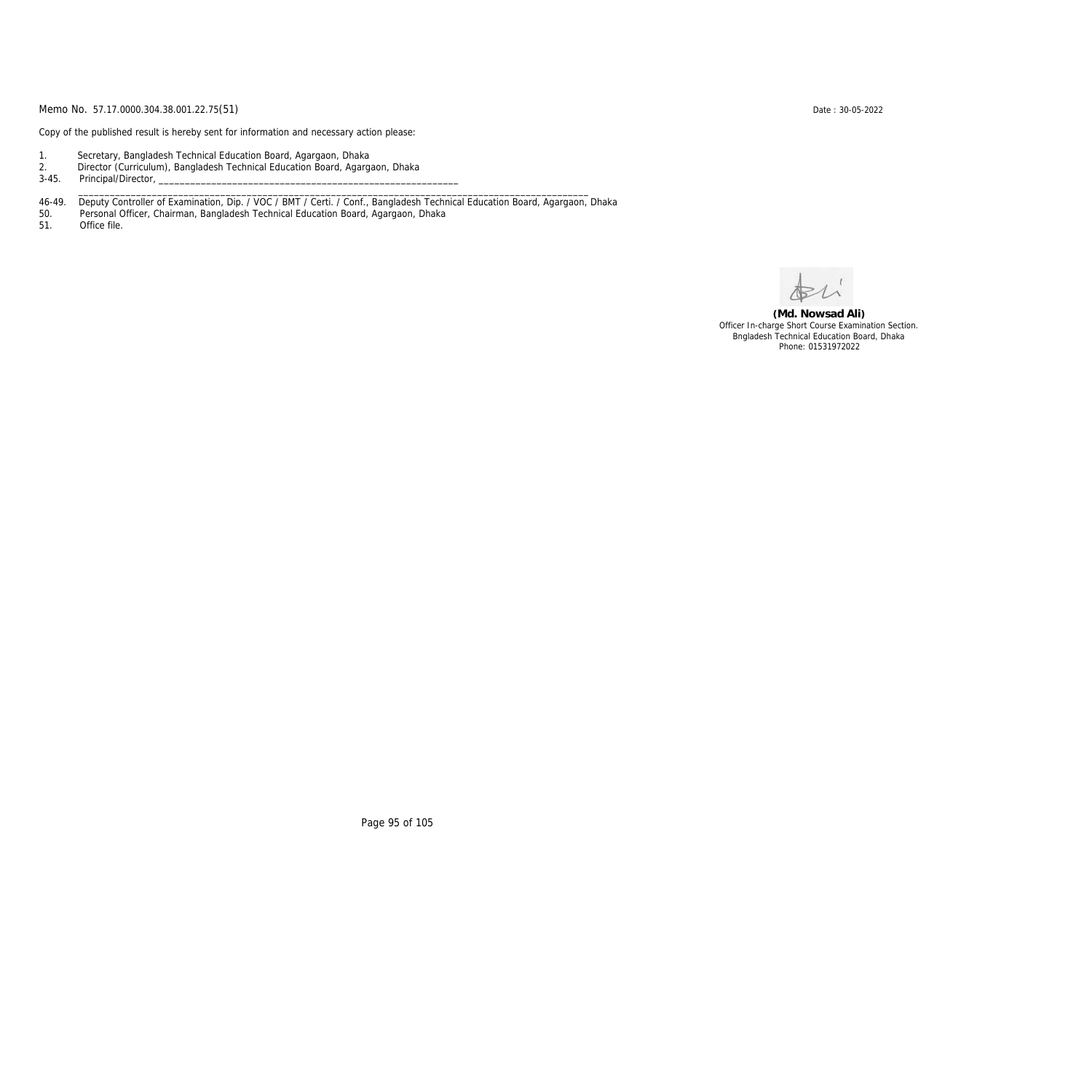Office of the Controller of Examinations

Agargaon, Sher-E-Bangla Nagar, Dhaka-1207

**Memo No. 57.17.0000.304.38.001.22.75**

Advanced Certificate Course (One Year) Examination, 2021 (Held in February, 2022)

**Date : 30-05-2022**

### 58046 - Windows Computer Training Centre ,Netrakona

**1** It is to be notified all concerned that roll numbers who have passed in all subjects in the 2nd semester of Advanced Certificate Course Examination 2021, held in February, 2022 are listed below in accordance with the 01 (One) Year Advanced Certificate Curriculum Regulation of the board.

242380 ( 3.97 ) 242381 ( 3.86 ) 242385 ( 3.84 )

**2** It is to be notified all concerned that roll numbers who have failed upto Three subjects in 2nd semester of Advanced Certificate Course Examination are listed below in accordance with the 01 Year Advanced Certificate Curriculum Regulation of the board.

242382 { 02222 (T) } 242383 { 02221 (T), 02222 (T) }

**3** It is to be notified all concerned that roll numbers who have failed in four or more subjects in 2nd semester of Advanced Certificate Course Examination are listed below in accordance with the 01 Year Advanced Certificate Curriculum Regulation of the board.

242384 { 02221 (T,P), 02222 (T,P), 02223 (T,P), 02224 (T,P), 02225 (T) }

The result is hereby published subject to the final approval of the Bangladesh Technical Education Board. If any inadvertent error/mistake is detected later on in the result, the board as per rule holds the authority of co / withdrawing the result at any time. Any comments from the Head of Institutes regarding the published result should be reported in written within seven (07) days. No complain will be entertained after the expiry of the st

**Note: [T] means Theory, [P] means Practical, [T,P] means Theory and Practical, [C] means Continuous Part**



 **(Md. Abdur Rahman)** Controller of Examinations Bangladesh Technical Education Board, Dhaka - 1207

Memo No. 57.17.0000.304.38.001.22.75(51) Date : 30-05-2022

Copy of the published result is hereby sent for information and necessary action please:

1. Secretary, Bangladesh Technical Education Board, Agargaon, Dhaka

2. Director (Curriculum), Bangladesh Technical Education Board, Agargaon, Dhaka

3-45. Principal/Director,

46-49. Deputy Controller of Examination, Dip. / VOC / BMT / Certi. / Conf., Bangladesh Technical Education Board, Agargaon, Dhaka

\_\_\_\_\_\_\_\_\_\_\_\_\_\_\_\_\_\_\_\_\_\_\_\_\_\_\_\_\_\_\_\_\_\_\_\_\_\_\_\_\_\_\_\_\_\_\_\_\_\_\_\_\_\_\_\_\_\_\_\_\_\_\_\_\_\_\_\_\_\_\_\_\_\_\_\_\_\_\_\_\_\_\_\_\_\_\_\_\_\_\_\_\_\_\_\_\_

50. Personal Officer, Chairman, Bangladesh Technical Education Board, Agargaon, Dhaka

51. Office file.

**(Md. Nowsad Ali)** Officer In-charge Short Course Examination Section. Bngladesh Technical Education Board, Dhaka Phone: 01531972022

Page 96 of 105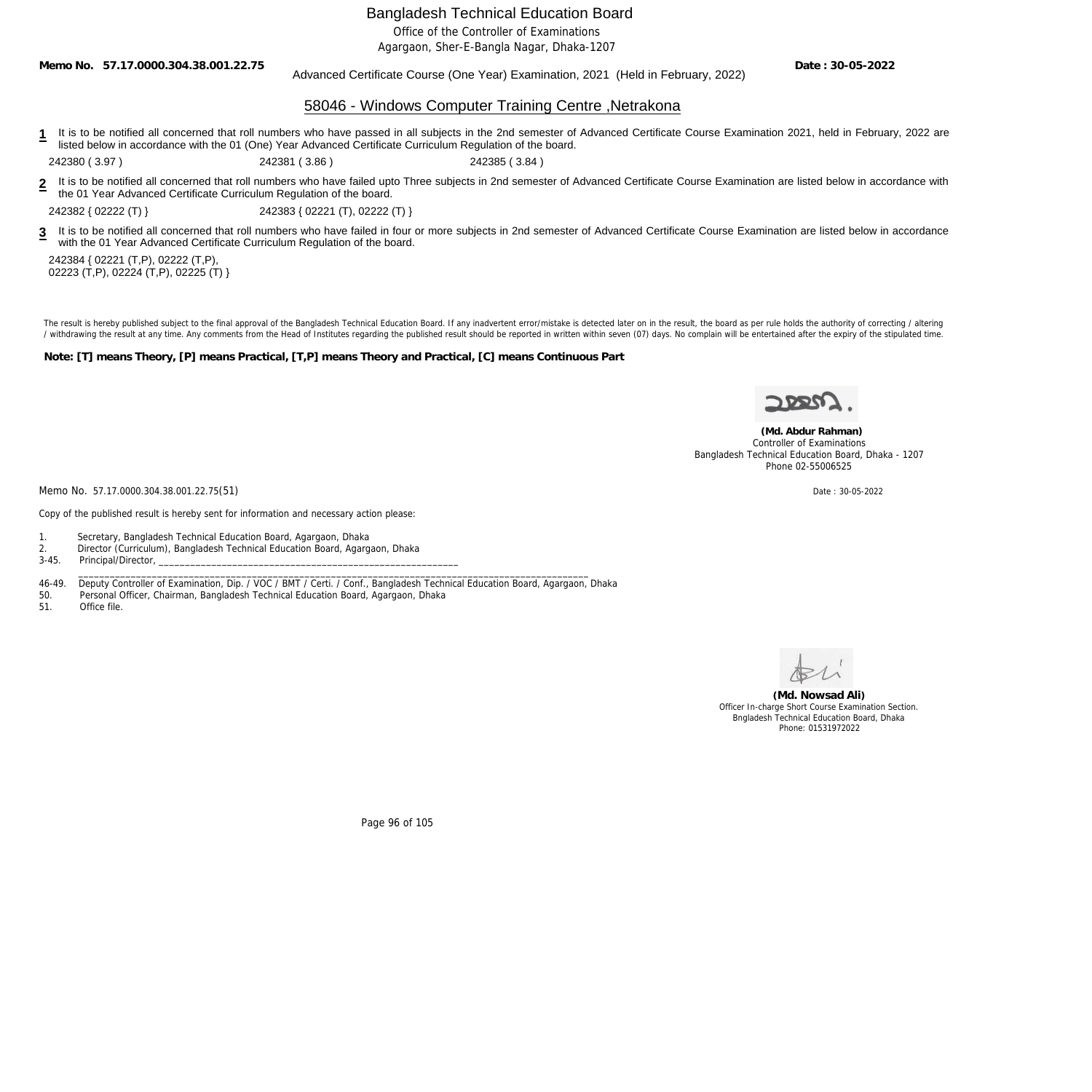Office of the Controller of Examinations

Agargaon, Sher-E-Bangla Nagar, Dhaka-1207

**Memo No. 57.17.0000.304.38.001.22.75**

#### Advanced Certificate Course (One Year) Examination, 2021 (Held in February, 2022)

**Date : 30-05-2022**

### 64044 - Paran Computer Institute ,Brahmanbaria

- **1** It is to be notified all concerned that roll numbers who have passed in all subjects in the 2nd semester of Advanced Certificate Course Examination 2021, held in February, 2022 are listed below in accordance with the 01 (One) Year Advanced Certificate Curriculum Regulation of the board. 242408 ( 3.98 )
- **2** It is to be notified all concerned that roll numbers who have failed upto Three subjects in 2nd semester of Advanced Certificate Course Examination are listed below in accordance with the 01 Year Advanced Certificate Curriculum Regulation of the board.

| 242395 { 02222 (T) }            | 242396 { 02222 (T) }            | 242397 { 02222 (T) }            | 242399 { 02222 (T) }          |
|---------------------------------|---------------------------------|---------------------------------|-------------------------------|
| 242401 { 02222 (T), 02224 (T) } | 242402 { 02222 (T), 02224 (T) } | 242403 { 02222 (T) }            | 242405 { 02222 (T), 02224 (T) |
| 242406 { 02222 (T) }            | 242407 { 02222 (T) }            | 242410 { 02222 (T), 02224 (T) } | 242411 { 02222 (T) }          |
| 242412 { 02222 (T), 02223 (T) } |                                 |                                 |                               |

**3** It is to be notified all concerned that roll numbers who have failed in four or more subjects in 2nd semester of Advanced Certificate Course Examination are listed below in accordance with the 01 Year Advanced Certificate Curriculum Regulation of the board.

| 242398 { 02221 (T,P), 02222 (T,P),    | 242409 { 02221 (T,P), 02222 (T,P),    |
|---------------------------------------|---------------------------------------|
| 02223 (T,P), 02224 (T,P), 02225 (T) } | 02223 (T,P), 02224 (T,P), 02225 (T) } |

The result is hereby published subject to the final approval of the Bangladesh Technical Education Board. If any inadvertent error/mistake is detected later on in the result, the board as per rule holds the authority of co / withdrawing the result at any time. Any comments from the Head of Institutes regarding the published result should be reported in written within seven (07) days. No complain will be entertained after the expiry of the st

**Note: [T] means Theory, [P] means Practical, [T,P] means Theory and Practical, [C] means Continuous Part**



 **(Md. Abdur Rahman)** Controller of Examinations Bangladesh Technical Education Board, Dhaka - 1207 Phone 02-55006525

Memo No. 57.17.0000.304.38.001.22.75(51) Date: 30-05-2022

Copy of the published result is hereby sent for information and necessary action please:

1. Secretary, Bangladesh Technical Education Board, Agargaon, Dhaka

- 2. Director (Curriculum), Bangladesh Technical Education Board, Agargaon, Dhaka
- 3-45. Principal/Director, \_\_\_\_\_\_\_\_\_\_\_\_\_\_\_\_\_\_\_\_\_\_\_\_\_\_\_\_\_\_\_\_\_\_\_\_\_\_\_\_\_\_\_\_\_\_\_\_\_\_\_\_\_\_\_\_\_\_\_\_\_\_\_\_\_\_\_\_\_\_\_\_\_\_\_\_\_\_\_\_\_\_\_\_\_\_\_\_\_\_\_\_\_\_\_\_\_

46-49. Deputy Controller of Examination, Dip. / VOC / BMT / Certi. / Conf., Bangladesh Technical Education Board, Agargaon, Dhaka

50. Personal Officer, Chairman, Bangladesh Technical Education Board, Agargaon, Dhaka

51. Office file.



**(Md. Nowsad Ali)** Officer In-charge Short Course Examination Section. Bngladesh Technical Education Board, Dhaka Phone: 01531972022

Page 97 of 105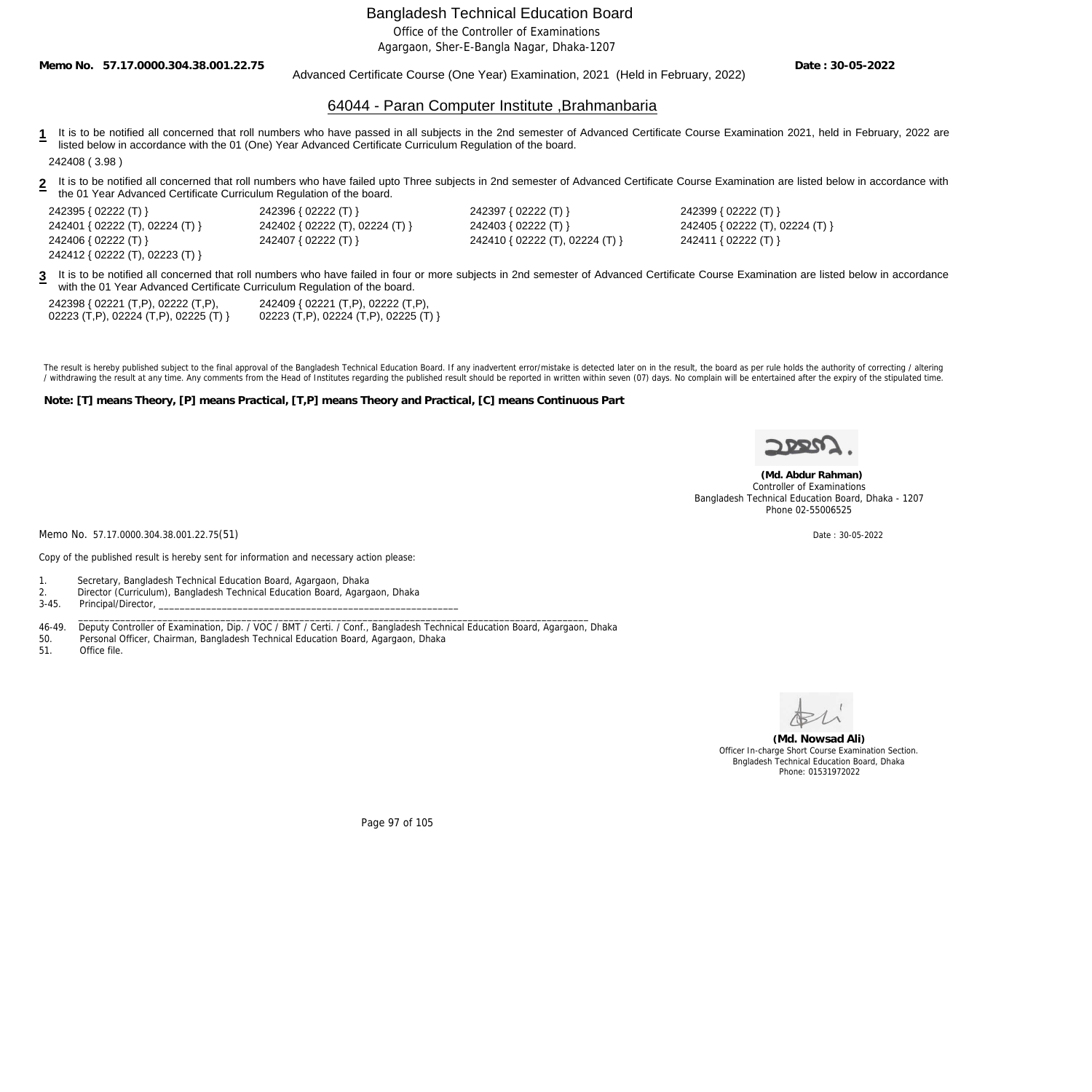Office of the Controller of Examinations

Agargaon, Sher-E-Bangla Nagar, Dhaka-1207

**Memo No. 57.17.0000.304.38.001.22.75**

Advanced Certificate Course (One Year) Examination, 2021 (Held in February, 2022)

**Date : 30-05-2022**

## 68065 - Prime Computer Training Center ,Noakhali

1 It is to be notified all concerned that roll numbers who have passed in all subjects in the 2nd semester of Advanced Certificate Course Examination 2021, held in February, 2022 are listed below in accordance with the 01 (One) Year Advanced Certificate Curriculum Regulation of the board.

| 242413 (3.96) | 242414 (3.93) | 242415 (3.98) | 242416 (3.95) |
|---------------|---------------|---------------|---------------|
| 242417 (3.98) | 242419 (3.96) | 242420 (3.96) | 242421 (3.95) |
| 242423 (3.96) | 242425 (3.98) | 242426 (3.98) | 242427 (3.96) |
| 242428 (3.98) | 242429 (3.98) | 242430 (3.98) | 242431 (3.96) |
| 242432 (3.98) | 242433 (3.98) | 242435 (3.98) | 242436 (3.98) |
| 242437 (3.96) | 242438 (3.98) |               |               |

**2** It is to be notified all concerned that roll numbers who have failed upto Three subjects in 2nd semester of Advanced Certificate Course Examination are listed below in accordance with the 01 Year Advanced Certificate Curriculum Regulation of the board.

**4** It is to be notified all concerned that roll numbers who have failed in respective subjects with continuous assesment part in 2nd semester of Advanced Certificate Course Examination are listed below in accordance with the 01 Year Advanced Certificate Curriculum Regulation of the board.

| 242418 { 02221 (T,P,C), 02222               | 242422 { 02221 (T,P,C), 02222                         | 242434 { 02221 (P,C), 02222 (P,C),  |
|---------------------------------------------|-------------------------------------------------------|-------------------------------------|
| $(T, P, C)$ , 02223 (T,P,C), 02224 (T,P,C), | $(T, P, C)$ , 02223 $(T, P, C)$ , 02224 $(T, P, C)$ , | 02223 (T,P,C), 02224 (T,P,C), 02225 |
|                                             | $02225$ (T,C) }                                       | (T,C)                               |

The result is hereby published subject to the final approval of the Bangladesh Technical Education Board. If any inadvertent error/mistake is detected later on in the result, the board as per rule holds the authority of co / withdrawing the result at any time. Any comments from the Head of Institutes regarding the published result should be reported in written within seven (07) days. No complain will be entertained after the expiry of the st

**Note: [T] means Theory, [P] means Practical, [T,P] means Theory and Practical, [C] means Continuous Part**

 **(Md. Abdur Rahman)** Controller of Examinations Bangladesh Technical Education Board, Dhaka - 1207 Phone 02-55006525

Page 98 of 105

<sup>242424 { 02223 (</sup>T) }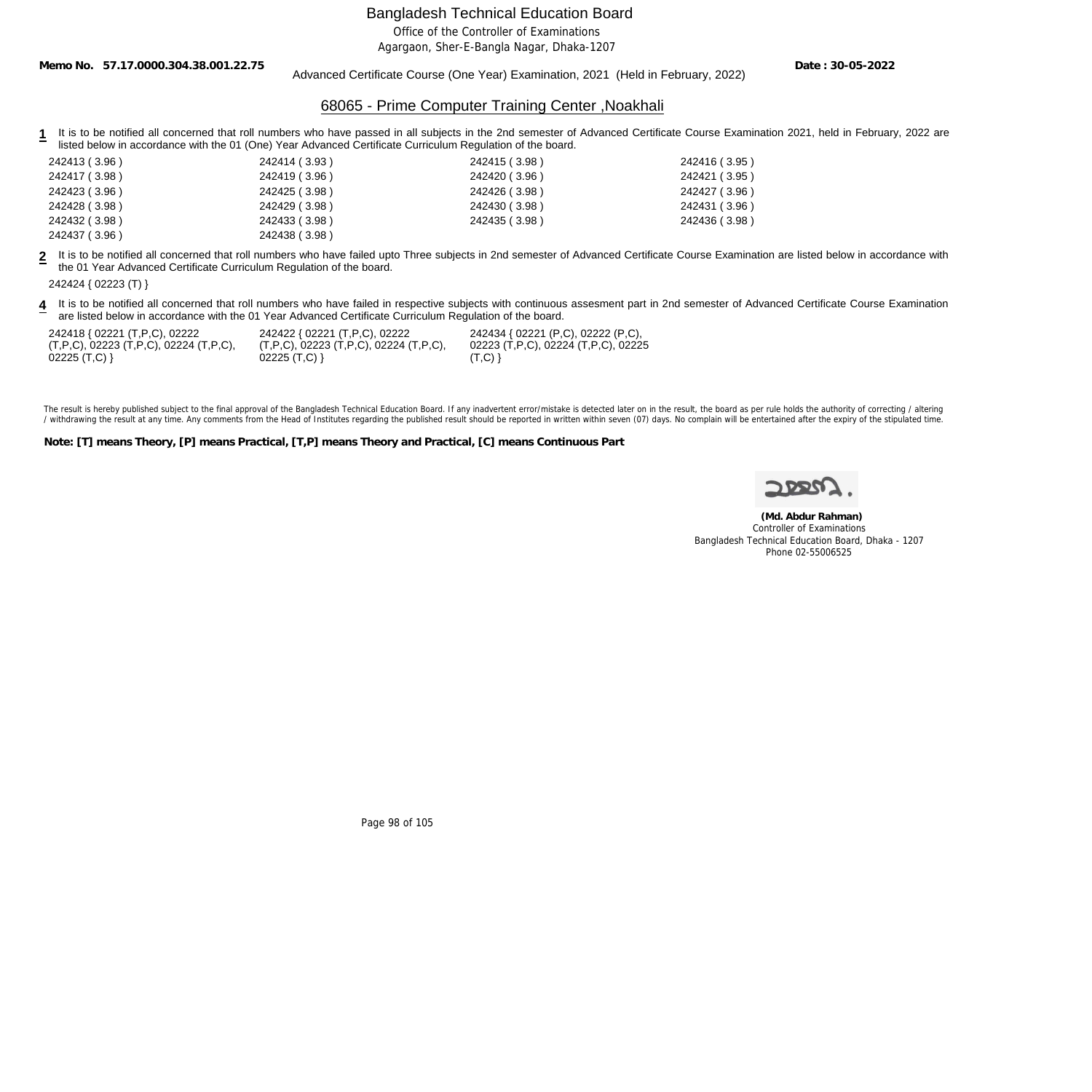Copy of the published result is hereby sent for information and necessary action please:

- 1. Secretary, Bangladesh Technical Education Board, Agargaon, Dhaka
- 2. Director (Curriculum), Bangladesh Technical Education Board, Agargaon, Dhaka

3-45. Principal/Director,

46-49. Deputy Controller of Examination, Dip. / VOC / BMT / Certi. / Conf., Bangladesh Technical Education Board, Agargaon, Dhaka

\_\_\_\_\_\_\_\_\_\_\_\_\_\_\_\_\_\_\_\_\_\_\_\_\_\_\_\_\_\_\_\_\_\_\_\_\_\_\_\_\_\_\_\_\_\_\_\_\_\_\_\_\_\_\_\_\_\_\_\_\_\_\_\_\_\_\_\_\_\_\_\_\_\_\_\_\_\_\_\_\_\_\_\_\_\_\_\_\_\_\_\_\_\_\_\_\_

50. Personal Officer, Chairman, Bangladesh Technical Education Board, Agargaon, Dhaka

Office file.

**(Md. Nowsad Ali)** Officer In-charge Short Course Examination Section. Bngladesh Technical Education Board, Dhaka Phone: 01531972022

Page 99 of 105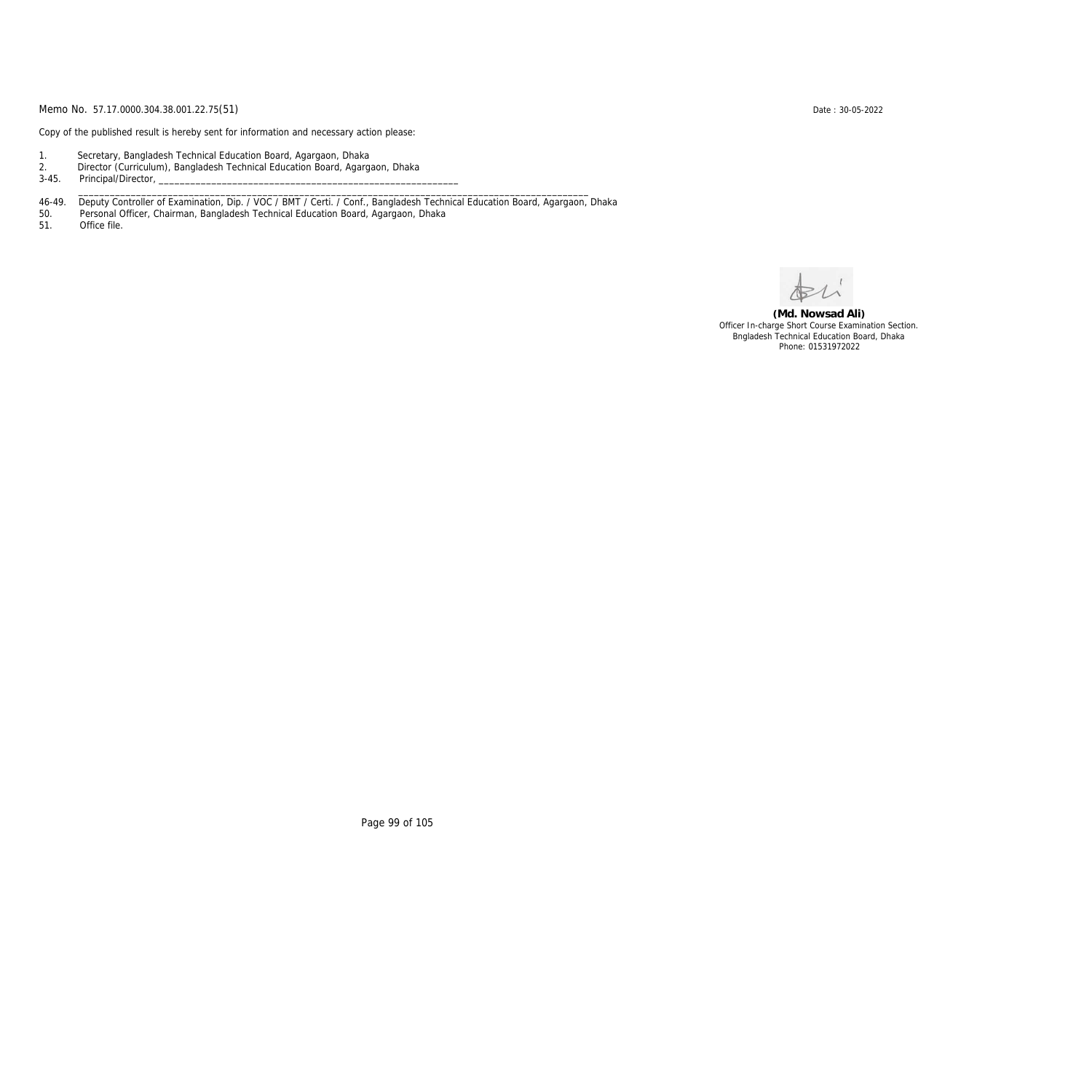Office of the Controller of Examinations

Agargaon, Sher-E-Bangla Nagar, Dhaka-1207

**Memo No. 57.17.0000.304.38.001.22.75**

## Advanced Certificate Course (One Year) Examination, 2021 (Held in February, 2022)

**Date : 30-05-2022**

### 70066 - Renesha Computer Technical Institute ,Chittagong

2 It is to be notified all concerned that roll numbers who have failed upto Three subjects in 2nd semester of Advanced Certificate Course Examination are listed below in accordance with the 01 Year Advanced Certificate Curriculum Regulation of the board.

242439 { 02222 (T) } 242441 { 02221 (T) }

The result is hereby published subject to the final approval of the Bangladesh Technical Education Board. If any inadvertent error/mistake is detected later on in the result, the board as per rule holds the authority of co / withdrawing the result at any time. Any comments from the Head of Institutes regarding the published result should be reported in written within seven (07) days. No complain will be entertained after the expiry of the st

**Note: [T] means Theory, [P] means Practical, [T,P] means Theory and Practical, [C] means Continuous Part**



 **(Md. Abdur Rahman)** Controller of Examinations Bangladesh Technical Education Board, Dhaka - 1207 Phone 02-55006525

Memo No. 57.17.0000.304.38.001.22.75(51) Date: 30-05-2022

Copy of the published result is hereby sent for information and necessary action please:

- 1. Secretary, Bangladesh Technical Education Board, Agargaon, Dhaka
- 2. Director (Curriculum), Bangladesh Technical Education Board, Agargaon, Dhaka<br>3-45. Principal/Director,
- Principal/Director,
- 46-49. Deputy Controller of Examination, Dip. / VOC / BMT / Certi. / Conf., Bangladesh Technical Education Board, Agargaon, Dhaka<br>50. Personal Officer, Chairman, Bangladesh Technical Education Board, Agargaon, Dhaka

\_\_\_\_\_\_\_\_\_\_\_\_\_\_\_\_\_\_\_\_\_\_\_\_\_\_\_\_\_\_\_\_\_\_\_\_\_\_\_\_\_\_\_\_\_\_\_\_\_\_\_\_\_\_\_\_\_\_\_\_\_\_\_\_\_\_\_\_\_\_\_\_\_\_\_\_\_\_\_\_\_\_\_\_\_\_\_\_\_\_\_\_\_\_\_\_\_

- 50. Personal Officer, Chairman, Bangladesh Technical Education Board, Agargaon, Dhaka
- Office file.

**(Md. Nowsad Ali)** Officer In-charge Short Course Examination Section. Bngladesh Technical Education Board, Dhaka Phone: 01531972022

Page 100 of 105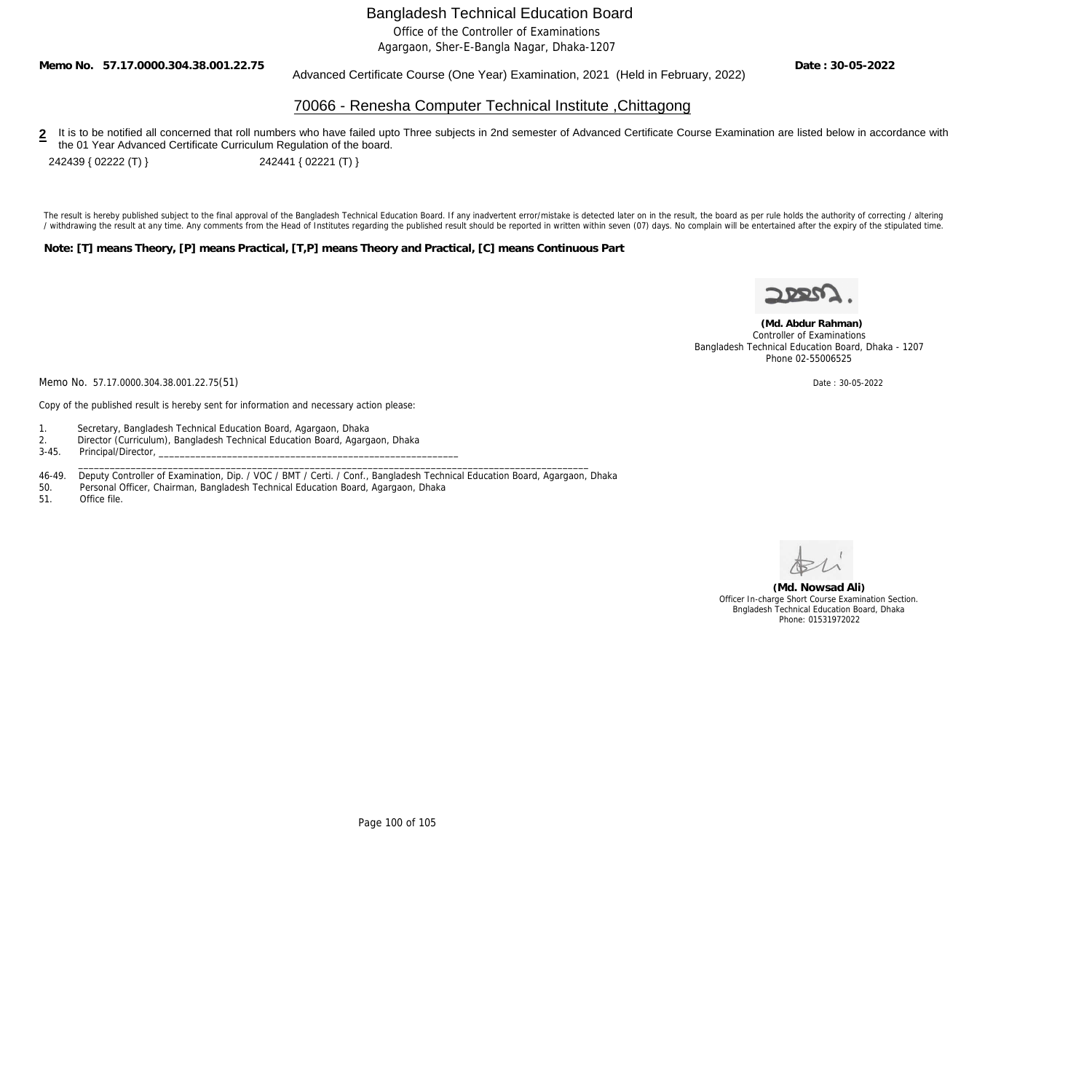Office of the Controller of Examinations

Agargaon, Sher-E-Bangla Nagar, Dhaka-1207

**Memo No. 57.17.0000.304.38.001.22.75**

Advanced Certificate Course (One Year) Examination, 2021 (Held in February, 2022)

**Date : 30-05-2022**

## 70067 - Merit Institute And Computer ,Chittagong

2 It is to be notified all concerned that roll numbers who have failed upto Three subjects in 2nd semester of Advanced Certificate Course Examination are listed below in accordance with the 01 Year Advanced Certificate Curriculum Regulation of the board.

242446 { 02221 (T), 02223 (T) } 242448 { 02221 (T), 02222 (T) } 242449 { 02221 (T), 02222 (T) } 242450 { 02222 (T) }

**3** It is to be notified all concerned that roll numbers who have failed in four or more subjects in 2nd semester of Advanced Certificate Course Examination are listed below in accordance with the 01 Year Advanced Certificate Curriculum Regulation of the board.

242445 { 02221 (T), 02222 (T), 02223  $(T), 02225 (T)$ 

**4** It is to be notified all concerned that roll numbers who have failed in respective subjects with continuous assesment part in 2nd semester of Advanced Certificate Course Examination are listed below in accordance with the 01 Year Advanced Certificate Curriculum Regulation of the board.

242444 { 02221 (T,P,C), 02222 (T,P,C), 02223 (T,P,C), 02224 (T,P,C),  $02225$  (T,C) }

242447 { 02221 (T,P,C), 02222 (P,C), 02223 (T,P,C), 02224 (T,P,C), 02225  $(T,C)$ }

The result is hereby published subject to the final approval of the Bangladesh Technical Education Board. If any inadvertent error/mistake is detected later on in the result, the board as per rule holds the authority of co / withdrawing the result at any time. Any comments from the Head of Institutes regarding the published result should be reported in written within seven (07) days. No complain will be entertained after the expiry of the st

**Note: [T] means Theory, [P] means Practical, [T,P] means Theory and Practical, [C] means Continuous Part**

 **(Md. Abdur Rahman)** Controller of Examinations Bangladesh Technical Education Board, Dhaka - 1207 Phone 02-55006525

Memo No. 57.17.0000.304.38.001.22.75(51) Date: 30-05-2022

Copy of the published result is hereby sent for information and necessary action please:

1. Secretary, Bangladesh Technical Education Board, Agargaon, Dhaka

- 2. Director (Curriculum), Bangladesh Technical Education Board, Agargaon, Dhaka
- 3-45. Principal/Director,

 \_\_\_\_\_\_\_\_\_\_\_\_\_\_\_\_\_\_\_\_\_\_\_\_\_\_\_\_\_\_\_\_\_\_\_\_\_\_\_\_\_\_\_\_\_\_\_\_\_\_\_\_\_\_\_\_\_\_\_\_\_\_\_\_\_\_\_\_\_\_\_\_\_\_\_\_\_\_\_\_\_\_\_\_\_\_\_\_\_\_\_\_\_\_\_\_\_ 46-49. Deputy Controller of Examination, Dip. / VOC / BMT / Certi. / Conf., Bangladesh Technical Education Board, Agargaon, Dhaka

50. Personal Officer, Chairman, Bangladesh Technical Education Board, Agargaon, Dhaka

51. Office file.

**(Md. Nowsad Ali)** Officer In-charge Short Course Examination Section. Bngladesh Technical Education Board, Dhaka Phone: 01531972022

Page 101 of 105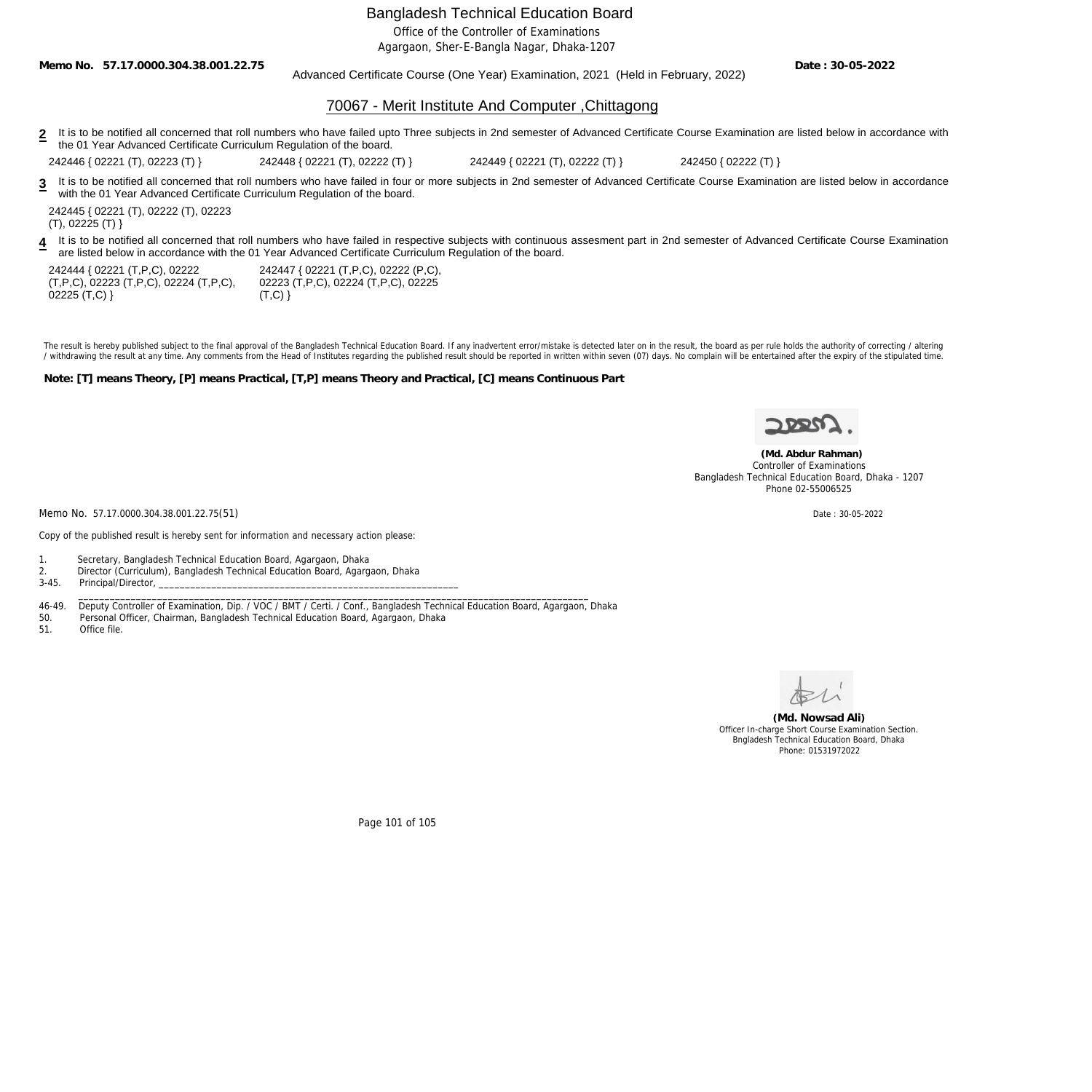Office of the Controller of Examinations

Agargaon, Sher-E-Bangla Nagar, Dhaka-1207

**Memo No. 57.17.0000.304.38.001.22.75**

Advanced Certificate Course (One Year) Examination, 2021 (Held in February, 2022)

**Date : 30-05-2022**

## 70072 - Memory Technical Training Institute ,Chittagong

**1** It is to be notified all concerned that roll numbers who have passed in all subjects in the 2nd semester of Advanced Certificate Course Examination 2021, held in February, 2022 are listed below in accordance with the 01 (One) Year Advanced Certificate Curriculum Regulation of the board.

| 242452 (3.93) | 242453 (3.93) | 242454 (3.97) | 242455 (4.00) |
|---------------|---------------|---------------|---------------|
| 242456 (3.93) | 242457 (4.00) | 242458 (4.00) | 242459 (3.97) |
| 242461 (3.97) | 242462 (3.93) | 242465 (4.00) | 242466 (4.00) |
| 242467 (3.93) | 242468 (3.97) | 242470 (3.97) | 242471 (3.97) |
| 242473 (3.90) | 242474 (3.97) | 242475 (3.93) | 242476 (3.90) |
| 242477 (3.97) | 242478 (3.93) | 242480 (3.93) | 242481 (3.93) |
| 242482 (3.93) | 242483 (3.93) | 242485 (3.93) | 242486 (3.93) |
| 242487 (4.00) | 242488 (3.97) | 242490 (3.98) | 242491 (3.98) |
| 242498 (3.98) | 242501 (3.98) | 242502 (3.96) | 242503 (3.96) |

**2** It is to be notified all concerned that roll numbers who have failed upto Three subjects in 2nd semester of Advanced Certificate Course Examination are listed below in accordance with the 01 Year Advanced Certificate Curriculum Regulation of the board.

| 242492 { 02222 (T) }                 | 242493 { 02221 (T), 02222 (T) }      | 242495 { 02221 (T), 02222 (T), 02223 | 242496 { 02221 (T), 02222 (T), 02223 |
|--------------------------------------|--------------------------------------|--------------------------------------|--------------------------------------|
|                                      |                                      |                                      |                                      |
| 242497 { 02221 (T), 02222 (T), 02223 | 242500 { 02221 (T), 02222 (T), 02223 |                                      |                                      |

 $(T)$ }

3 It is to be notified all concerned that roll numbers who have failed in four or more subjects in 2nd semester of Advanced Certificate Course Examination are listed below in accordance with the 01 Year Advanced Certificate Curriculum Regulation of the board.

242494 { 02221 (T), 02222 (T), 02223 (T), 02224 (T) }

**4** It is to be notified all concerned that roll numbers who have failed in respective subjects with continuous assesment part in 2nd semester of Advanced Certificate Course Examination are listed below in accordance with the 01 Year Advanced Certificate Curriculum Regulation of the board.

| 242460 { 02121 (T,C), 02122 (T,C),     | 242463 { 02121 (T,C), 02122 (T,C),     | 242464 { 02121 (T,C), 02122 (T,C),     | 242469 { 02121 (T,C), 02122 (T,C),     |
|----------------------------------------|----------------------------------------|----------------------------------------|----------------------------------------|
| 02123 (P,C), 02124 (P,C), 02125 (P,C), | 02123 (P,C), 02124 (P,C), 02125 (P,C), | 02123 (P,C), 02124 (P,C), 02125 (P,C), | 02123 (P,C), 02124 (P,C), 02125 (P,C), |
| 02126 (P,C), 02127 (P,C), 02128 (P,C), | 02126 (P,C), 02127 (P,C), 02128 (P,C), | 02126 (P,C), 02127 (P,C), 02128 (P,C), | 02126 (P,C), 02127 (P,C), 02128 (P,C), |
| $02129$ (P,C), 02199 (P) }             | $02129$ (P,C), 02199 (P) }             | $02129$ (P,C), 02199 (P) }             | $02129$ (P,C), 02199 (P) }             |
| 242472 { 02121 (T,C), 02122 (T,C),     | 242479 { 02121 (T,C), 02122 (T,C),     | 242484 { 02121 (T,C), 02122 (T,C),     | 242489 { 02121 (T,C), 02122 (T,C),     |
| 02123 (P,C), 02124 (P,C), 02125 (P,C), | 02123 (P,C), 02124 (P,C), 02125 (P,C), | 02123 (P,C), 02124 (P,C), 02125 (P,C), | 02123 (P,C), 02124 (P,C), 02125 (P,C), |
| 02126 (P,C), 02127 (P,C), 02128 (P,C), | 02126 (P,C), 02127 (P,C), 02128 (P,C), | 02126 (P,C), 02127 (P,C), 02128 (P,C), | 02126 (P,C), 02127 (P,C), 02128 (P,C), |
| $02129$ (P,C), 02199 (P) }             | 02129 (P,C), 02199 (P) }               | 02129 (P,C), 02199 (P) }               | $02129$ (P,C), 02199 (P) }             |

The result is hereby published subject to the final approval of the Bangladesh Technical Education Board. If any inadvertent error/mistake is detected later on in the result, the board as per rule holds the authority of co / withdrawing the result at any time. Any comments from the Head of Institutes regarding the published result should be reported in written within seven (07) days. No complain will be entertained after the expiry of the st

**Note: [T] means Theory, [P] means Practical, [T,P] means Theory and Practical, [C] means Continuous Part**

 $(T)$ }

 **(Md. Abdur Rahman)** Controller of Examinations Bangladesh Technical Education Board, Dhaka - 1207 Phone 02-55006525

Page 102 of 105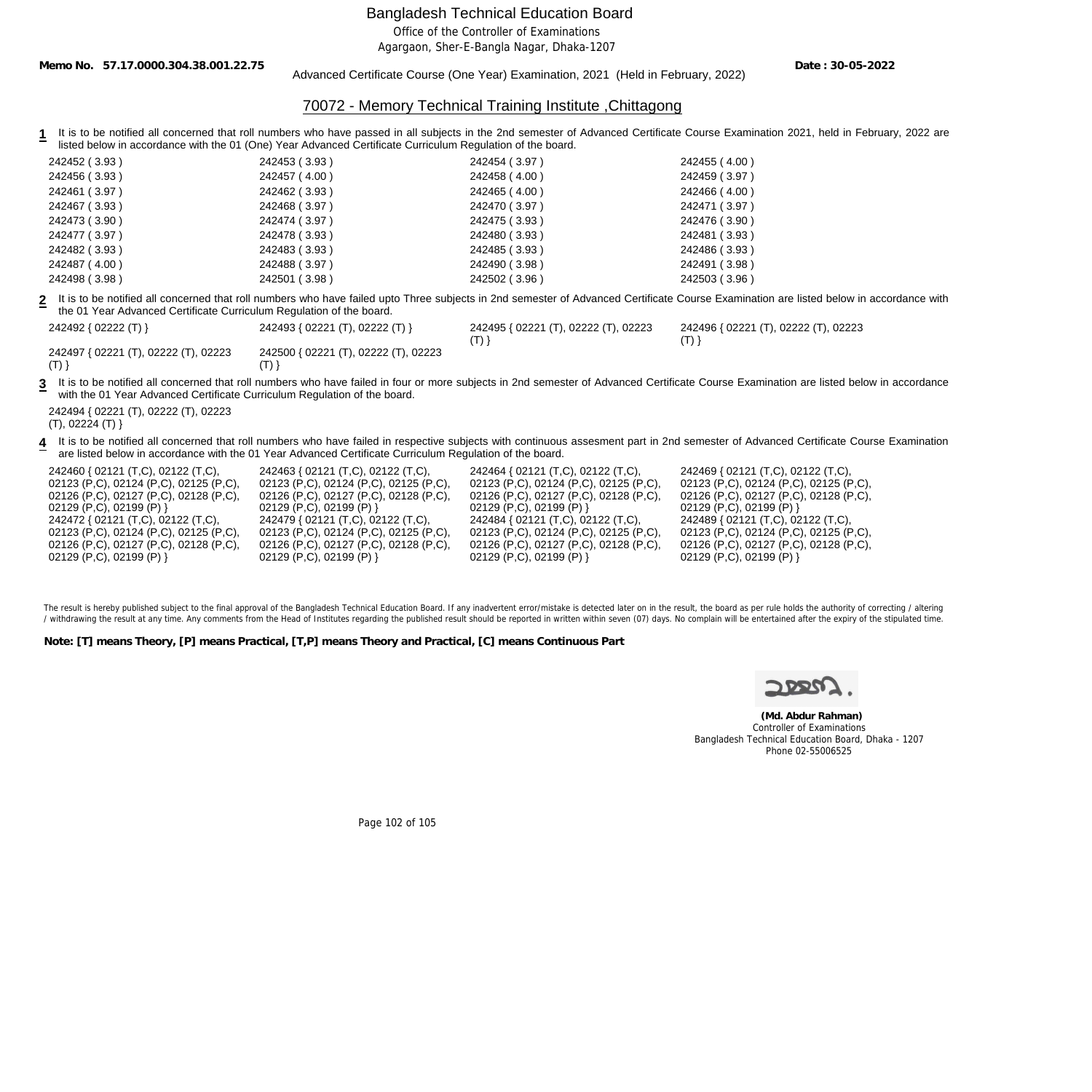Copy of the published result is hereby sent for information and necessary action please:

- 1. Secretary, Bangladesh Technical Education Board, Agargaon, Dhaka
- 2. Director (Curriculum), Bangladesh Technical Education Board, Agargaon, Dhaka

3-45. Principal/Director,

46-49. Deputy Controller of Examination, Dip. / VOC / BMT / Certi. / Conf., Bangladesh Technical Education Board, Agargaon, Dhaka

\_\_\_\_\_\_\_\_\_\_\_\_\_\_\_\_\_\_\_\_\_\_\_\_\_\_\_\_\_\_\_\_\_\_\_\_\_\_\_\_\_\_\_\_\_\_\_\_\_\_\_\_\_\_\_\_\_\_\_\_\_\_\_\_\_\_\_\_\_\_\_\_\_\_\_\_\_\_\_\_\_\_\_\_\_\_\_\_\_\_\_\_\_\_\_\_\_

50. Personal Officer, Chairman, Bangladesh Technical Education Board, Agargaon, Dhaka

Office file.

**(Md. Nowsad Ali)** Officer In-charge Short Course Examination Section. Bngladesh Technical Education Board, Dhaka Phone: 01531972022

Page 103 of 105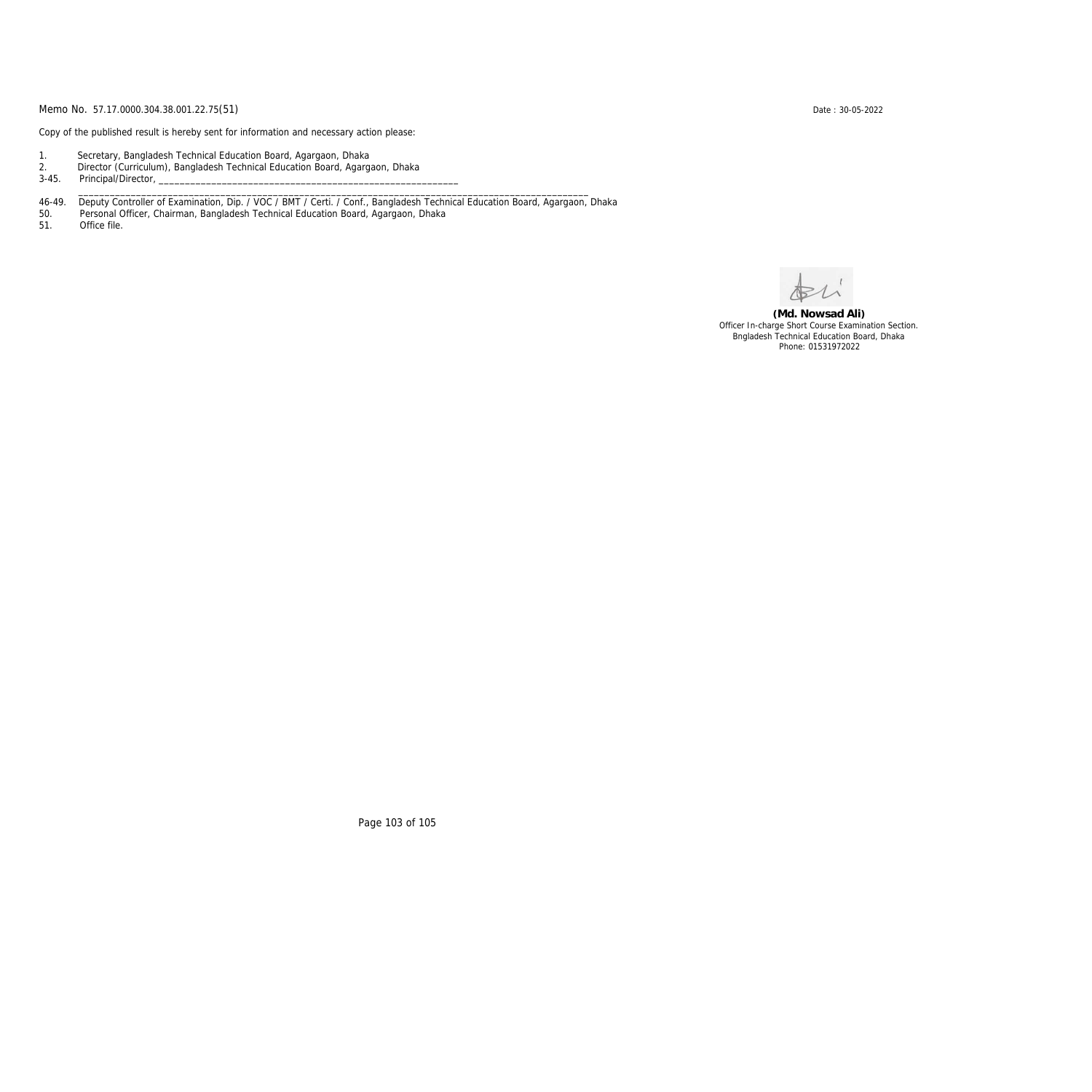Office of the Controller of Examinations

Agargaon, Sher-E-Bangla Nagar, Dhaka-1207

**Memo No. 57.17.0000.304.38.001.22.75**

#### Advanced Certificate Course (One Year) Examination, 2021 (Held in February, 2022)

**Date : 30-05-2022**

## 70145 - Computer Park & It Institute ,Chittagong

| It is to be notified all concerned that roll numbers who have passed in all subjects in the 2nd semester of Advanced Certificate Course Examination 2021, held in February, 2022 are<br>listed below in accordance with the 01 (One) Year Advanced Certificate Curriculum Regulation of the board. |               |               |                                                                                                                                                                                           |  |
|----------------------------------------------------------------------------------------------------------------------------------------------------------------------------------------------------------------------------------------------------------------------------------------------------|---------------|---------------|-------------------------------------------------------------------------------------------------------------------------------------------------------------------------------------------|--|
| 242504(3.98)                                                                                                                                                                                                                                                                                       | 242505 (4.00) | 242512 (3.98) | 242513 (4.00)                                                                                                                                                                             |  |
| the 01 Year Advanced Certificate Curriculum Regulation of the board.                                                                                                                                                                                                                               |               |               | 2 It is to be notified all concerned that roll numbers who have failed upto Three subjects in 2nd semester of Advanced Certificate Course Examination are listed below in accordance with |  |

242507 { 02223 (T) } 242508 { 02222 (T), 02223 (T) } 242509 { 02221 (T), 02222 (T) } 242510 { 02222 (T), 02223 (T) } 242516 { 02221 (T), 02222 (T), 02223  $(T)$ }

The result is hereby published subject to the final approval of the Bangladesh Technical Education Board. If any inadvertent error/mistake is detected later on in the result, the board as per rule holds the authority of co / withdrawing the result at any time. Any comments from the Head of Institutes regarding the published result should be reported in written within seven (07) days. No complain will be entertained after the expiry of the st

**Note: [T] means Theory, [P] means Practical, [T,P] means Theory and Practical, [C] means Continuous Part**



 **(Md. Abdur Rahman)** Controller of Examinations Bangladesh Technical Education Board, Dhaka - 1207 Phone 02-55006525

Memo No. 57.17.0000.304.38.001.22.75(51) Date: 30-05-2022

Copy of the published result is hereby sent for information and necessary action please:

1. Secretary, Bangladesh Technical Education Board, Agargaon, Dhaka

2. Director (Curriculum), Bangladesh Technical Education Board, Agargaon, Dhaka

3-45. Principal/Director, \_\_\_\_\_\_\_\_\_\_\_\_\_\_\_\_\_\_\_\_\_\_\_\_\_\_\_\_\_\_\_\_\_\_\_\_\_\_\_\_\_\_\_\_\_\_\_\_\_\_\_\_\_\_\_\_\_\_\_\_\_\_\_\_\_\_\_\_\_\_\_\_\_\_\_\_\_\_\_\_\_\_\_\_\_\_\_\_\_\_\_\_\_\_\_\_\_

46-49. Deputy Controller of Examination, Dip. / VOC / BMT / Certi. / Conf., Bangladesh Technical Education Board, Agargaon, Dhaka

50. Personal Officer, Chairman, Bangladesh Technical Education Board, Agargaon, Dhaka

Office file.



**(Md. Nowsad Ali)** Officer In-charge Short Course Examination Section. Bngladesh Technical Education Board, Dhaka Phone: 01531972022

Page 104 of 105